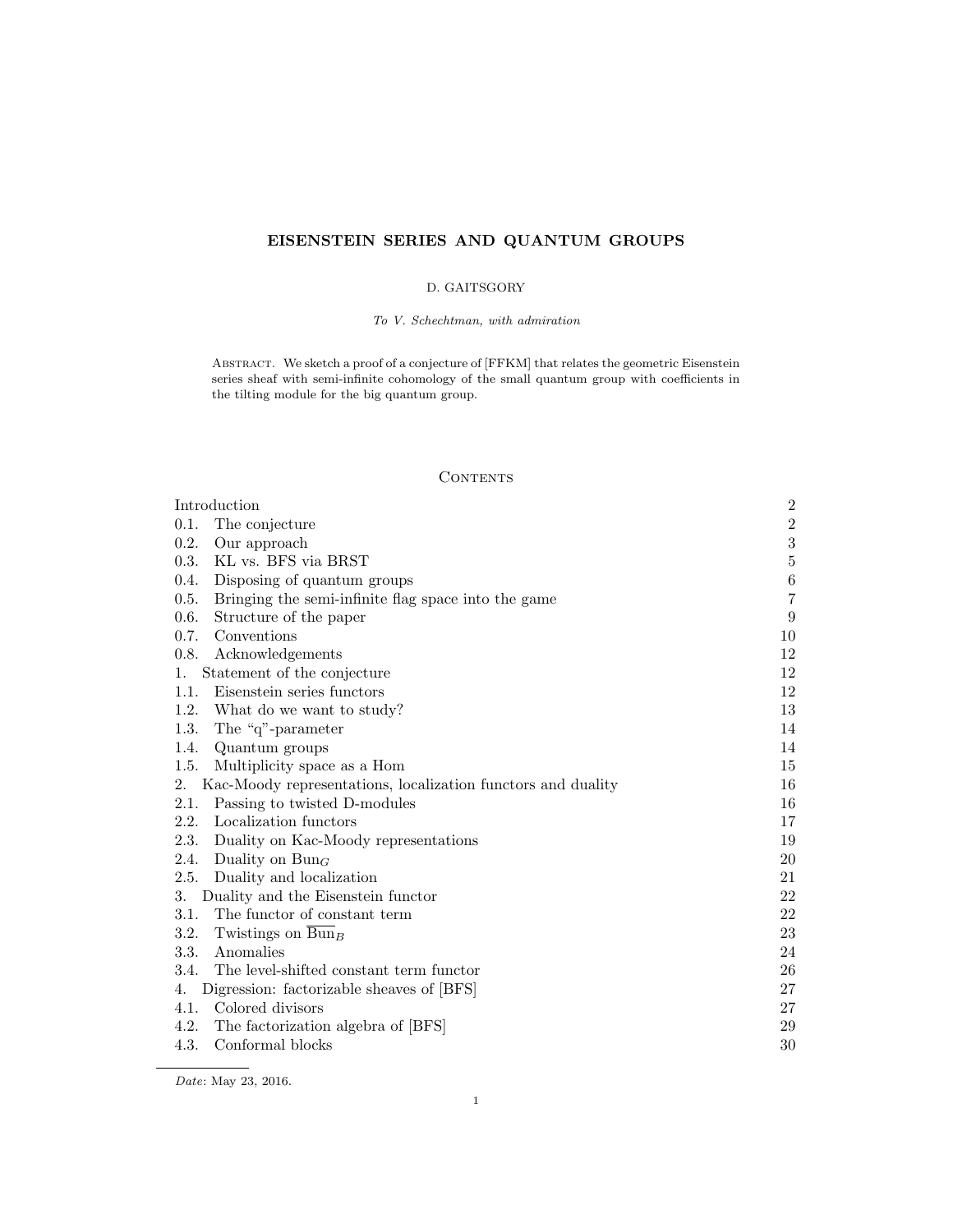#### 2 D. GAITSGORY

| Digression: quantum groups and configuration spaces<br>5.                   | $32\,$ |
|-----------------------------------------------------------------------------|--------|
| The construction of [BFS] via Koszul duality<br>5.1.                        | 32     |
| The Lusztig and Kac-De Concini versions of the quantum group<br>5.2.        | 34     |
| Restriction functors and natural transformations<br>5.3.                    | 35     |
| Passing from modules over quantum groups to Kac-Moody representations<br>6. | 38     |
| The Kazhdan-Lusztig equivalence<br>6.1.                                     | $38\,$ |
| 6.2.<br>Riemann-Hilbert correspondence                                      | 40     |
| 6.3. Global Fourier-Mukai transform                                         | 43     |
| 6.4. Local Fourier-Mukai transform                                          | 45     |
| Other versions of the functor of invariants<br>6.5.                         | 46     |
| The semi-infinite flag space<br>7.                                          | 48     |
| The category of D-modules on the semi-infinite flag space<br>7.1.           | 48     |
| 7.2.<br>The completion                                                      | 49     |
| The functor of BRST reduction<br>7.3.                                       | 50     |
| 7.4.<br>Relation to the Kac-Moody equivalence                               | $52\,$ |
| The !-extension<br>7.5.                                                     | 54     |
| The IC object on the semi-infinite flag space<br>8.                         | 54     |
| The spherical Hecke category for $T$<br>8.1.                                | 54     |
| The Hecke action on the semi-infinite flag space<br>8.2.                    | 55     |
| Definition of the IC object<br>8.3.                                         | 56     |
| The semi-infinite flag space vs. Drinfeld's compactification<br>9.          | 57     |
| The local-to-global map (case of $G/N$ )<br>9.1.                            | 57     |
| The local-to-global map (case of $G/B$ )<br>9.2.                            | 58     |
| Interaction of the BRST functor with localization<br>9.3.                   | 59     |
| References                                                                  | 60     |

### **INTRODUCTION**

0.1. The conjecture. A mysterious conjecture was suggested in the paper [FFKM]. It tied two objects of very different origins associated with a reductive group G.

0.1.1. On the one hand, we consider the *geometric Eisenstein series* sheaf Eis<sub>1\*</sub>, which is an object of the derived category of constructible sheaves on Bun<sub>G</sub> for the curve  $X = \mathbb{P}^1$ . (Here and elsewhere Bun<sub>G</sub> denotes the moduli stack of G-bundles on X.) See Sect. 1.1, where the construction of geometric Eisenstein series is recalled. By the Decomposition Theorem,  $Eis_{1*}$ splits as a direct sum of (cohomologically shifted) irreducible perverse sheaves.

Now, for a curve  $X = \mathbb{P}^1$ , the stack  $Bun_G$  has discretely many isomorphism classes of points, which are parameterized by dominant coweights of  $G$ . Therefore, irreducible perverse sheaves on Bun<sub>G</sub> are in bijection with dominant coweights of G: to each  $\lambda \in \Lambda^+$  we attach the intersection cohomology sheaf  $IC^{\lambda}$  of the closure of the corresponding stratum.

In the left-hand side of the conjecture of [FFKM] we consider the (cohomologically graded) vector space equal to the space of multiplicities of  $IC^{\lambda}$  in Eis<sub>!\*</sub>.

0.1.2. On the other hand, we consider the big and small quantum groups,  $\mathfrak{U}_q(G)$  and  $\mathfrak{u}_q(G)$ , attached to  $G$ , where  $q$  is a root of unity of sufficiently high order. To the quantum parameter q one associates the action of the extended affine Weyl group  $W \ltimes \Lambda$  on the weight lattice  $\Lambda$ ,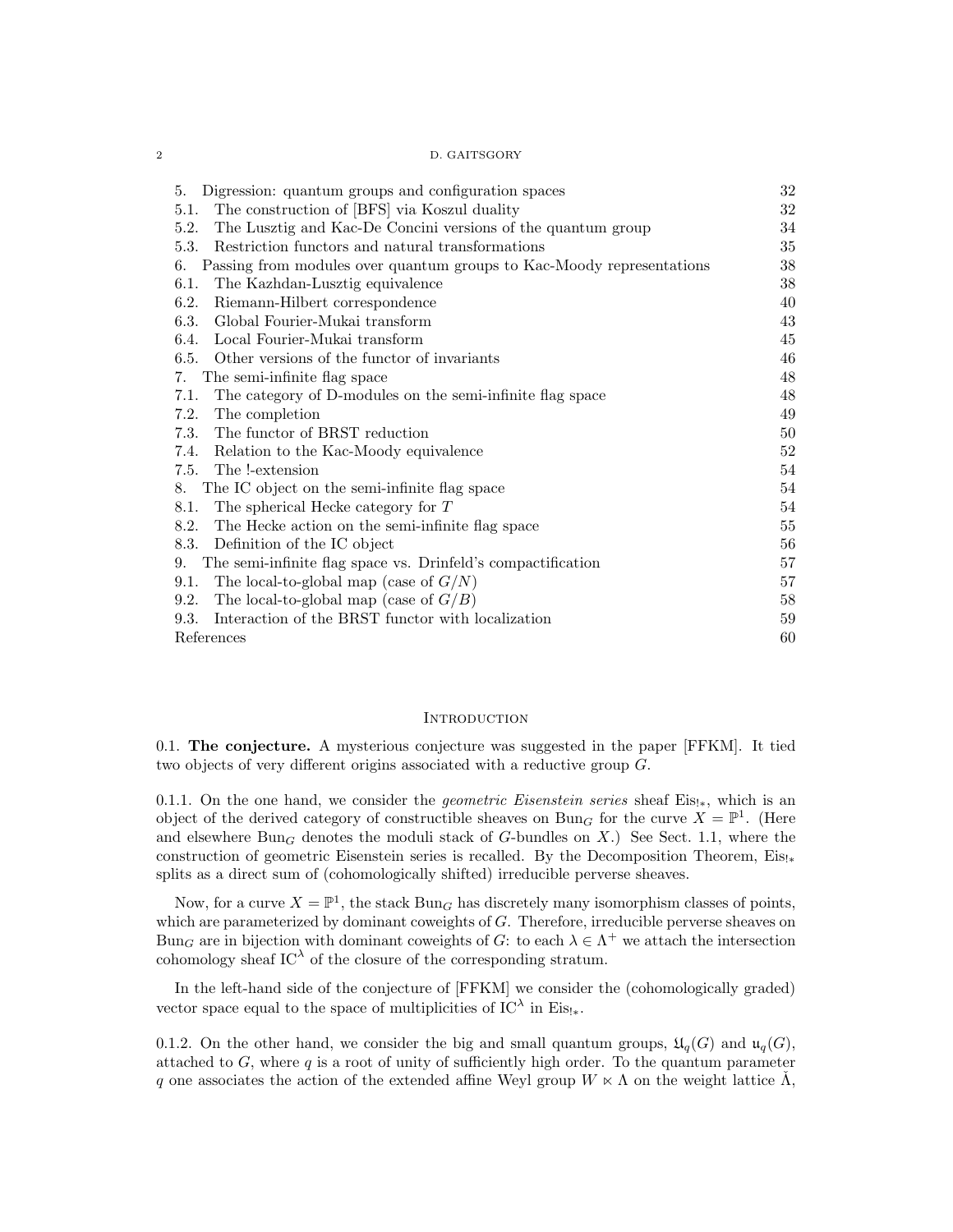and using this action, to a dominant coweight  $\lambda$  one attaches a particular dominant weight, denoted  $\min_{\lambda}(0)$ ; see Sect. 1.3 for the construction.

Consider the *indecomposable titling module* over  $\mathfrak{U}_q(G)$  of highest weight  $\min_{\lambda}(0)$ ; denote it  $\mathfrak{T}_q^{\lambda}$ . The right-hand side of the conjecture of [FFKM] is the *semi-infinite* cohomology of the small quantum group  $\mathfrak{u}_q(G)$  with coefficients in  $\mathfrak{T}_q^{\lambda}|_{\mathfrak{u}_q(G)}$ .

The conjecture of [FFKM] says that the above two (cohomologically graded) vector spaces are canonically isomorphic. Because of the appearing of titling modules, the above conjecture acquired a name of the "Tilting Conjecture".

0.1.3. In this paper we will sketch a proof of the Tilting Conjecture. The word "sketch" should be understood in the following sense. We indicate<sup>1</sup> how to reduce it to two statements that we call "quasi-theorems", Quasi-Theorem 7.4.9 and Quasi-Theorem 9.3.2. These are plausible statements of more general nature, which we hope will turn into actual theorems soon. We will explain the content of these quasi-theorems below, see Sect. 0.3.1 and Sect. 0.5.2, respectively.

0.1.4. This approach to the proof of the Tilting Conjecture is quite involved. It is very possible that if one does not aim for the more general Conjecture 6.1.5 (described in Sect. 0.2), a much shorter (and elementary) argument proving the Tilting Conjecture exists.

In particular, in a subsequent publication we will show that the Tilting Conjecture can be obtained as a formal consequence of the classical<sup>2</sup> geometric Langlands conjecture for curves of genus 0.

0.2. Our approach. We approach the Tilting Conjecture from the following perspective. Rather than trying to prove the required isomorphism directly, we first rewrite both sides so that they become amenable to generalization, and then proceed to proving the resulting general statement, Conjecture 6.1.5.

0.2.1. This generalized version of the Tilting Conjecture, i.e., Conjecture 6.1.5, takes the following form. First, our geometric input is a (smooth and complete) curve X of arbitrary genus, equipped with a finite collection of marked points  $x_1, ..., x_n$ . Our representation-theoretic input is a collection  $M_1, ..., M_n$  of representations of  $\mathfrak{U}_q(G)$ , so that we think of  $\mathcal{M}_i$  as sitting at  $x_i$ .

Starting with this data, we produce two (cohomologically graded) vector spaces.

0.2.2. The first vector space is obtained by combining the following steps.

(i) We apply the Kazhdan-Lusztig equivalence

$$
KL_G: \mathfrak{U}_q(G)\text{-}\mathrm{mod} \simeq \widehat{\mathfrak{g}}_{\kappa'}\text{-}\mathrm{mod}^{G(\mathcal{O})}
$$

to  $\mathcal{M}_1, ..., \mathcal{M}_n$  and convert them to representations  $M_1, ..., M_n$  of the Kac-Moody Lie algebra  $\widehat{\mathfrak{g}}_{\kappa}$ , where  $\kappa'$  is a negative integral level corresponding to q.

(We recall that  $\hat{\mathfrak{g}}_{\kappa}$  is the central extension of  $\mathfrak{g}(\mathfrak{K})$  equipped with a splitting over  $\mathfrak{g}(0)$ , with the bracket specified by  $\kappa'$ . Here and elsewhere  $\mathcal{O} = \mathbb{C}[[t]]$  and  $\mathcal{K} = \mathbb{C}((t))$ .

(ii) Starting with  $M_1, ..., M_n$ , we apply the *localization functor* and obtain a  $\kappa'$ -twisted Dmodule<sup>3</sup> Loc<sub>G,<sup>κ'</sup>,x<sub>1</sub>,...,x<sub>n</sub></sub> ( $M_1$ , ...,  $M_n$ ) on Bun<sub>G</sub>. Using the fact that  $\kappa'$  was integral, we convert  $\text{Loc}_{G,\kappa',x_1,...,x_n}(M_1,...,M_n)$  to a non-twisted D-module (by a slight abuse of notation we denote it by the same character).

<sup>&</sup>lt;sup>1</sup>Indicate=explain the main ideas, but far from supplying full details.

<sup>2</sup>Classical=non-quantum.

 ${}^{3}$ For the duration of the introduction we will ignore the difference between the two versions of the derived category of (twisted) D-modules on  $Bun_G$  that occurs because the latter stack is non quasi-compact.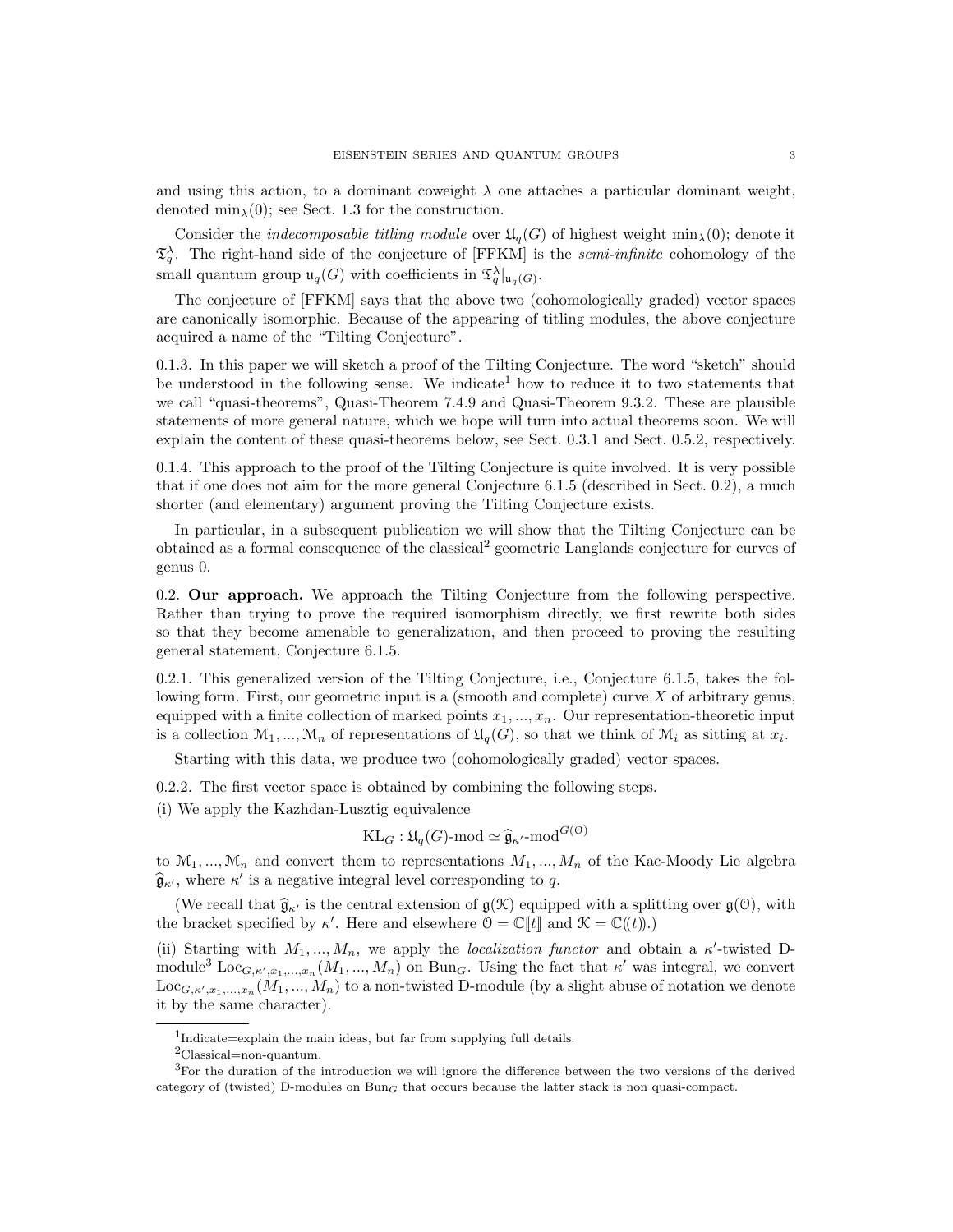### 4 D. GAITSGORY

(iii) We tensor  $Loc_{G,\kappa',x_1,\ldots,x_n}(M_1,\ldots,M_n)$  with  $Eis_{!*}$  and take its de Rham cohomology on  $Bun_{C}$ .

In Sect. 2 we explain that the space of multiplicities appearing in the Tilting Conjecture, is a particular case of this procedure, when we take X to be of genus 0,  $n = 1$  with the module M being  $\mathfrak{T}_q^{\Lambda}$ .

This derivation is a rather straightforward application of the Kashiwara-Tanisaki equivalence between the (regular block of the) affine category O and the category of D-modules on (the parabolic version) of  $Bun_G$ , combined with manipulation of various dualities.

0.2.3. The second vector space is obtained by combining the following steps.

(i) We use the theory of factorizable sheaves of [BFS], thought of as a functor

$$
\mathrm{BFS}_{\mathfrak{u}_q}^{\mathrm{top}}:\mathfrak{u}_q(G)\text{-}\mathrm{mod}\otimes\ldots\otimes \mathfrak{u}_q(G)\text{-}\mathrm{mod}\to \mathrm{Shv}_{\mathfrak{g}_{q,\mathrm{loc}}}(\mathrm{Ran}(X,\check{\Lambda}))
$$

(here  $\text{Ran}(X, \check{\Lambda})$  is the configuration space of  $\check{\Lambda}$ -colored divisors), and attach to  $\mathcal{M}_1|_{\mathfrak{u}_q(G)},...,\mathcal{M}_n|_{\mathfrak{u}_q(G)}$  a (twisted) constructible sheaf<sup>4</sup> on  $\text{Ran}(X,\check{\Lambda})$ , denoted,

$$
\mathrm{BFS}_{\mathfrak{u}_q}^{\mathrm{top}}(\mathfrak{M}_1|_{\mathfrak{u}_q(G)},...,\mathfrak{M}_n|_{\mathfrak{u}_q(G)}).
$$

(ii) We apply the direct image functor with respect to the Abel-Jacobi map

$$
\mathrm{AJ}:\mathrm{Ran}(X,\check{\Lambda})\rightarrow \mathrm{Pic}(X)\underset{\mathbb{Z}}{\otimes}\check{\Lambda}
$$

and obtain a (twisted) sheaf

(0.1) 
$$
\mathrm{AJ}_{!}(\mathrm{BFS}_{\mathfrak{u}_{q}}^{\mathrm{top}}(\mathfrak{M}_{1}|_{\mathfrak{u}_{q}(G)},...,\mathfrak{M}_{n}|_{\mathfrak{u}_{q}(G)}))
$$

on Pic $(X) \underset{\mathbb{Z}}{\otimes} \check{\Lambda}$ .

(iii) We tensor (0.1) with a canonically defined (twisted<sup>5</sup>) local system  $\mathcal{E}_{q^{-1}}$  on Pic $(X) \underset{\mathbb{Z}}{\otimes} \check{\Lambda}$ , and take cohomology along Pic $(X) \underset{\mathbb{Z}}{\otimes} \check{\Lambda}$ .

In Sect. 4 we explain why the above procedure, applied in the case when  $X$  has genus  $0$ ,  $n=1$  and  $\mathcal{M}=\mathfrak{T}_q^{\Lambda}$ , recovers the right-hand side of the Tilting Conjecture.

In fact, this derivation is immediate from one of the main results of the book [BFS] that gives the expression for the semi-infinite cohomology of  $\mathfrak{u}_n(G)$  in terms of the procedure indicated above when  $X$  has genus 0.

0.2.4. Thus, Conjecture 6.1.5 states that the two procedures, indicated in Sects. 0.2.2 and 0.2.3 above, are canonically isomorphic as functors

$$
\mathfrak{U}_q(G)
$$
-mod  $\times \dots \times \mathfrak{U}_q(G)$ -mod  $\rightarrow$  Vect.

The second half of this paper is devoted to the outline of the proof of Conjecture 6.1.5. As was already mentioned, we do not try to give a complete proof, but rather show how to deduce Conjecture 6.1.5 from Quasi-Theorems 7.4.9 and 9.3.2.

<sup>&</sup>lt;sup>4</sup>The twisting is given by a canonically defined gerbe over  $\text{Ran}(X, \check{\Lambda})$ , denoted  $\mathcal{G}_{q, \text{loc}}$ .

<sup>5</sup>By means of the inverse gerbe, so that the tensor product is a usual sheaf, for which it make sense to take cohomology.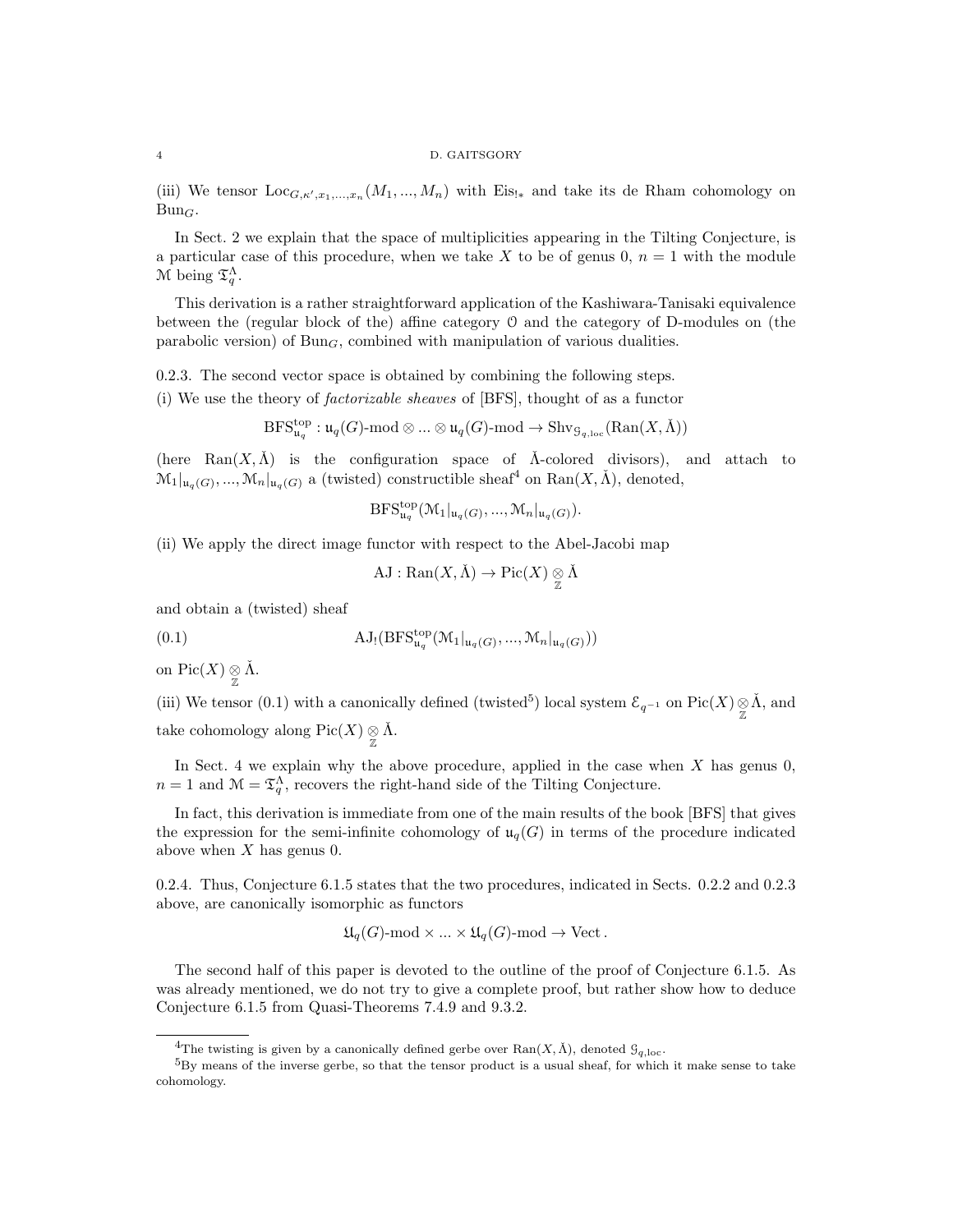0.3. KL vs. BFS via BRST. The two most essential ingredients in the functors in Sects. 0.2.2 and 0.2.3 are the Kazhdan-Lusztig equivalence

(0.2) 
$$
KL_G: \mathfrak{U}_q(G) \text{-mod } \simeq \widehat{\mathfrak{g}}_{\kappa'} \text{-mod }^{G(\mathcal{O})}
$$

 $(in the case of the former<sup>6</sup>)$  and the [BFS] construction

(0.3) 
$$
\mathrm{BFS}_{\mathfrak{u}_q}^{\mathrm{top}}: \mathfrak{u}_q(G)\text{-}\mathrm{mod} \times \ldots \times \mathfrak{u}_q(G)\text{-}\mathrm{mod} \to \mathrm{Shv}_{\mathfrak{S}_{q,\mathrm{loc}}}(\mathrm{Ran}(X,\check{\Lambda})),
$$

(in the case of the latter).

In order to approach Conjecture 6.1.5 we need to understand how these two constructions are related. The precise relationship is given by Quasi-Theorem 7.4.9, and it goes through a particular version of the functor of BRST reduction of  $\hat{\mathfrak{g}}_{\kappa}$ -modules with respect to the Lie subalgebra  $\mathfrak{n}(\mathfrak{K}) \subset \widehat{\mathfrak{g}}_{\kappa'}$ :

$$
\text{BRST}_{n,1*}: \widehat{\mathfrak{g}}_{\kappa'}\text{-mod}^{G(\mathcal{O})} \to \widehat{\mathfrak{t}}_{\kappa'}\text{-mod}^{T(\mathcal{O})},
$$

introduced<sup>7</sup> in Sect. 7.4, using the theory of D-modules on the semi-infinite flag space.

0.3.1. Quasi-Theorem 7.4.9 is a local assertion, which may be thought of as a characterization of the Kazhdan-Lusztig equivalence. It says that the following diagram of functors commutes

$$
\begin{array}{ccc}\n\mathfrak{U}_q(G)\text{-mod} & \xrightarrow{\operatorname{KL}_G} \widehat{\mathfrak{g}}_{\kappa'}\text{-mod}^{G(\mathfrak{O})} \\
\operatorname{Inv}_{\mathfrak{u}_q(N^+) \circ \operatorname{Res}^{\operatorname{big} \rightarrow \operatorname{small}}}\n\Big\downarrow & & \downarrow^{\operatorname{BRST}_{\mathfrak{n}, !*}} \\
\mathfrak{U}_q(T)\text{-mod} & \xrightarrow{\operatorname{KL}_T} \widehat{\mathfrak{t}}_{\kappa'}\text{-mod}^{T(\mathfrak{O})}.\n\end{array}
$$

In this diagram,  $\mathfrak{U}_q(T)$ -mod is the category of representations of the quantum torus, denoted in the main body of the paper  $\text{Rep}_q(T)$ . The functor  $\text{KL}_T$  is Kazhdan-Lusztig equivalence for T, which is more or less tautological. The functor

$$
\text{Inv}_{\mathfrak{u}_q(N^+)} \circ \text{Res}^{\text{big}\rightarrow \text{small}} : \mathfrak{U}_q(G)\text{-mod} \rightarrow \mathfrak{U}_q(T)\text{-mod}
$$

is the following: we restrict a  $\mathfrak{U}_q(G)$ -module to  $\mathfrak{u}_q(G)$ , and then take (derived) invariants with respect to the subalgebra  $\mathfrak{u}_q(N^+).$ 

Thus, the upshot of Quasi-Theorem 7.4.9 is that the Kazhdan-Lusztig equivalences for G and T, respectively, intertwine the functor  $BRST_{n,!*}$  and the functor of taking invariants with respect to  $\mathfrak{u}_q(N^+).$ 

0.3.2. Let us now explain how Quasi-Theorem 7.4.9 allows to relate the functors  $KL_G$  and  $BFS_{u_q}^{top}$ . This crucially relies in the notions of *factorization category*, and of the category over the Ran space, attached to a given factorization category. We refer the reader to [Ras2] for background on these notions.

First, the equivalence  $KL_T$  (combined with Riemann-Hilbert correspondence) can be viewed as a functor

$$
\text{Shv}_{\mathcal{G}_{q,\text{loc}}}(\text{Ran}(X,\check{\Lambda})) \stackrel{(\text{KL}_T)_{\text{Ran}(X)}}{\longrightarrow} (\hat{\mathfrak{t}}_{\kappa'}\text{-mod}^{T(\mathcal{O})})_{\text{Ran}(X)},
$$

where  $(\hat{\mathfrak{t}}_{\kappa'}\text{-mod}^{T(\mathcal{O})})_{\text{Ran}(X)}$  is the category over the Ran space attached to  $\hat{\mathfrak{t}}_{\kappa'}\text{-mod}^{T(\mathcal{O})}$ , when the latter is viewed as a factorization category.

<sup>&</sup>lt;sup>6</sup>Here and elsewhere  $\hat{\mathfrak{g}}_{\kappa'}$ -mod<sup>G(O)</sup> denotes the category of Harish-Chandra modules for the pair  $(\hat{\mathfrak{g}}_{\kappa'}, G(0))$ . This is the category studied by Kazhdan and Lusztig in the series of papers [KL].

<sup>&</sup>lt;sup>7</sup>One actually needs to replace  $\hat{\mathbf{t}}_{\kappa'}$  by its version that takes into account the critical twist and the  $\rho$ -shift, but we will ignore this for the duration of the introduction.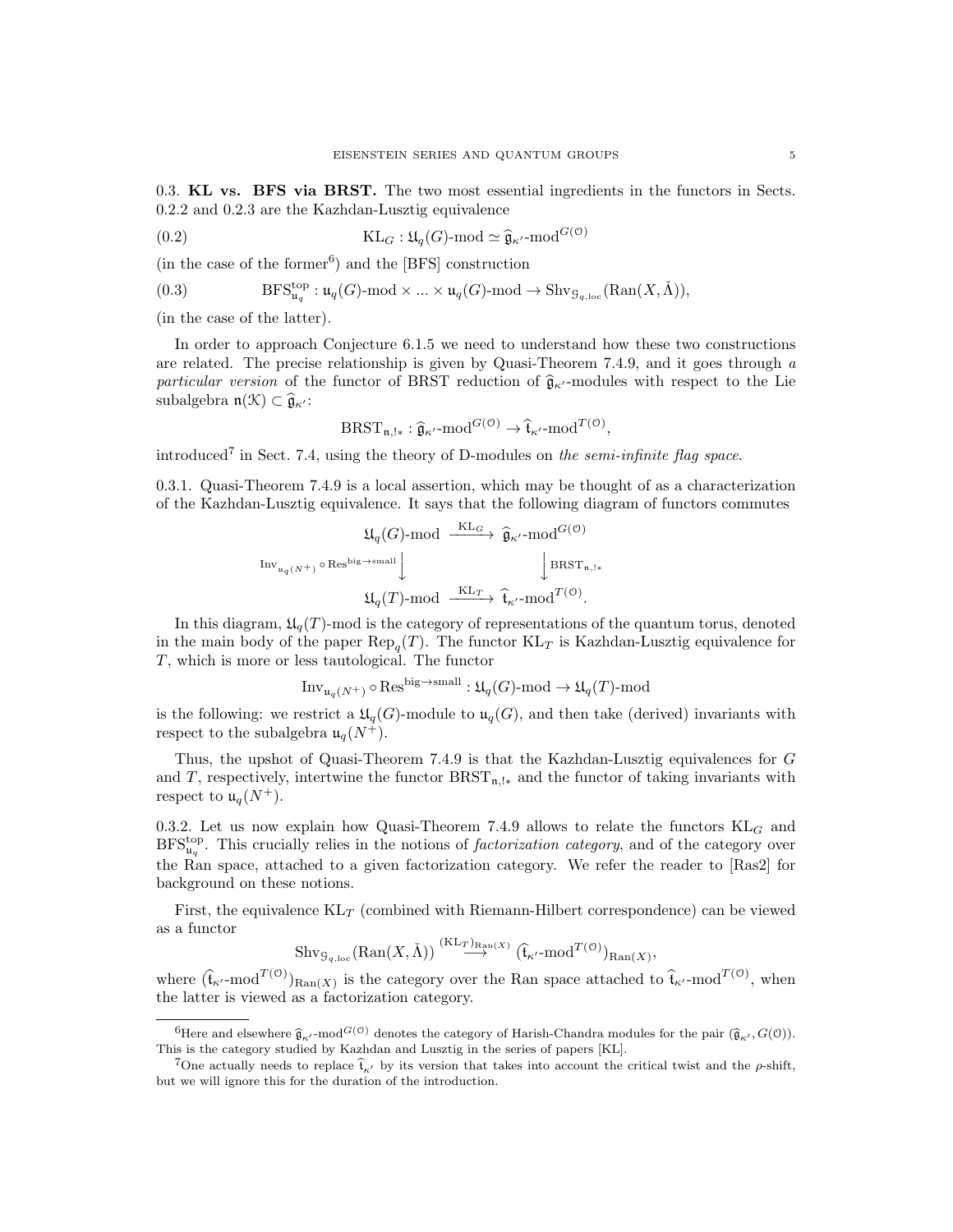#### 6 D. GAITSGORY

Second, the functor  $B\text{RST}_{n,1*}$ , viewed as a factorization functor gives rise to a functor

$$
(BRST_{n, !*})_{\text{Ran}(X)} : (\widehat{\mathfrak{g}}_{\kappa'}\text{-mod}^{G(\mathcal{O})})_{\text{Ran}(X)} \to (\widehat{\mathfrak{t}}_{\kappa'}\text{-mod}^{T(\mathcal{O})})_{\text{Ran}(X)}.
$$

Now, it is a formal consequence of Quasi-Theorem 7.4.9 (and the interpretation of the functor  $BFS_{u_q}^{top}$  via  $Inv_{u_q(N+)}$  that we explain in Sect. 5.1 ) that we have the following commutative diagram of categories:

$$
\mathfrak{U}_{q}(G)\text{-mod}\times...\times\mathfrak{U}_{q}(G)\text{-mod}\xrightarrow{\text{KL}_{G}}\widehat{\mathfrak{g}}_{\kappa',x_{1}}\text{-mod}^{G(\mathbb{O}_{x_{1}})}\times...\times\widehat{\mathfrak{g}}_{\kappa',x_{n}}\text{-mod}^{G(\mathbb{O}_{x_{n}})}
$$
\n
$$
\downarrow^{\text{Res}^{\text{big}\rightarrow\text{small}}}\times...\times\text{Res}^{\text{big}\rightarrow\text{small}}\qquad\downarrow^{\text{int}}\xrightarrow{\text{dist}^{\text{int}}\times...\times\text{Res}^{\text{int}}\times...\times\text{Res}^{\text{int}}}
$$
\n
$$
(0.4)\quad \mathfrak{u}_{q}(G)\text{-mod}\times...\times\mathfrak{u}_{q}(G)\text{-mod}\xrightarrow{\text{dist}^{\text{int}}\times...\times\text{Res}^{\text{int}}}\times\mathfrak{g}_{\kappa'}\text{-mod}^{G(\mathbb{O})})_{\text{Ran}(X)}
$$
\n
$$
\downarrow^{\text{BFS}^{\text{top}}_{u_{q}}}\qquad\qquad^{\text{int}}\xrightarrow{\text{dist}_{\kappa,\kappa}^{\text{int}}}\text{dist}_{\kappa,\kappa}^{\text{int}}\times...\times\text{dist}_{\kappa_{q}}^{\text{int}}.
$$

0.4. Disposing of quantum groups. We shall now show how to use the commutative diagram (0.4) to rewrite Conjecture 6.1.5 as a statement that is purely algebraic, i.e., one that only deals with D-modules as opposed to constructible sheaves, and in particular one that does not involve quantum groups, but only Kac-Moody representations.

0.4.1. The commutative diagram  $(0.4)$  gets us one step closer to the proof of Conjecture 6.1.5. Namely, it gives an interpretation of Step (i) in the procedure of Sect. 0.2.3 in terms of Kac-Moody algebras. In order to make it possible to compare the entire procedure of Sect. 0.2.3 with that of Sect. 0.2.2 we need to give a similar interpretation of Steps (ii) and (iii).

This is done by means of combining Riemann-Hilbert correspondence with Fourier-Mukai transform. Namely, we claim that we have the following two commutative diagrams.

One diagram is:

$$
\begin{array}{ccc}\n\operatorname{Shv}_{\mathcal{G}_{q,\text{loc}}}( \operatorname{Ran}(X, \check{\Lambda})) & \xrightarrow{(\operatorname{KL}_T)_{\operatorname{Ran}(X)}} & (\widehat{\mathfrak{t}}_{\kappa'}\text{-mod}^{T(\mathcal{O})})_{\operatorname{Ran}(X)} \\
\operatorname{AJ}_! \Big\downarrow & \Big\downarrow \operatorname{Loc}_{T, \kappa', \operatorname{Ran}(X)} \\
\operatorname{Shv}_{\mathcal{G}_{q,\text{glob}}}( \operatorname{Pic}(X) \underset{\mathbb{Z}}{\otimes} \check{\Lambda}) & \xrightarrow{\operatorname{FM} \circ \operatorname{RH}} & \operatorname{D-mod}_{\kappa'}(\operatorname{Bun}_T).\n\end{array}
$$

Here RH stands for the Riemann-Hilbert functor, and the subscript  $\mathcal{G}_{q,\text{glob}}$  stands for an appropriate gerbe on Pic $(X) \underset{\mathbb{Z}}{\otimes} \check{\Lambda}$ . The commutativity of this diagram follows from the standard properties of the Fourier-Mukai transform.

The other diagram is:

$$
\begin{array}{ccc}\n\text{Shv}_{\mathcal{G}_{q,\text{glob}}}(Pic(X)\underset{\mathbb{Z}}{\otimes}\check{\Lambda}) & \xrightarrow{\text{FM}\circ\text{RH}}& \text{D-mod}_{\kappa'}(\text{Bun}_T) \\
-\otimes \varepsilon_{q^{-1}}\downarrow & & \downarrow \sim \\
\text{Shv}(Pic(X)\underset{\mathbb{Z}}{\otimes}\check{\Lambda}) & & \text{D-mod}(\text{Bun}_T) \\
\Gamma(\text{Pic}(X)\underset{\mathbb{Z}}{\otimes}\check{\Lambda},\text{-})\downarrow & & \downarrow \Gamma_{\text{dr}}(\text{Bun}_T,\text{-}) \\
\text{Vect} & \xrightarrow{\text{Id}} & & \text{Vect}.\n\end{array}
$$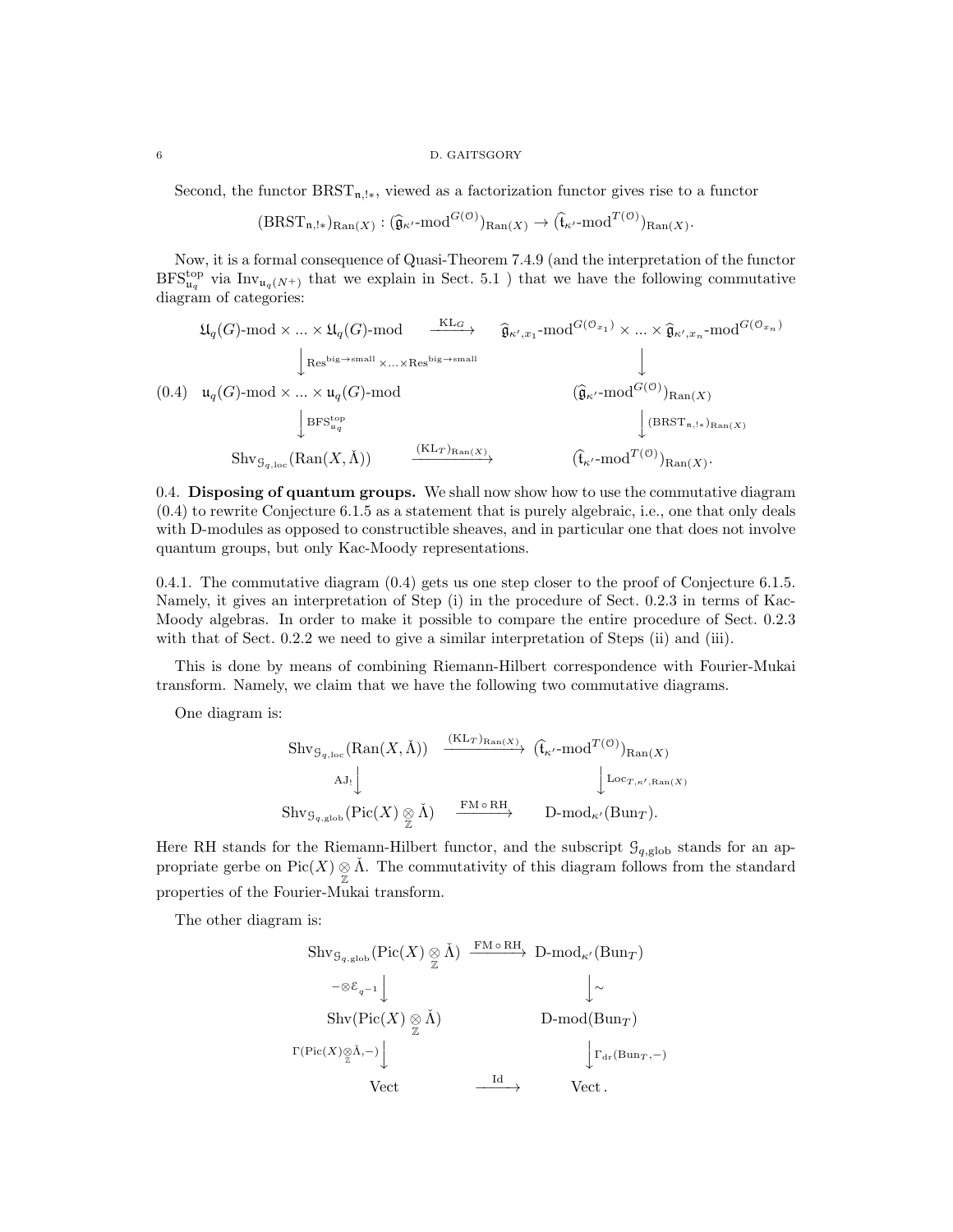In this diagram<sup>8</sup>  $\mathcal{E}_{q^{-1}}$  is the (twisted) local system from Step (iii) in Sect. 0.2.3.

The equivalence  $\text{D-mod}_{\kappa'}(\text{Bun}_T) \to \text{D-mod}(\text{Bun}_T)$ , appearing in the above diagram, comes from the fact that the twisting  $\kappa'$  is *integral*. The commutativity of the diagram follows from the definition of the (twisted) local system  $\mathcal{E}_{q^{-1}}$ .

0.4.2. Putting the above two diagrams together with (0.4), we obtain a commutative diagram

$$
\mathfrak{U}_{q}(G)\text{-mod}\times...\times\mathfrak{U}_{q}(G)\text{-mod}\xrightarrow{\operatorname{KL}_{G}}\widehat{\mathfrak{g}}_{\kappa',x_{1}}\text{-mod}^{G(\mathbb{O}_{x_{1}})}\times...\times\widehat{\mathfrak{g}}_{\kappa',x_{n}}\text{-mod}^{G(\mathbb{O}_{x_{n}})}
$$
\n
$$
\downarrow_{\operatorname{Res}^{\operatorname{big}\to\operatorname{small}}\times...\times\operatorname{Res}^{\operatorname{big}\to\operatorname{small}}\xrightarrow{\oplus}_{\kappa',x_{1}}\text{-mod}^{G(\mathbb{O}_{x_{1}})}\times...\times\widehat{\mathfrak{g}}_{\kappa',x_{n}}\text{-mod}^{G(\mathbb{O}_{x_{n}})}
$$
\n
$$
\downarrow_{q}(G)\text{-mod}\times...\times\mathfrak{u}_{q}(G)\text{-mod}\xrightarrow{\left(\widehat{\mathfrak{g}}_{\kappa'}\text{-mod}^{G(\mathbb{O})}\right)_{\operatorname{Ran}(X)}}\xrightarrow{\left(\widehat{\mathfrak{g}}_{\kappa'}\text{-mod}^{G(\mathbb{O})}\right)_{\operatorname{Ran}(X)}}\xrightarrow{\left(\operatorname{BRST}_{\mathfrak{n},\mathfrak{l}^{*}}\right)_{\operatorname{Ran}(X)}}\xrightarrow{\operatorname{Shv}_{\mathcal{G}_{q,\operatorname{glob}}}\left(\operatorname{Ran}(X,\check{\Lambda})\right)}\xrightarrow{\operatorname{Al}_{\mathfrak{1}}\downarrow}\xrightarrow{\left(\operatorname{Loc}_{T,\kappa',\operatorname{Ran}(X)}\right)}\xrightarrow{\left(\operatorname{Loc}_{T,\kappa',\operatorname{Ran}(X)}\right)}\xrightarrow{\left(\operatorname{Loc}_{T,\kappa',\operatorname{Ran}(X)}\right)}\xrightarrow{\left(\operatorname{Loc}_{T,\kappa',\operatorname{Ran}(X)}\right)}\xrightarrow{\left(\operatorname{Loc}_{T,\kappa',\operatorname{Ran}(X)}\right)}\xrightarrow{\left(\operatorname{Loc}_{T,\kappa',\operatorname{Ran}(X)}\right)}\xrightarrow{\left(\operatorname{Loc}_{T,\kappa',\operatorname{Ran}(X)}\right)}\xrightarrow{\left(\operatorname{Loc}_{T,\kappa',\operatorname{Ran}(X)}\right)}\xrightarrow{\left(\operatorname{Loc}_{T,\kappa',\operatorname{Ran}(X)}\right)}\xrightarrow{\left(\operatorname{Loc}_{T,\kappa',\
$$

in which the left composed vertical arrow is the procedure of Sect. 0.2.3.

Thus, in order to prove Conjecture 6.1.5, it remains to show the right composed vertical arrow in (0.5) is canonically isomorphic to the composition of Steps (ii) and (iii) in the procedure of Sect. 0.2.2. Recall, however, that the latter functor involves Eis<sub>!∗</sub> and thus contains the information about the intersection cohomology (a.k.a. IC) sheaf on Drinfeld's compactification  $Bun_B.$ 

Note that, as promised, the latter assertion only involves algebraic objects.

0.5. Bringing the semi-infinite flag space into the game. We now outline the remaining steps in the derivation of Conjecture 6.1.5.

0.5.1. In order to compare the right vertical composition in (0.5) with the functor

$$
\widehat{\mathfrak{g}}_{\kappa',x_1}\text{-mod}^{G(\mathcal{O}_{x_1})}\times\ldots\times\widehat{\mathfrak{g}}_{\kappa',x_n}\text{-mod}^{G(\mathcal{O}_{x_n})}\to\text{Vect},
$$

given by composing Steps (ii) and (iii) in Sect. 0.2.2, it is convenient to rewrite both sides using the notion of dual functor, see Sect. 0.7.3.

Let

 $CT_{!*}: D\text{-mod}(Bun_G) \to D\text{-mod}(Bun_T)$ 

denote the functor *dual* to Eis<sub>1\*</sub>. Let

 $CT_{\kappa',!*}: \mathrm{D\text{-}mod}_{\kappa'}(\mathrm{Bun}_G) \to \mathrm{D\text{-}mod}_{\kappa'}(\mathrm{Bun}_T)$ 

<sup>&</sup>lt;sup>8</sup>In the lower right vertical arrow, as well as elsewhere in the paper, the notation  $\Gamma_{dr}(-,-)$  stands for the functor of de Rham cohomology.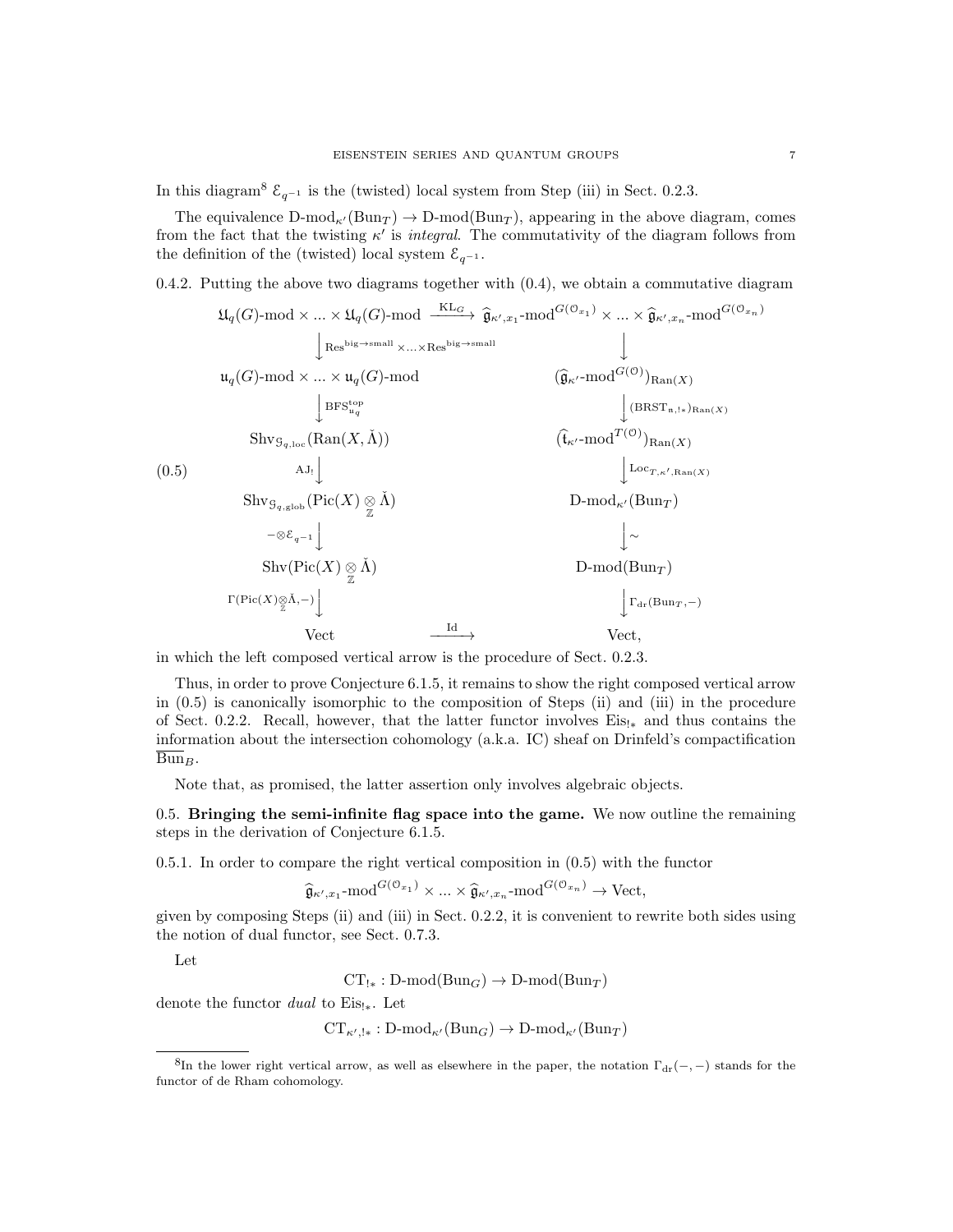#### 8 D. GAITSGORY

denote its  $\kappa'$ -twisted counterpart (we remind that because the level  $\kappa'$  was assumed integral, the twisted categories are canonically equivalent to the non-twisted ones).

It then follows formally that the required isomorphism of functors is equivalent to the commutativity of the next diagram:

(0.6)  
\n
$$
\begin{array}{ccc}\n(\widehat{\mathfrak{g}}_{\kappa'}\text{-mod}^{G(\mathcal{O})})_{\text{Ran}(X)} & \xrightarrow{\text{(BRST}_{\mathfrak{n},!*})_{\text{Ran}(X)}} (\widehat{\mathfrak{t}}_{\kappa'}\text{-mod}^{T(\mathcal{O})})_{\text{Ran}(X)} \\
& \downarrow \text{Loc}_{G,\kappa',\text{Ran}(X)} \downarrow & \downarrow \text{Loc}_{T,\kappa',\text{Ran}(X)} \\
& D\text{-mod}_{\kappa'}(\text{Bun}_G) & \xrightarrow{\text{CT}_{\kappa',!*}} D\text{-mod}_{\kappa'}(\text{Bun}_T)\n\end{array}
$$

0.5.2. Now, it turns out that the commutation of the diagram  $(0.6)$  is a particular case of a more general statement.

In Sect. 7 we introduce the category, denoted  $\mathcal{C}_{\kappa'}^{T(0)}$ , to be thought of as the category of twisted D-modules on the double quotient

$$
N(\mathcal{K})\backslash G(\mathcal{K})/G(\mathcal{O}).
$$

This is also a factorization category, and we denote by  $(\mathcal{C}_{\kappa'}^{T(0)})_{\text{Ran}(X)}$  the corresponding category over the Ran space.

In Sect. 9 we show that to any object

$$
\mathbf{c} \in (\mathcal{C}_{\kappa'}^{T(\mathcal{O})})_{\text{Ran}(X)}
$$

we can attach a functor

$$
CT_{\kappa', \mathbf{c}} : D\text{-mod}_{\kappa'}(Bun_G) \to D\text{-mod}_{\kappa'}(Bun_T),
$$

and also a functor

$$
BRST_{\mathbf{c}} : (\widehat{\mathfrak{g}}_{\kappa'}\text{-mod}^{G(\mathcal{O})})_{\text{Ran}(X)} \to (\widehat{\mathfrak{t}}_{\kappa'}\text{-mod}^{T(\mathcal{O})})_{\text{Ran}(X)}.
$$

We now have the following statement, Quasi-Theorem 9.3.2, that says that the following diagram is commutative for any c as above:

(0.7) 
$$
(\hat{\mathbf{g}}_{\kappa'}\text{-mod}^{G(\mathcal{O})})_{\text{Ran}(X)} \xrightarrow{\text{(BRST}_{\mathfrak{n},\mathbf{c}})_{\text{Ran}(X)}} (\hat{\mathbf{t}}_{\kappa'}\text{-mod}^{T(\mathcal{O})})_{\text{Ran}(X)}
$$
  
\n $\downarrow \text{Loc}_{G,\kappa',\text{Ran}(X)} \downarrow \qquad \qquad \downarrow \text{Loc}_{T,\kappa',\text{Ran}(X)}$   
\n $\text{D-mod}_{\kappa'}(\text{Bun}_G) \xrightarrow{\text{CT}_{\kappa',\mathbf{c}}} \text{D-mod}_{\kappa'}(\text{Bun}_T).$ 

0.5.3. The IC object on the semi-infinite flag space. Let us explain how the commutation of the diagram (0.7) implies the desired commutation of the diagram (0.6).

It turns out that the category  $(\mathcal{C}_{\kappa'}^{T(\mathcal{O})})_{\text{Ran}(X)}$  contains a particular object <sup>9</sup>, denoted  $j_{\kappa',0,1*} \in$  $(\mathcal{C}_{\kappa'}^{T(0)})_{\text{Ran}(X)}$ . It should be thought of as the IC sheaf on the semi-infinite flag space.

Now, on the one hand, the  $(BRST_{n,1*})_{\text{Ran}(X)}$  is the functor  $(BRST_{n,c})_{\text{Ran}(X)}$  for  $c = j_{\kappa',0,1*}$ (this is in fact the definition of the functor  $(BRST_{n,!=})_{\text{Ran}(X)}$ ).

On the other hand, the object  $j_{\kappa',0,1*}$  is closely related to the IC sheaf on Bun<sub>B</sub>; this relationship is expressed via the isomorphism

$$
CT_{\kappa',!*} = CT_{\kappa',\mathbf{c}} \text{ for } \mathbf{c} = j_{\kappa',0,!*}.
$$

<sup>&</sup>lt;sup>9</sup>This object actually belongs to a certain completion of  $\mathcal{C}_{\kappa'}^{T(0)}$ ; we ignore this issue in the introduction.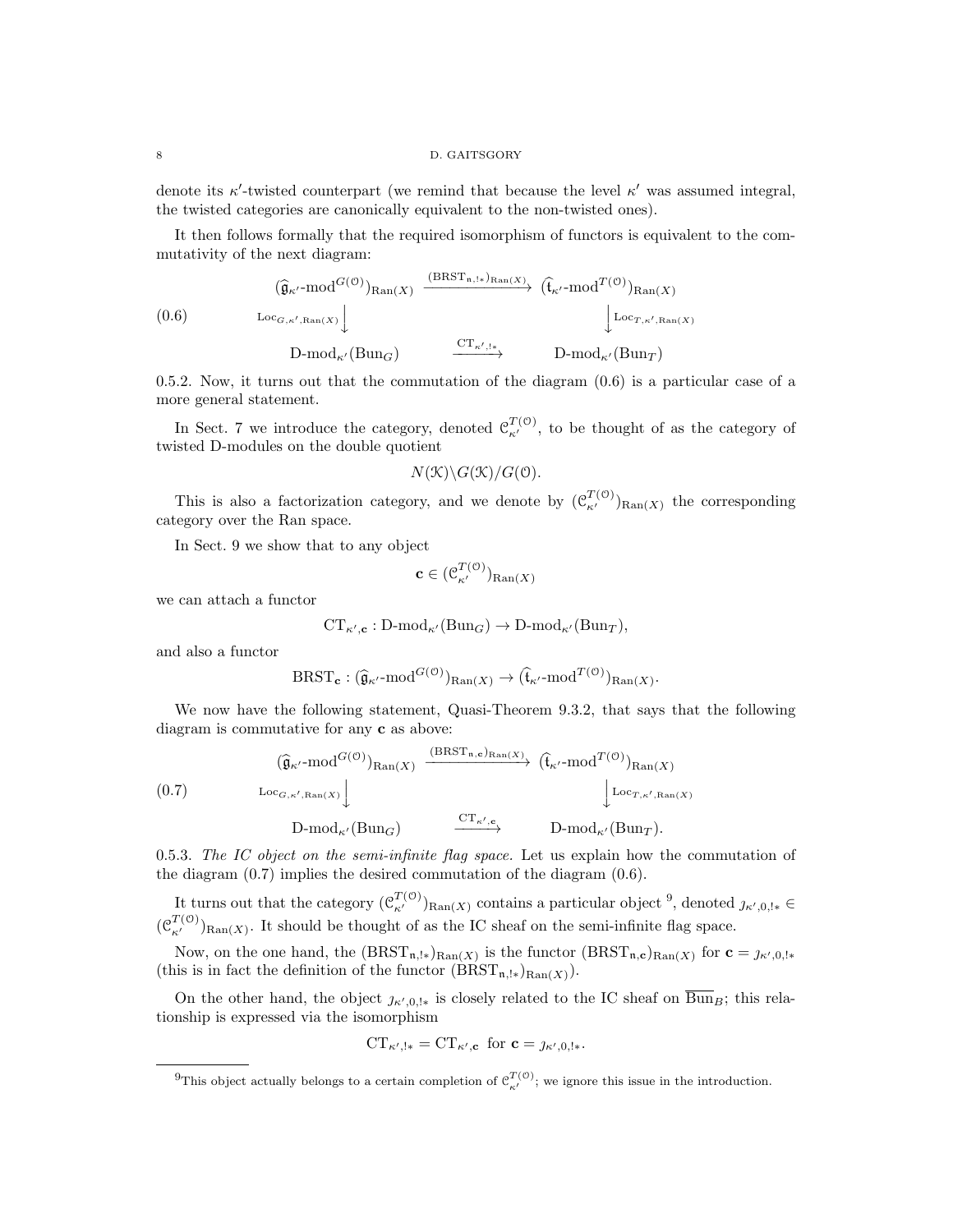Thus, taking  $\mathbf{c} = \jmath_{\kappa',0,!\ast}$  in the diagram  $(0.7)$ , we obtain the diagram  $(0.6)$ .

0.6. Structure of the paper. The proof of the Tilting Conjecture, sketched in the main body of the paper, follows the same steps as those described above, but not necessarily in the same order. We shall now review the contents of this paper, section-by-section.

0.6.1. In Sect. 1 we recall the definition of the geometric Eisenstein series functor, the set-up for quantum groups, and state the Tilting Conjecture.

At the end of that section we rewrite the space of multiplicities, appearing in the lefthand side of the Tilting Conjecture as a Hom space from a certain canonically defined object  $\widetilde{\mathcal{P}}^{\lambda} \in \mathcal{D}$ -mod(Bun<sub>G</sub>) to our Eisenstein series object Eis<sub>!\*</sub>.

In Sect. 2 we show that the object  $\mathcal{P}^{\lambda}$ , or rather its  $\kappa'$ -twisted counterpart, can be obtained as the localization of a projective object  $\mathcal{P}_{\kappa}^{\lambda}$  in the category  $\hat{\mathfrak{g}}_{\kappa}$ -mod<sup> $G(0)$ </sup> (here  $\kappa$  is the *positive*<br>level related to  $\kappa'$  by the formula  $\kappa = \kappa \kappa'$ ) level, related to  $\kappa'$  by the formula  $\kappa = -\kappa_{\text{Kil}} - \kappa'.$ 

We then perform a duality manipulation and replace  $\mathcal{H}om(\tilde{\mathcal{P}}^{\lambda}, \text{Eis}_{!*})$  by the cohomology over Bun<sub>G</sub> of the D-module obtained by tensoring the Eisenstein sheaf Eis<sub>!\*</sub> with the localization (at the negative level  $\kappa'$ ) of the tilting object  $T_{\kappa'}^{\lambda} \in \hat{\mathfrak{g}}_{\kappa'}\text{-mod}^{G(\mathcal{O})}$ .

In Sect. 3 we further rewrite  $\mathcal{H}om(\tilde{\mathcal{P}}^{\lambda}, \text{Eis}_{!*})$  as the cohomology over  $\text{Bun}_T$  of the D-module obtained by applying the *constant term functor* to the localization of  $T_{\kappa'}^{\lambda}$ . The reason for making this (completely formal) step is that we will eventually generalize Conjecture 1.4.5 to a statement that certain two functors from the category of Kac-Moody representations to  $D\text{-mod}(Bun_T)$  are isomorphic.

0.6.2. In Sect. 4 we review the Bezrukavnikov-Finkelberg-Schechtman realization of representations of the small quantum group as factorizable sheaves.

The [BFS] theory enables us to replace the semi-infinite cohomology appearing in the statement of the Tilting Conjecture by a certain geometric expression: sheaf cohomology on the space of colored divisors.

In Sect. 5 we give a reinterpretation of the main construction of [BFS], i.e., the functor (0.3), as an instance of Koszul duality. This is needed in order to eventually compare it with the Kazhdan-Lusztig equivalence, i.e., the functor (0.2).

0.6.3. In Sect. 6 we reformulate and generalize the Tilting Conjecture as Conjecture 6.1.5, which is a statement that two particular functors from the category of Kac-Moody representations to Vect are canonically isomorphic. This reformulation uses the Kazhdan-Lusztig equivalence between quantum groups and Kac-Moody representations.

We then further reformulate Conjecture 6.1.5 and Conjecture 6.4.6 in a way that gets rid of quantum groups altogether, and compares two functors from the category of Kac-Moody representations to that of twisted D-modules on Bun $_T$ .

The goal of the remaining sections it to sketch the proof of Conjecture 6.4.6.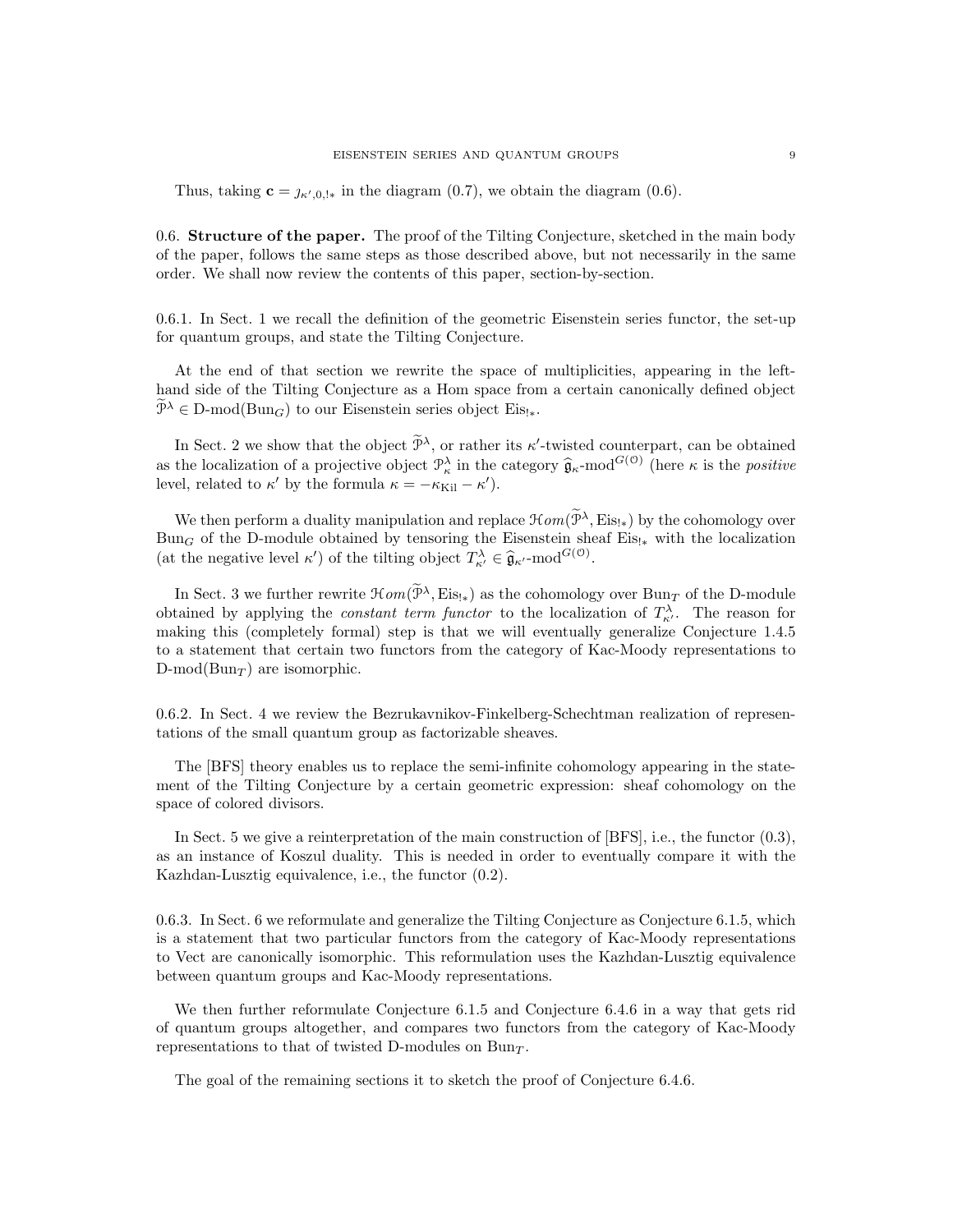#### 10 D. GAITSGORY

0.6.4. In Sect. 7 we introduce the category of D-modules on the semi-infinite flag space and explain how objects of this category give rise to (the various versions of) the functor of BRST reduction from modules over  $\widehat{\mathfrak{g}}_{\kappa}$  to modules over  $\mathfrak{t}_{\kappa}$ .

We then formulate a crucial result, Quasi-Theorem 7.4.9 that relates one specific such functor, denoted BRST<sub>n,!\*</sub>, to the functor of  $\mathfrak{u}_q(N^+)$ -invariants for quantum groups.

In Sect. 8 we describe the particular object in the category of D-modules on the semi-infinite flag space that gives rise to the functor  $\text{BRST}_{n,!*}$ . This is the "IC sheaf" on the semi-infinite flag space.

0.6.5. Finally, in Sect. 9, we show how the functor  $BRST_{n,1*}$  interacts with the localization functors for  $G$  and  $T$ , respectively. In turns out that this interaction is described by the functor of constant term  $CT_{\kappa',\mathbf{k}}$ . We show how this leads to the proof of Conjecture 6.4.6.

### 0.7. Conventions.

0.7.1. Throughout the paper we will be working over the ground field C.

We let X be an arbitrary smooth projective curve; at some (specified) places in the paper we will take X to be  $\mathbb{P}^1$ .

Given an algebraic group  $H$ , we denote by  $Bun<sub>H</sub>$  the moduli stack of principal G-bundles on X.

0.7.2. We let G be a reductive group (over  $\mathbb{C}$ ). We shall assume that the derived group of G is simply-connected (so that the half-sum of positive roots  $\check{\rho}$  is a weight of G).

We let  $\Lambda$  denote the *coweight* lattice of G, and  $\tilde{\Lambda}$  the dual lattice, i.e., the weight lattice. Let  $\Lambda^+ \subset \Lambda$  denote the monoid of dominant coweights. This should not be confused with  $\Lambda^{pos}$ , the latter being the monoid generated by simple coroots.

We denote by  $B$  a (fixed) Borel subgroup of  $G$  and by  $T$  the Cartan quotient of  $B$ . We let N denote the unipotent radical of B.

We let  $W$  denote the Weyl group of  $G$ .

0.7.3. This paper does not use derived algebraic geometry, but it does use higher category theory in an essential way: whenever we say "category" we mean a DG category. We refer the reader to [DrGa2, Sect. 1], where the theory of DG categories is reviewed.

In particular, we need the reader to be familiar with the notions of: (i) compactly generated DG category (see [DrGa2, Sect. 1.2]); (ii) ind-completion of a given (small) DG category (see  $[DrGa2, Sect. 1.3]$ ; (iii) *dual* category and *dual* functor (see  $[DrGa2, Sect. 1.5]$ ); (iv) the limit of a diagram of DG categories (see [DrGa2, Sect. 1.6]).

We let Vect denote the DG category of chain complexes of  $\mathbb{C}$ -vector spaces.

Given a DG category **C** and a pair of objects  $\mathbf{c}_1, \mathbf{c}_2 \in \mathbf{C}$  we let  $\mathcal{H}om(\mathbf{c}_1, \mathbf{c}_2) \in$  Vect denote their Hom complex (this structure embodies the enrichment of every DG category over Vect).

If a DG category C is endowed with a t-structure, we denote by  $\mathbb{C}^{\heartsuit}$  its heart, and by  $\mathbb{C}^{\leq 0}$  $(\text{resp., } C^{\geq 0})$  the connective (resp., coconnective) parts.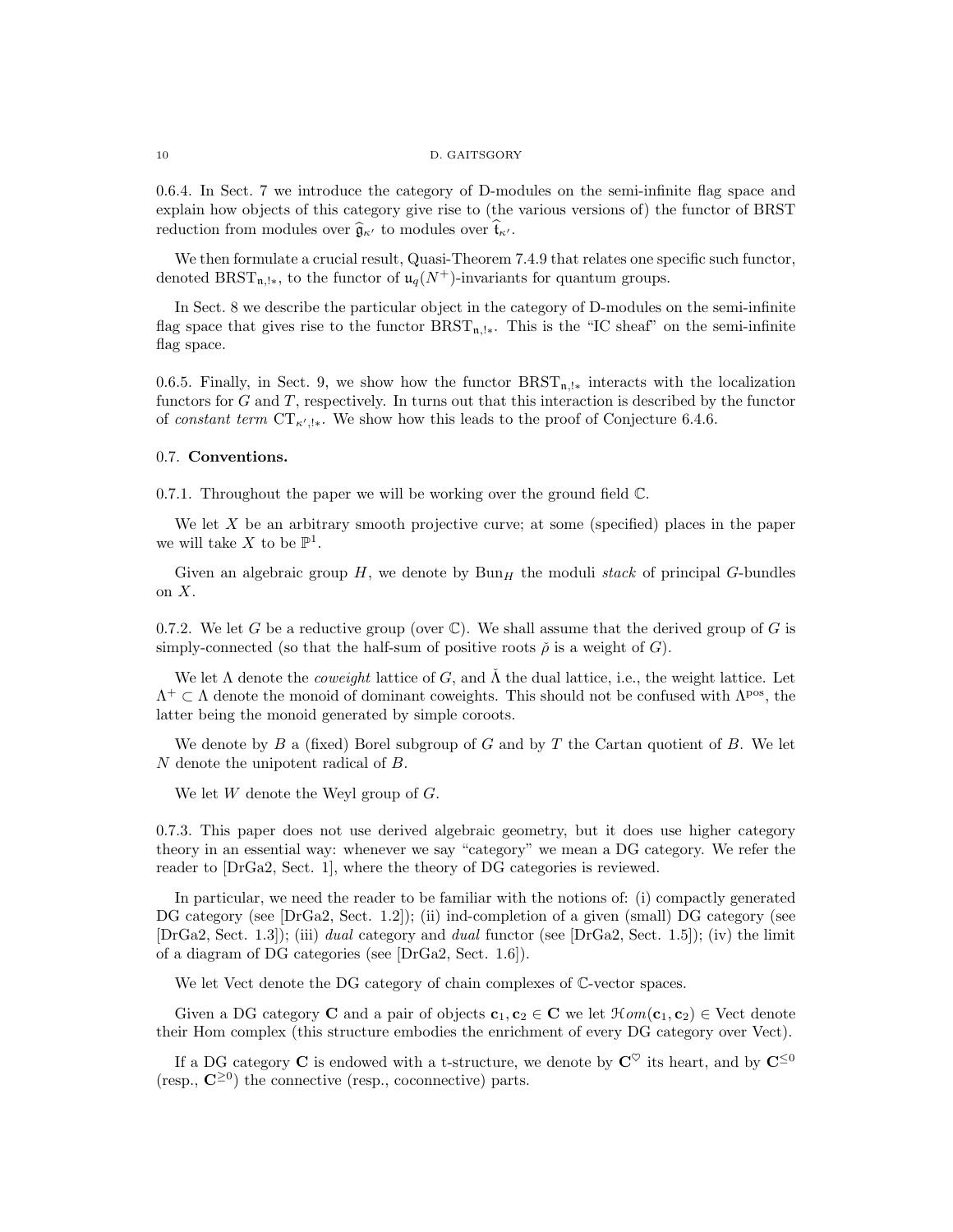0.7.4. Some of the geometric objects that we consider transcend the traditional realm of algebraic geometry: in addition to schemes and algebraic stacks, we will consider arbitrary prestacks.

By definition, a prestack is an arbitrary functor

$$
(\mathrm{Sch}^{\mathrm{aff}}_{\mathrm{ft}})^{\mathrm{op}}\to\infty\,\text{-}\mathrm{Groupoids}\,.
$$

A prime example of a prestack that appears in this paper is the Ran space of  $X$ , denoted  $\text{Ran}(X)$ .

0.7.5. For a given prestack Y, we will consider the DG category of D-modules on Y, denoted D-mod( $\mathcal{Y}$ ); whenever we say "D-module on  $\mathcal{Y}$ " we mean an object of D-mod( $\mathcal{Y}$ ).

This category is defined as the *limit* of the categories  $D\text{-mod}(S)$  over the category of schemes (of finite type) S over  $\mathcal Y$ . We refer the reader to [GRo] where a comprehensive review of the theory is given.

The category of D-modules is contravariantly functorial with respect to the !-pullback: for a morphsim of prestacks  $f: \mathcal{Y}_1 \to \mathcal{Y}_2$  we have the functor

$$
f^!
$$
: D-mod( $\mathcal{Y}_2$ )  $\rightarrow$  D-mod( $\mathcal{Y}_1$ ).

For a given y we let  $\omega_y$  denote the canonical object of D-mod(y) equal to the !-pillback of  $\mathbb{C} \in$  Vect = D-mod(pt).

0.7.6. In addition, we will need the notion of *twisting* on a prestack and, given a twisting, of the category of twisted D-modules. We refer the reader to [GRo, Sects. 6 and 7], where these notions are developed.

0.7.7. Given a prestack  $\mathcal{Y}$ , we will also consider the DG category of *constructible sheaves* on it, denoted Shv $(\mathcal{Y})$ ; whenever we say "sheaf on  $\mathcal{Y}$ " we mean an object of Shv $(\mathcal{Y})$ .

When  $\mathcal{Y} = S$  is a scheme of finite type, we let Shv(S) be the ind-completion of the (standard DG model of the) constructible derived category of sheaves in the analytic topology on  $S(\mathbb{C})$ with C-coefficients.

For an arbitrary prestack the definition is obtained by passing to the limit over the category of schemes mapping to it, as in the case of D-modules. We refer the reader to [Ga3, Sect. 1] for further details.

The usual Riemann-Hilbert correspondence (for schemes) gives rise to the fully faithful embedding

$$
\text{Shv}(\mathcal{Y}) \stackrel{\text{KH}}{\longrightarrow} \text{D-mod}(\mathcal{Y}).
$$

 $\overline{a}$ 

The notions of  $\mathbb{C}^*$ -gerbe over a prestack and of the DG category of sheaves twisted by a given gerbe are obtained by mimicking the D-module context of [GRo].

0.7.8. In several places in this paper we mention algebro-geometric objects of infinite type, such as the loop group  $G(\mathcal{K})$ , where  $\mathcal{K} = \mathbb{C}(\ell t)$ .

We do not consider D-mod(−) or Shv(−) on such objects directly. Rather we approximate them by objects of finite type in a specified way.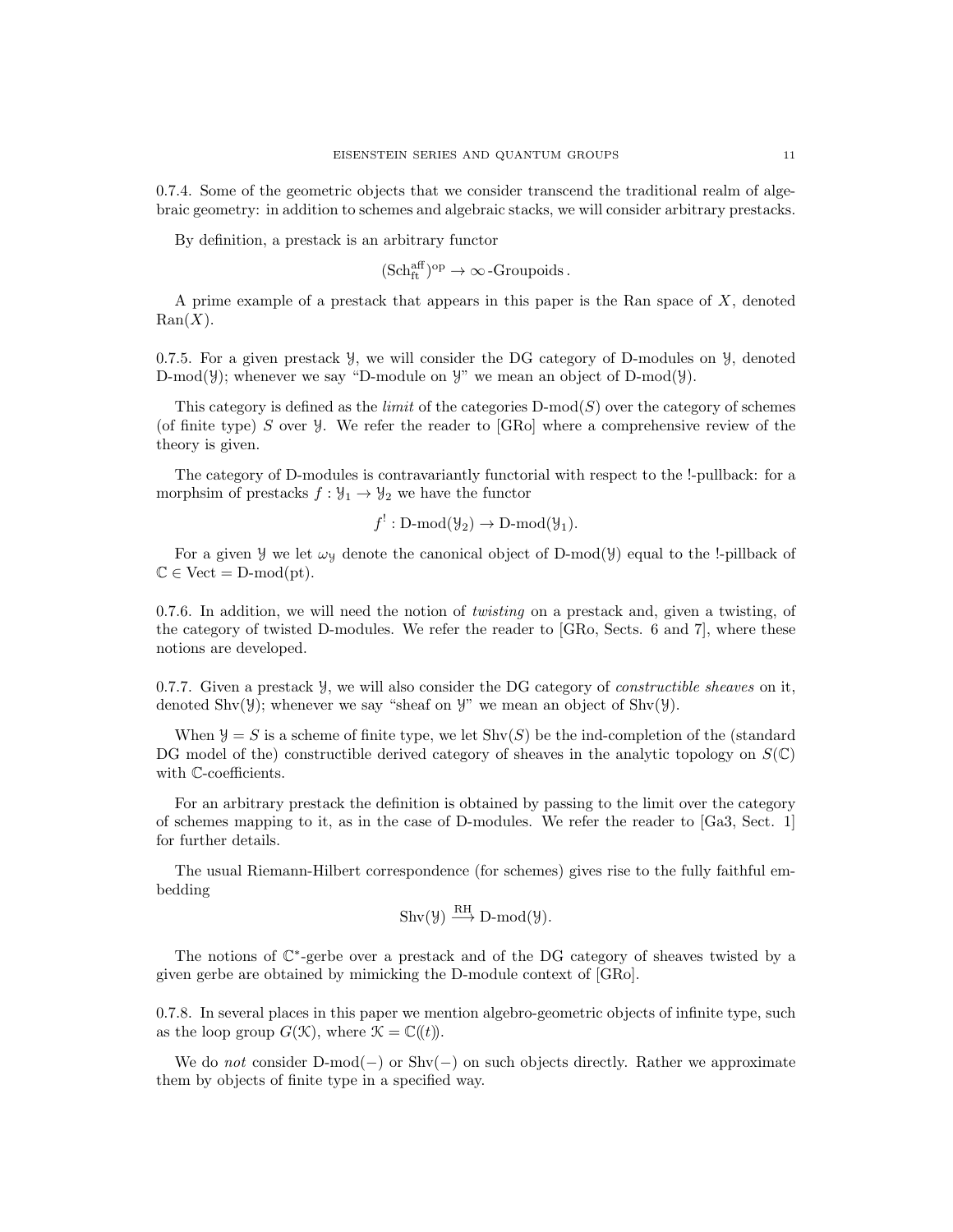#### 12 D. GAITSGORY

0.8. Acknowledgements. It is an honor to dedicate this paper to Vadim Schechtman. Our central theme–geometric incarnations of quantum groups–originated in his works [SV1, SV2] and [BFS]. His other ideas, such as factorization of sheaves and anomalies of actions of infinitedimensional Lie algebras, are also all-pervasive here.

The author learned about the main characters in this paper (such factorizable sheaves and their relation to quantum groups, the semi-infinite flag space and its relation to Drinfeld's compactifications, and the Tilting Conjecture) from M. Finkelberg. I would like to thank him for his patient explanations throughout many years.

The author would like to express his gratitude to A. Beilinson for teaching him some of the key notions figuring in this paper (the localization functors, BRST reduction and Tate extensions associated to it, the Ran space and factorization algebras).

The author would also like to thank S. Arkhipov, R. Bezrukavnikov, A. Braverman, V. Drinfeld, E. Frenkel, D. Kazhdan, J. Lurie, I. Mirkovic and S. Raskin for conversations about various objects discussed in this paper.

The author was supported by NSF grant DMS-1063470.

### 1. STATEMENT OF THE CONJECTURE

### 1.1. Eisenstein series functors.

1.1.1. Let X be a smooth projective curve, and  $G$  a reductive group. We will be concerned with the moduli stack  $Bun_G$  classifying principal G-bundles on X, and specifically with the DG category  $D\text{-mod}(Bun_G)$  of D-modules on  $Bun_G$ .

There are (at least) three functors  $D\text{-mod}(Bun_T) \to D\text{-mod}(Bun_G)$ , denoted Eis!, Eis<sub>\*</sub> and Eis!<sup>∗</sup>, respectively. Let us recall their respective definitions.

### 1.1.2. Consider the diagram



The functors  $Eis_*$  and  $Eis_!$  are defined to be

$$
\mathrm{Eis}_*(-):=\mathsf{p}_*(\mathsf{q}^!(\mathcal{F})\overset{!}{\otimes}\mathrm{IC}_{\mathrm{Bun}_B})[\dim(\mathrm{Bun}_T)]\simeq \mathsf{p}_*\circ\mathsf{q}^!(\mathcal{F})[-\dim.\mathrm{rel}.(\mathrm{Bun}_B/\mathrm{Bun}_T)]
$$

and

$$
\mathrm{Eis}_{!}(\mathcal{F}):=\mathsf{p}_{!}(\mathsf{q}^{!}(\mathcal{F})\overset{!}{\otimes}\mathrm{IC}_{\mathrm{Bun}_{B}})[\dim(\mathrm{Bun}_{T})]\simeq\mathsf{p}_{!}\circ\mathsf{q}^{*}(\mathcal{F})[\dim.\mathrm{rel}.(\mathrm{Bun}_{B}/\mathrm{Bun}_{T})].
$$

respectively.

Remark 1.1.3. The isomorphisms inserted into the above formulas are due to the fact that the stack Bun<sub>B</sub> is smooth, so  $IC_{\text{Bun}_B}$  is the constant D-module  $\omega_{\text{Bun}_B}$  [− dim(Bun<sub>B</sub>)], and the morphism q is smooth as well. The above definition of  $Eis_*$  (resp.,  $Eis_1$ ) differs from that in [DrGa3] by a cohomological shift (that depends on the connected component of  $Bun_B$ ).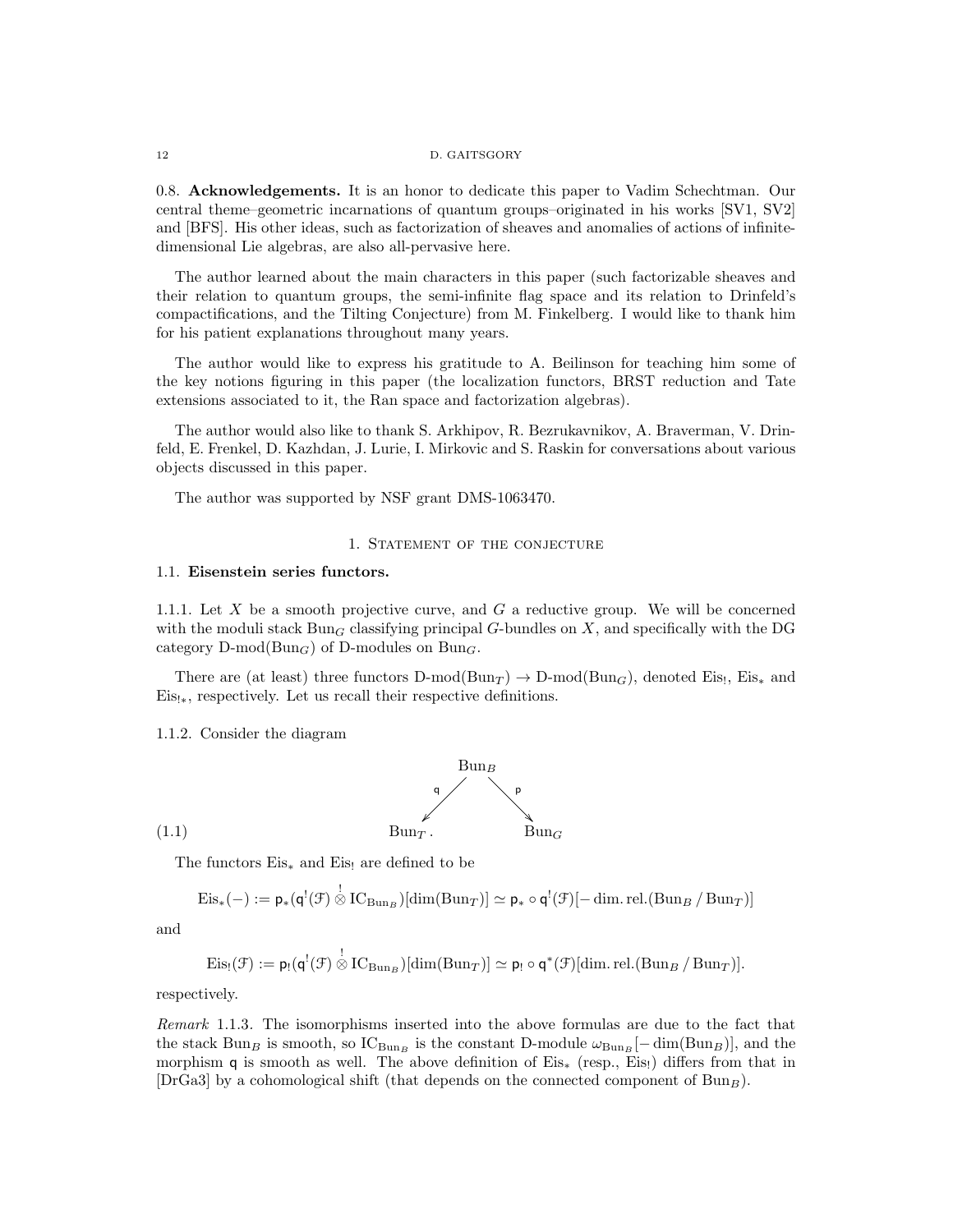1.1.4. To define the compactified Eisenstein series functor  $Eis_{!*}$ , we consider the diagram



where  $\overline{\text{Bun}}_B$  is stack classifying G-bundles, equipped with a *generalized reduction* to B; see [BG1, Sect. 1.2] for the definition.

In the above diagram  $\bar{p} \circ \jmath = p$  and  $\bar{q} \circ \jmath = q$ , while the morphism  $\bar{p}$  is proper. We set

$$
\mathrm{Eis}_{!*}(\mathcal{F}) = \overline{\rho}_* \left( \overline{\mathsf{q}}^!(\mathcal{F}) \overset{!}{\otimes} \mathrm{IC}_{\overline{\mathrm{Bun}}_B} \right) [\dim(\mathrm{Bun}_T)].
$$

Note that we can rewrite

$$
\mathrm{Eis}_*(\mathcal{F}) = \overline{\mathsf{p}}_*\left(\overline{\mathsf{q}}^!(\mathcal{F}) \overset{!}{\otimes} \jmath_*(\mathrm{IC}_{\mathrm{Bun}_B})\right)[\dim(\mathrm{Bun}_T)].
$$

*Remark* 1.1.5. According to [BG1, Theorem 5.1.5], the object  $j_!(I\mathbf{C}_{\text{Bun}_B}) \in \mathbf{D}\text{-mod}(\mathbf{Bun}_B)$  is universally locally acyclic with respect to the morphism  $\overline{q}$ . This implies that we also have

$$
\mathrm{Eis}_{!}(\mathcal{F})=\overline{p}_*\left(\overline{q}^!(\mathcal{F})\overset{!}{\otimes}_{\mathcal{J}!}(\mathrm{IC}_{\mathrm{Bun}_\mathcal{B}})\right)[\dim(\mathrm{Bun}_\mathcal{T})].
$$

The maps

$$
\jmath_! (IC_{\operatorname{Bun}_B}) \to IC_{\overline{\operatorname{Bun}}_B} \to \jmath_* (IC_{\operatorname{Bun}_B})
$$

induce the natural transformations

$$
\mathrm{Eis}_! \to \mathrm{Eis}_{!*} \to \mathrm{Eis}_*.
$$

1.2. What do we want to study? In this subsection we specialize to the case when  $X$  is of genus 0.

1.2.1. Recall that in the case of a curve of genus 0, Grothendieck's classification of G-bundles implies that the stack  $\text{Bun}_G$  is stratified by locally closed substacks  $\text{Bun}_G^{\lambda}$  where  $\lambda$  ranges over  $\Lambda^{+}$ , the semi-group of dominant weights.

For  $\lambda \in \Lambda^+$ , let  $IC^{\lambda} \in D\text{-mod}(Bun_G)^{\heartsuit}$  denote the corresponding irreducible object.

1.2.2. Since the morphism  $\bar{p}$  is proper, the Decomposition Theorem implies that the object

$$
Eis_{!*}(IC_{\text{Bun}_T}) = Eis_{!*}(\omega_{\text{Bun}_T})[-\dim(\text{Bun}_T)] \simeq \overline{\mathsf{p}}_*(IC_{\overline{\text{Bun}}_B}) \in \text{D-mod}(\text{Bun}_G)
$$

can be written as

(1.3) 
$$
\bigoplus_{\lambda} V^{\lambda} \otimes \mathrm{IC}^{\lambda}, \quad V^{\lambda} \in \mathrm{Vect}.
$$

The goal is to understand the vector spaces  $V^{\lambda}$ , i.e., the multiplicity of each IC<sup> $\lambda$ </sup> in  $\mathrm{Eis}_{!*}(\omega_{\mathrm{Bun}_T}).$ 

1.2.3. Below we state a conjecture from [FFKM, Sect. 7.8] that describes this (cohomologically graded) vector space in terms of the semi-infinite cohomology of the small quantum group.

As was mentioned in the introduction, the goal of this paper is to sketch a proof of this conjecture.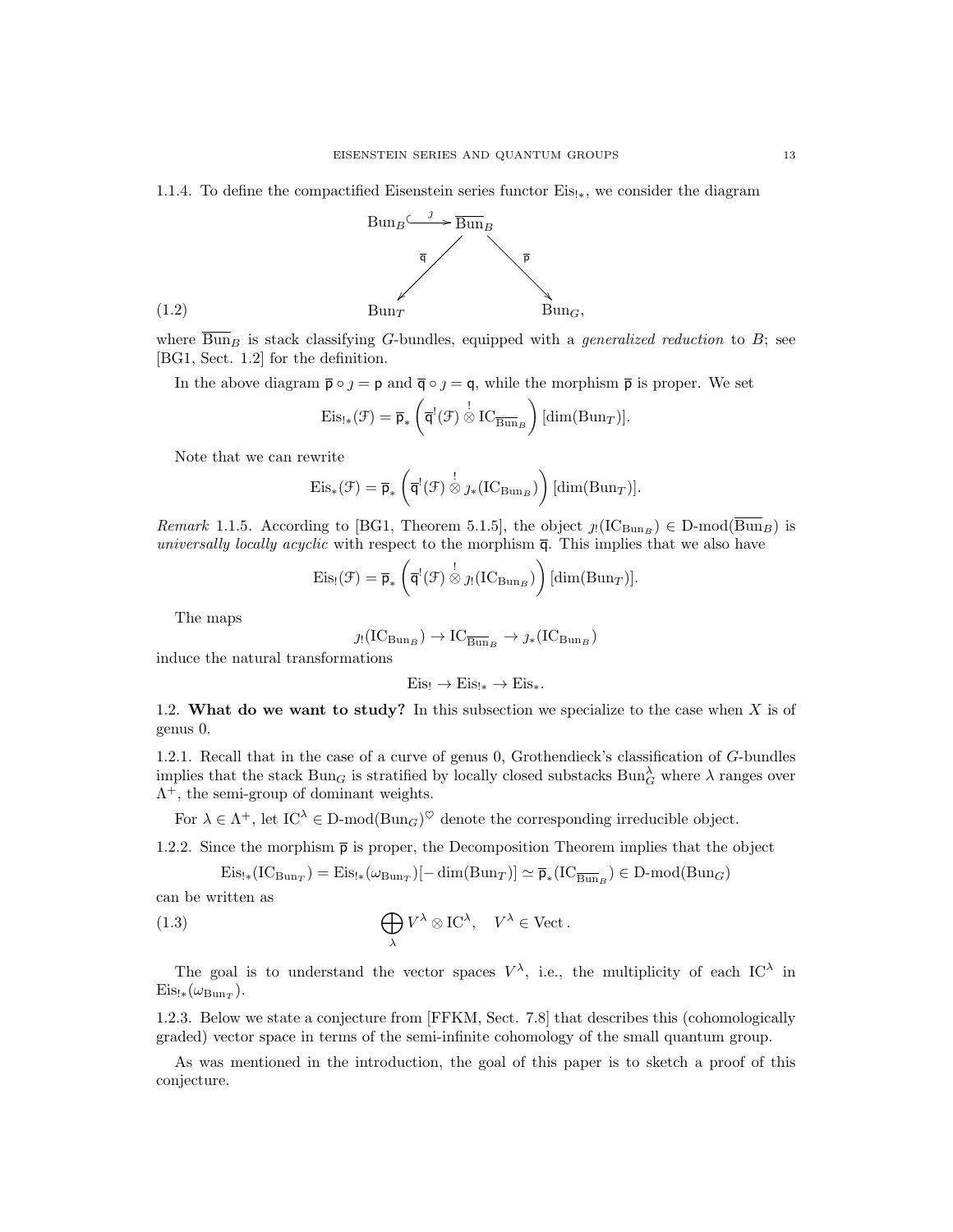### 1.3. The "q"-parameter.

1.3.1. Let  $\text{Quad}(\check{\Lambda}, \mathbb{Z})^W$  be the lattice of integer-valued W-invariant quadratic forms of the weight lattice  $\dot{\Lambda}$ .

We fix an element

$$
q \in \mathrm{Quad}(\check{\Lambda}, \mathbb{Z})^W \underset{\mathbb{Z}}{\otimes} \mathbb{C}^*.
$$

Let  $b_q : \check{\Lambda} \otimes \check{\Lambda} \to \mathbb{C}^*$  be the corresponding symmetric bilinear form. One should think of  $b_q$ as the square of the braiding on the category of representations of the quantum torus, whose lattice of characters is  $\check{\Lambda}$ ; in what follows we denote this category by  $\text{Rep}_q(T)$ .

1.3.2. We will assume that q is torsion. Let  $G^{\sharp}$  be the recipient of Lusztig's quantum Frobenius. I.e., this is a reductive group, whose weight lattice is the kernel of  $b_q$ .

Let  $\Lambda^{\sharp}$  denote the coweight lattice of  $G^{\sharp}$ , so that at the level of lattices, the quantum Frobenius defines a map

$$
\mathrm{Frob}_{\Lambda,q} : \Lambda \to \Lambda^{\sharp}.
$$

1.3.3. In what follows we will assume that q is such that  $G^{\sharp}$  equals the Langlands dual  $\check{G}$  of G. In particular,  $\Lambda^{\sharp} \simeq \Lambda$ , and we can think of the quantum Frobenius as a map

$$
\operatorname{Frob}_{\Lambda,q}: \Lambda \to \check{\Lambda}.
$$

Thus, we obtain that the extended affine Weyl group

$$
W_{q,\text{aff}} := W \ltimes \Lambda
$$

acts on  $\check{\Lambda}$ , with  $\Lambda$  acting via Frob<sub> $\Lambda, q$ </sub>. (We are considering the "dotted" action, so that the fixed point of the action of the finite Weyl group W is  $-\check{\rho}$ .)

1.3.4. For  $\lambda \in \Lambda$  let  $\min_{\lambda} \in W_{q, \text{aff}}$  be the *shortest* representative in the double coset of

 $\lambda \in \Lambda \subset W_{q,\text{aff}}$ 

with respect to  $W \subset W_{q,aff}.$ 

Consider the corresponding weight  $\min_{\lambda}(0) \in \check{\Lambda}$ .

# 1.4. Quantum groups.

1.4.1. Let

 $\mathfrak{U}_q(G)$ -mod and  $\mathfrak{u}_q(G)$ -mod

be the categories of representations of the big (Lusztig's) and small<sup>10</sup> quantum groups, respectively, attached to q.

Consider the indecomposable tilting module

$$
\mathfrak{T}^\lambda_q\in \mathfrak{U}_q(G)\operatorname{\!-mod}^\heartsuit
$$

with highest weight  $\min_{\lambda}(0)$ .

 $10$ We are considering the graded version of the small quantum group, i.e., we have a forgetful functor  $\mathfrak{u}_q(G)$ -mod  $\to \text{Rep}_q(T)$ .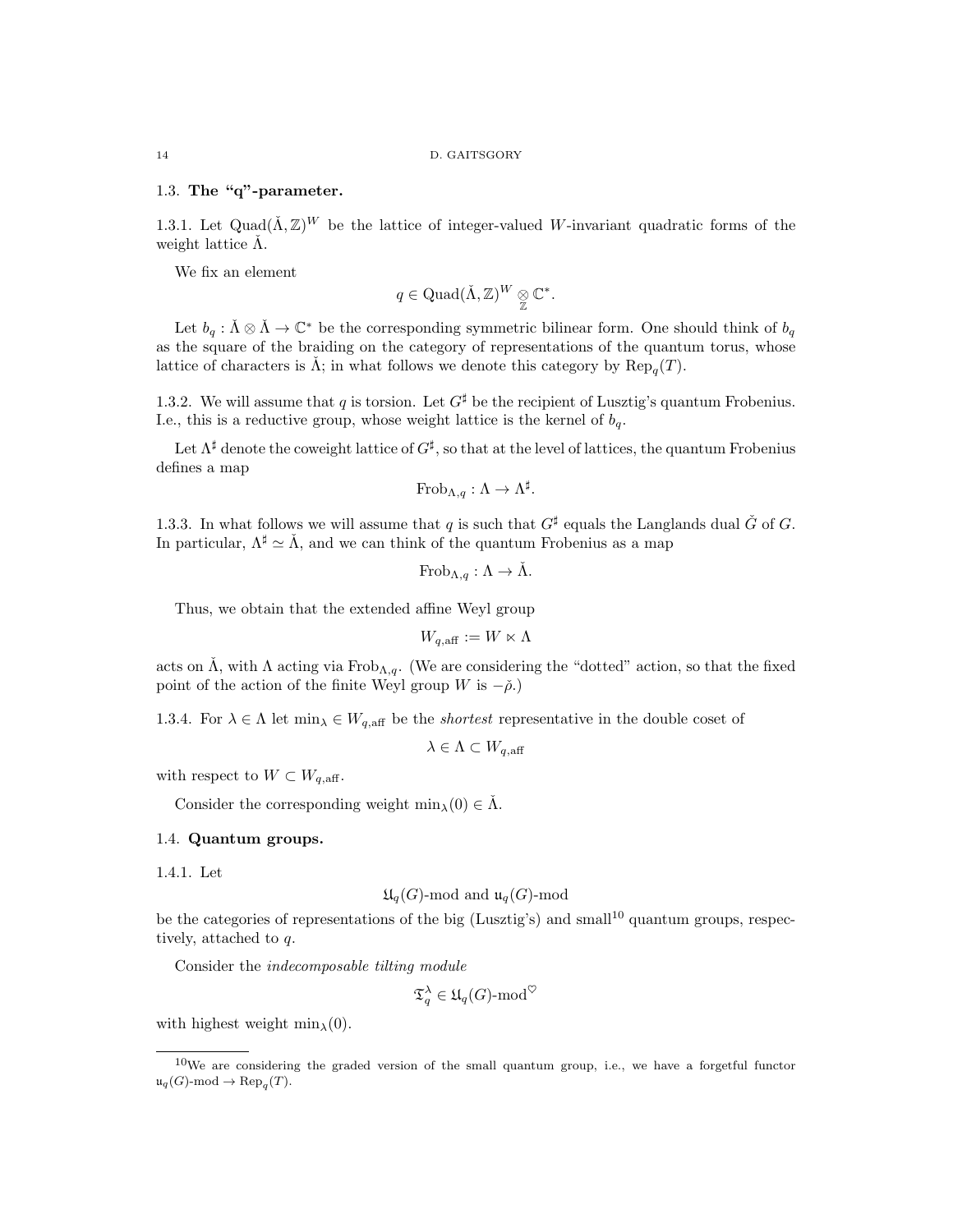1.4.2. We have the tautological forgetful functor

 $\operatorname{Res}^{\text{big}\rightarrow \operatorname{small}}: \mathfrak{U}_q(G)\text{-mod} \to \mathfrak{u}_q(G)\text{-mod}.$ 

Recall now that there is a canonically defined functor

$$
C^{\frac{\infty}{2}}: \mathfrak{u}_q(G)\text{-mod} \to \text{Vect},
$$

see [Arkh]. We have

$$
H^{\bullet}(\mathrm{C}^{\frac{\infty}{2}}(\mathcal{M})) = H^{\frac{\infty}{2}+\bullet}(\mathcal{M}), \quad \mathcal{M} \in \mathfrak{u}_q(G)\text{-mod}.
$$

Remark 1.4.3. The functor  $C^{\frac{\infty}{2}}$  is the functor of semi-infinite cochains with respect to the non-graded version of  $\mathfrak{u}_q(G)$ . In particular, its natural target is the category  $\text{Rep}(T^{\sharp})$  if representations of the Cartan group  $T^{\sharp}$  of  $G^{\sharp}$ .

1.4.4. The following is the statement of the tilting conjecture from [FFKM]:

**Conjecture 1.4.5.** For  $\lambda \in \Lambda^+$  we have a canonical isomorphism

(1.4) 
$$
V^{\lambda} \simeq C^{\frac{\infty}{2}} \left( \mathfrak{u}_q(G), \text{Res}^{\text{big}\to\text{small}}(\mathfrak{T}_q^{\lambda}) \right),
$$

where  $V^{\lambda}$  is as in (1.3).

Remark 1.4.6. According to Remark 1.4.3, the right-hand side in (1.4) is naturally an object of Rep(T<sup>‡</sup>), and since due to our choice of q we have  $T^{\sharp} = \check{T}$ , we can view it as a  $\Lambda$ -graded vector space. This grading corresponds to the grading on the left hand side, given by the decomposition of  $Eis_{!*}(\mathrm{IC}_{Bun_T})$  according to connected components of  $Bun_T$ .

Remark 1.4.7. One can strengthen the previous remark as follows: both sides in (1.4) carry an action of the Langlands dual Lie algebra  $\ddot{\mathfrak{a}}$ : on the right-hand side this action comes from the quantum Frobenius, and on the left-hand side from the action of  $\check{\mathfrak{g}}$  on  $\mathrm{Eis}_{!*}(\mathrm{IC}_{\mathrm{Bun}_T})$  from [FFKM, Sect. 7.4]. One can strengthen the statement of Conjecture 1.4.5 by requiring that these two actions be compatible. Although our methods allow to deduce this stronger statement, we will not pursue it in this paper.

Remark 1.4.8. Note that the LHS in  $(1.4)$  is, by construction, independent of the choice of q, whereas the definition of the RHS explicitly depends on q.

However, one can show (by identifying the regular blocks of the categories  $\mathfrak{U}_q(G)$ -mod for different q's), that the vector space  $C^{\frac{\infty}{2}}\left(\mu_q(G), \text{Res}^{\text{big}\rightarrow\text{small}}(\mathfrak{T}_q^{\lambda})\right)$  is also independent of q.

Remark 1.4.9. For our derivation of the isomorphism (1.4) we have to take our ground field to be C, since it relies on Riemann-Hilbert correspondence. It is an interesting question to understand whether the resulting isomorphism can be defined over  $\mathbb Q$  (or some small extension of  $\mathbb{Q}$ ).

1.5. Multiplicity space as a Hom. The definition of the left-hand side in Conjecture 1.4.5 as a space of multiplicities is not very convenient to work with. In this subsection we will rewrite it a certain Hom space, the latter being more amenable to categorical manipulations.

1.5.1. Fix a point  $x_0 \in X$ . Let  $\text{Bun}_G^{N,x_0}$  (resp.,  $\text{Bun}_G^{B,x_0}$ ) be the moduli of G-bundles on X, equipped with a reduction of the fiber at  $x_0 \in X$  to N (resp., B). Note that  $\text{Bun}_G^{N,x_0}$  is equipped with an action of T. We let

$$
\text{D-mod}(\text{Bun}_{G}^{N,x_0})^{T\text{-mon}}\subset \text{D-mod}(\text{Bun}_{G}^{N,x_0})
$$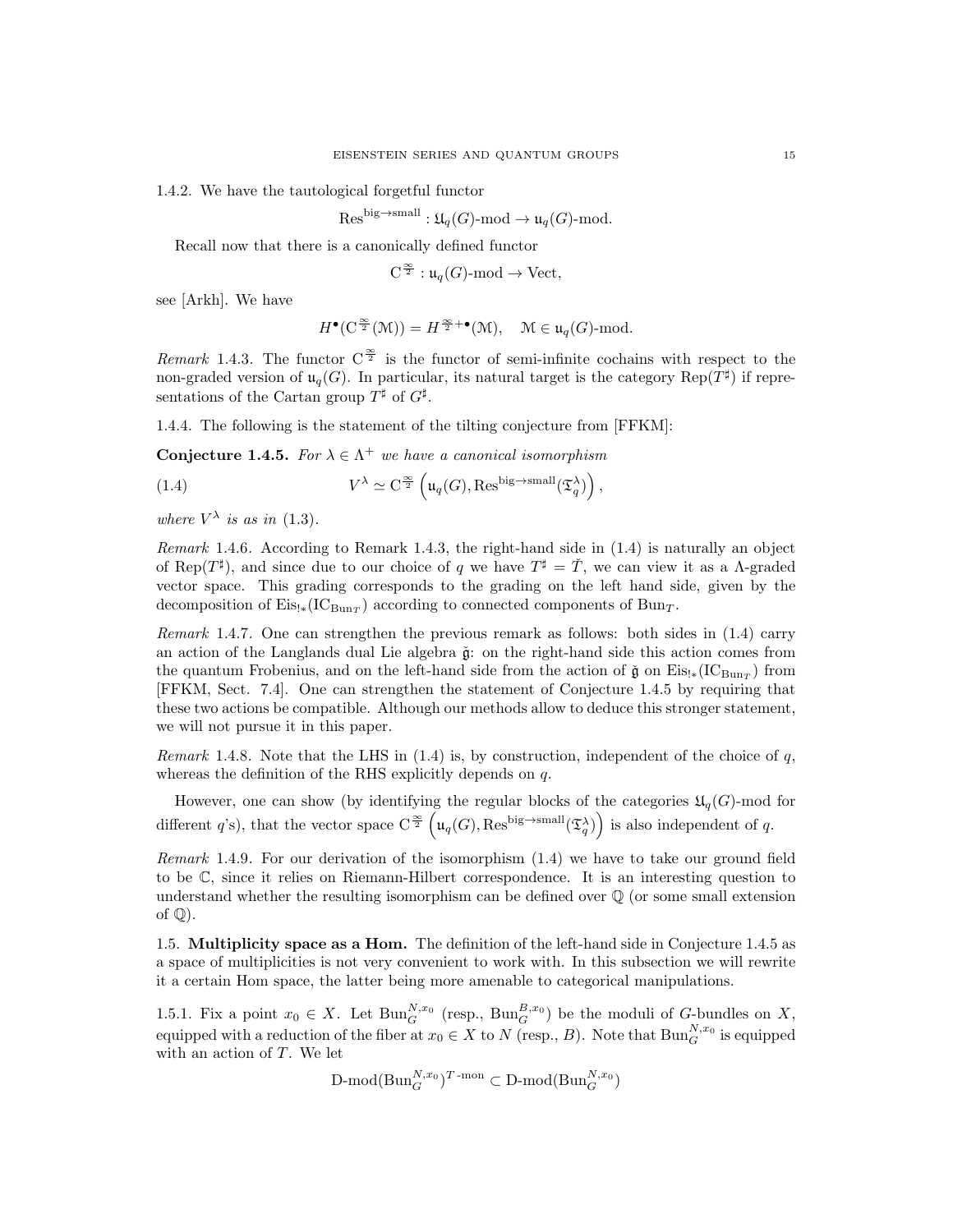16 D. GAITSGORY

denote the full subcategory consisting of T-monodromic objects, i.e., the full subcategory generated by the image of the pullback functor

$$
\text{D-mod}(\text{Bun}_G^{B,x_0}) = \text{D-mod}(T \setminus (\text{Bun}_G^{N,x_0})) \to \text{D-mod}(\text{Bun}_G^{N,x_0}).
$$

Let

$$
\pi: \mathrm{Bun}_G^{N, x_0} \to \mathrm{Bun}_G
$$

denote the tautological projection. We consider the resulting pair of adjoint functors

$$
\pi_![\dim(G/N)] : {\rm D\text{-}mod}({\rm Bun}_G^{N,x_0})^{T\text{-}{\rm mon}}\rightleftarrows {\rm D\text{-}mod}({\rm Bun}_G) : \pi^![-\dim(G/N)].
$$

1.5.2. It is known that for  $(X, x_0) = (\mathbb{P}^1, 0)$ , the category D-mod $(\text{Bun}_G^{N, x_0})^T$ -mon identifies with the derived DG category of the heart of the natural t-structure<sup>11</sup> (see [BGS, Corollary 3.3.2]).

Let

$$
\mathcal{P}^{\lambda} \in \mathbf{D}\text{-mod}(\mathbf{Bun}_{G}^{N,x_0})^{\heartsuit}
$$

denote the projective cover of the irreducible  $\pi^!(\mathrm{IC}^{\lambda})[-\dim(G/N)]$ . Set

$$
\widetilde{\mathcal{P}}^{\lambda} := \pi_!(\mathcal{P}^{\lambda})[\dim(G/N)] \in \mathcal{D}\text{-mod}(\mathcal{B}\mathfrak{u}\mathfrak{n}_G).
$$

It is clear that if  $\mathcal{F} \in \mathcal{D}$ -mod $(\mathcal{B}\text{un}_G)$  is a semi-simple object equal to

$$
\bigoplus_{\lambda} V_{\mathcal{F}}^{\lambda} \otimes \mathrm{IC}^{\lambda},
$$

then

$$
\mathcal{H}om(\widetilde{\mathcal{P}}^{\lambda}, \mathcal{F}) \simeq \mathcal{H}om(\mathcal{P}^{\lambda}, \pi^{!}(\mathcal{F})[-\dim(G/N)]) \simeq V_{\mathcal{F}}^{\lambda}.
$$

1.5.3. Thus, we can restate Conjecture 1.4.5 as one about the existence of a canonical isomorphism

(1.5) 
$$
\mathcal{H}om(\widetilde{\mathcal{P}}^{\lambda}, \mathrm{Eis}_{!*}(\mathrm{IC}_{\mathrm{Bun}_T})) \simeq \mathrm{C}^{\frac{\infty}{2}}\left(\mathfrak{u}_q(G), \mathrm{Res}^{\mathrm{big}\to\mathrm{small}}(\mathfrak{T}_q^{\lambda})\right).
$$

### 2. Kac-Moody representations, localization functors and duality

Conjecture 1.4.5 compares an algebraic object (semi-infinite cohomology of the quantum group) with a geometric one (multiplicity spaces in geometric Eisenstein series). The link between the two will be provided by the category of representations of the Kac-Moody algebra.

On the one hand, Kac-Moody representations will be related to modules over the quantum group via the Kazhdan-Lusztig equivalence. On the other hand, they will be related to Dmodules on  $Bun_G$  via *localization functors*.

In this section we will introduce the latter part of the story: Kac-Moody representations and the localization functors to  $D\text{-mod}(Bun_G)$ .

2.1. Passing to twisted D-modules. In this subsection we will introduce a twisting on D-modules into our game. Ultimately, this twisting will account for the  $q$  parameter in the quantum group via the Kazhdan-Lusztig equivalence.

 $11$ This is because the inclusions of the strata are affine morphisms.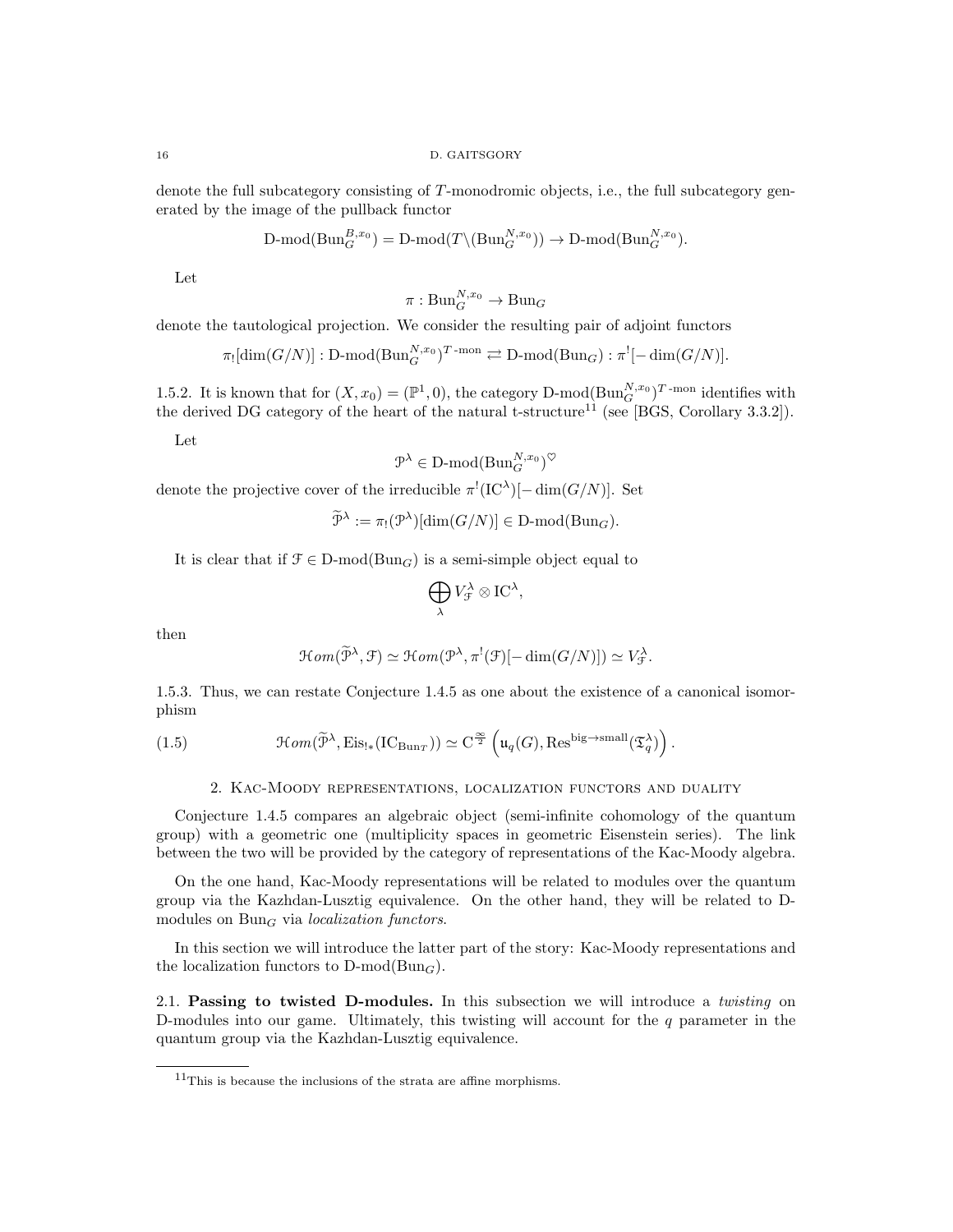2.1.1. Let  $\kappa$  be a *level* for G, i.e., a G-invariant symmetric bilinear form

$$
\mathfrak{g}\otimes\mathfrak{g}\to\mathbb{C}.
$$

To the datum of  $\kappa$  one canonically attaches a *twisting* on Bun<sub>G</sub> (resp. Bun<sup>N,x<sub>0</sub></sub>), see [Ga6,</sup> Proposition-Construction 1.3.6]. Let

$$
\mathrm{D\text{-}mod}_\kappa(\mathrm{Bun}_G^{N,x_0})^{T\text{-}{\rm mon}}
$$
 and  $\mathrm{D\text{-}mod}_\kappa(\mathrm{Bun}_G)$ 

denote the corresponding DG categories of twisted D-modules.

2.1.2. Suppose now that  $\kappa$  is an integral multiple of the Killing form,

$$
\kappa = c \cdot \kappa_{\text{Kil}}, \quad c \in \mathbb{Z}.
$$

In this case we have canonical equivalences

$$
\text{D-mod}_{\kappa}(\text{Bun}_G) \simeq \text{D-mod}(\text{Bun}_G) \text{ and } \text{D-mod}_{\kappa}(\text{Bun}_G^{N,x_0})^{T-\text{mon}} \simeq \text{D-mod}(\text{Bun}_G^{N,x_0})^{T-\text{mon}},
$$

given by tensoring by the c-th power of the determinant line bundle on Bun<sub>G</sub>, denoted  $\mathcal{L}_{G,\kappa}$ , and its pullback to  $\text{Bun}_G^{N,x_0}$ , respectively.

Let  $\mathcal{P}_{\kappa}^{\lambda} \in \mathcal{D}\text{-mod}_{\kappa}(\text{Bun}_{G}^{N,x_0})^{\text{T--mon}},$ 

 $\widetilde{\mathcal{P}}_{\kappa}^{\lambda}$ ,  $\mathrm{Eis}_{\kappa, \mathsf{l}}(\mathrm{IC}_{\mathrm{Bun}_T})$ ,  $\mathrm{Eis}_{\kappa, *}(\mathrm{IC}_{\mathrm{Bun}_T})$  and  $\mathrm{Eis}_{\kappa, !}(\mathrm{IC}_{\mathrm{Bun}_T}) \in \mathrm{D-mod}_{\kappa}(\mathrm{Bun}_G)$ ,

denote the objects that correspond to  $\mathcal{P}^{\lambda} \in \mathcal{D}\text{-mod}(\text{Bun}_{G}^{N,x_0})^T\text{-mon}$ ,

 $\widetilde{\mathcal{P}}^{\lambda}$ , Eis<sub>!</sub>(IC<sub>Bun*T*</sub>), Eis<sub>\*</sub>(IC<sub>Bun*T*</sub>) and Eis<sub>!\*</sub>(IC<sub>Bun*T*</sub>)  $\in$  D-mod(Bun<sub>G</sub>),

respectively, under the above equivalences.

2.1.3. Hence, we can further reformulate Conjecture 1.4.5 as one about the existence of a canonical isomorphism

(2.1) 
$$
\mathcal{H}om(\widetilde{\mathcal{P}}_{\kappa}^{\lambda}, \mathrm{Eis}_{\kappa, !*}(\mathrm{IC}_{\mathrm{Bun}_T})) \simeq \mathrm{C}^{\frac{\infty}{2}}\left(\mathfrak{u}_q(G), \mathrm{Res}^{\mathrm{big}\to\mathrm{small}}(\mathfrak{T}_q^{\lambda})\right).
$$

2.2. Localization functors. In this subsection we will assume that the level  $\kappa$  is positive. Here and below by "positive" we mean that an each simple factor,  $\kappa = c \cdot \kappa_{\text{Kil}}$ , where  $(c + \frac{1}{2}) \notin \mathbb{Q}^{\leq 0}$ , while the restriction of  $\kappa$  to the center of  $\mathfrak g$  is non-degenerate.

We are going to introduce a crucial piece of structure, namely, the localization functors from Kac-Moody representations to (twisted) D-modules on  $Bun<sub>G</sub>$ .

2.2.1. We now choose a point  $x_{\infty} \in X$ , different from the point  $x_0 \in X$  (the latter is one at which we are taking the reduction to N). We consider the Kac-Moody Lie algebra  $\hat{\mathfrak{g}}_{\kappa,x_{\infty}}$  at  $x_{\infty}$ at level  $\kappa$ , i.e., the central extension

$$
0 \to \mathbb{C} \to \widehat{\mathfrak{g}}_{\kappa,x_{\infty}} \to \mathfrak{g}(\mathfrak{X}_{x_{\infty}}) \to 0,
$$

which is split over  $\mathfrak{g}(\mathfrak{O}_{x_{\infty}}) \subset \mathfrak{g}(\mathfrak{K}_{x_{\infty}})$ , and where the bracket is defined using  $\kappa$ .

Let  $\hat{\mathfrak{g}}_{\kappa,x_\infty}$ -mod<sup> $G(\mathbb{O}_{x_\infty})$ </sup> denote the DG category of  $G(\mathbb{O}_{x_\infty})$ -integrable  $\hat{\mathfrak{g}}_{\kappa,x_\infty}$ -modules, see [Ga6, Sect. 2.3].

2.2.2. In what follows we will also consider the Kac-Moody algebra denoted  $\hat{\mathfrak{g}}_{\kappa}$  that we think of as being attached to the standard formal disc  $0 \subset \mathcal{K} = \mathbb{C}[[t]] \subset \mathbb{C}([t])$ .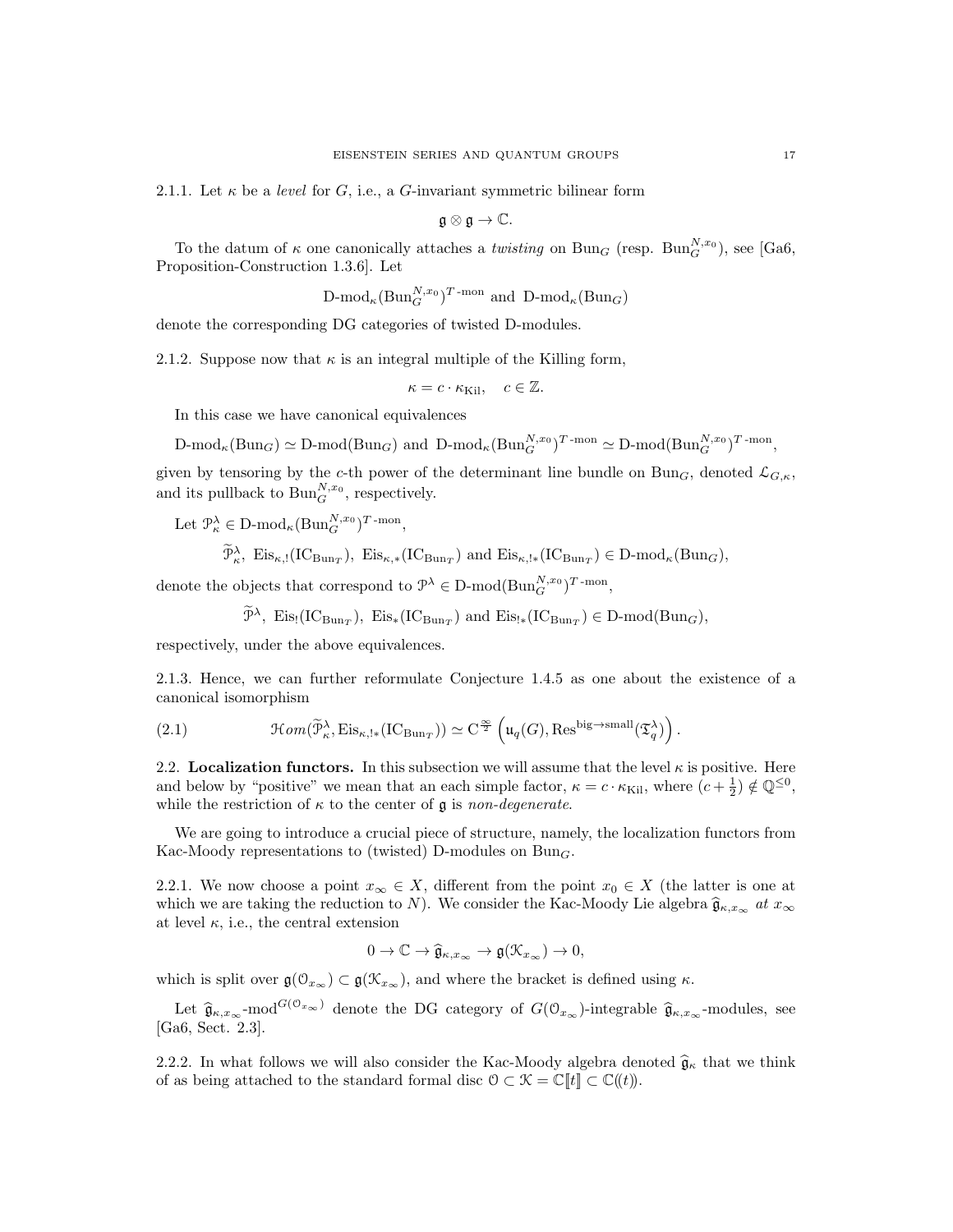2.2.3. Consider the corresponding localization functors

$$
\mathrm{Loc}_{G,\kappa,x_{\infty}} : \widehat{\mathfrak{g}}_{\kappa,x_{\infty}} \text{-mod}^{G(\mathcal{O}_{x_{\infty}})} \to \mathrm{D}\text{-mod}_{\kappa}(\mathrm{Bun}_G)
$$

and

$$
\operatorname{Loc}_{G,\kappa,x_\infty}^{N,x_0} : \widehat{\mathfrak{g}}_{\kappa,x_\infty} \text{-}\mathrm{mod}^{G(\mathcal{O}_{x_\infty})} \to \operatorname{D-mod}_\kappa(\operatorname{Bun}_G^{N,x_0})^{T\text{-}\mathrm{mon}}
$$

,

see [Ga6, Sect. 2.4].

2.2.4. Assume now that  $(X, x_0, x_{\infty}) = (\mathbb{P}^1, 0, \infty)$ .

Since  $\kappa$  was assumed positive, the theorem of Kashiwara-Tanisaki (see [KT]) implies that the functor  $\text{Loc}_{G,\kappa,x_{\infty}}^{N,x_0}$  defines a t-exact equivalence from the *regular block* of  $\hat{\mathfrak{g}}_{\kappa,x_{\infty}}$ -mod<sup> $G(\mathfrak{O}_{x_{\infty}})$ </sup> to  $D\text{-mod}_\kappa(\text{Bun}_G^{N,x_0})^T\text{-mon}.$ 

Let

$$
P_{\kappa}^{\lambda} \in (\widehat{\mathfrak{g}}_{\kappa,x_{\infty}} \text{-mod}^{G(\mathcal{O}_{x_{\infty}})})^{\heartsuit}
$$

denote the object such that

$$
\mathrm{Loc}_{\kappa, x_\infty}^{N, x_0}(P_\kappa^\lambda) \simeq \mathcal{P}_\kappa^\lambda.
$$

2.2.5. Let

$$
W_{\kappa, \text{aff}} := W \ltimes \Lambda.
$$

The datum of  $\kappa$  defines an action of  $W_{\kappa, \text{aff}}$  on the weight lattice  $\check{\Lambda}$ , where  $\Lambda$  acts on  $\check{\Lambda}$  by translations via the map

$$
\mathrm{Frob}_{\Lambda,\kappa} : \Lambda \to \check{\Lambda}, \quad \lambda \mapsto (\kappa - \kappa_{\mathrm{crit}})(\lambda, -),
$$

where  $\kappa_{\rm crit} = -\frac{\kappa_{\rm Kil}}{2}$ . (Again, we are considering the "dotted" action, so that the fixed point of the action of the finite Weyl group W is  $-\check{\rho}$ .)

Let  $\max_{\lambda} \in W_{\kappa, \text{aff}}$  be the *longest* representative in the double coset of

$$
\lambda \in \Lambda \subset W_{\kappa, \text{aff}}
$$

with respect to  $W \in W_{\kappa, \text{aff}}$ .

Then the object  $P_{\kappa}^{\lambda}$  is the projective cover of the irreducible with highest weight  $\max_{\lambda}(0)$ .

2.2.6. We claim:

Proposition 2.2.7. There exists a canonical isomorphism

$$
\mathrm{Loc}_{G,\kappa,x_\infty}(P_\kappa^\lambda) \simeq \widetilde{\mathcal{P}}_\kappa^\lambda
$$

of objects in  $D\text{-mod}_\kappa(\text{Bun}_G)$ .

Proof. Let

$$
\Gamma_{\kappa, x_{\infty}}
$$
 and  $\Gamma_{\kappa, x_{\infty}}^{N, x_0}$ 

be the functors right adjoint to

$$
\mathcal{Loc}_{G,\kappa,x_\infty} \text{ and } \mathcal{Loc}_{G,\kappa,x_\infty}^{N,x_0},
$$

respectively.

Interpreting the above functors as global sections on an approriate scheme (it is the scheme classifying G-bundles with a full level structure at  $x_{\infty}$ ), one shows that

$$
\Gamma_{\kappa,x_{\infty}} \simeq \Gamma_{\kappa,x_{\infty}}^{N,x_0} \circ \pi^![-\dim(G/N)].
$$

Passing to the left adjoints, we obtain

$$
\mathrm{Loc}_{G,\kappa,x_\infty}\simeq \pi_!\circ \mathrm{Loc}_{G,\kappa,x_\infty}^{N,x_0}[\dim(G/N)],
$$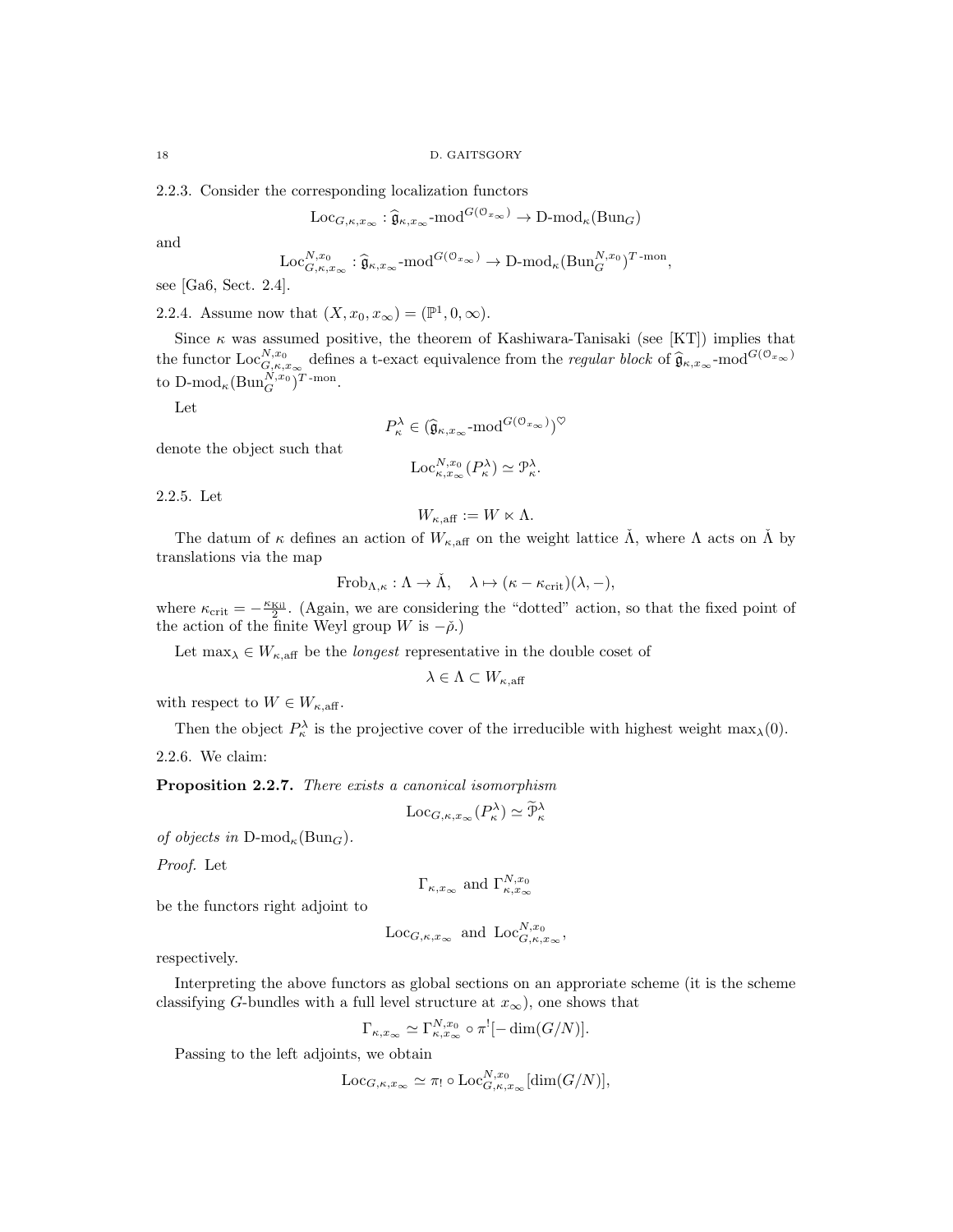whence the assertion of the proposition.

2.2.8. Thus, by Proposition 2.2.7, we can reformulate Conjecture 1.4.5 as the existence of a canonical isomorphism

(2.2) 
$$
\mathcal{H}om(\mathrm{Loc}_{G,\kappa,x_{\infty}}(P_{\kappa}^{\lambda}), \mathrm{Eis}_{\kappa,1*}(\mathrm{IC}_{\mathrm{Bun}_T})) \simeq \simeq \mathrm{C}^{\frac{\infty}{2}}\left(\mathfrak{u}_q(G), \mathrm{Res}^{\mathrm{big}\to\mathrm{small}}(\mathfrak{T}_q^{\lambda})\right),
$$

where  $\kappa$  is some positive integral level and  $(X, x_{\infty}) = (\mathbb{P}^1, \infty)$ .

*Remark* 2.2.9. From now on we can "forget" about the point  $x_0$  and the stack  $\text{Bun}_G^{N,x_0}$ . It was only needed to reduce Conjecture 1.4.5 to Equation (2.2).

2.3. Duality on Kac-Moody representations. The goal of this and the next subsection is to replace  $\mathcal{H}$ om in the left-hand side in (2.2) by a *pairing*. I.e., we will rewrite the left-hand side in (2.2) as the value of a certain covariant functor. This interpretation will be important for our next series of manipulations.

We refer the reader to [DrGa2, Sect. 1.5] for a review of the general theory of duality in DG categories.

2.3.1. Recall (see [Ga6, Sects. 2.2 and 2.3 or 4.3]) that the category  $\hat{\mathfrak{g}}_{\kappa,x_\infty}$ -mod<sup> $G(\mathfrak{O}_{x_\infty})$ </sup> is defined so that it is compactly generated by Weyl modules.

Let  $\kappa'$  be the *reflected* level, i.e.,  $\kappa' := -\kappa - \kappa_{\text{Kil}}$ . Note that we have  $(\kappa_{\text{crit}})' = \kappa_{\text{crit}}$ , where we remind that  $\kappa_{\text{crit}} = -\frac{\kappa_{\text{Kil}}}{2}$ .

We recall (see [Ga6, Sect. 4.6]) that there exists a canonical equivalence

$$
(\widehat{\mathfrak{g}}_{\kappa,x_{\infty}}\text{-mod}^{G(\mathcal{O}_{x_{\infty}})})^{\vee} \simeq \widehat{\mathfrak{g}}_{\kappa',x_{\infty}}\text{-mod}^{G(\mathcal{O}_{x_{\infty}})}.
$$

This equivalence is uniquely characterized by the property that the corresponding pairing

$$
\langle -, - \rangle_{\text{KM}} : \hat{\mathfrak{g}}_{\kappa, x_{\infty}} \text{-mod}^{G(\mathcal{O}_{x_{\infty}})} \otimes \hat{\mathfrak{g}}_{\kappa', x_{\infty}} \text{-mod}^{G(\mathcal{O}_{x_{\infty}})} \to \text{Vect}
$$

is given by

$$
\widehat{\mathfrak{g}}_{\kappa,x_\infty}\text{-mod}^{G(\mathcal{O}_{x_\infty})}\otimes \widehat{\mathfrak{g}}_{\kappa',x_\infty}\text{-mod}^{G(\mathcal{O}_{x_\infty})}\to \widehat{\mathfrak{g}}_{\kappa,x_\infty}\text{-mod}\otimes \widehat{\mathfrak{g}}_{\kappa',x_\infty}\text{-mod}\overset{\otimes}{\to}\widehat{\mathfrak{g}}_{-\kappa_{\text{Kil}},x_\infty}\to \text{Vect},
$$

where

$$
\widehat{\mathfrak{g}}_{-\kappa_{\text{Kil}},x_{\infty}} \to \text{Vect}
$$

is the functor of *semi-infinite cochains* with respect to  $\mathfrak{g}(\mathfrak{X}_{x_{\infty}})$ , see [Ga6, Sect. 4.5 and 4.6] or [AG2, Sect. 2.2].

2.3.2. We denote the resulting contravariant equivalence

$$
(\widehat{\mathfrak{g}}_{\kappa,x_{\infty}}\text{-mod}^{G(\mathcal{O}_{x_{\infty}})})^c \simeq (\widehat{\mathfrak{g}}_{\kappa',x_{\infty}}\text{-mod}^{G(\mathcal{O}_{x_{\infty}})})^c
$$

by  $\mathbb{D}^{KM}$ , see [DrGa2, Sect. 1.5.3].

It has the property that for an object  $M \in \hat{\mathfrak{g}}_{\kappa,x_{\infty}}$ -mod $G(\mathfrak{O}_{x_{\infty}})$ , induced from a compact (i.e., finite-dimensional) representation  $M_0$  of  $G(\mathbb{O}_{x_{\infty}})$ , the corresponding object

$$
\mathbb{D}^{\mathrm{KM}}(M) \in \widehat{\mathfrak{g}}_{\kappa', x_{\infty}} \text{-mod}^{G(\mathcal{O}_{x_{\infty}})}
$$

is one induced from the dual representation  $M_0^{\vee}$ .

In particular, by taking  $M_0$  to be an irreducible representation of  $G$ , so that  $M$  is the Weyl module, we obtain that the functor  $\mathbb{D}^{KM}$  sends Weyl modules to Weyl modules.

 $\Box$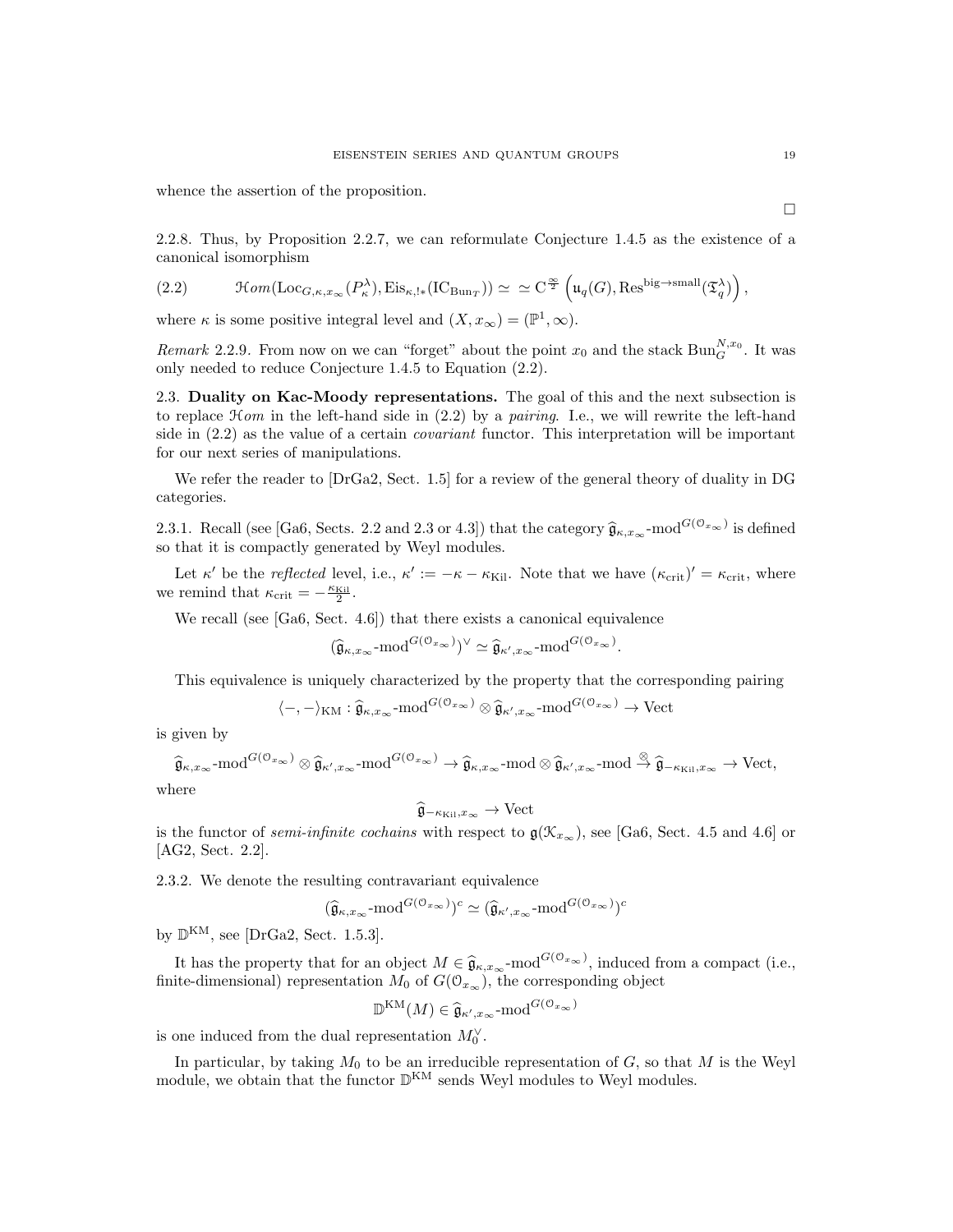2.3.3. Assume that  $\kappa$  (and hence  $\kappa'$  is integral). Let  $T_{\kappa'}^{\lambda} \in \hat{\mathfrak{g}}_{\kappa',x_{\infty}}$ -mod<sup> $G(\mathfrak{O}_{x_{\infty}})$ </sup> be the indecomposable tilting module with highest weight  $\min_{\lambda}(0)$ .

We claim:

**Proposition 2.3.4.** Let  $\kappa$  be positive. Then  $\mathbb{D}^{KM}(P_{\kappa}^{\lambda}) \simeq T_{\kappa'}^{\lambda}$ .

Proof. Follows form the fact that the composition

$$
(\widehat{\mathfrak{g}}_{\kappa',x_\infty}\text{-mod}^{G(\mathcal{O}_{x_\infty})})^c \rightarrow (\widehat{\mathfrak{g}}_{\kappa',x_\infty}\text{-mod}^{G(\mathcal{O}_{x_\infty})})^c \overset{\mathbb{D}^{\text{KM}}}{\longrightarrow} (\widehat{\mathfrak{g}}_{\kappa,x_\infty}\text{-mod}^{G(\mathcal{O}_{x_\infty})})^c,
$$

where the first arrow is the contragredient duality at the negative level, identifies with Arkhipov's functor (the longest intertwining operator), see [AG2, Theorem 9.2.4].

2.4. Duality on Bun<sub>G</sub>. Following [DrGa1, Sect. 4.3.3], in addition to D-mod(Bun<sub>G</sub>), one introduces another version of the category of D-modules on  $Bun_G$ , denoted  $D\text{-mod}(Bun_G)_{co}$ .

2.4.1. We will not give a detailed review of the definition of  $D\text{-mod}(Bun_G)_{co}$  here. Let us just say that the difference between  $D\text{-mod}(Bun_G)$  and  $D\text{-mod}(Bun_G)_{co}$  has to do with the fact that the stack  $Bun<sub>G</sub>$  is not quasi-compact (rather, its connected components are not quasi-compact). So, when dealing with a fixed quasi-compact open  $U \subset \text{Bun}_G$ , there will not be any difference between the two categories.

One shows  $D\text{-mod}(Bun_G)$  is compactly generated by !-extensions of compact objects in D-mod(U) for U as above, whereas D-mod(Bun<sub>G</sub>)<sub>co</sub> is defined so that it is compactly generated by \*-extensions of the same objects.

It follows from the construction of D-mod( $\text{Bun}_G$ )<sub>co</sub> that the  $\stackrel{!}{\otimes}$  tensor product defines a functor

 $D\text{-mod}(Bun_G) \otimes D\text{-mod}(Bun_G)_{co} \to D\text{-mod}(Bun_G)_{co}.$ 

Again, by the construction of D-mod( $Bun_G$ )<sub>co</sub>, global de Rham cohomology<sup>12</sup> is a *continuous* functor

 $\Gamma_{\text{dr}}(\text{Bun}_G, -): \text{D-mod}(\text{Bun}_G)_{\text{co}} \to \text{Vect}.$ 

2.4.2. The usual Verdier duality for quasi-compact algebraic stacks implies that the category  $D\text{-mod}(Bun_G)_{co}$  identifies with the *dual* of  $D\text{-mod}(Bun_G)$ :

(2.3) 
$$
(\text{D-mod}(\text{Bun}_G))^{\vee} \simeq \text{D-mod}(\text{Bun}_G)_{\text{co}}.
$$

We can describe the corresponding pairing

$$
\langle -, -\rangle_{\text{Bun}_G} : D\text{-mod}(\text{Bun}_G)_{\text{co}} \otimes D\text{-mod}(\text{Bun}_G) \to \text{Vect}
$$

explicitly using the functor  $\Gamma_{dr}(\text{Bun}_G, -)$ .

Namely,  $\langle -, -\rangle_{\text{Bun}_G}$  equals the composition

$$
\text{D-mod}(\text{Bun}_G)_{\text{co}}\otimes \text{D-mod}(\text{Bun}_G)\stackrel{\overset{!}{\otimes}}{\longrightarrow}\text{D-mod}(\text{Bun}_G)_{\text{co}}\stackrel{\Gamma_{\text{dr}}(\text{Bun}_G,-)}{\longrightarrow}\text{Vect}\,.
$$

Equivalently, the functor dual to  $\Gamma_{dr}(\text{Bun}_G, -)$  is the functor

$$
\text{Vect} \to \text{D-mod}(\text{Bun}_G), \quad \mathbb{C} \mapsto \omega_{\text{Bun}_G}.
$$

<sup>&</sup>lt;sup>12</sup>Since Bun<sub>G</sub> is a stack, when we talk about de Rham cohomology, we mean its renormalized version, see [DrGa1, Sect. 9.1]; this technical point will not be relevant for the sequel.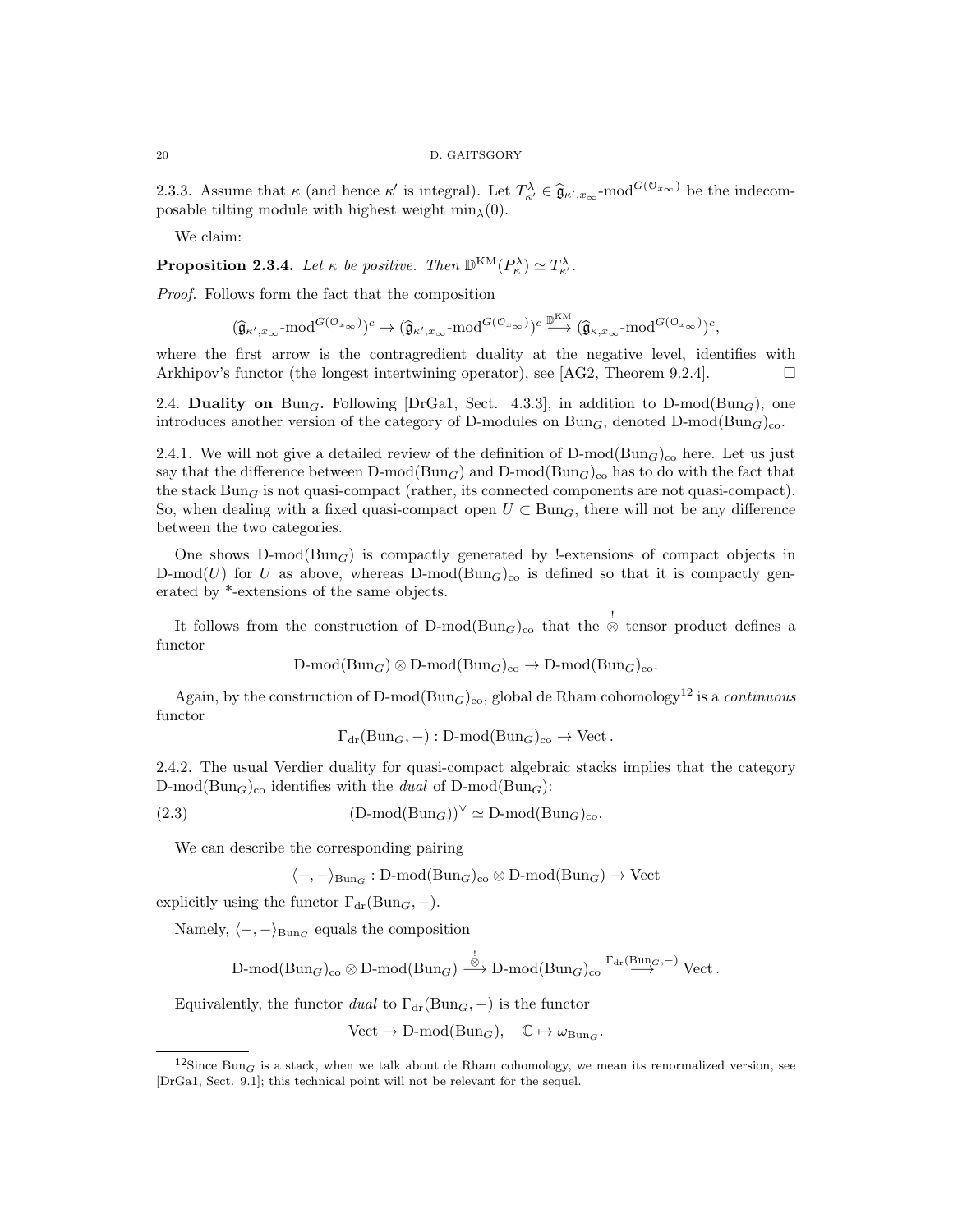2.4.3. A similar discussion applies in the twisted case, with the difference that the level gets reflected, i.e., we now have the canonical equivalence

(2.4) 
$$
(\text{D-mod}_{\kappa}(\text{Bun}_G))^{\vee} \simeq \text{D-mod}_{\kappa'}(\text{Bun}_G)_{\text{co}}.
$$

The corresponding pairing

$$
\langle -, - \rangle_{\text{Bun}_G} : D\text{-mod}_{\kappa'}(\text{Bun}_G)_{\text{co}} \otimes D\text{-mod}_{\kappa}(\text{Bun}_G) \to \text{Vect}
$$

is equal to

(2.5) 
$$
D\text{-mod}_{\kappa'}(\text{Bun}_G)_{co} \otimes D\text{-mod}_{\kappa}(\text{Bun}_G) \xrightarrow{\stackrel{\rightarrow}{\otimes}} D\text{-mod}_{-\kappa_{\text{Kil}}}(\text{Bun}_G)_{co} \simeq
$$

$$
\simeq D\text{-mod}(\text{Bun}_G)_{co} \xrightarrow{\Gamma_{\text{dr}}(\text{Bun}_G,-)} \text{Vect},
$$

where the equivalence D-mod<sub> $-k_{\text{Kil}}(\text{Bun}_G)_{\text{co}} \simeq D\text{-mod}(\text{Bun}_G)_{\text{co}}$  is given by tensoring by the</sub> determinant line bundle  $\mathcal{L}_{G,\kappa_{\text{Kil}}}.$ 

We denote the resulting contravariant equivalance

$$
(\mathrm{D\text{-}mod}_\kappa(\mathrm{Bun}_G))^c \simeq (\mathrm{D\text{-}mod}_{\kappa'}(\mathrm{Bun}_G)_{co})^c
$$

by  $\mathbb{D}^{\text{Verdier}}$ .

2.4.4. Note that when  $\kappa$  is integral, the equivalence (2.4) goes over to the non-twisted equivalence (2.3) under the identifications

$$
\text{D-mod}(\text{Bun}_G) \simeq \text{D-mod}_{\kappa}(\text{Bun}_G) \text{ and } \text{D-mod}(\text{Bun}_G)_{\text{co}} \simeq \text{D-mod}_{\kappa'}(\text{Bun}_G)_{\text{co}},
$$

given by tensoring by the corresponding line bundles, i.e.,  $\mathcal{L}_{G,\kappa}$  and  $\mathcal{L}_{G,\kappa'}$ , respectively.

2.5. Duality and localization. In this subsection we assume that the level  $\kappa$  is positive (see Sect. 2.2 for what this means).

We will review how the duality functor on the category of Kac-Moody representations interacts with Verdier duality on  $D\text{-mod}(Bun_G)$ .

2.5.1. The basic property of the functor

$$
\mathrm{Loc}_{G,\kappa,x_{\infty}} : \widehat{\mathfrak{g}}_{\kappa,x_{\infty}} \text{-mod}^{G(\mathcal{O}_{x_{\infty}})} \to \mathrm{D}\text{-mod}_{\kappa}(\mathrm{Bun}_G)
$$

is that sends compacts to compacts (this is established in [AG2, Theorem 6.1.8]).

In particular, we obtain that there exists a canonically defined continuous functor

$$
\mathrm{Loc}_{G,\kappa',x_{\infty}} : \widehat{\mathfrak{g}}_{\kappa',x_{\infty}} \text{-mod}^{G(\mathcal{O}_{x_{\infty}})} \to \mathrm{D-mod}_{\kappa'}(\mathrm{Bun}_G)_{\mathrm{co}},
$$

so that

$$
\mathbb{D}^{\text{Verdier}} \circ \text{Loc}_{G,\kappa,x_{\infty}} \circ \mathbb{D}^{\text{KM}} \simeq \text{Loc}_{G,\kappa',x_{\infty}}, \quad (\widehat{\mathfrak{g}}_{\kappa',x_{\infty}} \text{-mod}^{G(\mathcal{O}_{x_{\infty}})})^c \to (\text{D-mod}_{\kappa'}(\text{Bun}_G)_{\text{co}})^c.
$$

The functor  $Loc_{G,\kappa',x_\infty}$  is *localization at the negative level*, and it is explicitly described in [AG2, Corollary 6.1.10].

Remark 2.5.2. The functor  $Loc_{G,\kappa',x_\infty}$  is closely related to the naive localization functor

$$
\mathrm{Loc}_{G,\kappa',x_\infty}^{\text{naive}} : \widehat{\mathfrak{g}}_{\kappa',x_\infty} \text{-mod}^{G(\mathcal{O}_{x_\infty})} \to \mathrm{D-mod}_{\kappa'}(\mathrm{Bun}_G)
$$

(the difference is that the target of the latter is the usual category  $D\text{-mod}_{\kappa'}(Bun_G)$  rather than  $\text{D-mod}_{\kappa'}(\text{Bun}_G)_{\text{co}}).$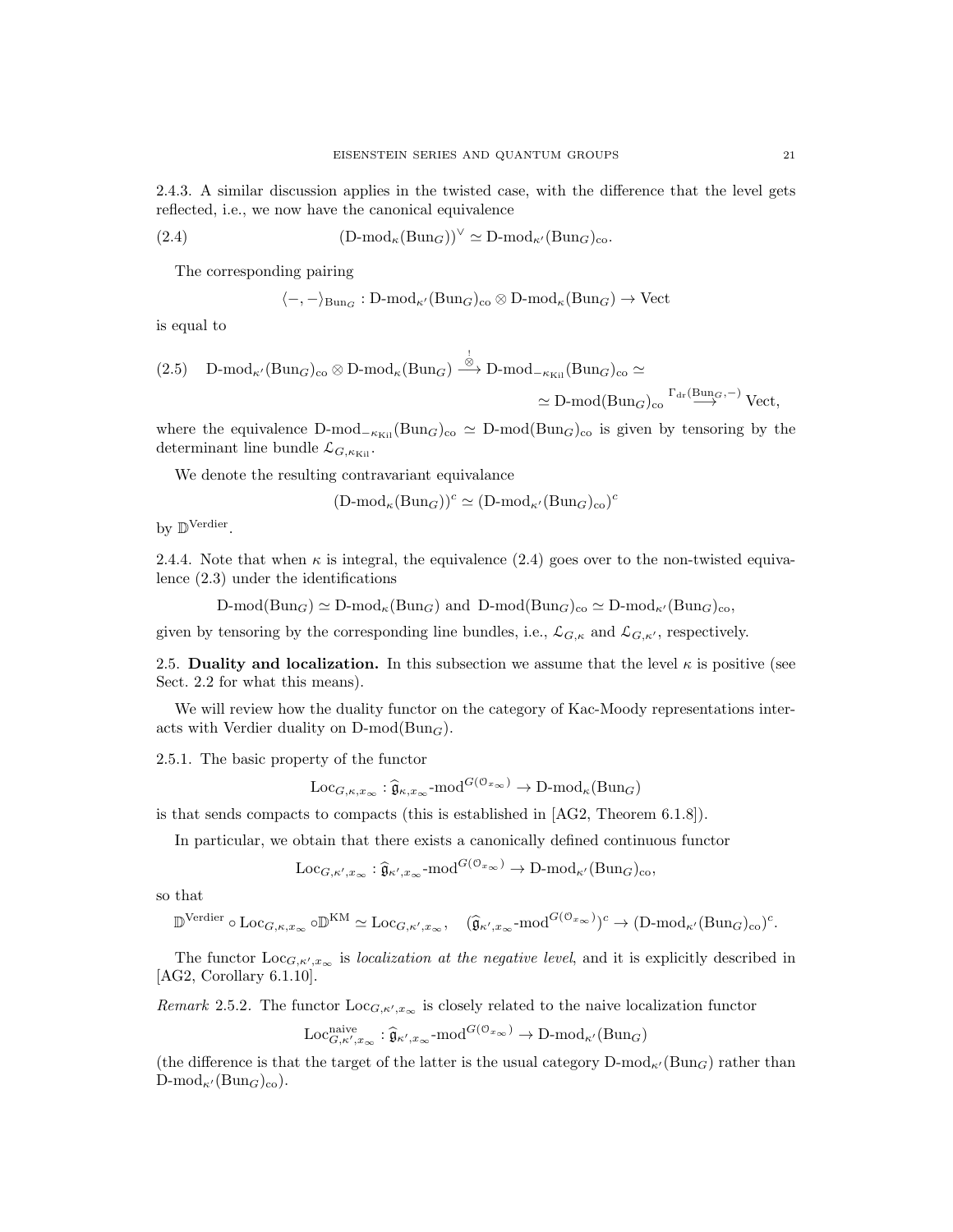#### 22 D. GAITSGORY

Namely, for every quasi-compact open substack  $U \subset \text{Bun}_G$ , the following diagram commutes:

$$
\begin{array}{ccc}\n\widehat{\mathfrak{g}}_{\kappa',x_{\infty}}\text{-mod}^{G(\mathcal{O}_{x_{\infty}})} & \xrightarrow{\operatorname{Id}} & \widehat{\mathfrak{g}}_{\kappa',x_{\infty}}\text{-mod}^{G(\mathcal{O}_{x_{\infty}})} \\
\text{Loc}_{G,\kappa',x_{\infty}}^{\text{naive}} & & \downarrow \text{Loc}_{G,\kappa',x_{\infty}} \\
\text{D-mod}_{\kappa'}(\text{Bun}_G)_{\text{co}} & & \text{D-mod}_{\kappa'}(\text{Bun}_G) \\
& & & \downarrow \\
\text{D-mod}_{\kappa'}(U) & \xrightarrow{\operatorname{Id}} & & \text{D-mod}_{\kappa'}(U).\n\end{array}
$$

2.5.3. Taking into account Proposition 2.3.4, we obtain that Conjecture 1.4.5 can be reformulated as the existence of a canonical isomorphism

$$
(2.6) \qquad \Gamma_{\text{dr}}(\text{Bun}_G, \text{Loc}_{G,\kappa',x_\infty}(T^\lambda_{\kappa'}) \overset{!}{\otimes} \text{Eis}_{\kappa,!\ast}(\text{IC}_{\text{Bun}_T})) \simeq C^{\frac{\infty}{2}} \left(\mathfrak{u}_q(G), \text{Res}^{\text{big}\to\text{small}}(\mathfrak{T}_q^\lambda)\right),
$$

where  $\kappa$  is some positive integral level and  $(X, x_{\infty}) = (\mathbb{P}^1, \infty)$ .

# 3. Duality and the Eisenstein functor

In this section we will perform a formal manipulation: we will rewrite the left-hand side in (2.6) so that instead of the functor  $\Gamma_{dr}(\text{Bun}_G, -)$  we will consider the functor  $\Gamma_{dr}(\text{Bun}_T, -)$ .

# 3.1. The functor of constant term.

3.1.1. We consider the stack  $\overline{Bun}_B$ , and we note that it is *truncatable* in the sense of [DrGa2, Sect. 4]. In particular, it makes sense to talk about the category

$$
D\text{-mod}(Bun_B)_{\text{co}}
$$
.

Recall the canonical identifications given by Verdier duality

$$
\text{D-mod}(\text{Bun}_G)_{\text{co}} \simeq (\text{D-mod}(\text{Bun}_G))^{\vee} \text{ and } \text{D-mod}(\text{Bun}_T) \simeq (\text{D-mod}(\text{Bun}_T))^{\vee}.
$$

We have a similar identification

$$
\text{D-mod}(\overline{\text{Bun}}_B)_{\text{co}} \simeq (\text{D-mod}(\overline{\text{Bun}}_B))^{\vee}.
$$

3.1.2. Under the above identifications the dual of the functor

$$
\overline{\mathsf{q}}^! : \mathsf{D}\text{-mod}(\mathsf{Bun}_T) \to \mathsf{D}\text{-mod}(\overline{\mathsf{Bun}}_B)
$$

is the functor  $\overline{\mathsf{q}}_* : D\text{-mod}(Bun_B)_{\text{co}} \to D\text{-mod}(Bun_T)$ , and the dual of the functor

$$
\overline{\mathsf{p}}_* : D\text{-mod}(\overline{\mathrm{Bun}}_B) \to D\text{-mod}(\mathrm{Bun}_G),
$$

is the functor  $\bar{\mathsf{p}}^! : \mathsf{D}\text{-mod}(\mathsf{Bun}_G)_{\mathsf{co}} \to \mathsf{D}\text{-mod}(\overline{\mathsf{Bun}}_B)_{\mathsf{co}}.$ 

3.1.3. Consider the functor

 $D\text{-mod}(\overline{\text{Bun}}_B)_{\text{co}} \otimes D\text{-mod}(\overline{\text{Bun}}_B) \to D\text{-mod}(\overline{\text{Bun}}_B)_{\text{co}}.$ 

For a given  $\mathfrak{T} \in \mathcal{D}$ -mod $(\overline{\text{Bun}}_B)$ , the resulting functor

$$
\mathcal{S}\mapsto\mathcal{T}\overset{!}{\otimes}\mathcal{S}:\mathrm{D\text{-}mod}(\overline{\mathrm{Bun}}_B)_{\mathrm{co}}\rightarrow(\overline{\mathrm{Bun}}_B)_{\mathrm{co}}
$$

is the dual of the functor

$$
\mathcal{S}' \mapsto \mathcal{T} \overset{!}{\otimes} \mathcal{S}' : D\text{-mod}(\overline{\operatorname{Bun}}_B)_{\operatorname{co}} \to D\text{-mod}(\overline{\operatorname{Bun}}_B)_{\operatorname{co}}.
$$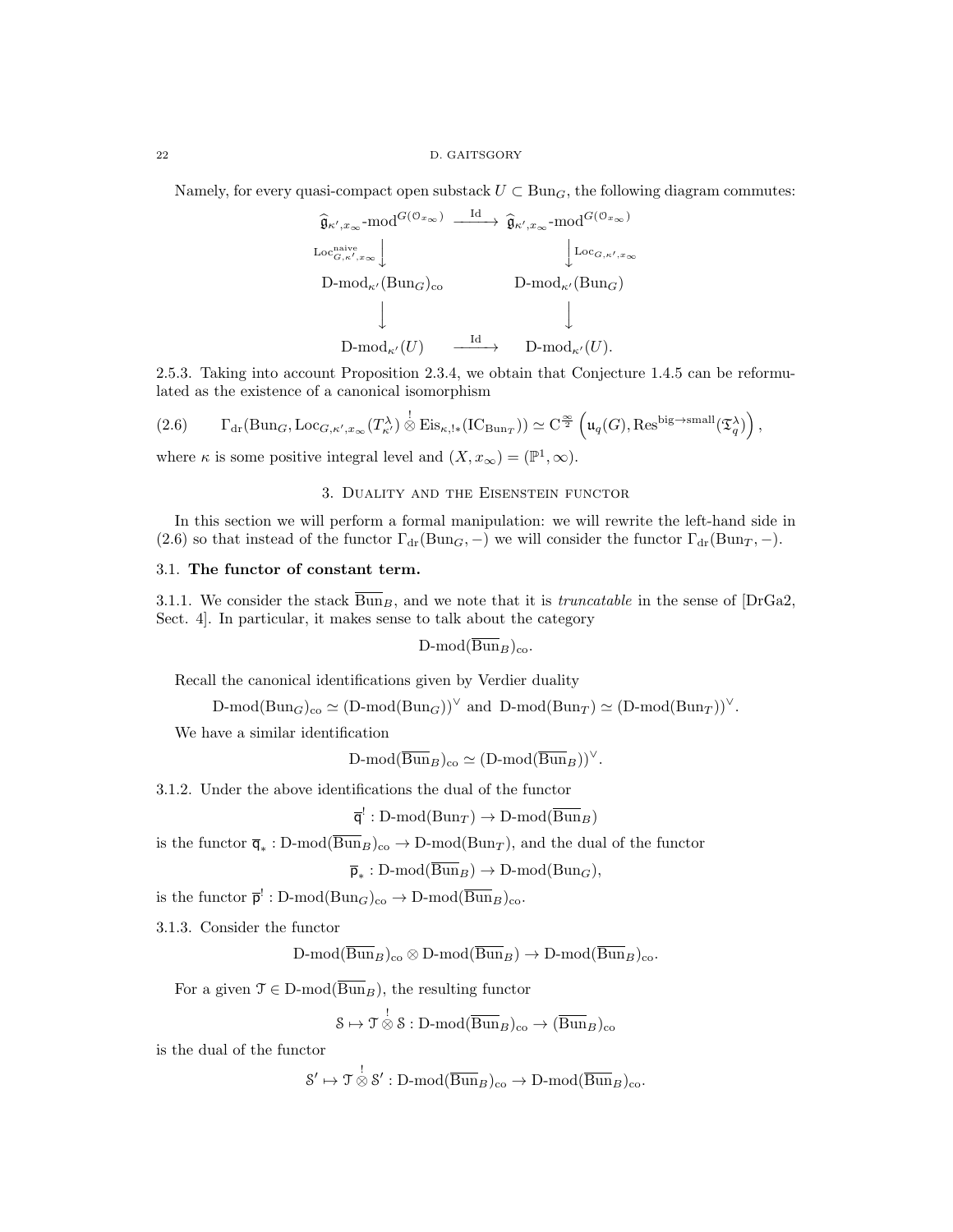Hence, we obtain that the dual of the (compactified) Eisenstein functor

 $Eis_{!*}: D\text{-mod}(Bun_T) \to D\text{-mod}(Bun_G)$ 

is the functor  $CT_{!*}: D\text{-mod}(Bun_G)_{co} \to D\text{-mod}(Bun_T)$ , defined by

$$
\operatorname{CT}_{!*}(\mathcal{F}'):=\overline{\mathsf{q}}_*\left(\overline{\mathsf{p}}^!(\mathcal{F}')\overset{!}{\otimes}\operatorname{IC}_{\overline{\operatorname{Bun}}_B}[\dim(\operatorname{Bun}_T)]\right).
$$

# 3.2. Twistings on  $\overline{\text{Bun}}_B$ .

3.2.1. Recall the diagram



Pulling back the  $\kappa$ -twisting on  $Bun_G$  by means of  $\bar{\rho}$ , we obtain a twisting on  $\overline{Bun}_B$ ; we denote the corresponding category of twisted D-modules  $D\text{-mod}_{\kappa,G}(Bun_B)$ .

Pulling back the  $\kappa$ -twisting on Bun<sub>T</sub> by means of  $\overline{\mathsf{q}}$ , we obtain another twisting on  $\overline{\text{Bun}}_B$ ; we denote the corresponding category of twisted D-modules  $D\text{-mod}_{\kappa,T}(\overline{\text{Bun}}_B)$ .

We let  $D\text{-mod}_{\kappa,G/T}(\overline{Bun}_B)$  the category of D-modules corresponding to the Baer difference of these two twistings.

In particular, tensor product gives rise to the functors

(3.2) 
$$
\text{D-mod}_{\kappa,T}(\overline{\text{Bun}}_B) \otimes \text{D-mod}_{\kappa,G/T}(\overline{\text{Bun}}_B) \to \text{D-mod}_{\kappa,G}(\overline{\text{Bun}}_B)
$$

(3.3)  $D\text{-mod}_{\kappa',G}(\overline{\text{Bun}}_B)_{\text{co}} \otimes D\text{-mod}_{\kappa',G/T}(\overline{\text{Bun}}_B) \to D\text{-mod}_{\kappa',T}(\overline{\text{Bun}}_B)_{\text{co}}.$ 

3.2.2. Recall that  $\jmath$  denotes the open embedding  $Bun_B \to \overline{Bun}_B$ .

We note that the category  $D\text{-mod}_{\kappa,G/T}(Bun_B)$  canonically identifies with the (untwisted) D-mod(Bun<sub>B</sub>): indeed the pullback of the  $\kappa$ -twisting on Bun<sub>T</sub> by means of q identifies canonically with the pullback of the  $\kappa$ -twisting on Bun<sub>G</sub> by means of p, both giving rise to the category  $\text{D-mod}_{\kappa}(\text{Bun}_B).$ 

Hence, it makes sense to speak of  $IC_{Bun_B}$  as an object of  $D\text{-mod}_{\kappa,G/T}(\text{Bun}_B)$ , and of

$$
j_{\kappa,*}
$$
(IC<sub>Bun<sub>B</sub></sub>),  $j_{\kappa,!}$ (IC<sub>Bun<sub>B</sub></sub>) and  $j_{\kappa,!*}$ (IC<sub>Bun<sub>B</sub></sub>)

as objects of D-mod<sub> $\kappa$ ,  $G/T$  ( $\overline{\text{Bun}}_B$ ).</sub>

Note that when  $\kappa$  is integral, under the equivalence

$$
\text{D-mod}_{\kappa, G/T}(\overline{\text{Bun}}_B) \simeq \text{D-mod}(\overline{\text{Bun}}_B),
$$

given by tensoring by the corresponding line bundle, the above objects correspond to the objects

 $\jmath_*({\rm IC}_{\rm Bun_B}),\ \jmath_!({\rm IC}_{\rm Bun_B})\text{ and }\jmath_{!*}({\rm IC}_{\rm Bun_B})\in{\rm D\text{-}mod}(\overline{\rm Bun}_B),$ 

respectively.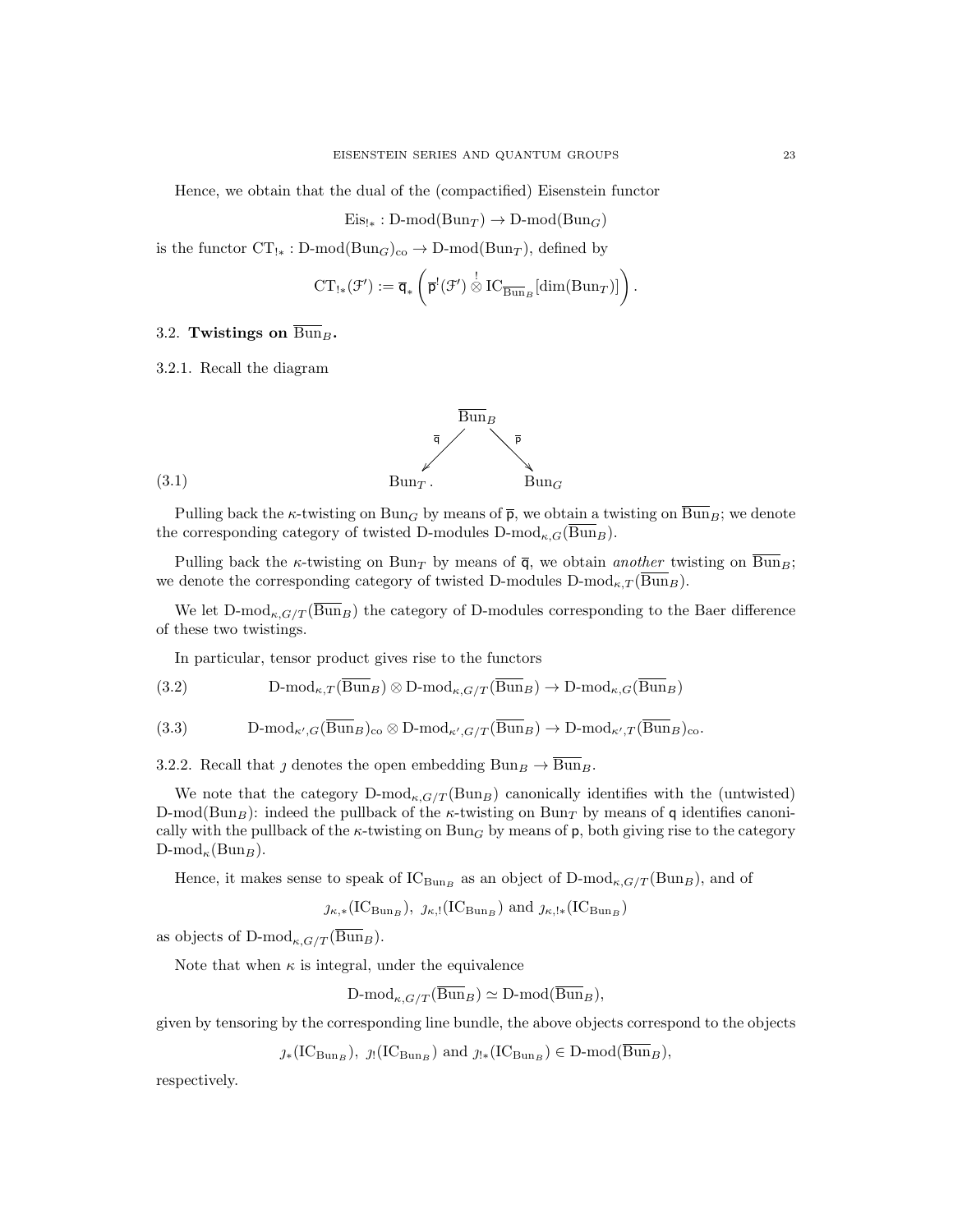3.2.3. Let us denote by

$$
CT_{\kappa',!*}: D\text{-mod}_{\kappa'}(Bun_G)_{co} \to D\text{-mod}_{\kappa'}(Bun_T)
$$

the functor

$$
\mathcal{F}' \mapsto \overline{\mathsf{q}}_*\left(\overline{\mathsf{p}}^!(\mathcal{F}') \overset{!}{\otimes} \jmath_{\kappa, !*}(\mathrm{IC}_{\mathrm{Bun}_B})[\dim(\mathrm{Bun}_T)]\right).
$$

Denote also by  $CT_{\kappa',*}$  (resp.,  $CT_{\kappa',!}$ ) the similarly defined functors

$$
\text{D-mod}_{\kappa'}(\text{Bun}_G)_{\text{co}} \to \text{D-mod}_{\kappa'}(\text{Bun}_T),
$$

where we replace  $j_{\kappa, !*}(\text{IC}_{\text{Bun}_B})$  by  $j_{\kappa, *}(\text{IC}_{\text{Bun}_B})$  (resp.,  $j_{\kappa, !}(\text{IC}_{\text{Bun}_B})$ ).

3.2.4. Note that the object  $\mathrm{Eis}_{\kappa, !*}(IC_{\text{Bun}_T}) \in D\text{-mod}_{\kappa}(Bun_G)$  that appears in  $(2.6)$  is the result of application of the functor

$$
\text{D-mod}(\text{Bun}_T) \stackrel{\text{Eis}_{!*}}{\longrightarrow} \text{D-mod}(\text{Bun}_G) \stackrel{-\otimes \mathcal{L}_{G,\kappa}}{\longrightarrow} \text{D-mod}_{\kappa}(\text{Bun}_G)
$$

to  $IC_{\text{Bun}_T} \simeq \omega_{\text{Bun}_T}[-\dim(\text{Bun}_T)].$ 

Hence, the functor

(3.4) 
$$
\mathcal{F} \mapsto \Gamma_{\text{dr}}(\text{Bun}_G, \mathcal{F} \overset{!}{\otimes} \text{Eis}_{\kappa, !*}(\text{IC}_{\text{Bun}_T})) \quad \text{D-mod}_{\kappa'}(\text{Bun}_G)_{\text{co}} \to \text{Vect}
$$

identifies with the composition

$$
(3.5) \quad \text{D-mod}_{\kappa'}(\text{Bun}_G)_{\text{co}} \stackrel{\text{CT}_{\kappa',!*}[-\dim(\text{Bun}_T)]}{\longrightarrow} \text{D-mod}_{\kappa'}(\text{Bun}_T) \stackrel{-\otimes \mathcal{L}_{T,-\kappa'}}{\longrightarrow} \sim
$$

$$
\rightarrow \text{D-mod}(\text{Bun}_T) \stackrel{\Gamma_{\text{dr}}(\text{Bun}_T,-)}{\longrightarrow} \text{Vect}.
$$

3.2.5. Summarizing, we obtain that Conjecture 1.4.5 can be reformulated as the existence of a canonical isomorphism

$$
(3.6) \Gamma_{\rm dr}(\text{Bun}_T, \text{CT}_{\kappa',!*} \circ \text{Loc}_{G,\kappa',x_\infty}(T_{\kappa'}^{\lambda}) \otimes \mathcal{L}_{T,-\kappa'})[-\dim(\text{Bun}_T)]) \simeq
$$
  

$$
\simeq C^{\frac{\infty}{2}} \left(\mathfrak{u}_q(G), \text{Res}^{\text{big}\to\text{small}}(\mathfrak{T}_q^{\lambda})\right),
$$

where  $\kappa$  is some positive integral level and  $(X, x_{\infty}) = (\mathbb{P}^1, \infty)$ .

3.3. Anomalies. In the second half of the paper we will study the interaction between the Kac-Moody Lie algebra  $\hat{\mathfrak{g}}_{\kappa}$  and its counterpart when G is replaced by T. The point is that the passage from  $\mathfrak g$  to t introduces a *critical twist* and a  $\rho$ -shift.

In this subsection we will specify what we mean by this.

3.3.1. Let us denote by  $\hat{\mathbf{t}}_{\kappa'}$  the extension of  $\mathbf{t}(\mathcal{K})$ , given by  $\kappa'|_{\mathbf{t}}$ . I.e.,  $\hat{\mathbf{t}}_{\kappa'}$  is characterized by the property that

$$
\mathfrak{b}(\mathfrak{K})\underset{\mathfrak{t}(\mathfrak{K})}{\times}\widehat{\mathfrak{t}}_{\kappa'}\simeq \mathfrak{b}(\mathfrak{K})\underset{\mathfrak{g}(\mathfrak{K})}{\times}\widehat{\mathfrak{g}}_{\kappa'},
$$

as extensions of  $\mathfrak{b}(\mathfrak{K})$ .

We let  $\mathfrak{t}_{\kappa'+\text{shift}}$  be the Baer sum of  $\mathfrak{t}_{\kappa'}$  with the Tate extension  $\mathfrak{t}_{\text{Tate}(\mathfrak{n})}$ , corresponding to t-representation n (equipped with the adjoint action).

We refer the reader to [BD, Sect. 2.7-2.8], where the construction of the Tate extension is explained.

There are two essential points of difference that adding  $\hat{t}_{\text{Tate}(n)}$  introduces:

(i) The level of the extension  $\hat{\mathbf{t}}_{\kappa'+\text{shift}}$  is no longer  $\kappa'|_{\mathbf{t}}$ , but rather  $\kappa' - \kappa_{\text{crit}}|_{\mathbf{t}}$ .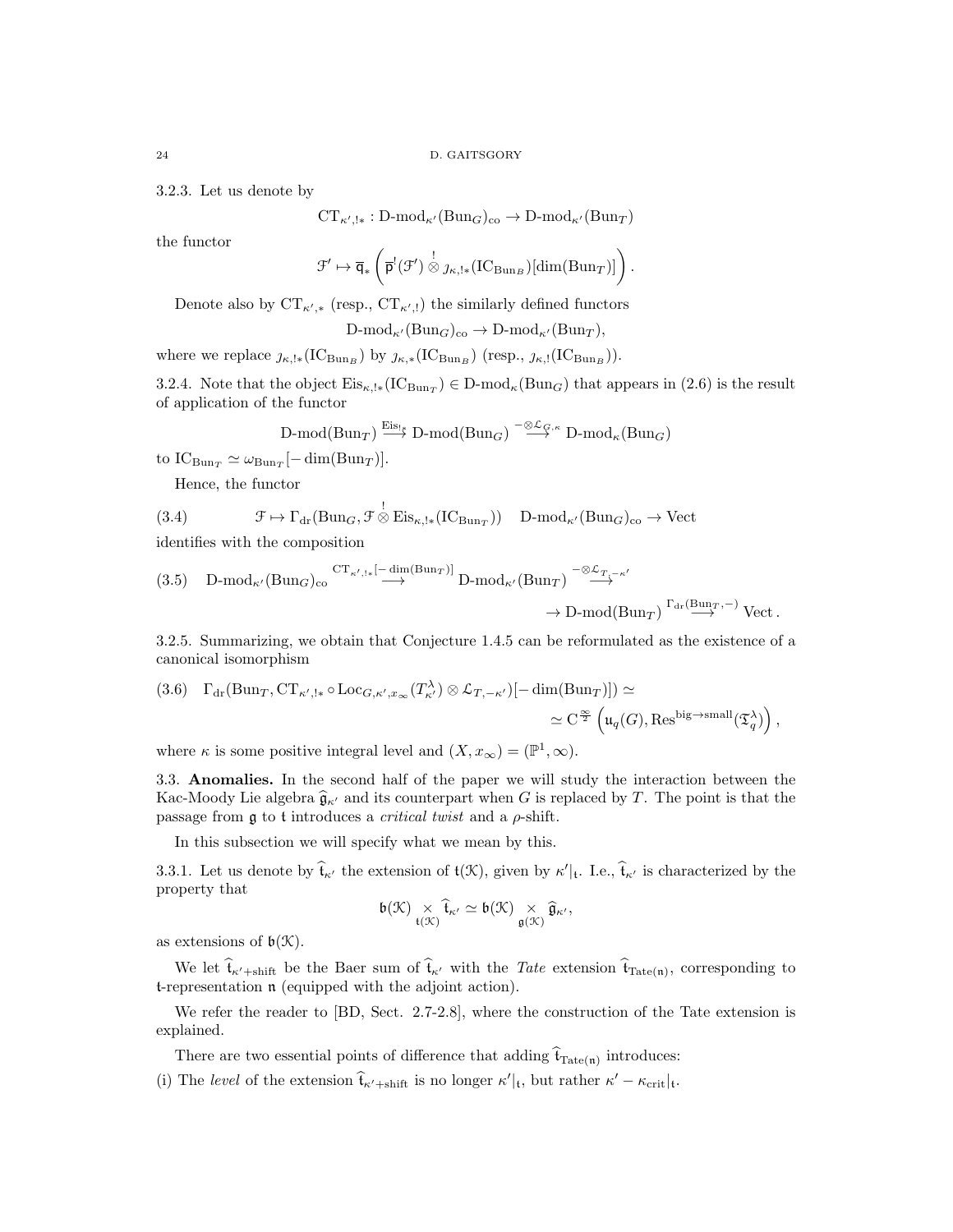(ii) The extension  $\hat{\mathfrak{t}}_{\kappa'+\text{shift}}$  no longer splits over  $\mathfrak{t}(0)$  in a canonical way.

3.3.2. According to [BD, Theorem 2.8.17], we can alternatively describe  $\hat{\mathfrak{t}}_{\kappa'+\text{shift}}$  as follows. It is the Baer sum of  $\mathfrak{t}_{\kappa'-\kappa_{\rm crit}}$  and the *abelian* extension  $\mathfrak{t}_{\check{\rho}(\omega)}$ . The latter is by definition the torsor over

$$
(\mathfrak{t}(\mathfrak{K}))^{\vee} \simeq \mathfrak{t}^{\vee} \otimes \omega_{\mathfrak{K}}
$$

equal to the push-out of  $\check{\rho}(\omega_{\mathcal{K}})$ , thought of as a  $\check{T}(\mathcal{K})$ -torsor, under the map

$$
d\log:\check{T}(\mathfrak{K})\to \mathfrak{t}^\vee\otimes \omega_{\mathfrak{K}}.
$$

In the above formula,  $\check{T}$  denotes the torus dual to  $T$ .

Remark 3.3.3. The reason we need to make the modification  $\hat{\mathfrak{t}}_{\kappa'} \leadsto \hat{\mathfrak{t}}_{\kappa'+\text{shift}}$  will be explained in Remark 7.3.3: it has to do with the properties of the BRST reduction functor.

However, the short answer is that we have no choice:

For example, the fact that the level needs to be shifted is used in the matching of  $\kappa$  and q parameters (see Sect. 6.1.1). The fact that  $\mathfrak{t}_{\rho(\omega)}$  appears is reflected by the presence of the linear term in the definition of the gerbe  $\mathcal{G}_{q,loc}$  (see Sect. 4.1.5), while the latter is forced by the ribbon structure on the category of modules over the quantum group.

3.3.4. Corresponding to  $\hat{\mathfrak{t}}_{\kappa'+\text{shift}}$  there is a canonically defined twisting on the stack Bun<sub>T</sub>; we denote the resulting category of twisted D-modules by  $D\text{-mod}_{\kappa'+\text{shift}}(\text{Bun}_T)$ .

According to the above description of  $\hat{t}_{\kappa' + \text{shift}}$ , we can describe the twisting giving rise to  $D\text{-mod}_{\kappa'+\text{shift}}(Bun_T)$  as follows:

It is the Baer sum of the twisting corresponding to  $D\text{-mod}_{\kappa'}(Bun_T)$  (i.e., the twisting attached to the form  $\kappa'|_{t}$ , see Sect. 2.1.1) and the twisting corresponding to the line  $\mathcal{L}_{T,\text{Tate}(n)}$  bundle on Bun<sub>T</sub> that attaches to a T-bundle  $\mathcal{F}_T$  the line

$$
\det R\Gamma(X,\mathfrak{n}_{\mathcal{F}_T})^{\otimes -1},
$$

where  $\mathfrak{n}_{\mathcal{T}_T}$  is the vector bundle over X associated to the T-bundle  $\mathcal{T}_T$  and its representation  $\mathfrak{n}$ .

3.3.5. Note, however, that since the difference between the two twistings is given by the line bundle  $\mathcal{L}_{T, \text{Tate}(\mathfrak{n})}$ , the corresponding categories of twisted D-modules are canonically equivalent via the operation of tensor product with  $\mathcal{L}_{T,\text{Tate(n)}}$ .

In what follows we will consider the equivalence

(3.7) 
$$
D\text{-mod}_{\kappa'}(\text{Bun}_T) \to D\text{-mod}_{\kappa' + \text{shift}}(\text{Bun}_T)
$$

obtained by composing one given by tensoring by the line bundle  $\mathcal{L}_{T, \text{Tate}(\mathfrak{n})}$  with the cohomological shift  $[\chi(R\Gamma(X,\mathfrak{n}_{\mathcal{F}_T}))].$ 

*Remark* 3.3.6. Note that  $\chi(R\Gamma(X, \mathfrak{n}_{\mathcal{T}_T})) = -\dim \text{rel.}(\text{Bun}_B/\text{Bun}_T)$ . As we shall see below (see Remark 3.4.2), this is the source of the shift in the definition of the Eisenstein functors, see Sect. 1.1.2.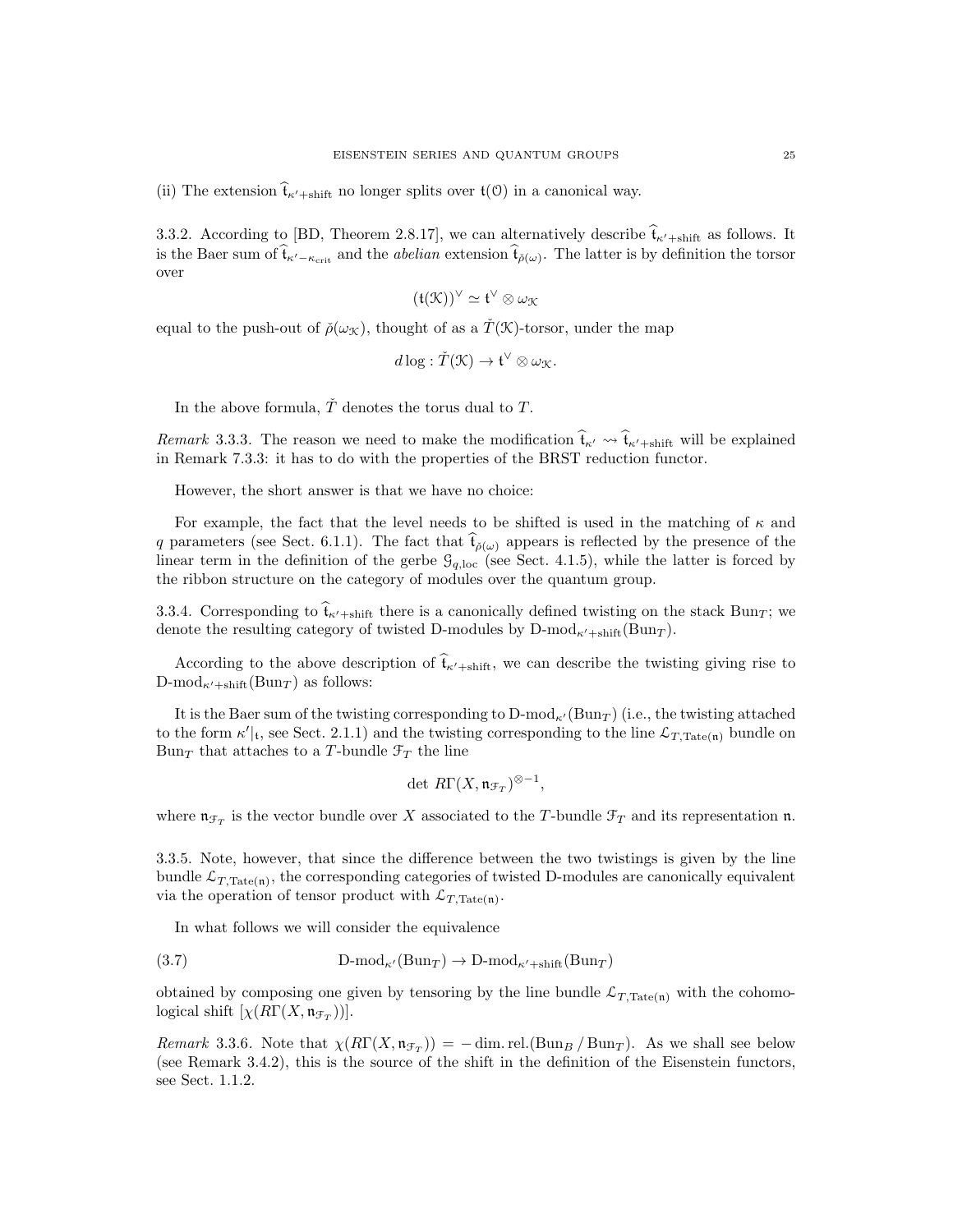3.3.7. One can use Sect. 3.3.2, to give the following alternative description of the twisting giving rise to D-mod<sub> $\kappa'$ +shift</sub>(Bun<sub>T</sub>).

It is the Baer sum of the twisting giving rise to D-mod<sub> $\kappa'$ - $\kappa_{\rm crit}$  (Bun<sub>T</sub>) and one corresponding</sub> to the line bundle on  $Bun<sub>T</sub>$ , given by

$$
\mathcal{F}_T \mapsto \text{Weil}(\check{\rho}(\mathcal{F}_T), \omega_X) \simeq \text{Weil}(\mathcal{F}_T, \check{\rho}(\omega_X)),
$$

where in the left-hand side Weil denotes the pairing

 $Pic \times Pic \rightarrow \mathbb{G}_m$ 

and in the right-hand side Weil denotes the induced pairing

 $Bun_T \times Bun_{\tilde{T}} \to \mathbb{G}_m$ .

### 3.4. The level-shifted constant term functor.

3.4.1. Let us denote by  $CT_{\kappa'+\text{shift.}!*}$  the functor

 $D\text{-mod}_{\kappa'}(\text{Bun}_G)_{\text{co}} \to D\text{-mod}_{\kappa'+\text{shift}}(\text{Bun}_T )$ 

equal to the composition

$$
\mathrm{D\text{-}mod}_{\kappa'}(\mathrm{Bun}_G)_{\mathrm{co}} \xrightarrow{\overline{\mathsf{p}}^!} \mathrm{D\text{-}mod}_{\kappa',G}(\overline{\mathrm{Bun}}_B)_{\mathrm{co}} \xrightarrow{-\overset{!}{\otimes}_{\jmath_{\kappa,\mathsf{I}*}}(\mathrm{IC}_{\mathrm{Bun}_B})[\dim(\mathrm{Bun}_B)]} \mathrm{D\text{-}mod}_{\kappa',T}(\overline{\mathrm{Bun}}_B)_{\mathrm{co}} \xrightarrow{\overline{\mathsf{q}}^*} \mathrm{D\text{-}mod}_{\kappa'(\mathrm{Bun}_T)} \mathrm{D\text{-}mod}_{\kappa'+\mathrm{shift}}(\mathrm{Bun}_T),
$$

where the last arrow is the functor (3.7).

Remark 3.4.2. Note that  $\jmath_{\kappa, !*}(\text{IC}_{\text{Bun}_B})[\text{dim}(\text{Bun}_B)]$  is really  $\jmath_{\kappa, !*}(\omega_{\text{Bun}_B})$ ; the problem with the latter notation is that it is illegal to apply  $j_{!*}$  to objects that are not in the heart of the t-structure.

However, this shows that the functor  $CT_{\kappa'+\text{shift},!*}$  (unlike its counterparts  $CT_{\kappa',!*}$  or  $CT_{!*}$ ) does not include any artificial cohomological shifts.

3.4.3. Denote by  $CT_{\kappa'+\text{shift},*}$  (resp.,  $CT_{\kappa'+\text{shift},!}$ ) the similarly defined functor, where we replace  $_{j_{\kappa, !*}}(IC_{\text{Bun}_B}[\text{dim}(\text{Bun}_B)])$  by  $_{j_{\kappa, *}}(\omega_{\text{Bun}_B})$  (resp.,  $_{j_{\kappa, !}}(\omega_{\text{Bun}_B})$ ).

3.4.4. Note that the composition

$$
\mathrm{D\text{-}mod}_{\kappa'}(\mathrm{Bun}_G)_{\mathrm{co}} \stackrel{\mathrm{CT}_{\kappa'+\mathrm{shift}, !\ast}}{\longrightarrow} \mathrm{D\text{-}mod}_{\kappa'+\mathrm{shift}}(\mathrm{Bun}_T) \stackrel{-\otimes \mathcal{L}_{T, -\kappa'-\mathrm{shift}}}{\longrightarrow} \mathrm{D\text{-}mod}(\mathrm{Bun}_T)
$$

identifies with the functor

$$
\mathrm{D\text{-}mod}_{\kappa'}(\mathrm{Bun}_G)_{\mathrm{co}}\stackrel{\mathrm{CT}_{\kappa',!*}}{\longrightarrow} \mathrm{D\text{-}mod}_{\kappa'}(\mathrm{Bun}_T)\stackrel{-\otimes \mathcal{L}_{T_i-\kappa'}}{\longrightarrow}\mathrm{D\text{-}mod}(\mathrm{Bun}_T),
$$

where

(3.8) 
$$
\mathcal{L}_{T,-\kappa'} \simeq \mathcal{L}_{T,-\kappa'-\text{shift}} \otimes \mathcal{L}_{T,\text{Tate(n)}}
$$

3.4.5. Summarizing, we obtain that Conjecture 1.4.5 can be reformulated as the existence of a canonical isomorphism

.

$$
(3.9) \Gamma_{\rm dr}(\text{Bun}_T, \text{CT}_{\kappa' + \text{shift}, !*} \circ \text{Loc}_{G, \kappa', x_{\infty}}(T^{\lambda}_{\kappa'}) \otimes \mathcal{L}_{T, -\kappa' - \text{shift}})[- \dim(\text{Bun}_T)]) \simeq
$$
  

$$
\simeq C^{\frac{\infty}{2}} \left( \mathfrak{u}_q(G), \text{Res}^{\text{big} \to \text{small}}(\mathfrak{T}^{\lambda}_q) \right),
$$

where  $\kappa$  is some positive integral level and  $(X, x_{\infty}) = (\mathbb{P}^1, \infty)$ .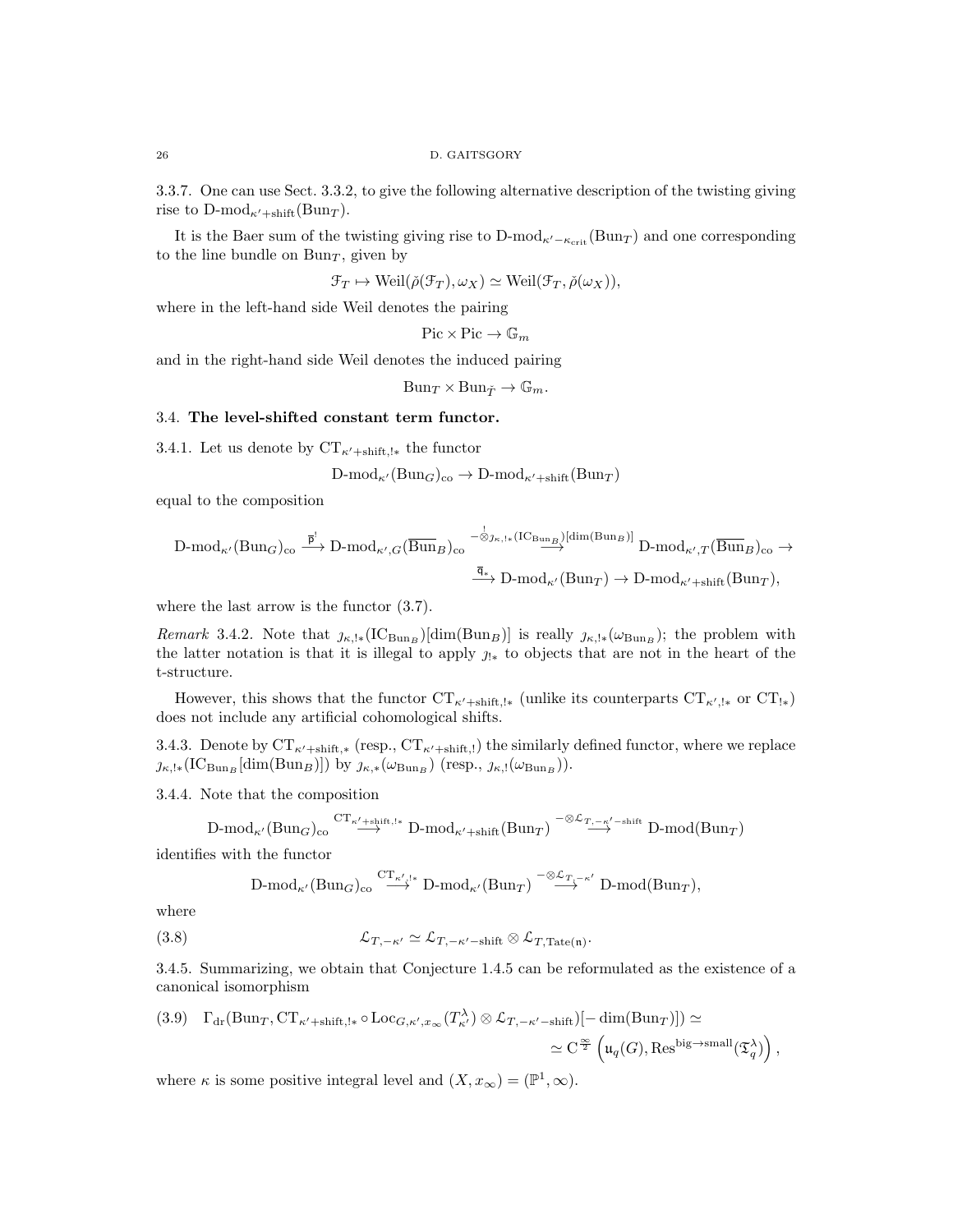### 4. Digression: factorizable sheaves of [BFS]

Our next step in bringing the two sides of Conjecture 1.4.5 closer to one another is a geometric interpretation of the category  $\mathfrak{u}_q(G)$ -mod, and, crucially, of the functor  $C^{\frac{\infty}{2}}(\mathfrak{u}_q(G), -)$ .

This interpretation is provided by the theory of factorizable sheaves of [BFS].

4.1. Colored divisors. Our treatment of factorizable sheaves will be slightly different from that in [BFS], with the following two main points of difference:

(i) Instead of considering the various partially symmetrized powers of our curve  $X$ , we will assemble them into an (infinite-dimensional) algebro-geometric object, the colored Ran space  $\text{Ran}(X,\Lambda)$  that parameterizes finite collections of points of X with elements of  $\Lambda$  assigned to them. The fact that we can consider the (DG) category of sheaves on such a space is a consequence of recent advances in higher category theory, see Sect. 0.7.7.

(ii) Instead of encoding the quantum parameter  $q$  by a local system, we let it be encoded by a  $\check{\mathbb{C}}^*$ -gerbe on  $\text{Ran}(X, \check{\Lambda}).$ 

4.1.1. Let us recall that the Ran space of X, denoted  $\text{Ran}(X)$  is a prestack that associates to a test-scheme S the set of finite non-empty subsets in  $\text{Maps}(S, X)$ .

We let  $\text{Ran}(X, \check{\Lambda})$  be the prestack defined as follows. For a test-scheme S, we let

$$
Maps(S, Ran(X, \check{\Lambda})) = \{ I \subset Maps(S, X), \ \phi : I \to \check{\Lambda} \},
$$

where  $I$  is a non-empty finite set.

4.1.2. Let

(4.1) 
$$
\text{Ran}(X, \check{\Lambda})^{\text{neg}} \subset \text{Ran}(X, \check{\Lambda})
$$

be the subfunctor, corresponding to the subset  $\check{\Lambda}^{\text{neg}} - 0 \subset \check{\Lambda}$  (here  $\check{\Lambda}^{\text{neg}}$  is the negative integral span of simple roots).

It is a crucial observation that  $\text{Ran}(X, \check{\Lambda})^{\text{neg}}$  is *essentially* a finite-dimensional algebraic variety.

For a given  $\lambda \in \Lambda^{\text{neg}}$ , let  $\text{Ran}(X, \check{\Lambda})^{\text{neg}}$  be the connected component of  $\text{Ran}(X, \check{\Lambda})^{\text{neg}}$ corresponding to those S-points

$$
\{I \subset \text{Maps}(S, X), \ \phi: I \to \check{\Lambda}\},\
$$

for which  $\sum_{i \in I} \phi(i) = \check{\lambda}$ . We have

$$
\text{Ran}(X,\check{\Lambda})^{\text{neg}} = \bigsqcup_{\check{\lambda} \in \check{\Lambda}^{\text{neg}} - 0} \text{Ran}(X,\check{\Lambda})^{\text{neg},\lambda}.
$$

Denote

$$
X^{\check{\lambda}} = \prod_s X^{(n_s)} \text{ if } \check{\lambda} = \Sigma n_s \cdot (-\check{\alpha}_s),
$$

where the index s runs through the set of vertices of the Dynkin diagram, and  $\alpha_s$  denote the corresponding simple roots.

Note that we have a canonically defined map

(4.2) 
$$
\text{Ran}(X, \check{\Lambda})^{\text{neg}, \lambda} \to X^{\check{\lambda}}.
$$

We have:

**Lemma 4.1.3.** The map  $(4.2)$  induces an isomorphism of sheaft fications in the topology generated by finite surjective maps.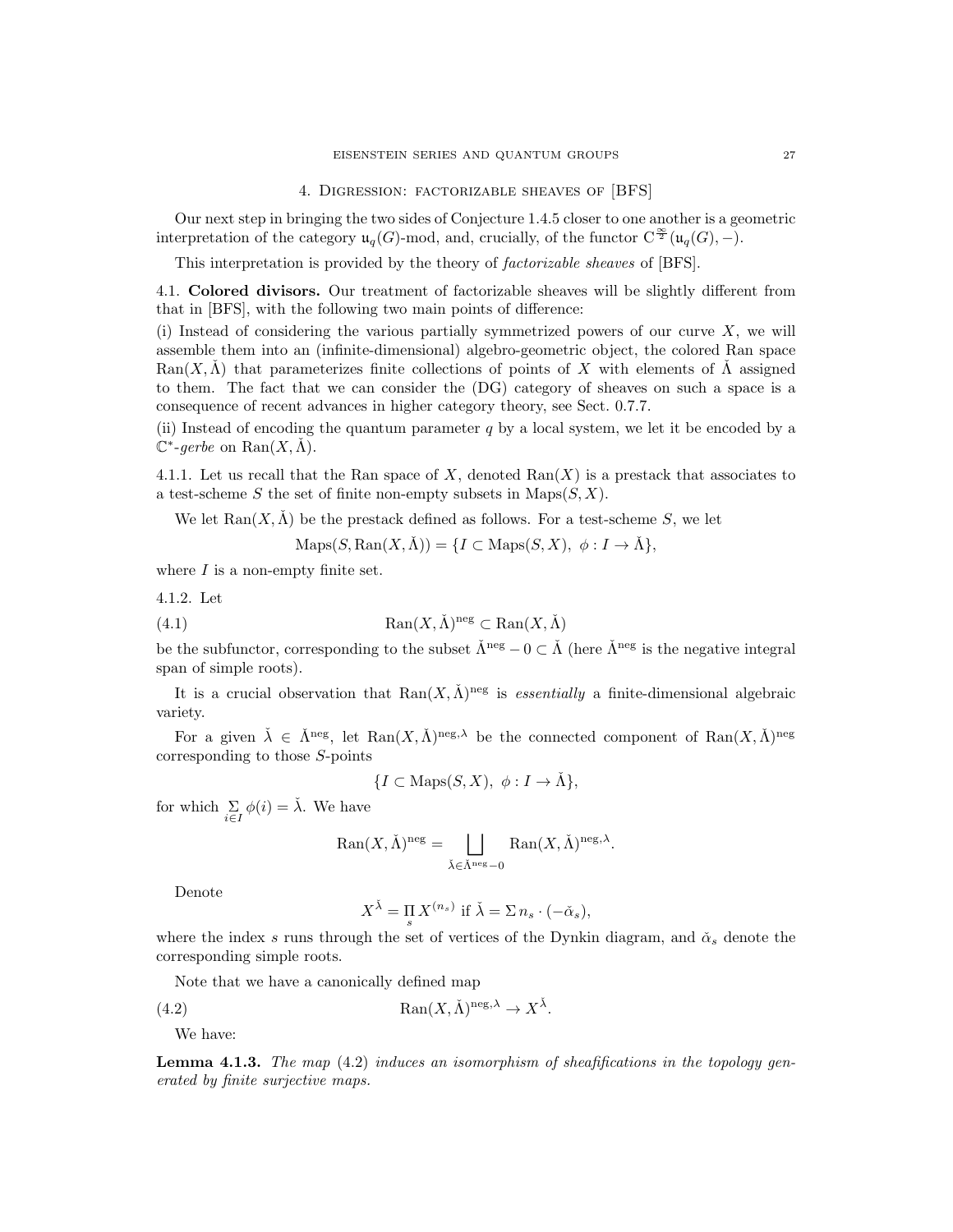Let  $X^{\check{\lambda}} \subset X^{\check{\lambda}}$  be the open subscheme equal to the complement of the diagonal divisor. Let

$$
\overset{\circ}{\text{Ran}}(X,\check{\Lambda})^{\text{neg},\check{\lambda}} \hookrightarrow \text{Ran}(X,\check{\Lambda})^{\text{neg}}
$$

be the subfunctor equal to the preimage of

$$
\overset{\circ}{X}{}^{\check\lambda}\subset X^{\check\lambda}.
$$

It is easy to see that the map

$$
\overset{\circ}{\text{\rm Ran}} (X,\check{\Lambda})^{\text{\rm neg},\check{\lambda}} \to \overset{\circ}{X}\check{\lambda}
$$

is actually an isomorphism.

4.1.4. We have a tautological projection

$$
Ran(X, \check{\Lambda}) \to Ran(X),
$$

that remembers the data of I.

The prestack Ran $(X, \Lambda)$  has a natural factorization property with respect to the above projection. We refer the reader to [Ras1, Sect. 1] for what this means.

4.1.5. The next to step is to associate to our choice of the quantum parameter  $q$  a certain canonical factorizable  $\mathbb{C}^*$ -gerbe on  $\text{Ran}(X, \check{\Lambda})$ , denoted  $\mathcal{G}_{q,\text{loc}}$ . This construction depends on an additional choice: we need to choose a W-invariant symmetric bilinear form  $b_q^{\frac{1}{2}}$  on  $\check{\Lambda}$  with coefficients in  $\mathbb{C}^*$  such that

$$
q(\lambda) = b_q^{\frac{1}{2}}(\lambda, \lambda).
$$

Note that by definition

$$
(b_q^{\frac{1}{2}})^2 = b_q,
$$

where  $b_q$  is as in Sect. 1.3.1.

4.1.6. Recall that given a line bundle  $\mathcal L$  over a space  $\mathcal Y$  and an element  $a \in \mathbb C^*$ , to this data we can attach a canonically defined C ∗ -gerbe over Y, denoted

 $\mathcal{L}^{\log(a)}$ .

Namely, the objects of  $\mathcal{L}^{\log(a)}$  are  $\mathbb{C}^*$ -local systems on the total space of  $\mathcal{L} - \{0\}$ , such that their monodromy along the fiber is given by  $a$ .

The gerbe  $\mathcal{G}_{q,loc}$  is uniquely characterized by the following requirement. For an *n*-tuple  $\check{\lambda}_1,...,\check{\lambda}_n$  of elements of  $\check{\Lambda}$ , and the resulting map  $X^n \to \text{Ran}(X,\check{\Lambda})$ , the pullback of  $\mathcal{G}_{q,\text{loc}}$  to  $X^n$  is the gerbe

$$
\left(\boxtimes_{i}\omega_X^{\log(b_q^{\frac{1}{2}}(\check{\lambda}_i,\check{\lambda}_i+2\check{\rho}))}\right)^{\otimes-1}\bigotimes \left(\underset{i\neq j}{\otimes}\mathcal{O}(\Delta_{i,j})^{\log(b_q^{\frac{1}{2}}(\lambda_i,\lambda_j))}\right).
$$

In other words, for a point of  $\text{Ran}(X,\Lambda)$  given by a collection of pairwise distinct points  $x_1, ..., x_n$  with assigned weights  $\lambda_1, ..., \lambda_n$ , the fiber of  $\mathcal{G}_{q,loc}$  over this point is the tensor product

$$
\bigotimes_{i=1,\ldots,n} (\omega_{x_i}^{\otimes -1})^{\log(q(\check{\lambda}_i+\check{\rho}))-\log(q(\check{\rho}))}.
$$

Remark 4.1.7. As can be seen from the above formula, the individual fibers of the above gerbe do not depend on the additional datum of  $b_q^{\frac{1}{2}}$ ; the latter is needed in order to make the gerbe  $\mathcal{G}_{q,loc}$  well-defined on all of  $\text{Ran}(X,\check{\Lambda})$ .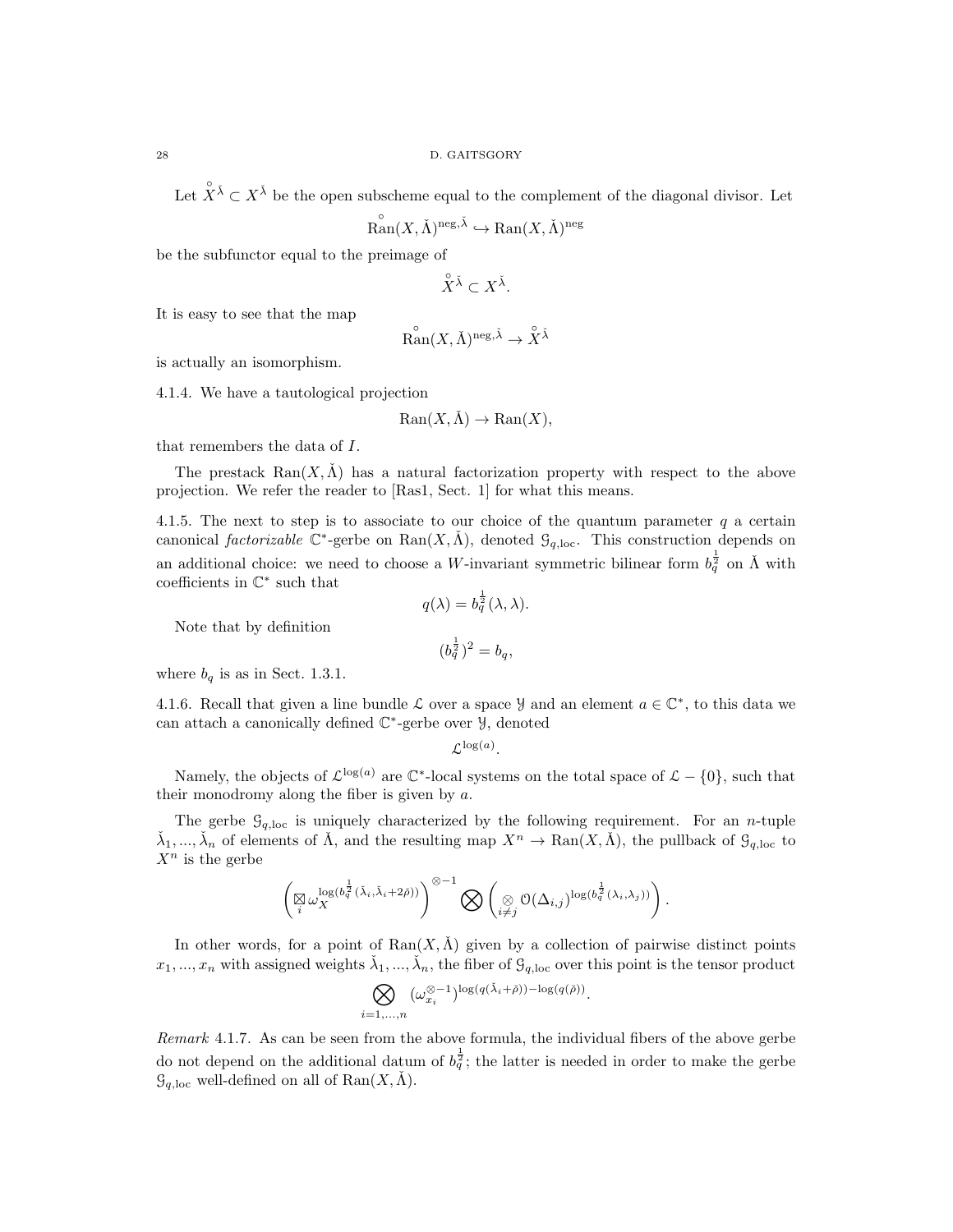Remark 4.1.8. As can be observed from either of the above descriptions of  $\mathcal{G}_{q,loc}$ , it naturally arises as a tensor product of two gerbes: one comes from just the quadratic part  $\lambda \mapsto q(\lambda)$ , and the other from the linear part  $\lambda \mapsto b_q(\lambda, \check{\rho})$ . The quadratic part encodes the "true" quantum parameter for  $\dot{\Lambda}$ , whereas the linear part is the " $\rho$ -shift" that we will comment on in Remark 7.3.9.

Note also that for each (local) trivialization of the canonical line bundle  $\omega_X$ , we obtain a trivialization of the linear part of the gerbe over the corresponding open sub-prestack of  $\text{Ran}(X,\Lambda)$ .

4.1.9. Recall now that if  $\mathcal{Y}$  is a topological space (resp., prestack) equipped with a  $\mathbb{C}^*$ -gerbe  $\mathcal{G}$ , we can consider the category

 $\text{Shv}_\mathcal{G}(y)$ 

of sheaves on Y twisted by G.

We let

$$
\mathrm{Shv}_{\mathcal{G}_{q,\mathrm{loc}}}(\mathrm{Ran}(X,\check{\Lambda}))
$$

the category of  $\mathcal{G}_{q,\text{loc}}$ -twisted sheaves on Ran $(X,\check{\Lambda})$ .

The factorization property of  $\mathcal{G}_{q,\mathrm{loc}}$  over  $\text{Ran}(X)$  implies that it makes sense to talk about factorization algebras in  $\text{Shv}_{\mathcal{G}_q,\text{loc}}(\text{Ran}(X,\check{\Lambda}))$ , and for a given factorization algebra, about factorization modules over it, see [Ras3, Sect. 6].

#### 4.2. The factorization algebra of [BFS].

4.2.1. The basic property of  $\mathcal{G}_{q,loc}$  is that its restriction to  $\overset{\circ}{\text{Ran}}(X,\check{\Lambda})^{\text{neg}}$  is canonically trivialized. This follows from the fact that for a simple root  $\check{\alpha}_i$ , we have

$$
b_q^{\frac{1}{2}}(-\check{\alpha}_i, -\check{\alpha}_i + 2\check{\rho}) = \frac{q(\check{\rho} - \check{\alpha}_i)}{q(\check{\rho})} = 1 \in \mathbb{C}^*,
$$

since  $s_i(\check{\rho}) = \check{\rho} - \check{\alpha}_i$  and q is W-invariant.

Therefore the category  $\text{Shv}_{\mathcal{G}_q,\text{loc}}(\overset{\circ}{\text{Ran}}(X,\check{\Lambda})^{\text{neg}})$  identifies canonically with the non-twisted category Shv $(\overset{\circ}{\text{Ran}}(X, \check{\Lambda})^{\text{neg}})$ . In particular, we can consider the sign local system *sign* on  $\overset{\circ}{\text{Ran}}(X, \check{\Lambda})^{\text{neg}}$  as an object of  $\text{Shv}_{\mathcal{G}_{q,\text{loc}}}(\overset{\circ}{\text{Ran}}(X, \check{\Lambda})^{\text{neg}})$ .

4.2.2. We define the object

$$
\Omega_q^{\text{small}} \in \text{Shv}_{\mathcal{G}_{q,\text{loc}}}(\text{Ran}(X,\check{\Lambda})^{\text{neg}})
$$

as follows.

First, we note that Lemma 4.1.3 implies that for the purposes of considering (twisted) sheaves, we can think that  $\text{Ran}(X, \check{\Lambda})^{\text{neg}}$  is an an algebraic variety. Now, we let  $\Omega_q^{\text{small}}$  be the Goresky-MacPherson extension of  $sign \in \text{Shv}_{\mathcal{G}_{q,\text{loc}}}(\hat{\text{Ran}}(X,\check{\Lambda})^{\text{neg}})$ , cohomologically shifted so that it lies in the heart of the perverse t-structure.

We shall regard  $\Omega_q^{\text{small}}$  as an object of  $\text{Shv}_{\mathcal{G}_q,\text{loc}}(\text{Ran}(X,\check{\Lambda}))$  via the embedding (4.1). It follows from the construction that  $\Omega_q^{\text{small}}$  has a natural structure of *factorization algebra* in  $\mathrm{Shv}_{\mathcal{G}_{q,\mathrm{loc}}}(\mathrm{Ran}(X,\Lambda)).$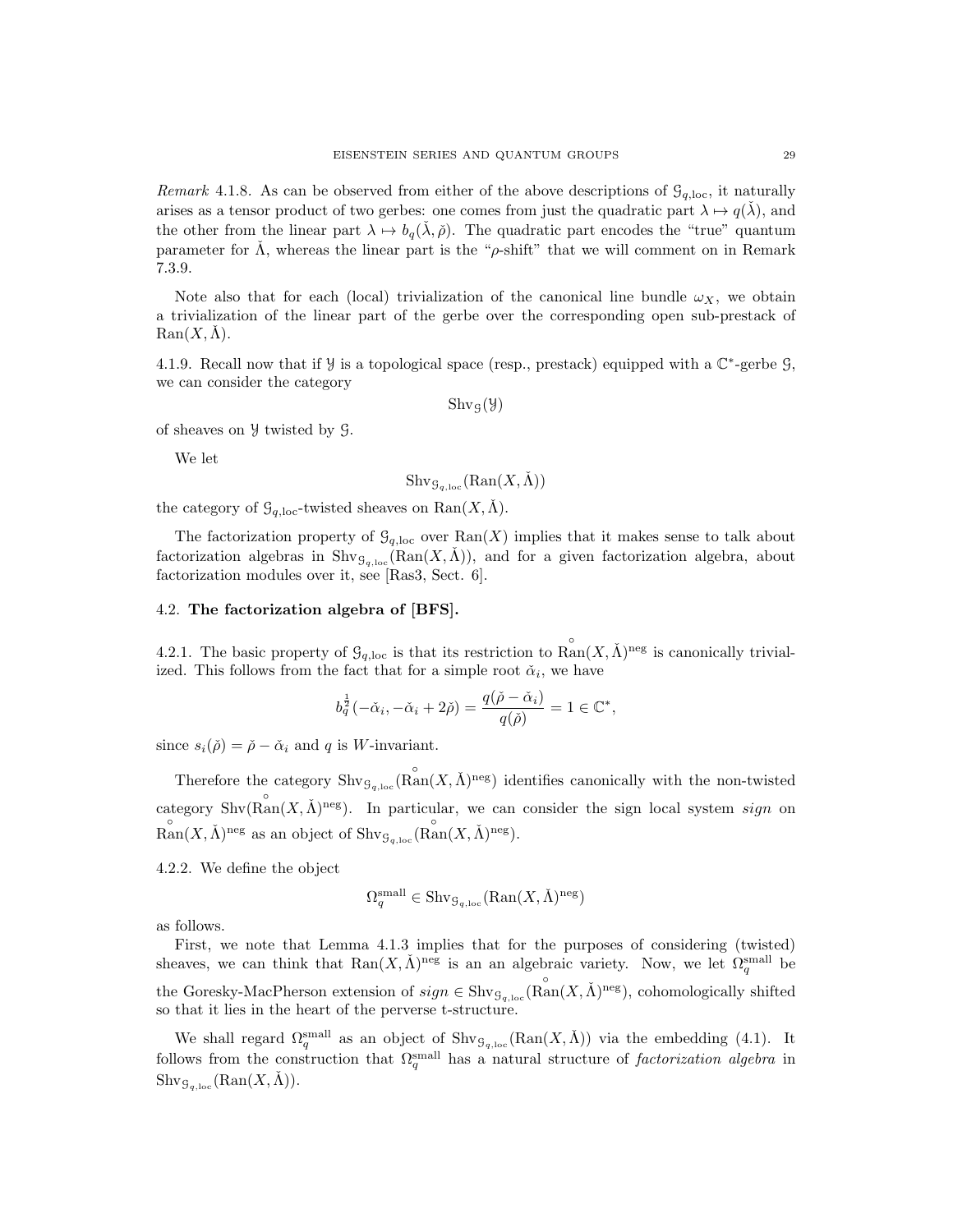4.2.3. Given points  $x_1, ..., x_n \in X$ , we let

$$
\Omega_q^{\text{small}}\text{-}\mathrm{mod}_{x_1,...,x_n}
$$

denote the category of *factorization*  $\Omega_q^{\text{small}}$ -modules at the above points.

Remark 4.2.4. In the terminology of [BFS], the category  $\Omega_q^{\text{small}}$ -mod<sub> $x_1,...,x_n$ </sub> is referred to as the category of factorable sheaves.

4.2.5. The main construction of [BFS] says that there is an equivalence

(4.3)  $(\mathfrak{u}_q(G)\text{-mod})_{T_{x_1}(X)} \otimes \ldots \otimes (\mathfrak{u}_q(G)\text{-mod})_{T_{x_n}(X)} \to \Omega_q^{\text{small}}\text{-mod}_{x_1,\ldots,x_n},$ 

where for a one-dimensional  $\mathbb{C}\text{-vector space }\ell$ , we denote by

$$
(\mathfrak{u}_q(G)\text{-mod})_\ell
$$

the twist of  $\mathfrak{u}_q(G)$ -mod by  $\ell$  using the auto-equivalence, given by the ribbon structure. Here  $T_x(X)$  denotes the tangent line to X at  $x \in X$ .

We will reinterpret the construction of the functor (4.3) in Sect. 5.1.

4.2.6. We denote the resulting functor

$$
(\mathfrak{u}_q(G)\text{-mod})_{T_{x_1}(X)} \otimes \ldots \otimes (\mathfrak{u}_q(G)\text{-mod})_{T_{x_n}(X)} \to \Omega_q^{\text{small}}\text{-mod}_{x_1,\ldots,x_n} \to \text{Shv}_{\mathfrak{g}_{q,\text{loc}}}(\text{Ran}(X,\check{\Lambda})),
$$
  
where the last arrow is a forgetful functor, by  $\text{BFS}_{\mathfrak{u}_q}^{\text{top}}.$ 

4.3. Conformal blocks. In this section we will generalize a procedure from [BFS] that starts with n modules over  $u_q$ , thought of as placed at points  $x_1, ..., x_n$  on X, and produces an object of Vect.

Unlike the functor  $(4.3)$ , this construction will be of a *global* nature, in that it will involve taking cohomology over the stack  $Pic(X) \underset{\mathbb{Z}}{\otimes} \check{\Lambda}$ .

4.3.1. Let

$$
\mathrm{AJ}:\mathrm{Ran}(X,\check{\Lambda})\to \mathrm{Pic}(X)\underset{\mathbb{Z}}{\otimes}\check{\Lambda}
$$

denote the Abel-Jacobi map

$$
\{x_i, \check{\lambda}_i\} \mapsto \sum_i \mathcal{O}(-x_i) \otimes \check{\lambda}_i \in \in \mathrm{Pic}(X) \underset{\mathbb{Z}}{\otimes} \check{\Lambda}.
$$

4.3.2. A basic property of  $\mathcal{G}_{q,loc}$  is that it canonically descends to a  $\mathbb{C}^*$ -gerbe on  $Pic(X) \underset{\mathbb{Z}}{\otimes} \check{\Lambda}$ . We shall denote the latter by  $\mathcal{G}_{q,\text{glob}}$ .

Specifically, this gerbe attaches to a point  $\sum_i \mathcal{L}_i \otimes \check{\lambda}_i \in \text{Pic}(X) \underset{\mathbb{Z}}{\otimes} \check{\Lambda}$  (where  $\mathcal{L}_i$  are line bundles on  $X$ ) the  $\mathbb{C}^*$ -gerbe

$$
\left(\underset{i}{\otimes} \text{ Weil}(\mathcal{L}_i,\mathcal{L}_i)^{\log(b_q^{\frac{1}{2}}(\check{\lambda}_i,\check{\lambda}_i))}\right) \bigotimes \left(\underset{i\neq j}{\otimes} \text{ Weil}(\mathcal{L}_i,\mathcal{L}_j)^{\log(b_q^{\frac{1}{2}}(\check{\lambda}_i,\check{\lambda}_j))}\right) \bigotimes \bigotimes \left(\underset{i}{\otimes} \text{ Weil}(\mathcal{L}_i,\omega_X)^{\log(b_q^{\frac{1}{2}}(\check{\lambda}_i,2\check{\rho}))}\right),
$$

where

Weil: Pic 
$$
\times
$$
 Pic  $\rightarrow BG_m$ 

is the Weil pairing.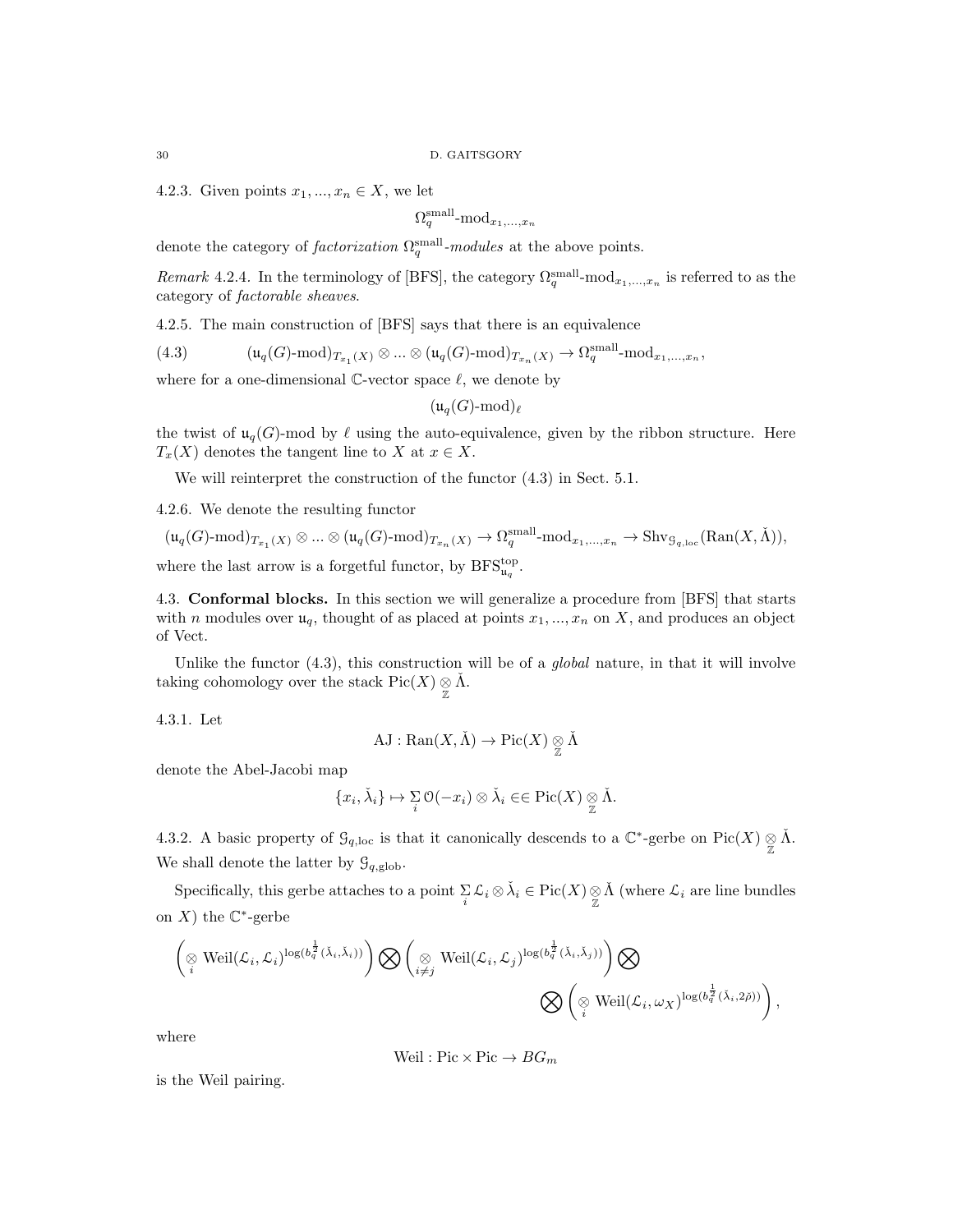4.3.3. There exists a canonically defined  $(\mathcal{G}_{q,\text{glob}}^{-1}$ -twisted) local system

$$
\mathcal{E}_{q^{-1}} \in \mathrm{Shv}_{\mathcal{G}_{q,\mathrm{glob}}^{-1}}(\mathrm{Pic}(X) \underset{\mathbb{Z}}{\otimes} \check{\Lambda}),
$$

which is supported on the union of the connected components corresponding to

$$
-(2g-2)\check{\rho}+\operatorname{Im}(\operatorname{Frob}_{\Lambda,q})\subset \check{\Lambda}.
$$

We will specify what  $\mathcal{E}_{q^{-1}}$  is in Sect. 6.3.3 in terms of the Fourier-Mukai transform.

Remark 4.3.4. One can show that the restriction of  $\mathcal{E}_{q-1}$  to the connected component  $-(2g-2)\tilde{\rho}$ identifies with the Heisenberg local system of [BFS].

4.3.5. Let us specialize for a moment to the case when  $X = \mathbb{P}^1$ . Choosing  $x_{\infty}$  as our base point, we obtain an isomorphism

$$
\mathrm{Pic}(X)\underset{\mathbb{Z}}{\otimes}\check{\Lambda}\simeq BG_m\times\check{\Lambda}.
$$

In this case, the gerbe  $\mathcal{G}_{q,\text{glob}}$  is trivial (and hence supports non-zero objects of the category  $\text{Shv}_{\mathcal{G}_{q,\text{glob}}}(\text{Pic}(X)\underset{\mathbb{Z}}{\otimes}\check{\Lambda}))$  only on the connected components corresponding to

$$
\check{\rho} + \operatorname{Im}(\operatorname{Frob}_{\Lambda,q}) \subset \check{\Lambda}.
$$

Moreover, the choice of the base point  $x_{\infty}$  defines a preferred trivialization of  $\mathcal{G}_{q,\text{glob}}$  on the above connected components.

The following be a corollary of the construction:

**Lemma 4.3.6.** With respect to the trivialization of the gerbe  $\mathcal{G}_{q, \text{glob}}$  on each of the above connected components of  $Pic(X) \underset{\mathbb{Z}}{\otimes} \check{\Lambda}$ , the twisted local system  $\mathcal{E}_{q^{-1}}$  identifies with  $\omega_{BG_m}$ .

4.3.7. For an *n*-tuple of points  $x_1, ..., x_n \in X$  we consider the functor

$$
(\mathfrak{u}_q(G)\text{-mod})_{T_{x_1}(X)} \otimes \dots \otimes (\mathfrak{u}_q(G)\text{-mod})_{T_{x_n}(X)} \to \text{Vect}
$$

equal to the composition

$$
\begin{aligned}\n(\mathfrak{u}_q(G)\text{-mod})_{T_{x_1}(X)} &\otimes \ldots \otimes (\mathfrak{u}_q(G)\text{-mod})_{T_{x_n}(X)} \stackrel{\text{BFS}_{uq}^{\text{top}}}{\longrightarrow} \text{Shv}_{\mathcal{G}_{q,\text{loc}}}(\text{Ran}(X,\check{\Lambda})) \stackrel{\text{AJ}_1}{\longrightarrow} \\
&\to \text{Shv}_{\mathcal{G}_{q,\text{glob}}}(\text{Pic}(X) \underset{\mathbb{Z}}{\otimes} \check{\Lambda}) \stackrel{-\overset{!}{\otimes} \mathcal{E}_{q-1}[-\dim(\text{Bun}_T)]}{\longrightarrow} \text{Shv}(\text{Pic}(X) \underset{\mathbb{Z}}{\otimes} \check{\Lambda}) \to \text{Vect},\n\end{aligned}
$$

where the last arrow is the functor of sheaf cohomology.

We denote this functor by  $\text{Conf}_{X;x_1,...,x_n}^{\mathfrak{u}_q}$ .

Remark 4.3.8. A version of this functor, when instead of all of Pic $(X) \underset{\mathbb{Z}}{\otimes} \check{\Lambda}$  we use its connected component corresponding to  $-(2g-2)\tilde{\rho}$  is the functor of conformal blocks of [BFS].

4.3.9. Assume now that  $X = \mathbb{P}^1$ ,  $n = 1$  and  $x_1 = \infty$ . We obtain a functor

$$
\mathrm{Conf}_{\mathbb{P}^1;\infty}^{\mathfrak{u}_q} : \mathfrak{u}_q(G)\text{-}\mathrm{mod} \to \mathrm{Vect}\,.
$$

According to [BFS, Theorem IV.8.11], we have the following:

**Theorem 4.3.10.** There exists a canonical isomorphism of functors  $\mathfrak{u}_q(G)$ -mod  $\rightarrow$  Vect

$$
\mathrm{Conf}_{\mathbb{P}^1;\infty}^{u_q}\simeq C^{\frac{\infty}{2}}\,.
$$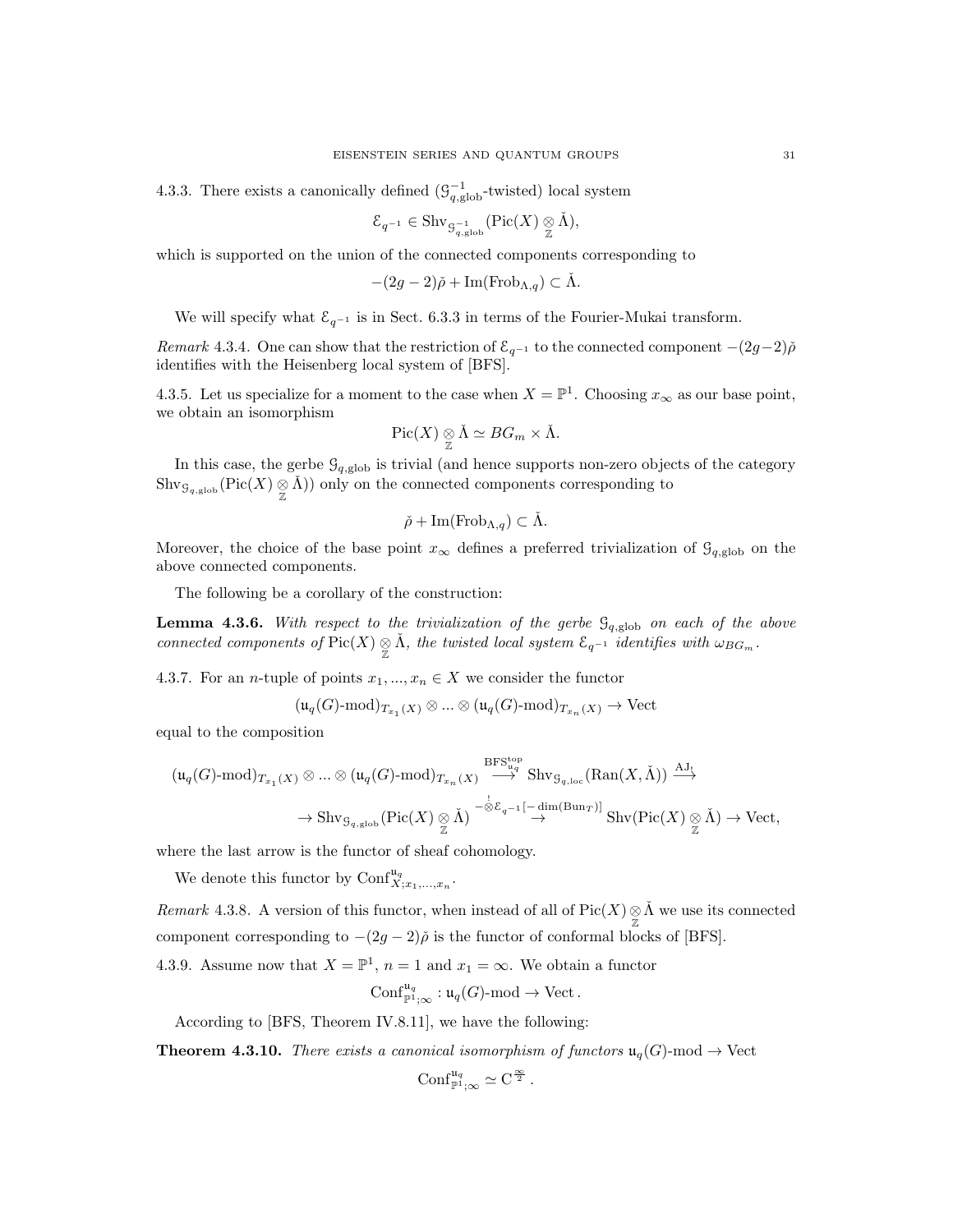#### 32 D. GAITSGORY

#### 5. Digression: quantum groups and configuration spaces

5.1. The construction of [BFS] via Koszul duality. In this subsection we will show how the functor (4.3) can be interpreted as the Koszul duality functor for the Hopf algebra  $u_q(N^+)$ in the braided monoidal category  $\text{Rep}_q(T)$ . Such an interpretation is crucial for strategy of the proof of the isomorphism (3.9).

5.1.1. For the material of this subsection we will need to recall the following constructions, essentially contained in [Lu, Sect. 5.5]:

(i) Given a braided monoidal category C, we can canonically attach to it a category  $\mathcal{C}_{\text{Ran}(X)}$ over the Ran space of the curve  $X = \mathbb{A}^1$ .

(i') If C is endowed with a *ribbon structure*, we can extend this construction and replace  $\mathbb{A}^1$  by an arbitrary algebraic curve X.

(ii) For a given monoidal category C it make sense to talk about associative (a.k.a.  $\mathbb{E}_1$ ) algebras in C. If C is *braided monoidal*, we can talk about  $\mathbb{E}_2$ -algebras in C.

One can take the following as a definition of the notion of  $\mathbb{E}_2$ -algebra in C: the braided structure on C makes the tensor product functor  $C \otimes C \rightarrow C$  into a monoidal functor. In particular, it induces a monoidal structure in the category  $\mathbb{E}_1$ -alg(C) of  $\mathbb{E}_1$ -algebras in C. Now, the category  $\mathbb{E}_2$ -alg $(\mathcal{C})$  is defined to be

$$
\mathbb{E}_1\text{-alg}(\mathbb{E}_1\text{-alg}(\mathcal{C})).
$$

Equivalently, for  $A \in \mathbb{E}_1$ -alg $(\mathcal{C})$ , to endow it with a structure of  $\mathbb{E}_2$ -algebra amounts to endowing the category A-mod with a monoidal structure such that the forgetful functor

$$
\mathcal{A}\text{-}\mathrm{mod} \to \mathcal{C}
$$

is monoidal.

(iii) Given an E<sub>2</sub>-algebra A in C we can canonically attach to it an object  $A_{\text{Ran}(\mathbb{A}^1)} \in \mathcal{C}_{\text{Ran}(\mathbb{A}^1)}$ that is equipped with a structure of factorization algebra. Moreover, this construction is an equivalence between the category  $\mathbb{E}_2$ -alg(C) and the category of factorization algebras in  $\mathcal{C}_{\mathrm{Ran}(\mathbb{A}^1)}$ .

(iii) If  $\mathcal C$  is as in (i) and if  $\mathcal A$  is equivariant with respect to the ribbon structure, we can attach to A an object  $A_{\text{Ran}(X)} \in \mathcal{C}_{\text{Ran}(X)}$  for any X.

(iv) For an  $\mathbb{E}_2$ -algebra A in C we can talk about the category of  $\mathbb{E}_2$ -modules over A, denoted  $\mathcal{A}\text{-mod}_{\mathbb{E}_2}$ . The category  $\mathcal{A}\text{-mod}_{\mathbb{E}_2}$  is itself braided monoidal and we have a canonical identification

(5.1) 
$$
\mathcal{A}\text{-mod}_{\mathbb{E}_2} \simeq Z_{\text{Dr},\mathcal{C}}(\mathcal{A}\text{-mod}),
$$

where  $Z_{Dr,C}(-)$  denotes the (relative to C) Drinfeld center of a given C-linear monoidal category.

(v) We have a canonical equivalence between  $A$ -mod<sub> $\mathbb{E}_2$ </sub> and the category of *factorization modules*  $at\ 0 \in \mathbb{A}^1$  over  $\mathcal{A}_{\text{Ran}(\mathbb{A}^1)}$  in  $\mathcal{C}_{\text{Ran}(\mathbb{A}^1)}$ .

(v') In the situation of (iii'), given a point  $x \in X$ , let  $(A \text{-mod}_{\mathbb{E}_2})_{T_x(X)}$  be the twist of the category A-mod<sub>E<sub>2</sub></sub> by the tangent line of X at x (the ribbon structure allows to twist the category A-mod<sub>E<sub>2</sub></sub> by a complex line). Then we have a canonical equivalence between  $(A\text{-mod}_{\mathbb{E}_2})_{T_x(X)}$ and the category of *factorization modules at*  $x \in X$  over  $\mathcal{A}_{\text{Ran}(X)}$  in  $\mathcal{C}_{\text{Ran}(X)}$ .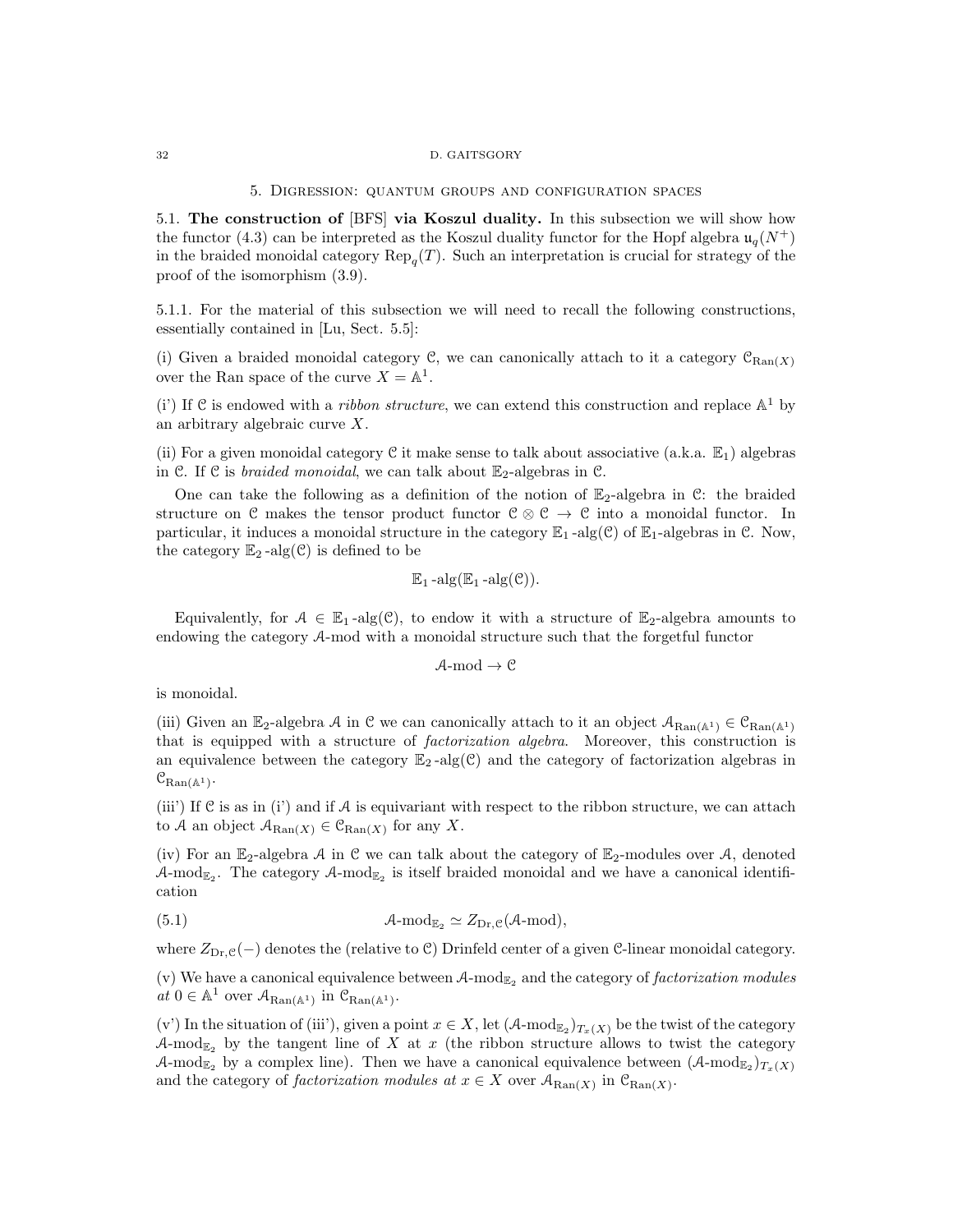5.1.2. Let  $\text{Rep}_q(T)$  denote the ribbon braided monoidal category, corresponding to  $(\check{\Lambda}, q)$ . Specifically, the braiding is defined by setting

$$
R^{\check\lambda,\check\mu}: \mathbb C^{\check\lambda} \otimes \mathbb C^{\check\mu} \to \mathbb C^{\check\mu} \otimes \mathbb C^{\lambda}
$$

to be the tautological map multiplied by  $b_q^{\frac{1}{2}}(\check{\lambda}, \check{\mu})$ .

We set the ribbon automorphism of  $\mathbb{C}^{\check{\lambda}}$  to be given by  $b_q^{\frac{1}{2}}(\check{\lambda}, \check{\lambda} + 2\check{\rho})$ .

The category  $\text{Shv}_{\mathcal{G}_{a,\text{loc}}}(\text{Ran}(X,\check{\Lambda}))$ , considered in Sect. 4.1.9, is the category over the Ran space of X corresponding to  $\text{Rep}_q(T)$  in the sense of Sect. 5.1.1(i').

Remark 5.1.3. The extra linear term in the formula for the ribbon structure corresponds to the linear term in the definition of the gerbe  $\mathcal{G}_{q,\text{loc}}$ .

5.1.4. Consider  $\mathfrak{u}_q(N^+)$  as a Hopf algebra in Rep<sub>q</sub> $(T)$ . In particular, we can consider the monoidal category  $\mathfrak{u}_q(N^+)$ -mod of modules over  $\mathfrak{u}_q(N^+)$  in  $\operatorname{Rep}_q(T)$ . We use a renormalized version of  $\mathfrak{u}_q(N^+)$ -mod, which is compactly generated by finite-dimensional modules. We consider the *lax* monoidal functor of  $\mathfrak{u}_q(N^+)$ -invariants<sup>13</sup>:

(5.2) 
$$
\operatorname{Inv}_{\mathfrak{u}_q(N^+)}: \mathfrak{u}_q(N^+)-\text{mod}\to \operatorname{Rep}_q(T).
$$

The Hopf algebra structure on  $\mathfrak{u}_q(N^+)$  defines on  $\text{Inv}_{\mathfrak{u}_q(N^+)}(\mathbb{C})$  a natural structure of  $\mathbb{E}_2$ algebra in  $\text{Rep}_q(T)$ , see Sect. 5.1.1(ii).

Note also that  $\mathfrak{u}_q(N^+)$  is naturally equivariant with respect to the ribbon twist on  $\text{Rep}_q(T)$ , thus inducing an equivariant structure on the functor  $\text{Inv}_{u_q(N^+)}(\mathbb{C})$ . In particular, the braided monoidal category  $\text{Inv}_{\mathfrak{u}_q(N^+)}(\mathbb{C})$ -mod<sub>E<sub>2</sub></sub> carries a canonical ribbon structure.

By Sect. 5.1.1(iii'), we can attach to the  $\mathbb{E}_2$ -algebra  $\text{Inv}_{\mathfrak{u}_q(N^+)}(\mathbb{C})$  in the ribbon braided monoidal category  $\text{Rep}_q(T)$  a factorization algebra in the category over the Ran space of X corresponding to  $\text{Rep}_q(T)$ , i.e.,  $\text{Shv}_{\mathcal{G}_q,\text{loc}}(\text{Ran}(X,\check{\Lambda})).$ 

We have (see [Ga4, Corollary 6.8]):

**Proposition 5.1.5.** The factorization algebra in  $\text{Shv}_{\mathcal{G}_{q,\text{loc}}}(\text{Ran}(X,\Lambda))$  corresponding to the  $\mathbb{E}_2$ -algebra  $\text{Inv}_{\mathfrak{u}_q(N^+)}(\mathbb{C}) \in \text{Rep}_q(T)$  identifies canonically with  $\Omega_q^{\text{small}}$ .

Hence, by Sect.  $5.1.1(v)$ , we obtain a canonical equivalence

$$
(5.3) \quad (\text{Inv}_{\mathfrak{u}_q(N^+)}(\mathbb{C})\text{-mod}_{\mathbb{E}_2})_{T_{x_1}(X)} \otimes \dots \otimes (\text{Inv}_{\mathfrak{u}_q(N^+)}(\mathbb{C})\text{-mod}_{\mathbb{E}_2})_{T_{x_n}(X)} \simeq \Omega_q^{\text{small}} \text{-mod}_{x_1,\dots,x_n}.
$$

5.1.6. Note now that the lax monoidal functor

(5.4) 
$$
\operatorname{Inv}_{\mathfrak{u}_q(N^+)}: \mathfrak{u}_q(N^+)-\text{mod}\to \operatorname{Rep}_q(T)
$$

upgrades to a monoidal equivalence

(5.5) 
$$
\operatorname{Inv}_{\mathfrak{u}_q(N^+)}^{\text{enh}}: \mathfrak{u}_q(N^+)-\text{mod}\to \operatorname{Inv}_{\mathfrak{u}_q(N^+)}(\mathbb{C})\text{-mod},
$$

and the latter induces a braided monoidal equivalence

(5.6) 
$$
Z_{\text{Dr}, \text{Rep}_q(T)}(\mathfrak{u}_q(N^+) \text{-mod}) \to Z_{\text{Dr}, \text{Rep}_q(T)}(\text{Inv}_{\mathfrak{u}_q(N^+)}(\mathbb{C}) \text{-mod}).
$$

Applying (5.1), we obtain a braided monoidal equivalence

(5.7) 
$$
Z_{\text{Dr}, \text{Rep}_q(T)}(\mathfrak{u}_q(N^+) \text{-mod}) \to \text{Inv}_{\mathfrak{u}_q(N^+)}(\mathbb{C}) \text{-mod}_{\mathbb{E}_2}.
$$

<sup>13</sup>Of course, the functor of invariants is understood in the derived sense.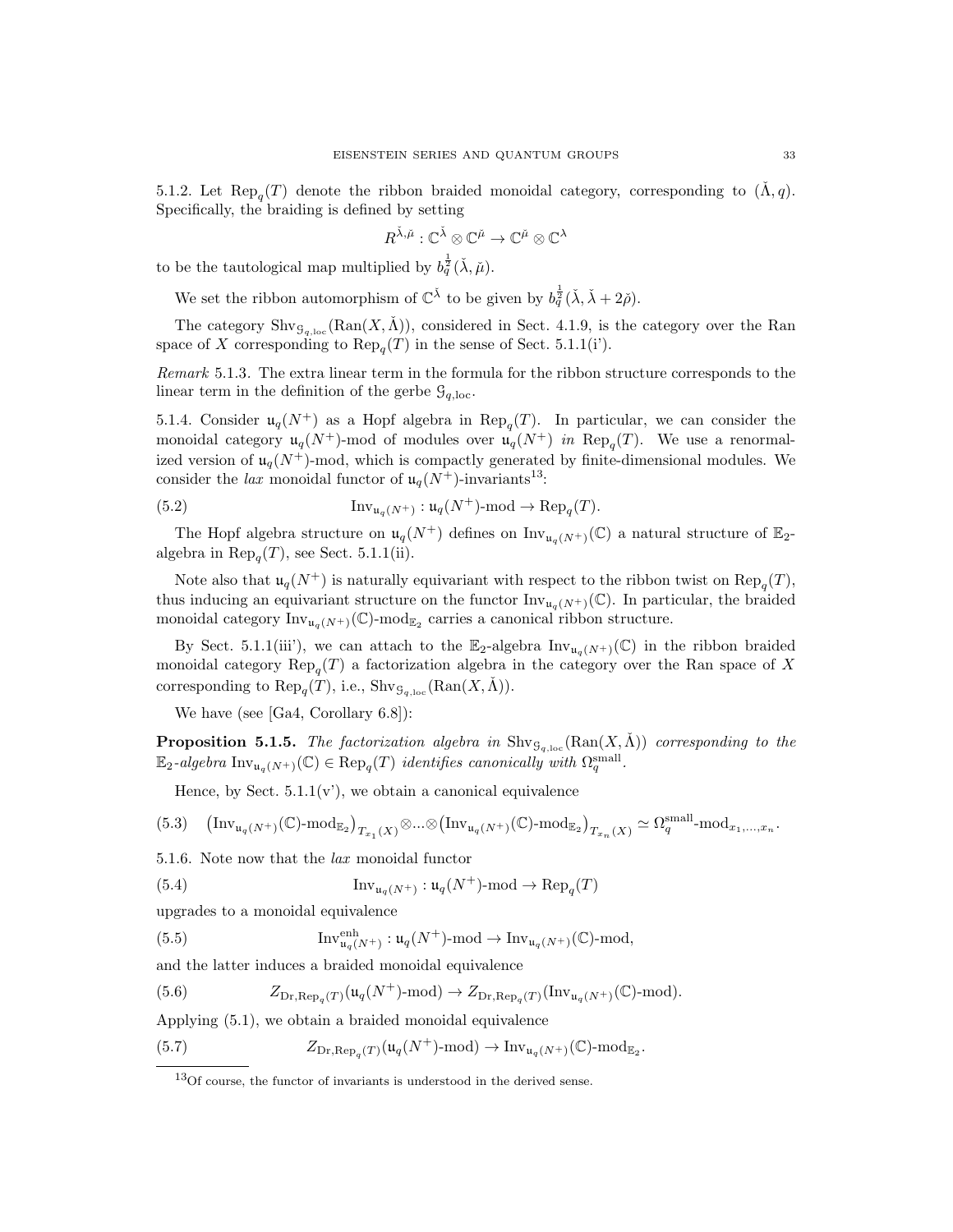5.1.7. Finally, we recall that we have a canonical equivalence of ribbon braided monoidal categories

(5.8) 
$$
\mathfrak{u}_q(G)\text{-mod} \simeq Z_{\text{Dr}, \text{Rep}_q(T)}(\mathfrak{u}_q(N^+)\text{-mod}).
$$

Combining, we obtain an equivalence

$$
(5.9) \quad (u_q(G)\text{-mod})_{T_{x_1}(X)} \otimes \dots \otimes (u_q(G)\text{-mod})_{T_{x_n}(X)} \stackrel{(5.8)}{\simeq}
$$
  

$$
\simeq (Z_{\text{Dr},\text{Rep}_q(T)}(u_q(N^+)\text{-mod}))_{T_{x_1}(X)} \otimes \dots \otimes (Z_{\text{Dr},\text{Rep}_q(T)}(u_q(N^+)\text{-mod}))_{T_{x_n}(X)} \stackrel{(5.6)}{\simeq}
$$
  

$$
\simeq (Z_{\text{Dr},\text{Rep}_q(T)}(\text{Inv}_{u_q(N^+)}(\mathbb{C})\text{-mod})_{T_{x_1}(X)} \otimes \dots \otimes (Z_{\text{Dr},\text{Rep}_q(T)}(\text{Inv}_{u_q(N^+)}(\mathbb{C})\text{-mod}))_{T_{x_n}(X)} \stackrel{(5.1)}{\simeq}
$$
  

$$
\simeq (\text{Inv}_{u_q(N^+)}(\mathbb{C})\text{-mod}_{\mathbb{E}_2})_{T_{x_1}(X)} \otimes \dots \otimes (\text{Inv}_{u_q(N^+)}(\mathbb{C})\text{-mod}_{\mathbb{E}_2})_{T_{x_n}(X)} \stackrel{(5.3)}{\simeq}
$$
  

$$
\simeq \Omega_q^{\text{small}}\text{-mod}_{x_1,\dots,x_n}.
$$

The latter is the functor (4.3) from [BFS].

5.2. The Lusztig and Kac-De Concini versions of the quantum group. The contents of rest of this section are not needed for the proof of Conjecture 1.4.5.

5.2.1. In addition to  $\Omega_q^{\text{small}}$  one can consider (at least) two more factorization algebras associated to G in  $\text{Shvg}_{q,\text{loc}}(\text{Ran}(X,\check{\Lambda})),$  denoted

(5.10) 
$$
\Omega_q^{\text{KD}} \text{ and } \Omega_q^{\text{Lus}},
$$

respectively.

These functors are defined as follows. We consider the Hopf algebras

$$
\mathfrak{U}_q(N^+)^{\text{KD}}
$$
 and  $\mathfrak{U}_q(N^+)^{\text{Lus}}$ 

in the braided monoidal category  $\text{Rep}_q(T)$ , corresponding to the Kac-De Concini and Lusztig versions of the quantum group, respectively.

Proceeding as in Sect. 5.1.2 we obtain  $\mathbb{E}_2$ -algebras in  $\text{Rep}_q(T)$ , denoted

 $\text{Inv}_{\mathfrak{U}_q(N^+)\text{KD}}(\mathbb{C})\text{-mod}_{\mathbb{E}_2} \text{ and } \text{Inv}_{\mathfrak{U}_q(N^+)\text{Lus}}(\mathbb{C})\text{-mod}_{\mathbb{E}_2},$ 

respectively, equivariant with respect to the ribbon structure on  $\text{Rep}_q(T)$ . We let

$$
\Omega_q^{\text{KD}}
$$
 and  $\Omega_q^{\text{Lus}}$ 

be the corresponding factorization algebras in  $\text{Shv}_{\mathcal{G}_{a,\text{loc}}}(\text{Ran}(X,\Lambda)).$ 

By construction we have canonical equivalences

$$
\left(\mathrm{Inv}_{\mathfrak{U}_q(N^+)^{\mathrm{KD}}}(\mathbb{C})\text{-}\mathrm{mod}_{\mathbb{E}_2}\right)_{T_{x_1}(X)}\otimes\ldots\otimes\left(\mathrm{Inv}_{\mathfrak{U}_q(N^+)^{\mathrm{KD}}}(\mathbb{C})\text{-}\mathrm{mod}_{\mathbb{E}_2}\right)_{T_{x_n}(X)}\simeq \Omega_q^{\mathrm{KD}}\text{-}\mathrm{mod}_{x_1,\ldots,x_n}
$$

and

$$
\big(\mathrm{Inv}_{\mathfrak{U}_q(N^+)^{\mathrm{Lus}}}(\mathbb{C})\text{-}\mathrm{mod}_{\mathbb{E}_2}\big)_{T_{x_1}(X)}\otimes...\otimes \big(\mathrm{Inv}_{\mathfrak{U}_q(N^+)^{\mathrm{Lus}}}(\mathbb{C})\text{-}\mathrm{mod}_{\mathbb{E}_2}\big)_{T_{x_n}(X)}\simeq \Omega_q^{\mathrm{Lus}}\text{-}\mathrm{mod}_{x_1,...,x_n}.
$$

5.2.2. As in Sect. 5.1.6 we have canonically defined braided monoidal equivalences

$$
\mathrm{Inv}^{\mathrm{enh}}_{\mathfrak{U}_q(N^+)^{\mathrm{KD}}} : Z_{\mathrm{Dr}, \mathrm{Rep}_q(T)}(\mathfrak{u}_q(N^+)^{\mathrm{KD}} \text{-}\mathrm{mod}) \to \mathrm{Inv}_{\mathfrak{U}_q(N^+)^{\mathrm{KD}}}(\mathbb{C})\text{-}\mathrm{mod}_{\mathbb{E}_2}
$$

and

respectively.

$$
\mathrm{Inv}^{\mathrm{enh}}_{\mathfrak{U}_q(N^+)^{\mathrm{Lus}}} : Z_{\mathrm{Dr}, \mathrm{Rep}_q(T)}(\mathfrak{u}_q(N^+)^{\mathrm{Lus}} \text{-}\mathrm{mod}) \to \mathrm{Inv}_{\mathfrak{U}_q(N^+)^{\mathrm{Lus}}}(\mathbb{C})\text{-}\mathrm{mod}_{\mathbb{E}_2},
$$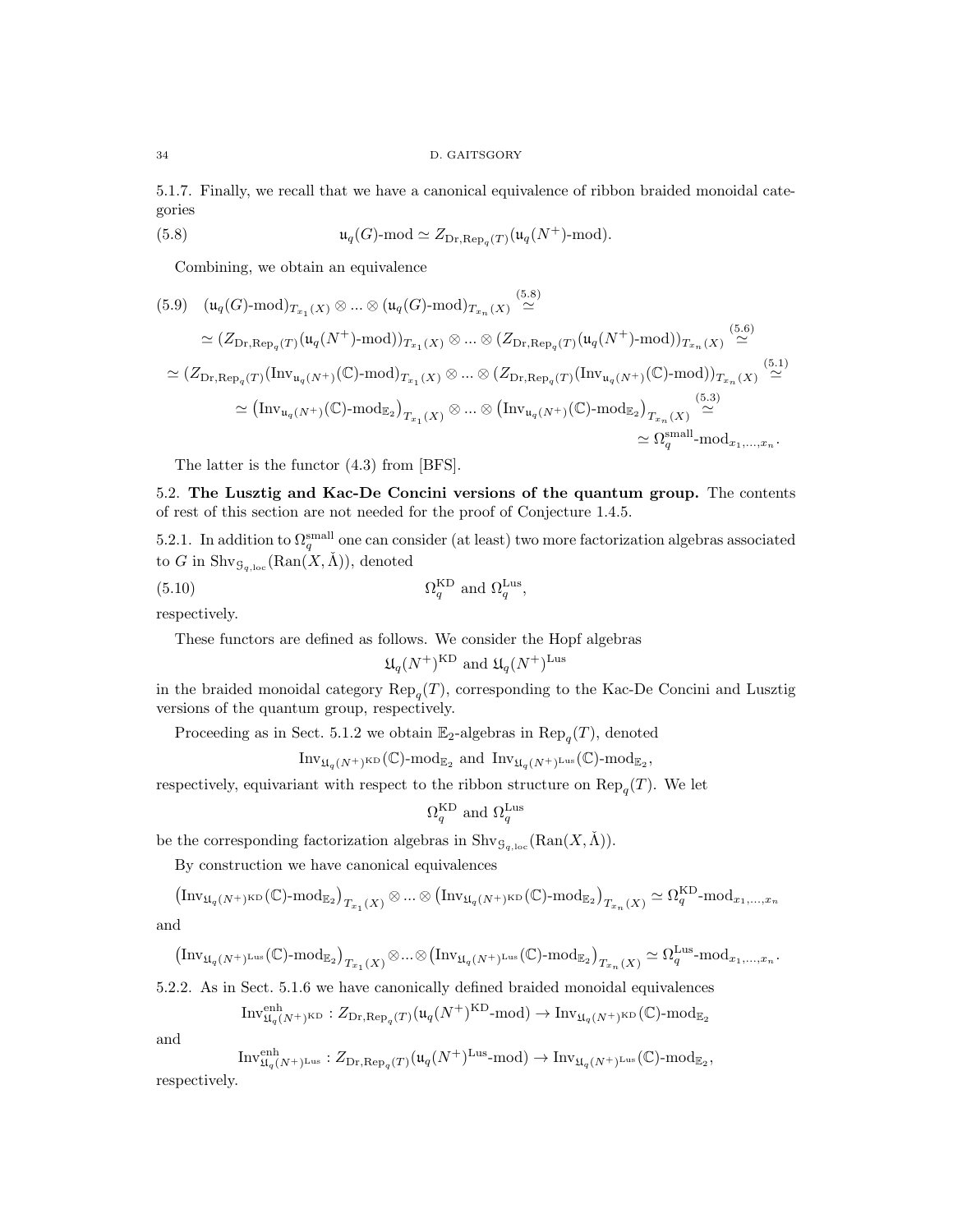5.2.3. Consider the braided monoidal categories

$$
Z_{\text{Dr}, \text{Rep}_q(T)}(\mathfrak{U}_q(N^+)^{\text{KD}}
$$
-mod) and  $Z_{\text{Dr}, \text{Rep}_q(T)}(\mathfrak{U}_q(N^+)^{\text{Lus}}$ -mod).

They identify, respectively, with the categories of modules over the corresponding "lopsided" versions of the quantum group

$$
\mathfrak{U}_q(G)^{+\text{\tiny KD},-\text{\tiny Lus}}\text{-mod and }\mathfrak{U}_q(G)^{+\text{\tiny Lus},-\text{\tiny KD}}\text{-mod}.
$$

This follows from the fact that the (graded and relative to  $\text{Rep}_{q}(T)$ ) duals of the Hopf algebras  $\mathfrak{U}_q(N^+)^{\text{KD}}$  and  $\mathfrak{U}_q(N^+)^{\text{Lus}}$  are the Hopf algebras  $\mathfrak{U}_q(N^-)^{\text{Lus}}$  and  $\mathfrak{U}_q(N^-)^{\text{KD}}$ , respectively.

5.2.4. Composing, we obtain the functors

$$
(5.11) \quad (\mathfrak{U}_q(G)^{+\text{\tiny KD},-\text{\tiny Lus}-\text{\tiny mod}})_{T_{x_1}(X)}\otimes\ldots\otimes (\mathfrak{U}_q(G)^{+\text{\tiny KD},-\text{\tiny Lus}-\text{\tiny mod}})_{T_{x_n}(X)}\to \longrightarrow \Omega_q^{\text{\tiny KD}}\text{-mod}_{x_1,\ldots,x_n}
$$

and

$$
(5.12) \quad (\mathfrak{U}_q(G)^{+\text{Lus},-\text{KD-mod}})_{T_{x_1}(X)} \otimes \dots \otimes (\mathfrak{U}_q(G)^{+\text{Lus},-\text{KD-mod}})_{T_{x_n}(X)} \to \longrightarrow \Omega_q^{\text{Lus}} \text{-mod}_{x_1,\dots,x_n}.
$$

The functors (5.11) and (5.12) are the respective counterparts for  $\mathfrak{U}_q(N^+)^{\text{KD}}$  and  $\mathfrak{U}_q(N^+)^{\text{Lus}}$ of the functor (4.3).

5.2.5. Composing the functors (5.11) and (5.12) with the forgetful functors

 $\Omega_q^{\text{KD}}\text{-mod}_{x_1,\dots,x_n} \to \text{Shv}_{\mathcal{G}_{q,\text{loc}}}(\text{Ran}(X,\check{\Lambda}))$  and  $\Omega_q^{\text{Lus}}\text{-mod}_{x_1,\dots,x_n} \to \text{Shv}_{\mathcal{G}_{q,\text{loc}}}(\text{Ran}(X,\check{\Lambda})),$ we obtain the functors

$$
(\mathfrak{U}_q(G)^{+\text{\tiny KD},-\text{\tiny Lus}-\text{\tiny mod}})_{T_{x_1}(X)}\otimes\ldots\otimes (\mathfrak{U}_q(G)^{+\text{\tiny KD},-\text{\tiny Lus}-\text{\tiny mod}})_{T_{x_n}(X)}\rightarrow \text{\tiny Shv}_{\mathcal{G}_{q,\text{\tiny loc}}}(\text{\tiny Ran}(X,\check{\Lambda}))
$$

and

$$
(\mathfrak{U}_q(G)^{+\text{Lus},-\text{KD-mod}})_{T_{x_1}(X)} \otimes \dots \otimes (\mathfrak{U}_q(G)^{+\text{Lus},-\text{KD-mod}})_{T_{x_n}(X)} \to \text{Shv}_{\mathcal{G}_{q,\text{loc}}}(\text{Ran}(X,\check{\Lambda}))
$$

that we denote by  $\text{BFS}_{\mathfrak{U}_q^{\text{Lup}}}^{\text{top}}$  and  $\text{BFS}_{\mathfrak{U}_q^{\text{Lus}}}^{\text{top}}$ , respectively.

5.2.6. The functors

$$
\mathrm{BFS}_{\mathfrak{u}_q}^{\mathrm{top}}, \ \mathrm{BFS}_{\mathfrak{U}_q^{\mathrm{KD}}}^{\mathrm{top}} \ \ \mathrm{and} \ \ \mathrm{BFS}_{\mathfrak{U}_q^{\mathrm{Lus}}}
$$

can each be viewed as coming from the corresponding lax braided monoidal functors

$$
\text{Inv}_{\mathfrak{u}_q(N^+)}: \mathfrak{u}_q(G)\text{-mod} \to \text{Rep}_q(T),
$$
  

$$
\text{Inv}_{\mathfrak{U}_q(N^+)^{\text{KD}}}:\mathfrak{U}_q(G)^{+\text{KD},-\text{Lus}}\text{-mod} \to \text{Rep}_q(T)
$$

and

$$
\text{Inv}_{\mathfrak{U}_q(N^+)^{\text{Lus}}} : \mathfrak{U}_q(G)^{+\text{Lus}, -\text{KD}} \text{-mod} \to \text{Rep}_q(T),
$$

respectively.

The functors  $BFS_{\mathfrak{U}_q^{\text{top}}}^{\text{top}}$  and  $BFS_{\mathfrak{U}_q^{\text{bus}}}^{\text{top}}$  are the respective counterparts for  $\mathfrak{U}_q(N^+)^{\text{KD}}$  and  $\mathfrak{U}_q(N^+)$ <sup>Lus</sup> of the functor BFS<sup>top</sup> from Sect. 4.2.6.

### 5.3. Restriction functors and natural transformations.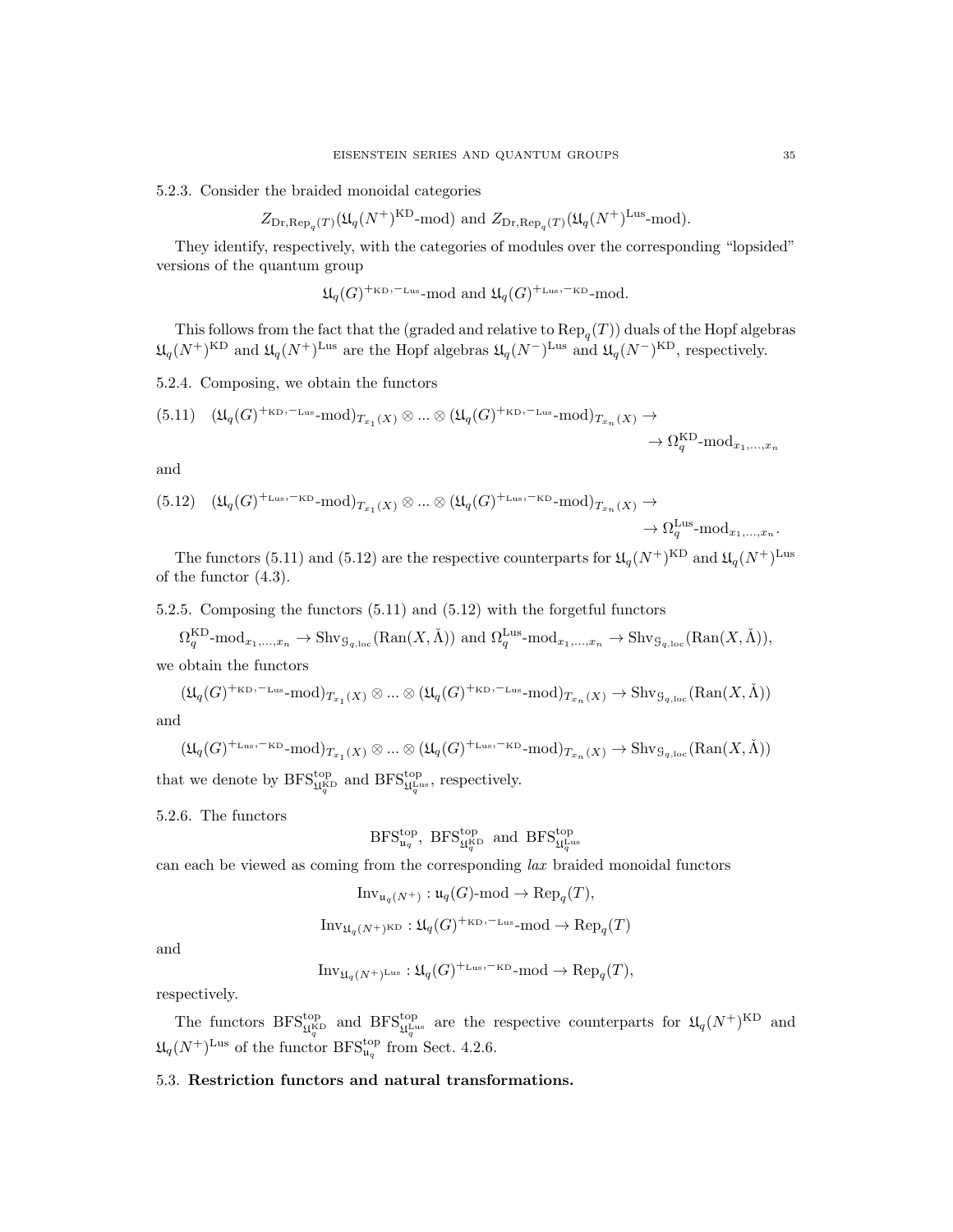5.3.1. Note now that we have the homomorphisms of Hopf algebras in  $\text{Rep}_q(T)$ :

(5.13) 
$$
\mathfrak{U}_q(N^+)^{KD} \to \mathfrak{u}_q(N^+) \to \mathfrak{U}_q(N^+)^{Lus}.
$$

In addition, the braided monoidal categories

 $\mathfrak{U}_q(G)^{+\text{\tiny K-D}},^{-\text{\tiny small}}$ -mod and  $\mathfrak{U}_q(G)^{+\text{\tiny small}},^{-\text{\tiny KD}}$ -mod

and the following commutative diagrams of braided monoidal functors

 $\mathfrak{U}_q(G)\text{-mod}\ \xrightarrow{\text{Res}^{\text{big}\to \text{KD}}}\ \mathfrak{U}_q(G)^{+\text{\text{\tiny KD}},-\text{\text{\tiny Lus}}}\text{-mod}$  $\text{Res}^{\text{big}\rightarrow\text{small}}\downarrow$  $\begin{array}{c} \hline \end{array}$  $\downarrow$  $\mathfrak{u}_q(G)\text{-mod}\quad \longrightarrow\quad \mathfrak{U}_q(G)$  $\mathfrak{U}_q(G)^{+\text{\tiny K\scriptsize D},-\text{\tiny small}}$ 

and

$$
\begin{array}{ccc}\mathfrak{U}_q(G)\text{-mod} & \xrightarrow{\mathrm{Res}^{\mathrm{big}\to\mathrm{Lus}}} & \mathfrak{U}_q(G)^{+\mathrm{Lus},-\mathrm{KD-mod}}\\ & & \\ \mathfrak{Res}^{\mathrm{big}\to\mathrm{small}} {\bigcup_{\mathrm{u}_q(G)\text{-mod}} } & {\bigcup_{\mathrm{u}_q(G)^{+\mathrm{small},\mathrm{-KD-mod}}}}.\\ \end{array}
$$

From here we obtain the natural transformations



and



where the induction functors

 $\mathfrak{U}_q(G)^{+\text{\tiny KD},-\text{\tiny small}}\text{-}\text{\tiny mod}\to \mathfrak{U}_q(G)^{+\text{\tiny KD},-\text{\tiny Lus}}\text{-}\text{\tiny mod}$ 

and

 $\mathfrak{U}_q(G)^{+_{\text{\rm small}},-\text{\rm KD}}\text{-}\mathrm{mod}\to \mathfrak{u}_q(G)\text{-}\mathrm{mod}$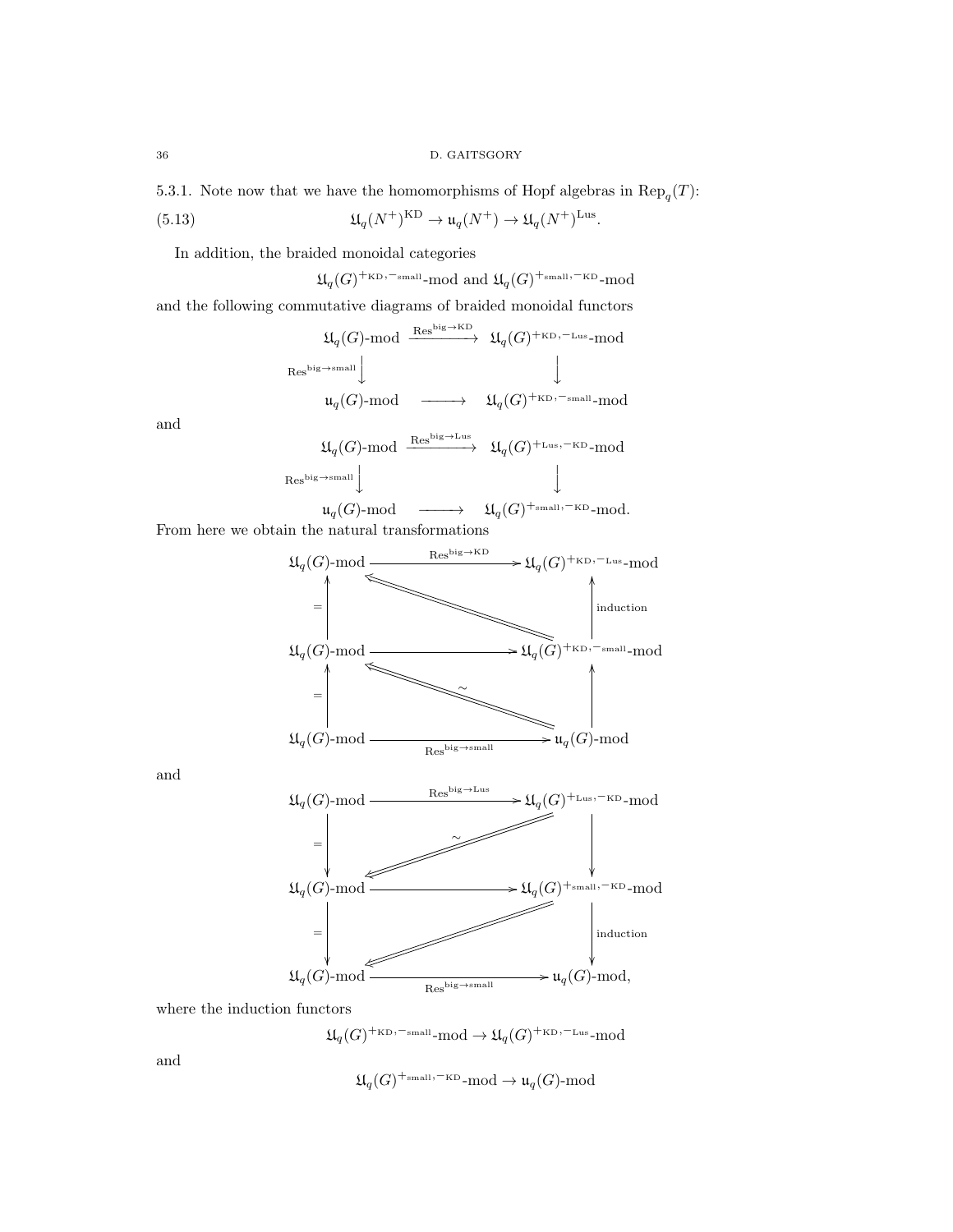appearing in the above two diagrams are left adjoint to the restriction functors

$$
\mathfrak{U}_q(G)^{+\text{\tiny KD},-\text{\tiny Lus}-\text{\tiny mol}}\to \mathfrak{U}_q(G)^{+\text{\tiny KD},-\text{\tiny small}-\text{\tiny mod}}
$$

and

$$
\mathfrak{u}_q(G)\text{-mod} \to \mathfrak{U}_q(G)^{+_{\text{small}},-\text{KD}}\text{-mod},
$$

respectively.

5.3.2. In addition, by adjunction we obtain the natural transformations



and



5.3.3. Composing, we obtain the natural transformations

 $\text{Inv}_{\mathfrak{U}_q(N^+)^{\text{Lus}}}\circ \text{Res}^{\text{big}\to \text{Lus}}\to \text{Inv}_{\mathfrak{U}_q(N^+)}\circ \text{Res}^{\text{big}\to \text{small}}\to \text{Inv}_{\mathfrak{U}_q(N^+)^{\text{KD}}}\circ \text{Res}^{\text{big}\to \text{KD}}$ 

as braided monoidal functors

$$
\mathfrak{U}_q(G)\text{-mod}\to \text{Rep}_q(T).
$$

Hence we obtain the natural transformations

$$
(5.14)\qquad \quad \mathrm{BFS}^{\mathrm{top}}_{\mathfrak{U}^{\mathrm{Lus}}_q}\circ \mathrm{Res}^{\mathrm{big}\rightarrow \mathrm{Lus}}\rightarrow \mathrm{BFS}^{\mathrm{top}}_{\mathfrak{u}_q}\circ \mathrm{Res}^{\mathrm{big}\rightarrow \mathrm{small}}\rightarrow \mathrm{BFS}^{\mathrm{top}}_{\mathfrak{U}^{\mathrm{KD}}_q}\circ \mathrm{Res}^{\mathrm{big}\rightarrow \mathrm{KD}}
$$

as functors

$$
(\mathfrak{U}_q(G))_{T_{x_1}(X)} \otimes \ldots \otimes (\mathfrak{U}_q(G))_{T_{x_n}(X)} \rightarrow \mathrm{Shv}_{\mathcal{G}_{q,\mathrm{loc}}}(\mathrm{Ran}(X,\check{\Lambda})).
$$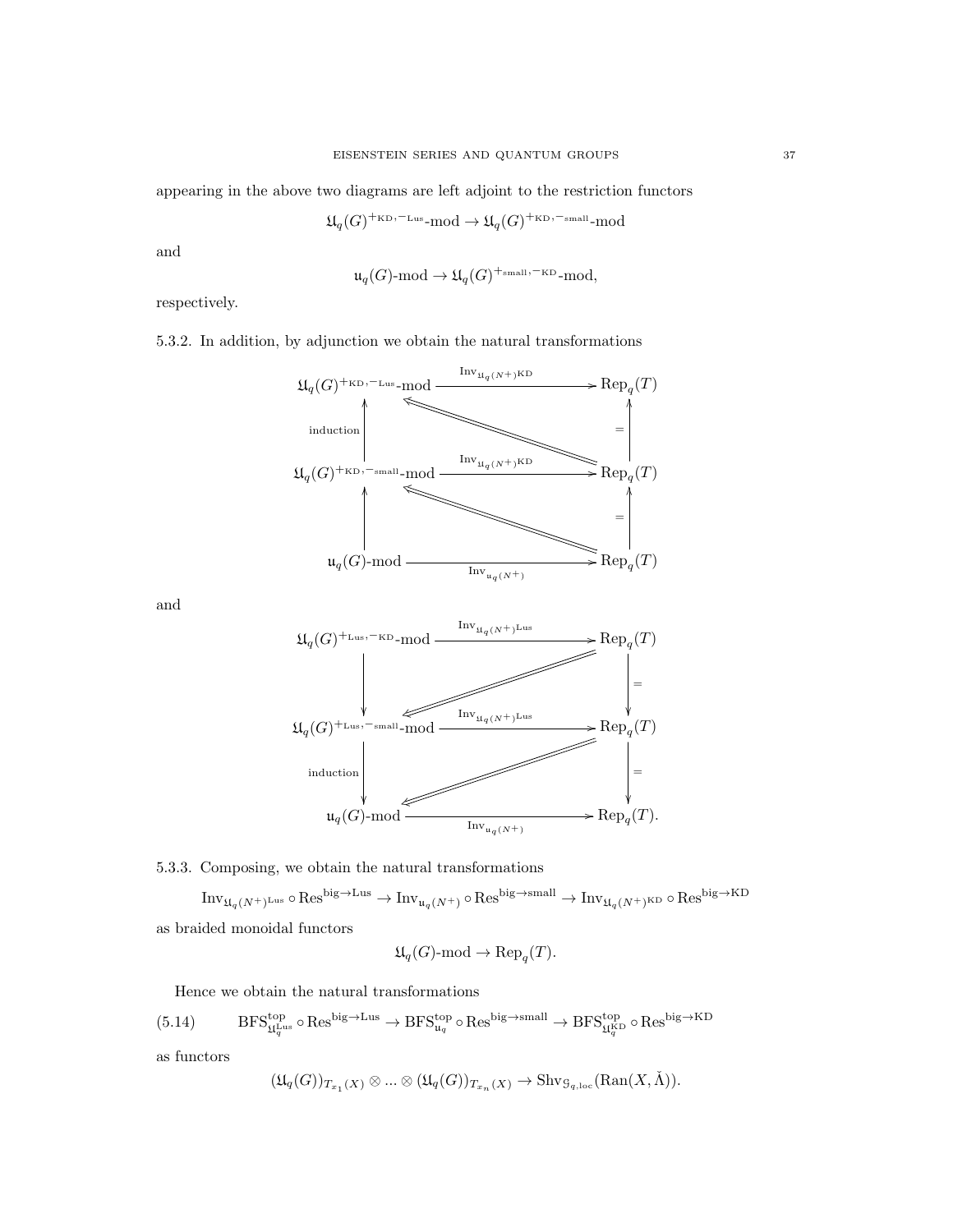#### 38 D. GAITSGORY

6. Passing from modules over quantum groups to Kac-Moody representations

In this section we let  $\kappa$  be a positive integral level and  $\kappa' = -\kappa - \kappa_{\text{Kil}}$  the reflected level.

Recall that we have reduced the statement of Conjecture 1.4.5 to the existence of the isomorphism (3.9). The bridge between between the two sides in (3.9) will be provided by the Kazhdan-Lusztig equivalence.

6.1. The Kazhdan-Lusztig equivalence. In this subsection we will finally explain what the tilting conjecture is "really about"<sup>14</sup>. Namely, we will replace it by a more general statement, in which the curve X will be arbitrary (rather than  $\mathbb{P}^1$ ), and instead of the tilting module we will consider an arbitrary collection of representations of the Kac-Moody algebra.

6.1.1. We take the data of q and  $\kappa'$  to match in the following sense.

Starting from the bilinear form  $\kappa'$ , consider the form  $\kappa' - \kappa_{\rm crit}|_{t}$ . Since the latter was assumed non-degenerate, we can consider its inverse, which is a symmetric bilinear form  $(\kappa' - \kappa_{\rm crit}|_{\rm t})^{-1}$ on  $\mathfrak{t}^{\vee}$ , and can thus be regarded as a symmetric bilinear form on  $\check{\Lambda}$  with coefficients in  $\mathbb{C}$ .

Finally, we set

$$
b_q = \exp(2\pi \cdot i \cdot \frac{(\kappa' - \kappa_{\rm crit}|_{\mathfrak{t}})^{-1}}{2}),
$$

regarded as a symmetric bilinear form on  $\check{\Lambda}$  with coefficients in  $\mathbb{C}^*$ .

6.1.2. According to [KL], we have a canonical equivalence

$$
\mathrm{KL}_G : \widehat{\mathfrak{g}}_{\kappa'}\text{-}\mathrm{mod}^{G(\mathfrak{O})} \to \mathfrak{U}_q(G)\text{-}\mathrm{mod}.
$$

Note that we have:

(6.1)  $KL_G(T_{\kappa'}^{\lambda}) \simeq \mathfrak{T}_q^{\lambda}.$ 

6.1.3. For an *n*-tuple of points  $x_1, ..., x_n \in X$  we consider the following two functors

$$
\widehat{\mathfrak{g}}_{\kappa',x_1}\text{-mod}^{G(\mathcal{O}_{x_1})}\otimes\ldots\otimes\widehat{\mathfrak{g}}_{\kappa',x_n}\text{-mod}^{G(\mathcal{O}_{x_n})}\to\text{Vect}.
$$

One functor is

$$
(6.2) \quad \widehat{\mathfrak{g}}_{\kappa',x_1} \text{-mod}^{G(\mathcal{O}_{x_1})} \otimes \dots \otimes \widehat{\mathfrak{g}}_{\kappa',x_n} \text{-mod}^{G(\mathcal{O}_{x_n})} \xrightarrow{\text{Loc}_{G,\kappa',x_1,\dots,x_n}} D\text{-mod}_{\kappa'}(\text{Bun}_G)_{\text{co}} \to
$$
  

$$
\xrightarrow{\text{CT}_{\kappa' + \text{shift},1*}} D\text{-mod}_{\kappa' + \text{shift}}(\text{Bun}_T) \xrightarrow{-\otimes \mathcal{L}_{T,-\kappa' - \text{shift}}} D\text{-mod}(\text{Bun}_T) \xrightarrow{\text{T}_{\text{dr}}(\text{Bun}_T,-)} \text{Vect}.
$$

The other functor is

$$
(6.3) \quad \widehat{\mathfrak{g}}_{\kappa',x_1}\text{-mod}^{G(\mathcal{O}_{x_1})}\otimes\ldots\otimes\widehat{\mathfrak{g}}_{\kappa',x_n}\text{-mod}^{G(\mathcal{O}_{x_n})}\overset{\mathrm{KL}_{G}}{\longrightarrow} \text{BFS}^{\mathrm{top}}_{u_q}\circ\underset{\longrightarrow}{\mathrm{Res}^{\mathrm{big}}}\text{-small}\text{Shv}_{\mathcal{G}_{q,loc}}(\mathrm{Ran}(X,\check{\Lambda}))\rightarrow
$$

$$
\rightarrow (\mathfrak{U}_q(G)\text{-mod})_{T_{x_1}(X)}\otimes\ldots\otimes(\mathfrak{U}_q(G)\text{-mod})_{T_{x_n}(X)}\overset{\mathrm{BFS}^{\mathrm{top}}_{u_q}\circ\underset{\longrightarrow}{\mathrm{Res}^{\mathrm{big}}}\text{-small}}{\longrightarrow}\mathrm{Shv}_{\mathcal{G}_{q,\mathrm{loc}}}(\mathrm{Ran}(X,\check{\Lambda}))\rightarrow
$$

$$
\xrightarrow{\mathrm{AJ}_{1}} \mathrm{Shv}_{\mathcal{G}_{q,\mathrm{glob}}}(\mathrm{Pic}(X)\underset{\mathbb{Z}}{\otimes}\check{\Lambda})\overset{\underset{\longrightarrow}{\to}}{\longrightarrow}\mathrm{Shv}(\mathrm{Pic}(X)\underset{\mathbb{Z}}{\otimes}\check{\Lambda})\longrightarrow\mathrm{Vect}\,.
$$

<sup>14</sup>From the point of view taken in this paper.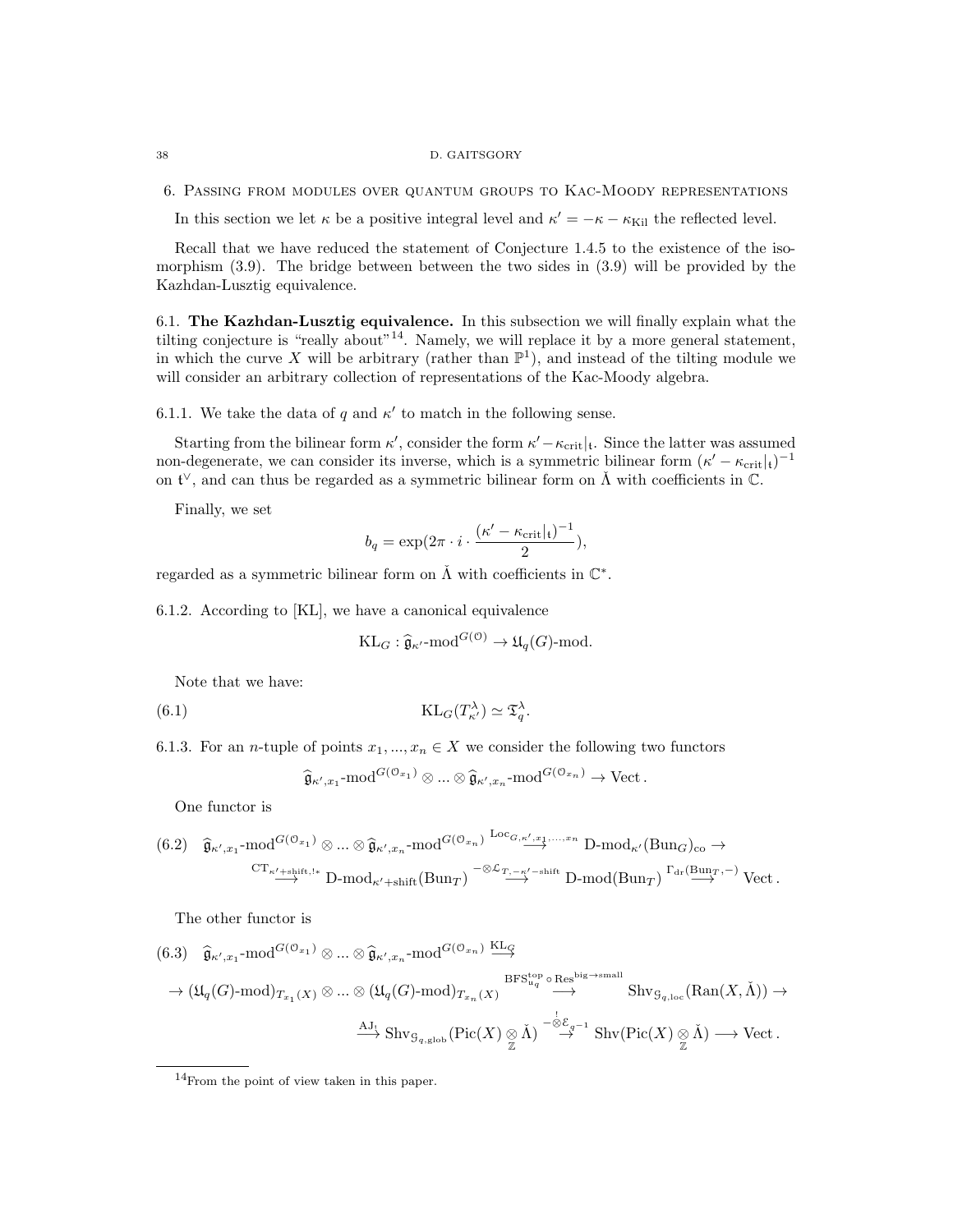6.1.4. Taking into account the reformulation of Conjecture 1.4.5 as the existence of an isomorphism (3.6), combining with Theorem 4.3.10 and the isomorphism (6.1), we obtain that we can reformulate Conjecture 1.4.5 as the existence of an isomorphism

(6.4) 
$$
\Gamma_{dr}(\text{Bun}_T, \text{CT}_{\kappa' + \text{shift}, !*} \circ \text{Loc}_{G, \kappa', x_{\infty}}(T_{\kappa'}^{\lambda}) \otimes \mathcal{L}_{T, -\kappa' - \text{shift}})[- \dim(\text{Bun}_T)]) \simeq
$$
  
\n $\simeq \text{Conf}_{\mathbb{P}^1; \infty}^{\mathfrak{u}_q}(\text{Res}^{\text{big}\to \text{small}} \circ \text{KL}_G(T_{\kappa'}^{\lambda})) =$   
\n $= \Gamma\left(\text{Pic}(X) \underset{\mathbb{Z}}{\otimes} \check{\Lambda}, \text{AJ}_! \left(\text{BFS}_{\mathfrak{u}_q}^{\text{top}} \circ \text{Res}^{\text{big}\to \text{small}} \circ \text{KL}_G(T_{\kappa'}^{\lambda})\right) \overset{!}{\otimes} \mathcal{E}_{q^{-1}}[-\dim(\text{Bun}_T)]\right).$ 

Hence, Conjecture 1.4.5 follows from the following more general statement:

Conjecture 6.1.5. The functors (6.2) and (6.3) are canonically isomorphic. I.e., the diagram of functors

$$
\begin{array}{ccc}\n\widehat{\mathfrak{g}}_{\kappa',x_{1}}\text{-mod}^{G(\mathbb{O}_{x_{1}})}\otimes\ldots\otimes\widehat{\mathfrak{g}}_{\kappa',x_{n}}\text{-mod}^{G(\mathbb{O}_{x_{n}})} & \xrightarrow{\text{Loc}_{G,\kappa',x_{1},\ldots,x_{n}}} \text{D-mod}_{\kappa'}(\text{Bun}_{G})_{\text{co}} \\
& \text{KL}_{G} \downarrow & \downarrow \text{Cr}_{\kappa'+\text{shift},!*} \\
(\mathfrak{U}_{q}(G)\text{-mod})_{T_{x_{1}}(X)}\otimes\ldots\otimes(\mathfrak{U}_{q}(G)\text{-mod})_{T_{x_{n}}(X)} & \text{D-mod}_{\kappa'+\text{shift}}(\text{Bun}_{T}) \\
& \text{BFS}_{u_{q}}^{\text{top}}\circ\text{Res}^{\text{big}\rightarrow\text{small}} & \downarrow & \downarrow \otimes\mathcal{L}_{T,-\kappa'-\text{shift}} \\
& \text{Shv}_{\mathcal{G}_{q},\text{loc}}(\text{Ran}(X,\check{\Lambda})) & & \text{D-mod}(\text{Bun}_{T}) \\
& \text{Shv}_{\mathcal{G}_{q},\text{glob}}(\text{Pic}(X)\underset{\mathbb{Z}}{\otimes}\check{\Lambda}) & \downarrow_{\Gamma_{dr}(\text{Bun}_{T},-)} \\
& \xrightarrow{\downarrow} \mathcal{E}_{q-1} \downarrow & & \text{F}(\text{Pic}(X)\underset{\mathbb{Z}}{\otimes}\check{\Lambda},-)} & \text{Vect}\n\end{array}
$$

commutes.

The rest of the paper is devoted to the sketch of a proof of Conjecture 6.1.5.

6.1.6. In addition to Conjecture 6.1.5 we will sketch the proof of the following two of its versions:

# Conjecture 6.1.7.

(a) The following functors  $\hat{\mathfrak{g}}_{\kappa',x_1}$ -mod ${}^{G(\mathcal{O}_{x_1})} \otimes ... \otimes \hat{\mathfrak{g}}_{\kappa',x_n}$ -mod ${}^{G(\mathcal{O}_{x_n})} \to \text{Vect}$  are canonically isomorphic:

$$
\begin{array}{c}\widehat{\mathfrak{g}}_{\kappa',x_{1}}\text{-mod}^{G(\mathcal{O}_{x_{1}})}\otimes\ldots\otimes\widehat{\mathfrak{g}}_{\kappa',x_{n}}\text{-mod}^{G(\mathcal{O}_{x_{n}})}\xrightarrow{\text{Loc}_{G,\kappa',x_{1},\ldots,x_{n}}} \text{D-mod}_{\kappa'}(\text{Bun}_{G})_{\text{co}}\to\\\stackrel{\text{CT}_{\kappa'+\text{shift},*}}{\longrightarrow}\text{D-mod}_{\kappa'+\text{shift}}(\text{Bun}_{T})\xrightarrow{-\otimes\mathcal{L}_{T,-\kappa'-\text{shift}}}\text{D-mod}(\text{Bun}_{T})\xrightarrow{\Gamma_{\text{dr}}(\text{Bun}_{T},-)}\text{Vect}\end{array}
$$

and

$$
\begin{array}{cccc}\widehat{\mathfrak{g}}_{\kappa',x_{1}}\text{-mod}^{G(\mathbb{O}_{x_{1}})}\otimes\ldots\otimes\widehat{\mathfrak{g}}_{\kappa',x_{n}}\text{-mod}^{G(\mathbb{O}_{x_{n}})} &\stackrel{\text{KLG}_{\mathbb{G}}}{\longrightarrow} &\\ &\to (\mathfrak{U}_{q}(G)\text{-mod})_{T_{x_{1}}(X)}\otimes\ldots\otimes(\mathfrak{U}_{q}(G)\text{-mod})_{T_{x_{n}}(X)} &\stackrel{\text{BFS}_{\mathfrak{u}_{\kappa}^{\text{top}}}\circ\text{Res}^{\text{big}\to\text{KD}}}{\longrightarrow} &\text{Shv}_{\mathfrak{g}_{q,\text{loc}}}(\text{Ran}(X,\check{\Lambda}))\to\\ &\stackrel{\text{AJ}_{1}}{\longrightarrow}\text{Shv}_{\mathfrak{g}_{q,\text{glob}}}(\text{Pic}(X)\underset{\mathbb{Z}}{\otimes}\check{\Lambda}) &\stackrel{\overset{\text{J}_{\mathbb{G}}}{\rightarrow}}{\longrightarrow} &\text{Shv}(\text{Pic}(X)\underset{\mathbb{Z}}{\otimes}\check{\Lambda})\longrightarrow \text{Vect}\,. \end{array}
$$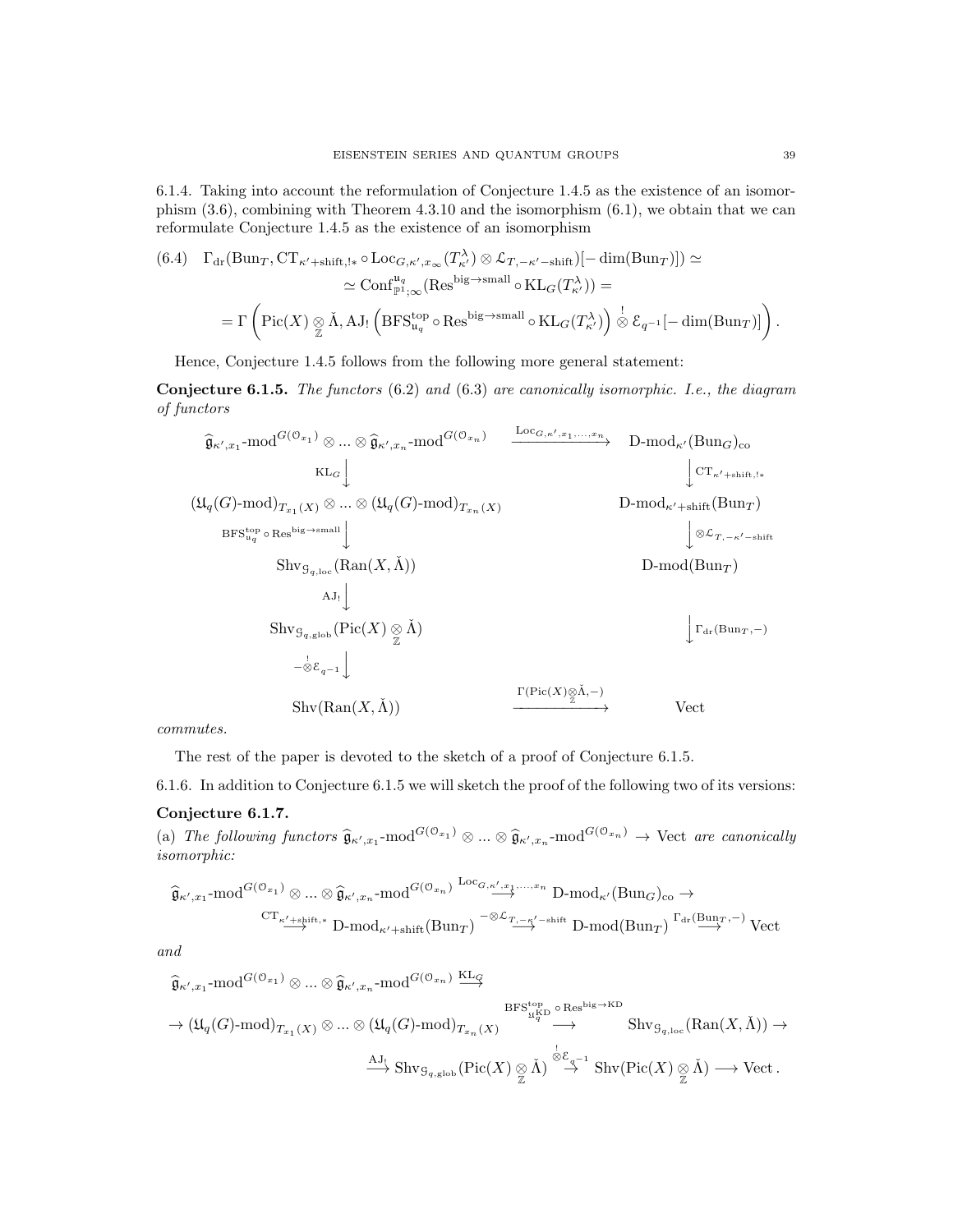(b) The following functors  $\widehat{\mathfrak{g}}_{\kappa',x_1}$ -mod $G^{(\mathcal{O}_{x_1})} \otimes ... \otimes \widehat{\mathfrak{g}}_{\kappa',x_n}$ -mod $G^{(\mathcal{O}_{x_n})} \to \text{Vect}$  are canonically isomorphic:

$$
\begin{aligned}\n\widehat{\mathfrak{g}}_{\kappa',x_1}\text{-mod}^{G(\mathcal{O}_{x_1})}\otimes\ldots\otimes\widehat{\mathfrak{g}}_{\kappa',x_n}\text{-mod}^{G(\mathcal{O}_{x_n})}\xrightarrow{\text{Loc}_{G,\kappa',x_1,\ldots,x_n}}\text{D-mod}_{\kappa'}(\text{Bun}_G)_{\text{co}} \to \\
&\xrightarrow{\text{CT}_{\kappa'+\text{shift}},!}\text{D-mod}_{\kappa'+\text{shift}}(\text{Bun}_T)\xrightarrow{\neg\otimes\mathcal{L}_{T,\mathbf{-K}'-\text{shift}}}\text{D-mod}(\text{Bun}_T)\xrightarrow{\text{Tor}(\text{Bun}_T,\mathbf{-})}\text{Vect}\n\end{aligned}
$$

and

$$
\begin{array}{cccc}\widehat{\mathfrak{g}}_{\kappa',x_1}\text{-mod}^{G(\mathbb{O}_{x_1})}\otimes\ldots\otimes\widehat{\mathfrak{g}}_{\kappa',x_n}\text{-mod}^{G(\mathbb{O}_{x_n})}\stackrel{\mathrm{KL}_{G}}{\longrightarrow} &\\ &\longrightarrow& \mathrm{BFS}_{\mathfrak{U}^{\mathrm{top}}_{q}}^{\mathrm{top}}\circ\operatorname{Res}^{\mathrm{big}\to\mathrm{Lus}}\\ \to& (\mathfrak{U}_q(G)\text{-mod})_{T_{x_1}(X)}\otimes\ldots\otimes(\mathfrak{U}_q(G)\text{-mod})_{T_{x_n}(X)}\stackrel{\mathrm{BFS}_{\mathfrak{U}^{\mathrm{top}}_{q}}^{\mathrm{top}}\circ\operatorname{Res}^{\mathrm{big}\to\mathrm{Lus}}}{\longrightarrow} & \mathrm{Shv}_{\mathfrak{g}_{q,\mathrm{loc}}}(\mathrm{Ran}(X,\check{\Lambda}))\to\\ &\stackrel{\mathrm{AJ}_!}{\longrightarrow}\mathrm{Shv}_{\mathfrak{g}_{q,\mathrm{glob}}}(\mathrm{Pic}(X)\underset{\mathbb{Z}}{\otimes}\check{\Lambda})\stackrel{\overset{!}{\diamond}\mathcal{E}_{q^{-1}}}{\longrightarrow} \mathrm{Shv}(\mathrm{Pic}(X)\underset{\mathbb{Z}}{\otimes}\check{\Lambda})\longrightarrow \mathrm{Vect}\,. \end{array}
$$

Remark 6.1.8. As we shall see, the natural transformations between the left-hand sides in Conjectures 6.1.5 and 6.1.7, induced by the natural transformations

$$
\mathrm{Eis}_! \rightarrow \mathrm{Eis}_{!*} \rightarrow \mathrm{Eis}_*
$$

correspond to the natural transformations between the right-hand sides in Conjectures 6.1.5 and 6.1.7, induced by the natural transformations

$$
\mathrm{BFS}_{\mathfrak{U}^{\mathrm{Lus}}_q}^{\mathrm{top}}\circ\mathrm{Res}^{\mathrm{big}\rightarrow\mathrm{Lus}}\rightarrow\mathrm{BFS}_{\mathfrak{u}_q}^{\mathrm{top}}\circ\mathrm{Res}^{\mathrm{big}\rightarrow\mathrm{small}}\rightarrow\mathrm{BFS}_{\mathfrak{U}^{\mathrm{K}}_q}^{\mathrm{top}}\circ\mathrm{Res}^{\mathrm{big}\rightarrow\mathrm{KD}}
$$

of (5.14).

6.2. Riemann-Hilbert correspondence. Let us observe that in Conjecture 6.1.5 the lefthand side, i.e.,  $(6.2)$ , is completely algebraic (i.e., is formulated in the language of twisted D-modules), while right-hand side deals with sheaves in the analytic topology.

In this subsection we will start the process of replacing sheaves by D-modules, by applying Riemann-Hilbert correspondence. In particular, we will introduce the D-module counterparts of the objects discussed in Sect. 4.

6.2.1. Let us return to the construction of the gerbe  $\mathcal{G}_{q,loc}$  in Sect. 4.1.5. If instead of the symmetric bilinear form

$$
b_q : \check{\Lambda} \otimes \check{\Lambda} \to \mathbb{C}^*
$$

we use

$$
\frac{(\kappa'-\kappa_{\operatorname{crit}}|_{\mathfrak t})^{-1}}{2}:\check\Lambda\otimes\check\Lambda\to\mathbb C,
$$

the same constructing yields a twisting on the prestack  $\text{Ran}(X, \Lambda)$ .

We denote the resulting category of twisted D-modules by

$$
\text{D-mod}_{\kappa^{-1}+\text{trans}}(\text{Ran}(X,\check{\Lambda}))
$$

(the reason for the choice of the notation " $\kappa^{-1}$  + trans" in the subscript will become clear in Sect. 6.2.4).

By construction, Riemann-Hilbert correspondence defines a fully-faithful embedding

 $\text{Shv}_{\mathcal{G}_{q,\text{loc}}}(\text{Ran}(X,\check{\Lambda})) \stackrel{\text{RH}}{\longrightarrow} \text{D-mod}_{\kappa^{-1}+\text{trans}}(\text{Ran}(X,\check{\Lambda})).$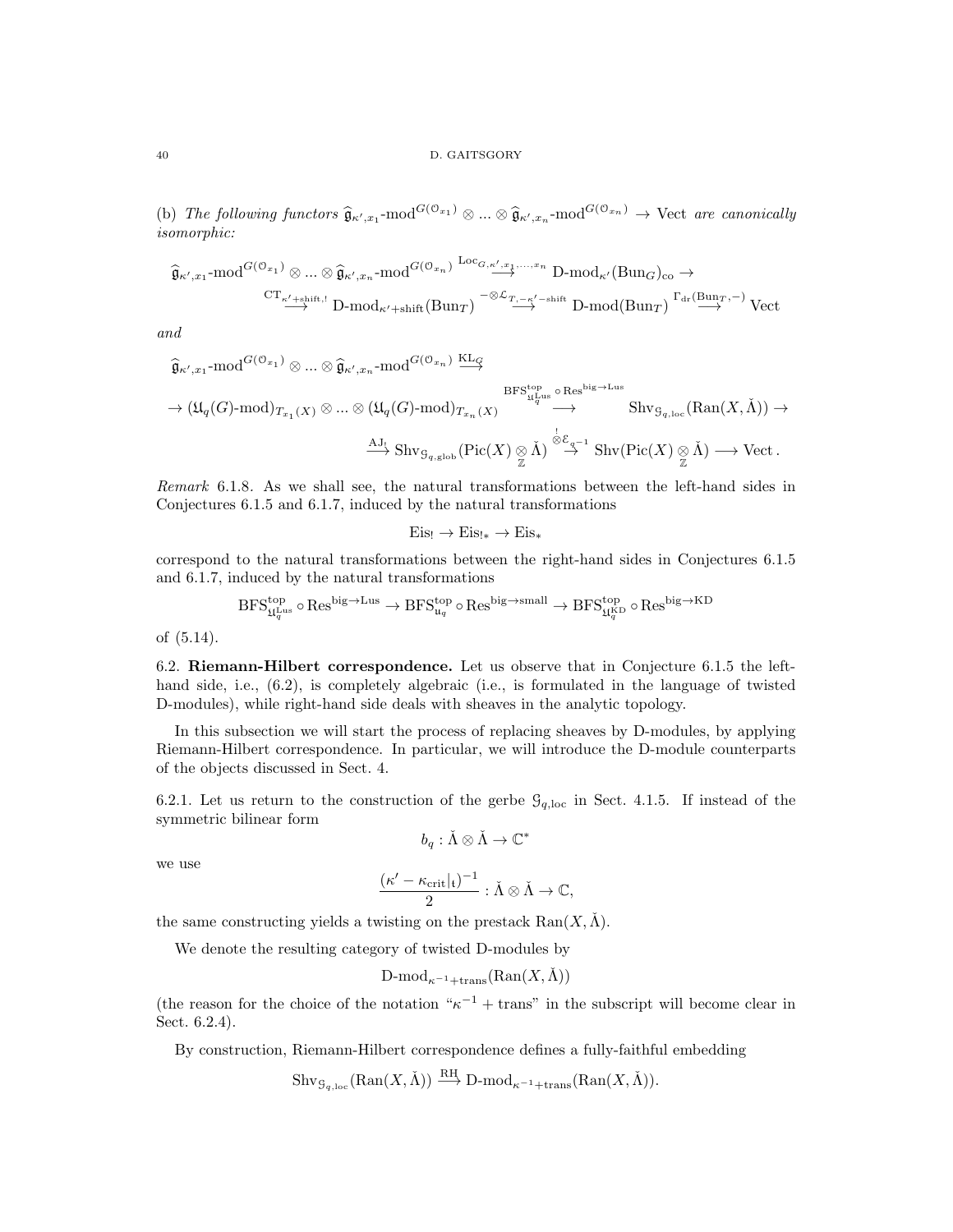6.2.2. Thus, starting from the factorization algebra

$$
\Omega_q^{\text{small}} \in \text{Shv}_{\mathcal{G}_{q,\text{loc}}}(\text{Ran}(X,\check{\Lambda})),
$$

we obtain the factorization algebra

$$
\Omega_{\kappa^{-1}+\text{trans}}^{\text{small}} \in \text{D-mod}_{\kappa^{-1}+\text{trans}}(\text{Ran}(X,\check{\Lambda}))
$$

and the functor

$$
(\mathfrak{u}_q(G)\text{-mod})_{T_{x_1}(X)} \otimes ... \otimes (\mathfrak{u}_q(G)\text{-mod})_{T_{x_n}(X)} \to \Omega_{\kappa^{-1}+\text{trans}}^{\text{small}}\text{-mod}_{x_1,...,x_n},
$$

the latter being the D-module counterpart of the functor (4.3).

We denote the composition of this functor with the forgetful functor

$$
\Omega_{\kappa^{-1}+\mathrm{trans}}^{\mathrm{small}}\text{-}\mathrm{mod}_{x_1,\ldots,x_n}\rightarrow\mathrm{D}\text{-}\mathrm{mod}_{\kappa^{-1}+\mathrm{trans}}(\mathrm{Ran}(X,\check{\Lambda}))
$$

by  $BFS_{\mathfrak{u}_q}^{\mathrm{Dmod}}$ .

6.2.3. Consider now the stack

$$
\mathrm{Pic}(X)\underset{\mathbb{Z}}{\otimes}\check{\Lambda}\simeq \mathrm{Bun}_{\check{T}}\,.
$$

On it we will consider the twisting given by the bilinear form  $(\kappa - \kappa_{\rm crit})^{-1}$  on  $\mathfrak{t}^{\vee}$ ; denote the resulting category of twisted D-modules by

$$
\text{D-mod}_{(\kappa-\kappa_{\operatorname{crit}})^{-1}}(\text{Pic}(X)\underset{\mathbb{Z}}{\otimes}\check{\Lambda}).
$$

We will now consider another twisting on  $Pic(X) \underset{\mathbb{Z}}{\otimes} \check{\Lambda}$ , obtained from one above by *translation* by the point  $\omega_X \otimes \check{\rho} \in \text{Pic}(X) \underset{\mathbb{Z}}{\otimes} \check{\Lambda}$ . We denote the resulting category of D-modules by

$$
\mathrm{D\text{-}mod}_{\kappa^{-1}+\mathrm{trans}}(\mathrm{Pic}(X)\underset{\mathbb{Z}}{\otimes}\check{\Lambda}).
$$

By definition, we have an equivalence of categories

$$
\text{D-mod}_{(\kappa - \kappa_{\operatorname{crit}})^{-1}}(\text{Pic}(X) \underset{\mathbb{Z}}{\otimes} \check{\Lambda}) \to \text{D-mod}_{\kappa^{-1} + \operatorname{trans}}(\text{Pic}(X) \underset{\mathbb{Z}}{\otimes} \check{\Lambda}),
$$

given by translation by  $\omega_X \otimes -\tilde{\rho}$ .

6.2.4. It follows from the construction that the above twistings on  $\text{Ran}(X, \check{\Lambda})$  and  $\text{Pic}(X) \underset{\mathbb{Z}}{\otimes} \check{\Lambda}$ are compatible under the Abel-Jacobi map

$$
\mathrm{AJ}:\mathrm{Ran}(X,\check{\Lambda})\to \mathrm{Pic}(X)\underset{\mathbb{Z}}{\otimes}\check{\Lambda}
$$

(see Sect. 4.3.1).

In particular, we have a pair of mutually adjoint functors

 $\mathrm{AJ}_{!}: \mathrm{D\text{-}mod}_{\kappa^{-1}+\mathrm{trans}}(\mathrm{Ran}(X,\check{\Lambda})) \rightleftarrows \mathrm{D\text{-}mod}_{\kappa^{-1}+\mathrm{trans}}(\mathrm{Pic}(X) \underset{\mathbb{Z}}{\otimes} \check{\Lambda}): \mathrm{AJ}^{!}\,.$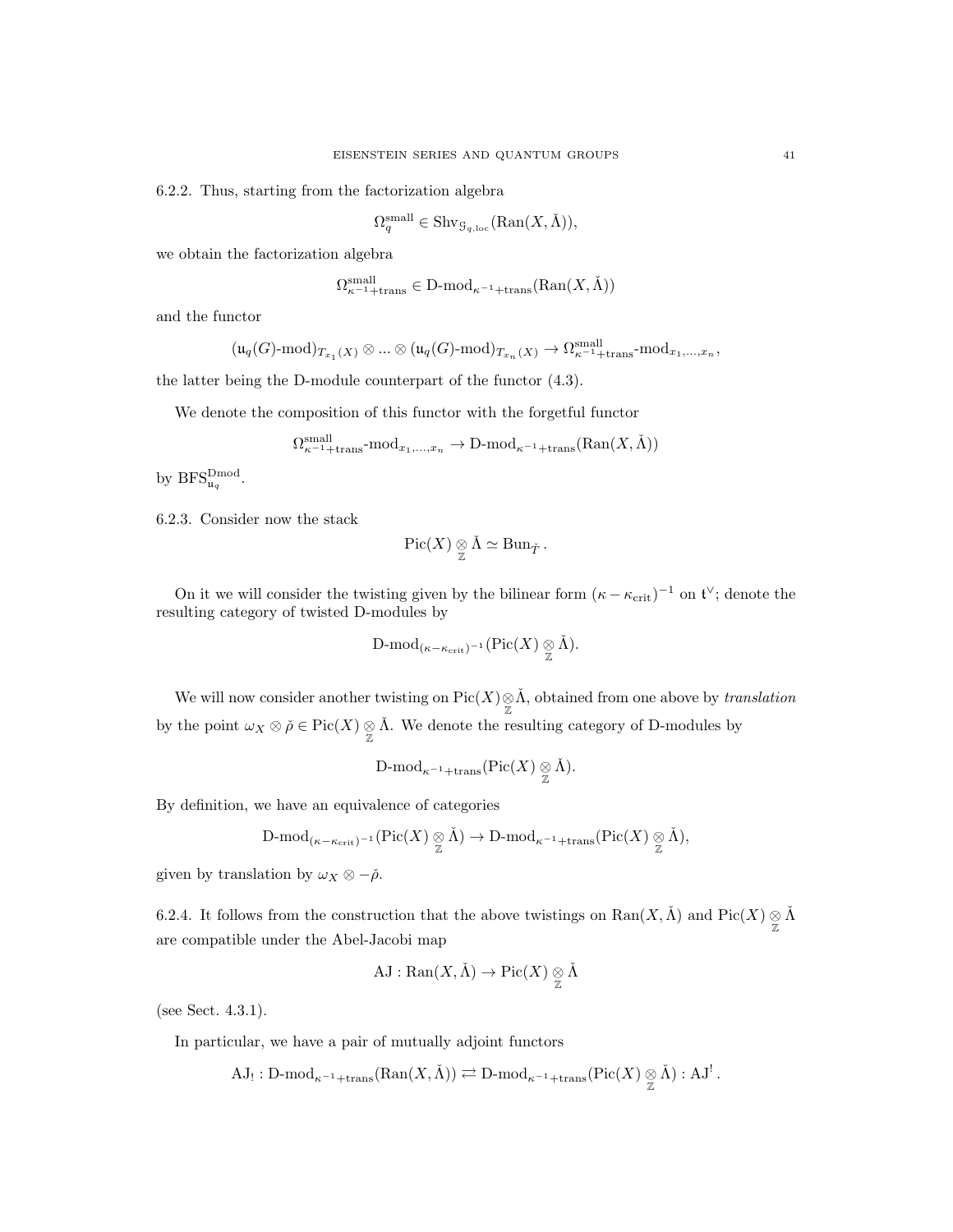6.2.5. In addition, by the construction of D-mod<sub>k<sup>-1</sup>+trans</sub>(Pic(X)  $\underset{\mathbb{Z}}{\otimes} \check{\Lambda}$ ), the Riemann-Hilbert correspondence defines a fully-faithful embedding

$$
\mathrm{Shv}_{\mathcal{G}_{q,\mathrm{glob}}}( \mathrm{Pic}(X) \underset{\mathbb{Z}}{\otimes} \check{\Lambda}) \overset{\mathrm{RH}}{\longrightarrow} \mathrm{D}\text{-}\mathrm{mod}_{\kappa^{-1} + \mathrm{trans}}(\mathrm{Pic}(X) \underset{\mathbb{Z}}{\otimes} \check{\Lambda})
$$

so that the diagram

$$
\begin{array}{ccc}\n\operatorname{Shv}_{\mathcal{G}_{q,\text{loc}}}( \operatorname{Ran}(X,\check{\Lambda})) & \xrightarrow{\quad \text{RH} \quad} \operatorname{D-mod}_{\kappa^{-1}+\text{trans}}(\operatorname{Ran}(X,\check{\Lambda})) \\
& \xrightarrow{\quad \text{AJ}_! \quad} & \downarrow \text{AJ}_! \\
\operatorname{Shv}_{\mathcal{G}_{q,\text{glob}}}(\operatorname{Pic}(X)\underset{\mathbb{Z}}{\otimes}\check{\Lambda}) & \xrightarrow{\quad \text{RH} \quad} \operatorname{D-mod}_{\kappa^{-1}+\text{trans}}(\operatorname{Pic}(X)\underset{\mathbb{Z}}{\otimes}\check{\Lambda})\n\end{array}
$$

commutes.

6.2.6. Let  $\mathcal{E}_{-\kappa^{-1}-\text{trans}}$  be the image under the Riemann-Hilbert correspondence (for the opposite twisting) of the local system

$$
\mathcal{E}_{q^{-1}}\in \mathrm{Shv}_{\mathcal{G}_{q,\mathrm{glob}}}(\mathrm{Pic}(X)\underset{\mathbb{Z}}{\otimes}\check{\Lambda}),
$$

see Sect. 4.3.3.

Thus, we can rewrite the functor appearing in (6.3), i.e., the right-hand side of Conjecture 6.1.5, as

$$
\begin{aligned}\n & \text{(6.5)} \quad \widehat{\mathfrak{g}}_{\kappa',x_1}\text{-mod}^{G(\mathcal{O}_{x_1})}\otimes\ldots\otimes\widehat{\mathfrak{g}}_{\kappa',x_n}\text{-mod}^{G(\mathcal{O}_{x_n})}\stackrel{\text{KL}_{G}}{\longrightarrow} \\
 &\to (\mathfrak{U}_{q}(G)\text{-mod})_{T_{x_1}(X)}\otimes\ldots\otimes(\mathfrak{U}_{q}(G)\text{-mod})_{T_{x_n}(X)}\stackrel{\text{BFS^{Dmod}}\circ\text{Res}^{\text{big}\to\text{small}}}{\longrightarrow} \\
 &\to \text{D-mod}_{\kappa^{-1}+\text{trans}}(\text{Ran}(X,\check{\Lambda}))\stackrel{\text{AJ}}{\longrightarrow}\text{D-mod}_{\kappa^{-1}+\text{trans}}(\text{Pic}(X)\underset{\mathbb{Z}}{\otimes}\check{\Lambda})\stackrel{\overset{!}{\longrightarrow}\in}_{\longrightarrow}\text{Trans} \\
 &\to \text{D-mod}(\text{Pic}(X)\underset{\mathbb{Z}}{\otimes}\check{\Lambda})\stackrel{\Gamma_{\text{dr}}(\text{Pic}(X)\underset{\mathbb{Z}}{\otimes}\check{\Lambda},-)}{\longrightarrow}\text{Vect}\,. \end{aligned}
$$

Thus, we obtain that Conjecture 6.1.5 is equivalent to the existence of an isomorphism between the functors (6.2) and (6.5).

*Remark* 6.2.7. Note that part of the functor in  $(6.5)$  is the composition

$$
\begin{aligned}\n\widehat{\mathfrak{g}}_{\kappa',x_1}\text{-mod}^{G(\mathcal{O}_{x_1})}\otimes\ldots\otimes\widehat{\mathfrak{g}}_{\kappa',x_n}\text{-mod}^{G(\mathcal{O}_{x_n})}\stackrel{\text{KL}_G}{\longrightarrow} \\
&\to (\mathfrak{U}_q(G)\text{-mod})_{T_{x_1}(X)}\otimes\ldots\otimes(\mathfrak{U}_q(G)\text{-mod})_{T_{x_n}(X)}\stackrel{\text{BFS}_{u_q}^{\text{Dmod}}\circ\text{Res}^{\text{big}\to\text{small}}}{\to} \\
&\to \text{D-mod}_{\kappa^{-1}+\text{trans}}(\text{Ran}(X,\check{\Lambda})).\n\end{aligned}
$$

This functor combines the Kazhdan-Lusztig functor with the Riemann-Hilbert functor. As we shall see, the transcendental aspects of both of these functors cancel each other out, so the above composition is actually of algebraic nature (in particular, it can be defined of an arbitrary ground field of characteristic zero).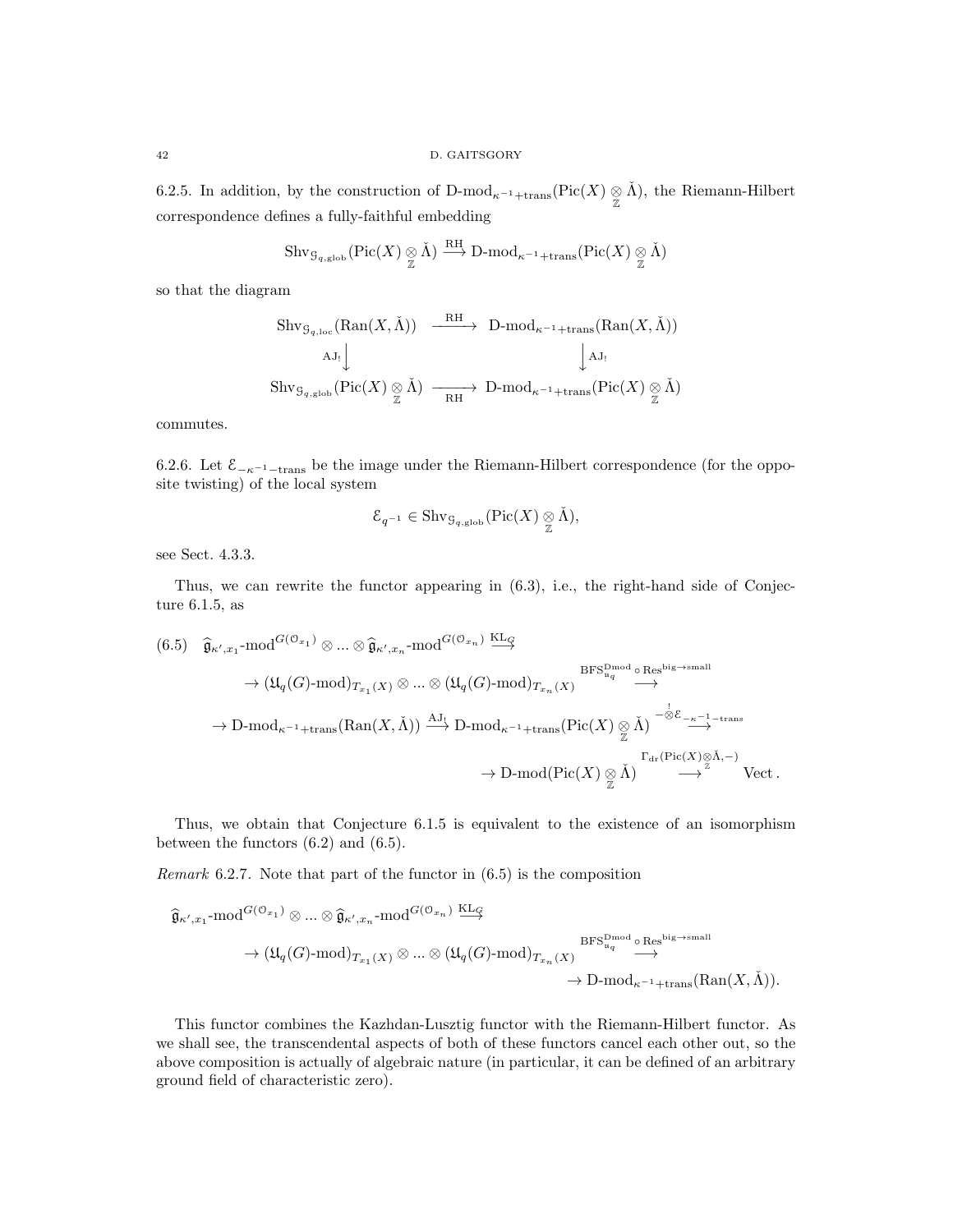6.3. Global Fourier-Mukai transform. Note that the assertion that the functors (6.2) and  $(6.5)$  are isomorphic is non-tautological even for  $G = T$  since in the case of the former we are dealing with the stack  $\text{Bun}_T$ , and in the case of the latter with  $\text{Pic}(X) \underset{\mathbb{Z}}{\otimes} \check{\Lambda} \simeq \text{Bun}_{\check{T}}$ .

In this subsection we will apply the Fourier-Mukai transform in order to replace  $\dot{T}$  by  $T$ throughout.

6.3.1. Note that the Fourier-Mukai transform defines an equivalence

 $\mathrm{D\text{-}mod}_{(\kappa-\kappa_{\mathrm{crit}})^{-1}}(\mathrm{Pic}(X)\underset{\mathbb{Z}}{\otimes}\check{\Lambda})\simeq \mathrm{D\text{-}mod}_{\kappa'-\kappa_{\mathrm{crit}}}(\mathrm{Bun}_T)$ 

From here, using Sect. 3.3.7, we obtain the equivalence

(6.6)  $\text{FM}_{\text{glob}}: \text{D-mod}_{\kappa^{-1}+\text{trans}}(\text{Pic}(X) \underset{\mathbb{Z}}{\otimes} \check{\Lambda}) \simeq \text{D-mod}_{\kappa'+\text{shift}}(\text{Bun}_T).$ 

6.3.2. Consider also the categories endowed with opposite twistings, denoted

$$
\text{$D$-mod}_{-\kappa^{-1}-\text{trans}}(\text{Pic}(X)\underset{\mathbb{Z}}{\otimes}\check{\Lambda})\text{ and $D$-mod}_{-\kappa'-\text{shift}}(\text{Bun}_T),
$$

respectively.

As in Sect. 2.4.3, we have the canonical identifications

$$
\text{D-mod}_{-\kappa^{-1}-\text{trans}}(\text{Pic}(X)\underset{\mathbb{Z}}{\otimes}\check{\Lambda})\simeq (\text{D-mod}_{\kappa^{-1}+\text{trans}}(\text{Pic}(X)\underset{\mathbb{Z}}{\otimes}\check{\Lambda}))^{\vee}
$$

and

$$
\text{D-mod}_{-\kappa'-\text{shift}}(\text{Bun}_T) \simeq (\text{D-mod}_{\kappa'+\text{shift}}(\text{Bun}_T))^{\vee}.
$$

Let  $FM'_{glob}$  denote the resulting dual equivalence

$$
\text{$D$-mod}_{-\kappa' - \text{shift}}(\text{Bun}_T) \to \text{D$-mod}_{-\kappa^{-1} - \text{trans}}(\text{Pic}(X) \underset{\mathbb{Z}}{\otimes} \check{\Lambda}).
$$

6.3.3. Since  $\kappa$  was assumed integral, the twisting D-mod<sub> $-\kappa'$ -shift</sub>(Bun<sub>T</sub>) is also integral, i.e., we have a canonical equivalence

(6.7) 
$$
D\text{-mod}(Bun_T) \to D\text{-mod}_{-\kappa'-\text{shift}}(Bun_T),
$$

given by tensoring with the line bundle  $\mathcal{L}_{T, -\kappa'-\text{shift}}$ , the latter being defined by (3.8).

We are finally able to give the definition of the object

$$
\mathcal{E}_{q^{-1}} \in \mathrm{Shv}_{\mathcal{G}_{q,\mathrm{glob}}}(\mathrm{Pic}(X) \underset{\mathbb{Z}}{\otimes} \check{\Lambda}).
$$

Namely, it is defined so that its Riemann-Hilbert image

$$
\mathcal{E}_{-\kappa^{-1}-trans} \in D\text{-mod}_{-\kappa'-shift}(Bun_T)
$$

equals

$$
\mathrm{FM}_{\mathrm{glob}}'(\omega_{\mathrm{Bun}_T}\otimes \mathcal{L}_{T,-\kappa'-\mathrm{shift}}).
$$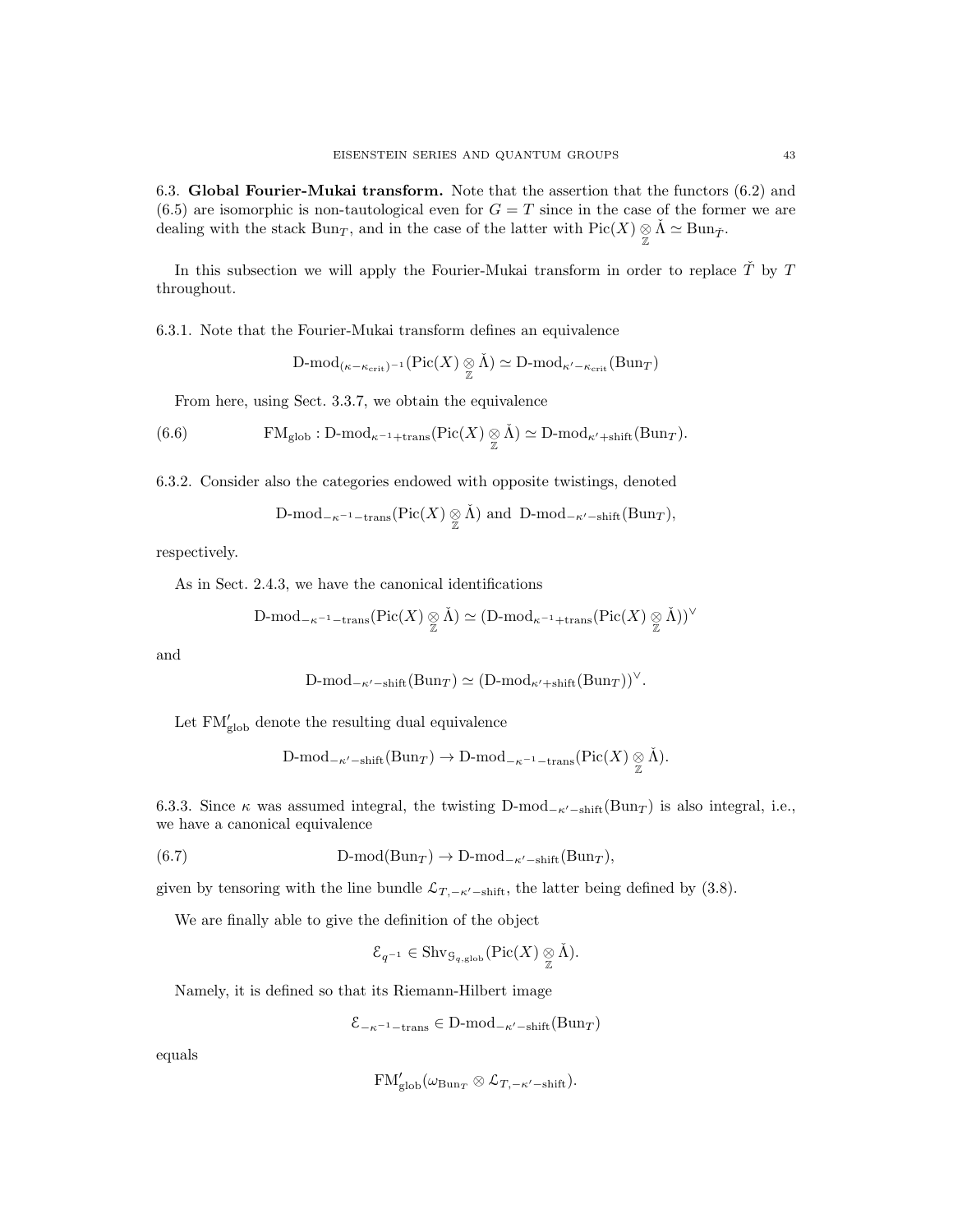6.3.4. Thus, we can rewrite the functor (6.5) as the composition

$$
(6.8) \quad \widehat{\mathfrak{g}}_{\kappa',x_1}\text{-mod}^{G(\mathcal{O}_{x_1})}\otimes\ldots\otimes\widehat{\mathfrak{g}}_{\kappa',x_n}\text{-mod}^{G(\mathcal{O}_{x_n})}\overset{\text{KL}_{G}}{\longrightarrow} \text{BFS}_{u_q}^{\text{Dmod}}\circ\text{Res}^{\text{big}\to\text{small}} \rightarrow \left(\mathfrak{U}_q(G)\text{-mod}\right)_{T_{x_1}(X)}\otimes\ldots\otimes\left(\mathfrak{U}_q(G)\text{-mod}\right)_{T_{x_n}(X)}\overset{\text{BFS}_{u_q}^{\text{Dmod}}\circ\text{Res}^{\text{big}\to\text{small}}}{\longrightarrow} \rightarrow D\text{-mod}_{\kappa^{-1}+\text{trans}}(\text{Ran}(X,\check{\Lambda}))\overset{\text{ALJ}}{\longrightarrow} D\text{-mod}_{\kappa^{-1}+\text{trans}}(\text{Pic}(X)\underset{\mathbb{Z}}{\otimes}\check{\Lambda})\overset{\text{FM}_{g\mid\text{ob}}}{\longrightarrow} \rightarrow D\text{-mod}_{\kappa'+\text{shift}}(\text{Bun}_{T})\overset{\neg\otimes\mathcal{L}_{T,-\kappa'-\text{shift}}}{\longrightarrow} D\text{-mod}(\text{Bun}_{T})\overset{\Gamma_{\text{dr}}(\text{Bun}_{T},-)}{\longrightarrow}\text{Vect}.
$$

Thus, we obtain that we can rewrite the statement of Conjecture 6.1.5 as saying that there exists a canonical isomorphism of functors between (6.2) and (6.8).

6.3.5. In particular, we obtain Conjecture 6.1.5 follows from the following stronger statement, namely, that the following two functors

$$
\widehat{\mathfrak{g}}_{\kappa',x_1}\text{-mod}^{G(\mathcal{O}_{x_1})}\otimes\ldots\otimes\widehat{\mathfrak{g}}_{\kappa',x_n}\text{-mod}^{G(\mathcal{O}_{x_n})}\to\text{D-mod}_{\kappa'+\text{shift}}(\text{Bun}_T)
$$

are canonically isomorphic:

$$
(6.9) \quad \widehat{\mathfrak{g}}_{\kappa',x_1}\text{-mod}^{G(\mathcal{O}_{x_1})}\otimes\ldots\otimes\widehat{\mathfrak{g}}_{\kappa',x_n}\text{-mod}^{G(\mathcal{O}_{x_n})}\overset{\text{Loc}_{G,\kappa',x_1,\ldots,x_n}}{\longrightarrow} \text{D-mod}_{\kappa'}(\text{Bun}_G)_{\text{co}}\to
$$

$$
\overset{\text{CT}_{\kappa'\text{-shift},!*}}{\longrightarrow}\text{D-mod}_{\kappa'\text{-shift}}(\text{Bun}_T)
$$

and

$$
(6.10) \quad \widehat{\mathfrak{g}}_{\kappa',x_1}\text{-mod}^{G(\mathcal{O}_{x_1})}\otimes\ldots\otimes\widehat{\mathfrak{g}}_{\kappa',x_n}\text{-mod}^{G(\mathcal{O}_{x_n})}\overset{\mathrm{KL}_{G}}{\longrightarrow} \text{BFS}_{u_q}^{\mathrm{Dmod}}\circ\text{Res}^{\mathrm{big}\to\mathrm{small}} \\ \rightarrow (\mathfrak{U}_q(G)\text{-mod})_{T_{x_1}(X)}\otimes\ldots\otimes(\mathfrak{U}_q(G)\text{-mod})_{T_{x_n}(X)}\overset{\mathrm{BFS}_{u_q}^{\mathrm{Dmod}}}\longrightarrow \text{BFS}_{u_q}^{\mathrm{Dmod}}\circ\text{Res}^{\mathrm{big}\to\mathrm{small}} \\ \rightarrow \mathrm{D\text{-}mod}_{\kappa^{-1}+\mathrm{trans}}(\mathrm{Ran}(X,\check{\Lambda}))\overset{\mathrm{AJ}_1}\longrightarrow \mathrm{D\text{-}mod}_{\kappa^{-1}+\mathrm{trans}}(\mathrm{Pic}(X)\underset{\mathbb{Z}}{\otimes}\check{\Lambda})\overset{\mathrm{FM}_{\mathrm{glob}}}\longrightarrow \\ \rightarrow \mathrm{D\text{-}mod}_{\kappa'+\mathrm{shift}}(\mathrm{Bun}_{T}).
$$

I.e., that the diagram

$$
\begin{array}{ll}\n\widehat{\mathfrak{g}}_{\kappa',x_1}\text{-mod}^{G(\mathbb{O}_{x_1})}\otimes\ldots\otimes\widehat{\mathfrak{g}}_{\kappa',x_n}\text{-mod}^{G(\mathbb{O}_{x_n})}&\xrightarrow{\text{Loc}_{G,\kappa',x_1,\ldots,x_n}}&\text{D-mod}_{\kappa'}(\text{Bun}_G)_{\text{co}}\\
\downarrow &\downarrow &\downarrow &\downarrow &\downarrow &\downarrow\\
(\mathfrak{U}_q(G)\text{-mod})_{T_{x_1}(X)}\otimes\ldots\otimes(\mathfrak{U}_q(G)\text{-mod})_{T_{x_n}(X)}&\text{D-mod}_{\kappa'+\text{shift}}(\text{Bun}_T)\\
\text{BFS}_{u_q}^{\text{Dmod}}\circ\text{Res}^{\text{big}\to\text{small}}&\downarrow&&\downarrow\\
D\text{-mod}_{\kappa^{-1}+\text{trans}}(\text{Ran}(X,\check{\Lambda}))&\xrightarrow{AJ_!}&\text{D-mod}_{\kappa^{-1}+\text{trans}}(\text{Pic}(X)\underset{\mathbb{Z}}{\otimes}\check{\Lambda})\n\end{array}
$$

commutes.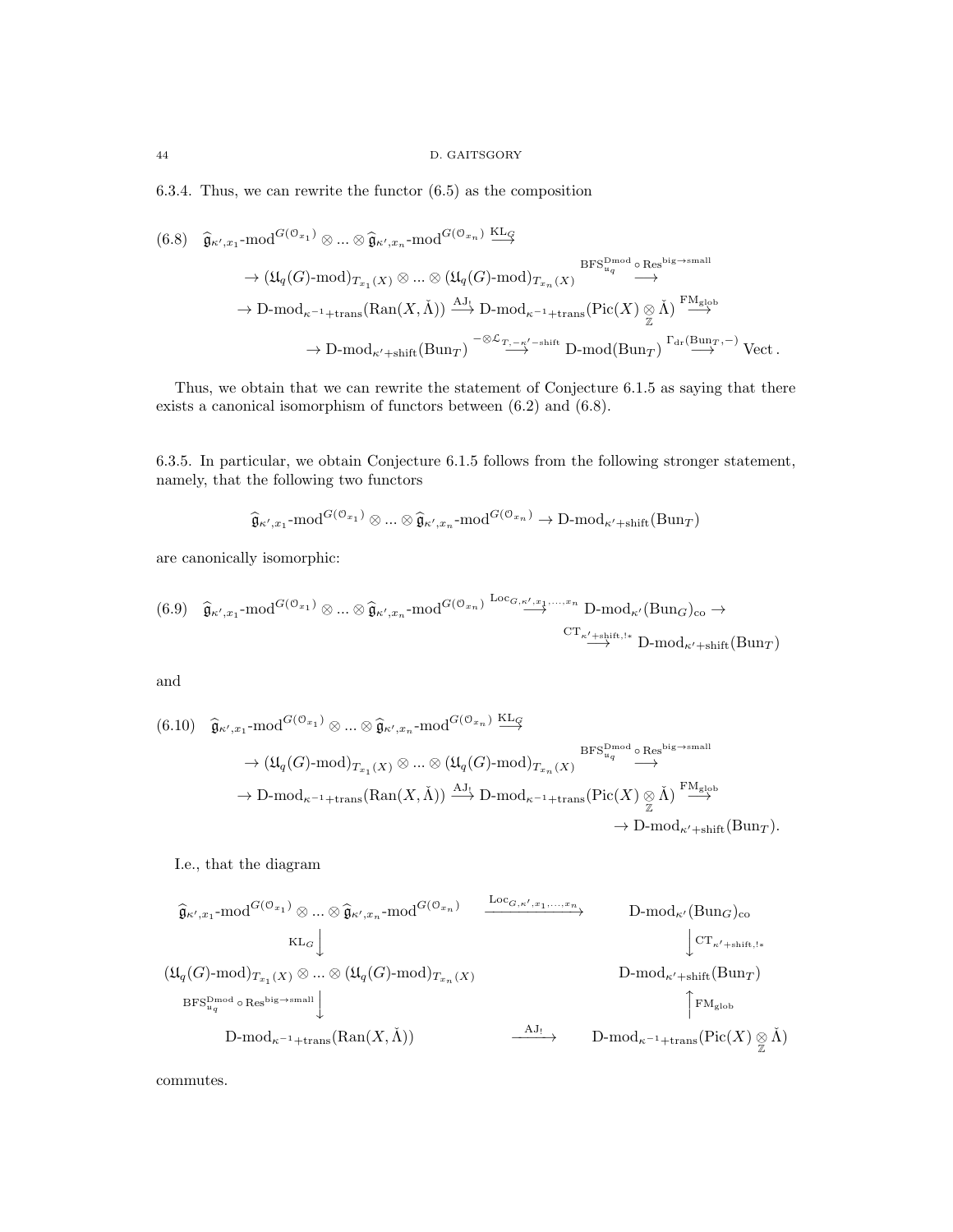### 6.4. Local Fourier-Mukai transform. Our next step is to interpret the composition

$$
\begin{aligned}\n\widehat{\mathfrak{g}}_{\kappa',x_1}\text{-mod}^{G(\mathcal{O}_{x_1})}\otimes\ldots\otimes\widehat{\mathfrak{g}}_{\kappa',x_n}\text{-mod}^{G(\mathcal{O}_{x_n})}\stackrel{\text{KL}_{G}}{\longrightarrow} & \text{BFS}_{u_q}^{\text{Dmod}}\circ\text{Res}^{\text{big}\to\text{small}} \\
&\to (\mathfrak{U}_q(G)\text{-mod})_{T_{x_1}(X)}\otimes\ldots\otimes(\mathfrak{U}_q(G)\text{-mod})_{T_{x_n}(X)}\stackrel{\text{BFS}_{u_q}^{\text{Dmod}}\circ\text{Res}^{\text{big}\to\text{small}}}{\longrightarrow} & \\\rightarrow D\text{-mod}_{\kappa^{-1}+\text{trans}}(\text{Ran}(X,\check{\Lambda}))\stackrel{\text{AJ}_1}{\longrightarrow} D\text{-mod}_{\kappa^{-1}+\text{trans}}(\text{Pic}(X)\underset{\mathbb{Z}}{\otimes}\check{\Lambda})\stackrel{\text{FM}_{\text{glob}}}{\longrightarrow} & \\\rightarrow D\text{-mod}_{\kappa'+\text{shift}}(\text{Bun}_T)\n\end{aligned}
$$

appearing as part of the functor (6.8) in terms of the localization functor for the Kac-Moody Lie algebra associated to the group  $T$ , and the corresponding functor  $KL_T$ .

The version of the Kac-Moody algebra for T that we will consider is  $\hat{\mathfrak{t}}_{\kappa'+\text{shift}}$ , introduced in Sect. 3.3.1.

6.4.1. We consider the category  $\hat{\mathbf{t}}_{\kappa' + \text{shift}}$ -mod<sup>T(O)</sup> as a *factorization category*. In particular, we can consider the corresponding category over the Ran space

$$
(\widehat{\mathfrak{t}}_{\kappa'+\text{shift}}\text{-mod}^{T(\mathfrak{O})})_{\text{Ran}(X)},
$$

and the localization functor

$$
\text{Loc}_{T,\kappa'+\text{shift},\text{Ran}(X)}: (\hat{\mathfrak{t}}_{\kappa'+\text{shift}}\text{-}\text{mod}^{T(\mathcal{O})})_{\text{Ran}(X)} \to \text{D-mod}_{\kappa'+\text{shift}}(\text{Bun}_T).
$$

6.4.2. The key observation is that we have the following (nearly tautological) equivalence of categories

$$
\mathrm{FM}_{\mathrm{loc}} : \mathrm{D}\text{-mod}_{\kappa^{-1}+\mathrm{trans}}(\mathrm{Ran}(X,\check{\Lambda})) \simeq (\widehat{\mathfrak{t}}_{\kappa'+\mathrm{shift}}\text{-mod}^{T(\mathfrak{O})})_{\mathrm{Ran}(X)},
$$

which is compatible with the factorization structure, and makes the following diagram commute:

$$
\begin{array}{ccc}\n\text{D-mod}_{\kappa^{-1}+\text{trans}}(\text{Ran}(X,\check{\Lambda})) & \xrightarrow{\text{FM}_{\text{loc}}} & (\hat{\mathfrak{t}}_{\kappa'+\text{shift}}\text{-mod}^{T(\mathcal{O})})_{\text{Ran}(X)}\\ \downarrow^{~~\text{AJ}_{!}\downarrow^{~~\text{Loc}_{T,\kappa'+\text{shift},\text{Ran}(X)}}\\ \text{D-mod}_{\kappa^{-1}+\text{trans}}(\text{Pic}(X)\underset{\mathbb{Z}}{\otimes}\check{\Lambda}) & \xrightarrow{\text{FM}_{\text{glob}}} & \text{D-mod}_{\kappa'+\text{shift}}(\text{Bun}_T).\n\end{array}
$$

6.4.3. We now consider the Kazhdan-Lusztig equivalence for the group  $T$ :

$$
KL_T : \hat{\mathfrak{t}}_{\kappa' + \text{shift}} \text{-mod}^{T(\mathcal{O})} \simeq \text{Rep}_q(T).
$$

Let  $Inv_{\mathfrak{n}(\mathcal{K}),!*}$  denote the *factorizable* functor

$$
\widehat{\mathfrak{g}}_{\kappa'}\text{-mod}^{G(\mathcal{O})}\to \widehat{\mathfrak{t}}_{\kappa'+\text{shift}}\text{-mod}^{T(\mathcal{O})}
$$

that makes the diagram

$$
\begin{array}{ccc}\widehat{\mathfrak{g}}_{\kappa'^{-}}\mathrm{mod}^{G(\mathbb{O})}&\xrightarrow{\mathrm{Inv}_{\mathfrak{n}(\mathcal{K}),!*}}&\widehat{\mathfrak{t}}_{\kappa'+\mathrm{shift}}\text{-mod}^{T(\mathbb{O})}\\&\text{KL}_{G}\Big\downarrow&&\Big\downarrow\text{KL}_{T}\\&\\ \mathfrak{U}_{q}(G)\text{-mod} &\xrightarrow{\mathrm{Inv}_{\mathfrak{u}_{q}(N^{+})}\circ\mathrm{Res}^{\mathrm{big}\rightarrow\mathrm{small}}}&\mathrm{Rep}_{q}(T)\\ \end{array}
$$

commute, where  $Inv_{u_q(N^+)}$  is as in (5.2).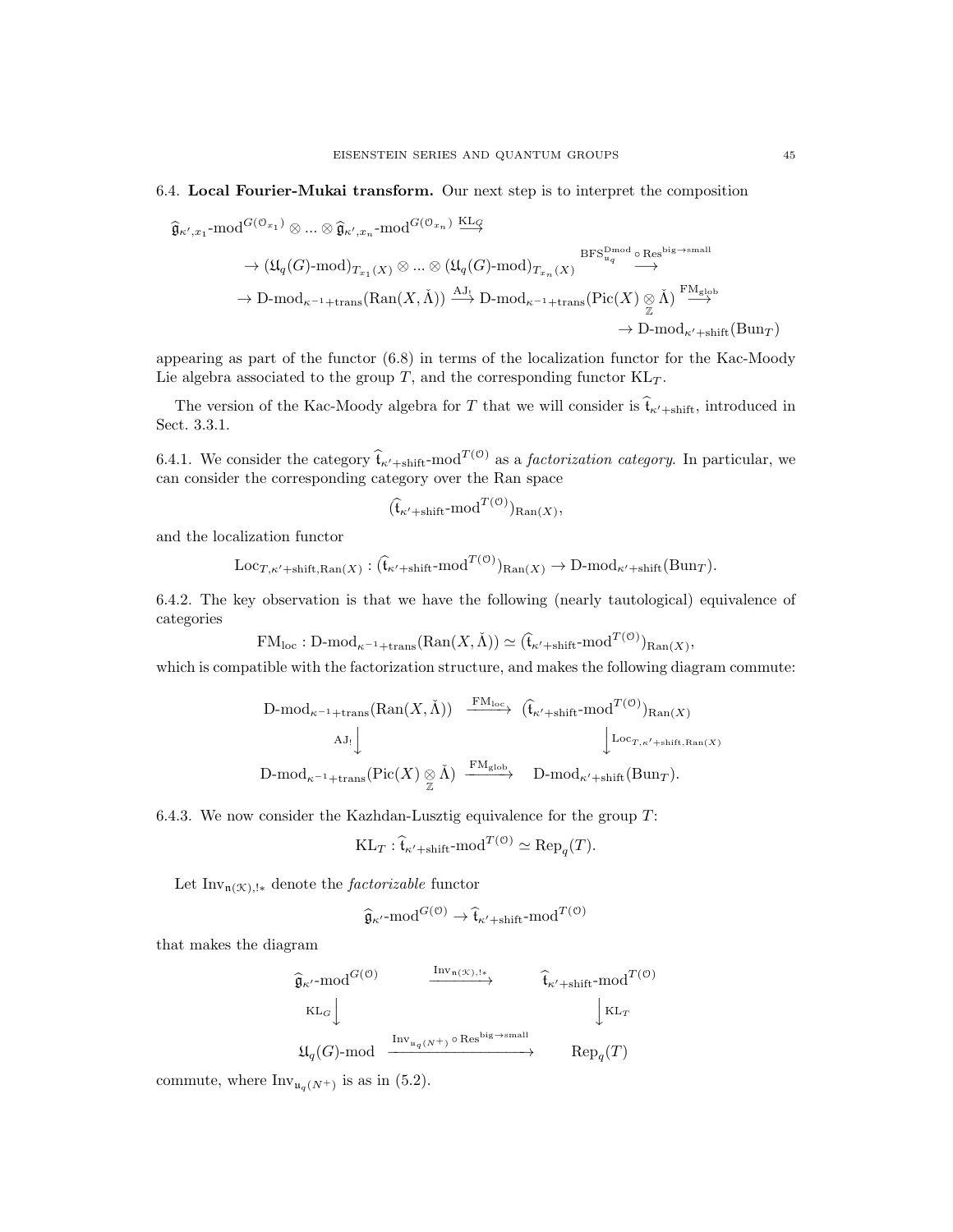6.4.4. Let

$$
((Inv_{\mathfrak{n}(\mathcal{K}),!*})_{\operatorname{Ran}(X)}: (\widehat{\mathfrak{g}}_{\kappa'}\text{-}\mathrm{mod}^{G(\mathcal{O})})_{\operatorname{Ran}(X)}\rightarrow (\widehat{\mathfrak{t}}_{\kappa'+\mathrm{shift}}\text{-}\mathrm{mod}^{T(\mathcal{O})})_{\operatorname{Ran}(X)}
$$

denote the resulting functor between the corresponding categories over the Ran space.

Using the interpretation of the functor  $BFS_{u_q}^{top}$ , given in Sect. 5.1, we obtain the following commutative diagram

$$
\hat{\mathfrak{g}}_{\kappa',x_1}\text{-mod}^{G(\mathbb{O}_{x_1})}\otimes\ldots\otimes\hat{\mathfrak{g}}_{\kappa',x_n}\text{-mod}^{G(\mathbb{O}_{x_n})}\longrightarrow (\hat{\mathfrak{g}}_{\kappa'}\text{-mod}^{G(\mathbb{O})})_{\text{Ran}(X)}
$$
\n
$$
\text{KL}_{G}\downarrow
$$
\n
$$
(\mathfrak{U}_{q}(G)\text{-mod})_{T_{x_1}(X)}\otimes\ldots\otimes(\mathfrak{U}_{q}(G)\text{-mod})_{T_{x_n}(X)}\downarrow((\text{Inv}_{\mathfrak{n}(\mathcal{K}),!*})_{\text{Ran}(X)}
$$
\n
$$
\text{BFS}_{u_q}^{\text{Dmod}}\circ\text{Res}^{\text{big}\to\text{small}}\downarrow
$$
\n
$$
D\text{-mod}_{\kappa^{-1}+\text{trans}}(\text{Ran}(X,\check{\Lambda}))\longrightarrow \frac{\text{FM}_{\text{loc}}}{(\hat{\mathfrak{t}}_{\kappa'+\text{shift}}\text{-mod}^{T(\mathbb{O})})_{\text{Ran}(X)}}.
$$

6.4.5. Taking into account the fact that the functor

$$
\widehat{\mathfrak{g}}_{\kappa',x_1}\text{-mod}^{G(\mathcal{O}_{x_1})}\otimes\ldots\otimes\widehat{\mathfrak{g}}_{\kappa',x_n}\text{-mod}^{G(\mathcal{O}_{x_n})}\stackrel{\text{Loc}_{G,\kappa',x_1,\ldots,x_n}}{\longrightarrow} \text{D-mod}_{\kappa'}(\text{Bun}_G)_{\text{co}}
$$

is isomorphic to the composition

$$
\begin{aligned}\n\widehat{\mathfrak{g}}_{\kappa',x_1}\text{-mod}^{G(\mathcal{O}_{x_1})}\otimes\ldots\otimes\widehat{\mathfrak{g}}_{\kappa',x_n}\text{-mod}^{G(\mathcal{O}_{x_n})}&\to(\widehat{\mathfrak{g}}_{\kappa'}\text{-mod}^{G(\mathcal{O})})_{\text{Ran}(X)}\stackrel{\text{Loc}_{G,\kappa',\text{Ran}(X)}}{\to} &\to \text{D-mod}_{\kappa'}(\text{Bun}_G)_{\text{co}},\n\end{aligned}
$$

and using Sect. 6.3.5, we obtain that Conjecture 6.1.5 follows from the following one:

Conjecture 6.4.6. The following diagram of functors commutes

$$
\begin{array}{ccc}\n(\widehat{\mathfrak{g}}_{\kappa'}\text{-mod}^{G(\mathcal{O})})_{\text{Ran}(X)} & \xrightarrow{((\text{Inv}_{\mathfrak{n}}(\mathfrak{X}),\text{I*})_{\text{Ran}(X)})} (\widehat{\mathfrak{t}}_{\kappa'+\text{shift}}\text{-mod}^{T(\mathcal{O})})_{\text{Ran}(X)}\\
 & \downarrow^{\text{Loc}_{G,\kappa',\text{Ran}(X)}}\n\end{array}
$$
\n
$$
\begin{array}{ccc}\n\text{Loc}_{G,\kappa',\text{Ran}(X)} & \xrightarrow{\text{CT}_{\kappa'+\text{shift},\text{I*}}} & \text{D-mod}_{\kappa'+\text{shift}}(\text{Bun}_T).\n\end{array}
$$

Remark 6.4.7. All we have done so far was push the content of Conjecture 6.1.5 into the understanding of the functor  $Inv_{n(x),!*}:$  on the one hand, it was defined via the Kazhdan-Lusztig functors  $KL_G$  and  $KL_T$ , and on the other hand we must relate it to the functor of Eisenstein series.

As we shall see (see Sect. 7.4), even though the definition of  $Inv_{\mathfrak{n}(\mathcal{K}),!*}$  involves a transcendental procedure (the functors  $KL_G$  and  $KL_T$ ), it is actually algebraic in nature.

### 6.5. Other versions of the functor of invariants.

6.5.1. Parallel to  $\Omega_{\kappa^{-1}+\text{trans}}^{\text{small}}$ , we also have the factorization algebras

$$
\Omega_{\kappa^{-1}+\text{trans}}^{\text{KD}}
$$
 and  $\Omega_{\kappa^{-1}+\text{trans}}^{\text{Lus}} \in \text{D-mod}_{\kappa^{-1}+\text{trans}}(\text{Ran}(X,\check{\Lambda})),$ 

and the functors

$$
\rm BFS_{4f_q}^{Dmod} \circ \rm Res^{big \rightarrow KD} \ \ and \ \ BFS_{4f_q}^{Dmod} \circ \rm Res^{big \rightarrow Lus}
$$

both mapping

$$
(\mathfrak{U}_q(G)\text{-mod})_{T_{x_1}(X)}\otimes\ldots\otimes (\mathfrak{U}_q(G)\text{-mod})_{T_{x_n}(X)}\rightarrow \text{D-mod}_{\kappa^{-1}+\text{trans}}(\text{Ran}(X,\check{\Lambda})).
$$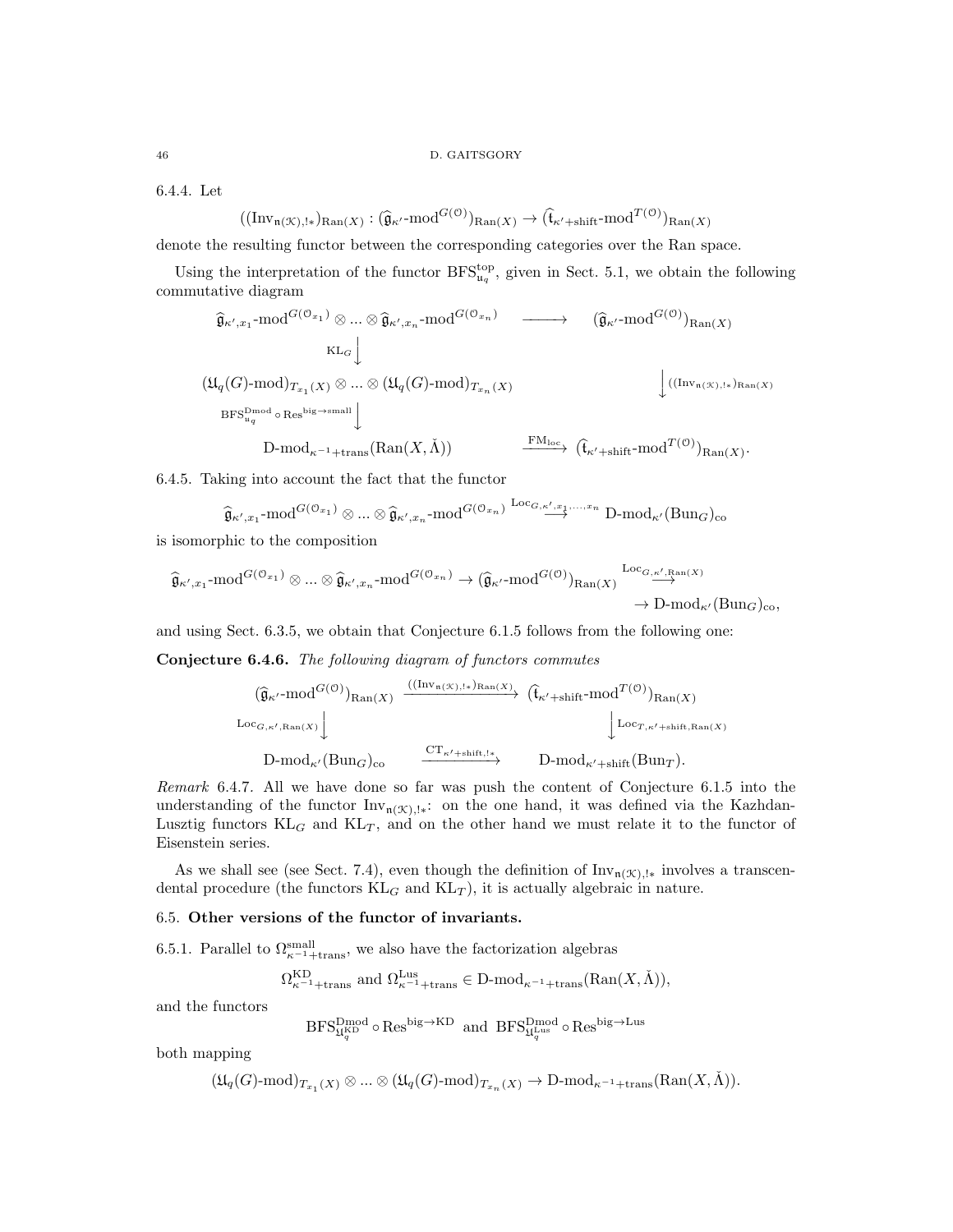6.5.2. Let  $Inv_{\mathfrak{n}(\mathcal{K}),*}$  denote the factorizable functor

$$
\widehat{\mathfrak{g}}_{\kappa'}\text{-mod}^{G(\mathcal{O})}\to \widehat{\mathfrak{t}}_{\kappa'+\text{shift}}\text{-mod}^{T(\mathcal{O})}
$$

that makes the diagram

$$
\begin{array}{ccc}\n\widehat{\mathfrak{g}}_{\kappa'^{-}}\mathrm{mod}^{G(\mathbb{O})}&\xrightarrow{\mathrm{Inv}_{\mathfrak{n}(\mathcal{K}),*}}&\widehat{\mathfrak{t}}_{\kappa'+\mathrm{shift}}\mathrm{mod}^{T(\mathbb{O})}\\ \downarrow &\downarrow^{\mathrm{KL}_{G}}\big\downarrow\\ \mathfrak{U}_{q}(G)\text{-mod} &\xrightarrow{\mathrm{Inv}_{\mathfrak{U}_{q}(N^{+})}\mathrm{KD}~\circ\mathrm{Res}^{\mathrm{big}\to\mathrm{KD}}}&\mathrm{Rep}_{q}(T)\\ \end{array}
$$

commute.

Let  $Inv_{n(X),!}$  denote the factorizable functor

$$
\widehat{\mathfrak{g}}_{\kappa'}\text{-mod}^{G(\mathcal{O})}\to \widehat{\mathfrak{t}}_{\kappa'+\text{shift}}\text{-mod}^{T(\mathcal{O})}
$$

that makes the diagram

$$
\begin{array}{ccccc}\n\widehat{\mathfrak{g}}_{\kappa'^{-}}\mathrm{mod}^{G(\mathbb{O})}& &\xrightarrow{\mathrm{Inv}_{\mathfrak{n}(\mathcal{K}),!}}& & \widehat{\mathfrak{t}}_{\kappa'+\mathrm{shift}}\mathrm{mod}^{T(\mathbb{O})}\\ \n\mathrm{KL}_{G}\downarrow&&&&\downarrow^{\mathrm{KL}_{T}}\\
\mathfrak{U}_{q}(G)\text{-mod} & &\xrightarrow{\mathrm{Inv}_{\mathfrak{U}_{q}(N^{+})\mathrm{Lus}}\circ\mathrm{Res}^{\mathrm{big}\to\mathrm{Lus}}}& &\mathrm{Rep}_{q}(T)\\
\end{array}
$$

commute.

6.5.3. We obtain the corresponding functors

$$
(Inv_{\mathfrak{n}(\mathcal{K}),*})_{\text{Ran}(X)}
$$
 and  $(Inv_{\mathfrak{n}(\mathcal{K}),!})_{\text{Ran}(X)}$ ,

both of which map

$$
(\widehat{\mathfrak{g}}_{\kappa'}\text{-mod}^{G(\mathfrak{O})})_{\text{Ran}(X)}\to (\widehat{\mathfrak{t}}_{\kappa'+\text{shift}}\text{-mod}^{T(\mathfrak{O})})_{\text{Ran}(X)}.
$$

We obtain that Conjecture 6.1.7 follows from the next one:

# Conjecture 6.5.4.

(a) The following diagram of functors commutes:

$$
\begin{array}{ccc}\n(\widehat{\mathfrak{g}}_{\kappa'}\text{-mod}^{G(\mathcal{O})})_{\text{Ran}(X)} & \xrightarrow{((\text{Inv}_{\mathfrak{n}(\mathcal{K}),*})_{\text{Ran}(X)})} (\widehat{\mathfrak{t}}_{\kappa'+\text{shift}}\text{-mod}^{T(\mathcal{O})})_{\text{Ran}(X)}\\
\downarrow^{\text{Loc}_{G,\kappa',\text{Ran}(X)}}\downarrow^{\text{Loc}_{T,\kappa'+\text{shift},\text{Ran}(X)}}\n\end{array}
$$
\n
$$
\text{D-mod}_{\kappa'}(\text{Bun}_G)_{\text{co}} \xrightarrow{\text{CT}_{\kappa'+\text{shift},*}} \text{D-mod}_{\kappa'+\text{shift}}(\text{Bun}_T).
$$

(b) The following diagram of functors commutes:

$$
\begin{array}{ccc}\n(\widehat{\mathfrak{g}}_{\kappa'}\text{-mod}^{G(\mathcal{O})})_{\text{Ran}(X)} & \xrightarrow{((\text{Inv}_{\mathfrak{n}}(\kappa), \iota)_{\text{Ran}(X)} } (\widehat{\mathfrak{t}}_{\kappa'+\text{shift}}\text{-mod}^{T(\mathcal{O})})_{\text{Ran}(X)} \\
\downarrow^{\text{Loc}_{G,\kappa',\text{Ran}(X)}} & \downarrow^{\text{Loc}_{T,\kappa'+\text{shift},\text{Ran}(X)}} \\
D\text{-mod}_{\kappa'}(\text{Bun}_G)_{\text{co}} & \xrightarrow{\text{CT}_{\kappa'+\text{shift},!}} D\text{-mod}_{\kappa'+\text{shift}}(\text{Bun}_T).\n\end{array}
$$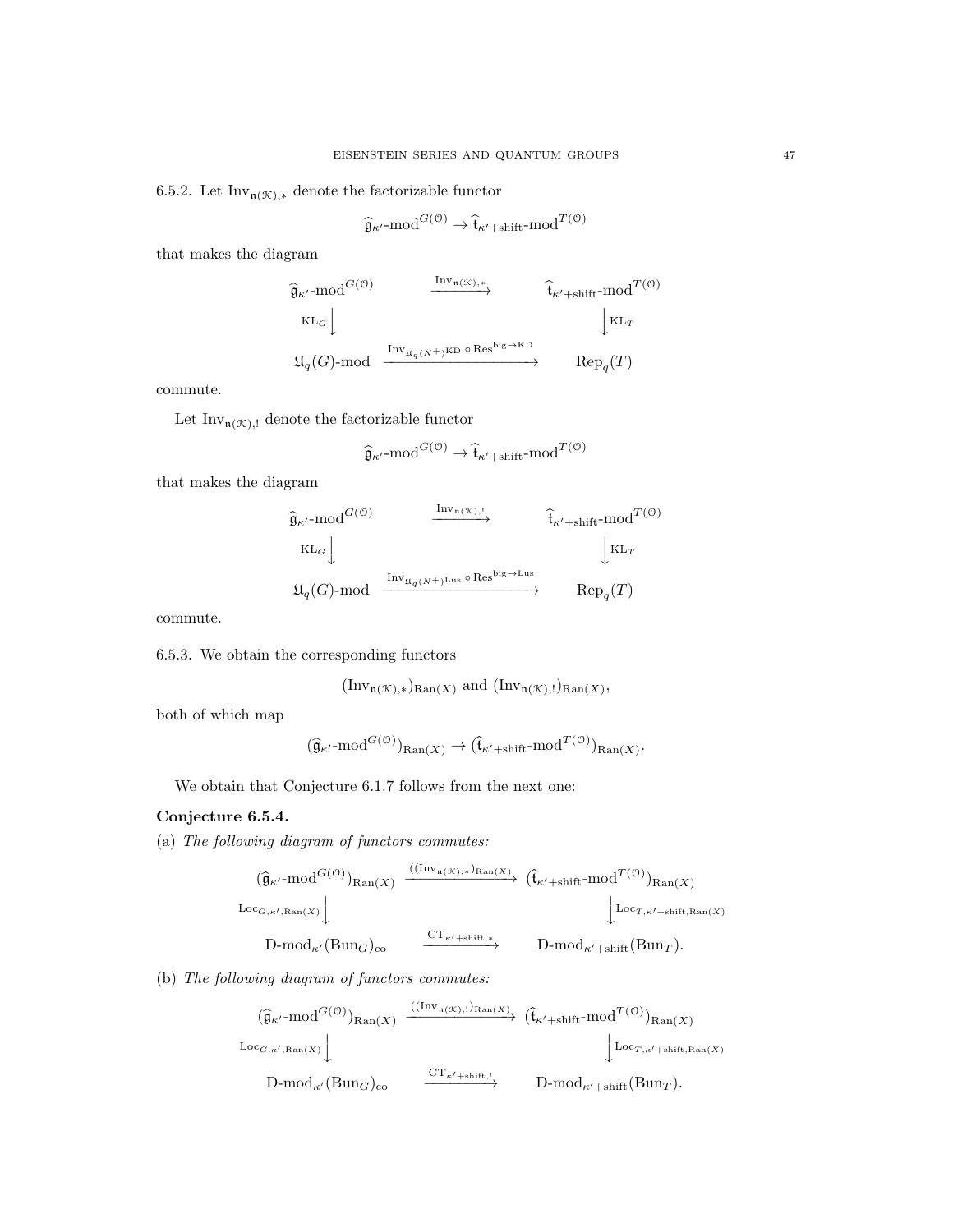Remark 6.5.5. The natural transformations (5.14) induce natural transformations

$$
\rm BFS_{4L_q^{\rm{Dus}}}^{\rm{Dmod}}\circ \rm Res^{big \rightarrow \rm{Lus}} \rightarrow \rm BFS_{u_q}^{\rm{Dmod}}\circ \rm Res^{big \rightarrow \rm small} \rightarrow \rm BFS_{4L_q^{\rm{KDD}}}^{\rm{Dmod}}\circ \rm Res^{big \rightarrow \rm KD}
$$

and also natural transformations

$$
\mathrm{Inv}_{\mathfrak{n}(\mathcal{K}),!}\to \mathrm{Inv}_{\mathfrak{n}(\mathcal{K}),!*}\to \mathrm{Inv}_{\mathfrak{n}(\mathcal{K}),*},
$$

the latter as factorizable functors

$$
\widehat{\mathfrak{g}}_{\kappa'}\text{-mod}^{G(\mathfrak{O})}\to \widehat{\mathfrak{t}}_{\kappa'+\text{shift}}\text{-mod}^{T(\mathfrak{O})}.
$$

We will see that the above natural transformations are compatible with the natural transformations

$$
\mathrm{Eis}_! \rightarrow \mathrm{Eis}_{!*} \rightarrow \mathrm{Eis}_*
$$

via the isomorphisms of functors of Conjectures 6.4.6 and 6.5.4.

### 7. The semi-infinite flag space

In the previous section we replaced the Tilting Conjecture (Conjecture 1.4.5) by a more general statement, Conjecture 6.1.5, and subsequently reduced the latter to Conjecture 6.4.6.

In order to tackle Conjecture 6.4.6, we need to understand the functor

$$
\mathrm{Inv}_{\mathfrak{n}(\mathcal{K}),!*}: \widehat{\mathfrak{g}}_{\kappa'}\text{-mod}^{G(\mathcal{O})} \to \widehat{\mathfrak{t}}_{\kappa'+\mathrm{shift}}\text{-mod}^{T(\mathcal{O})}.
$$

In this section we will show how to produce functors  $\hat{\mathfrak{g}}_{\kappa'}$ -mod<sup> $G(0)$ </sup>  $\rightarrow \hat{\mathfrak{t}}_{\kappa'+\text{shift}}$ -mod<sup> $T(0)$ </sup> start-<br>from objects of the estegay of D modules on the semi-infinite flag ange of C. Our functor ing from objects of the category of D-modules on the semi-infinite flag space of G. Our functor  $Inv_{n(\mathcal{K})}$  will correspond to some particular object of this category (as will do the functors Inv $_{\mathfrak{n}(\mathcal{K}),*}$  and Inv $_{\mathfrak{n}(\mathcal{K}),!}$ ).

7.1. The category of D-modules on the semi-infinite flag space. Morally, the semiinfinite flag space of G is the quotient  $N(\mathcal{K})\backslash G(\mathcal{K})$ , and  $G(\mathcal{O})$ -equivariant D-modules on this space should be D-modules on the double quotient  $N(\mathcal{K})\backslash G(\mathcal{K})/G(0)$ .

Unfortunately, we still do not know how to make sense of  $N(\mathcal{K})\backslash G(\mathcal{K})$  as an algebro-geometric object so that the category of D-modules on it is defined a priori. Instead, we will define spherical D-modules on it by first considering D-modules on the affine Grassmannian

$$
\mathrm{Gr}_G := G(\mathfrak{K})/G(\mathfrak{O}),
$$

and then imposing an equivariance condition with respect to  $N(\mathcal{K})$ .

7.1.1. Consider the affine Grassmannian  $\text{Gr}_G$ , the category D-mod( $\text{Gr}_G$ ) and its twisted version

$$
\operatorname{D-mod}_{\kappa'}(\operatorname{Gr}_G).
$$

The latter category is equipped with an action of the group  $G(\mathcal{K})$  (at level  $\kappa'$ ), and in particular, of the group  $N(\mathcal{K})$ .

For the purposes of this paper we will be interested in the category

$$
\mathcal{C}_{\kappa'} := \text{D-mod}_{\kappa'}(\text{Gr}_G)_{N(\mathcal{K})}
$$

of  $N(\mathcal{K})$ -coinvariants on D-mod $(\text{Gr}_G)_{\kappa'}$ .

Note that  $\mathcal{C}_{\kappa}$  carries an action of  $T(0)$  and we will also consider the category of  $T(0)$ equivariant objects

 $\mathfrak{C}^{T(\mathfrak{O})}_{\kappa^{\prime}}.$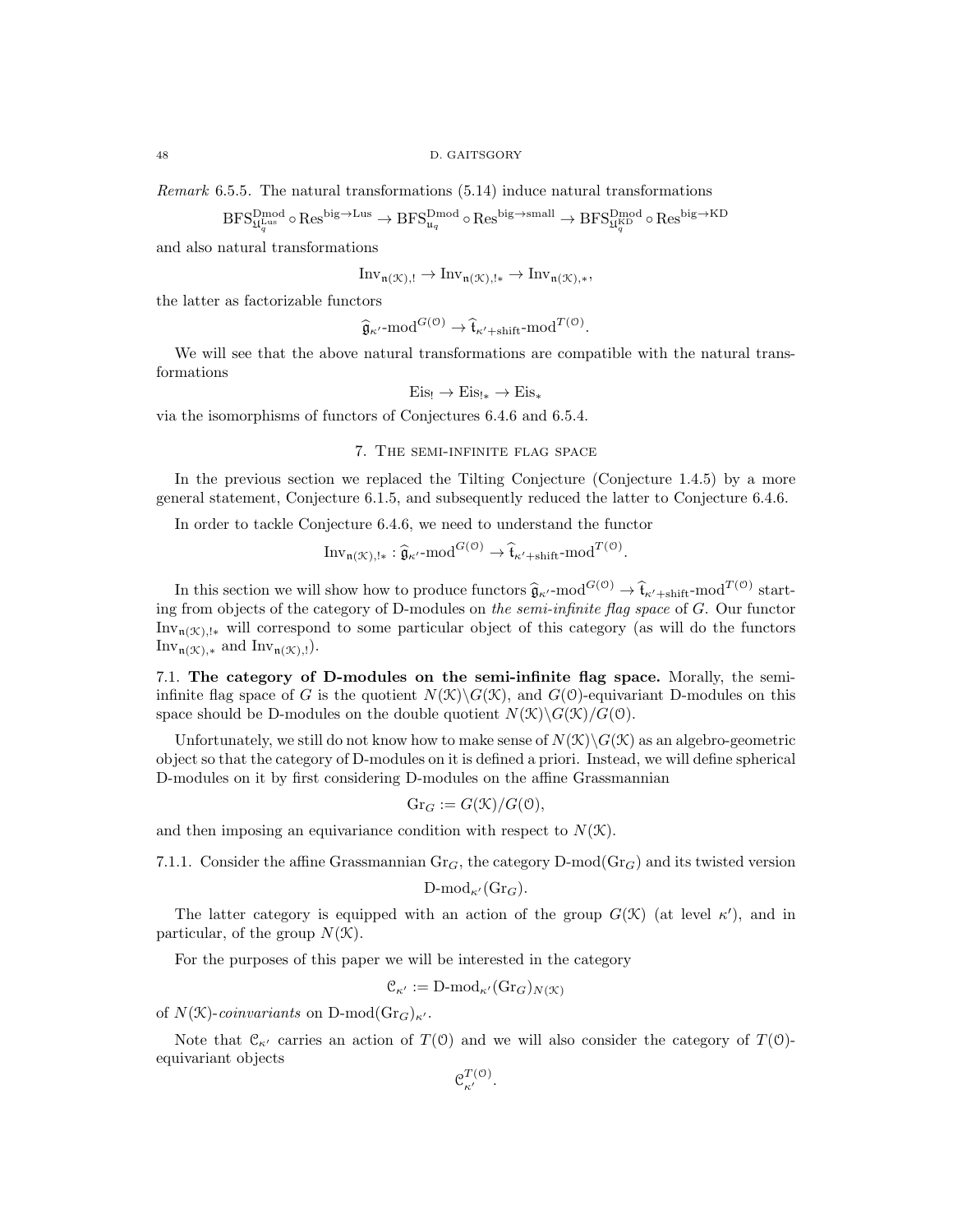7.1.2. By definition,

(7.1) 
$$
D\text{-mod}_{\kappa'}(\text{Gr}_G)_{N(\mathcal{K})} := colim_{i} D\text{-mod}_{\kappa'}(\text{Gr}_G)^{N_i}
$$

where  $N_i$  is a family of group-schemes such that  $N(\mathcal{K}) = colim_i N_i$ , and where in (7.1) the transition functors

,

$$
\text{D-mod}_{\kappa'}(\text{Gr}_G)^{N_i} \to \text{D-mod}_{\kappa'}(\text{Gr}_G)^{N_j}, \quad N_i \subset N_j
$$

are given by \*-averaging over  $N_j/N_i$ .

In other words, since each  $N_i$  is a group-scheme (rather than a group ind-scheme), we can think of D-mod<sub> $\kappa$ </sub><sup> $(Gr_G)$  $N_i$ </sup> as D-mod<sub> $\kappa$ </sub> $(Gr_G)_{N_i}$  and in this interpretation the transition functors are the tautological projections

$$
\text{D-mod}_{\kappa'}(\text{Gr}_G)_{N_i} \to \text{D-mod}_{\kappa'}(\text{Gr}_G)_{N_j}.
$$

Remark 7.1.3. Another version of the category of  $(G(\mathcal{O})$ -equivariant) D-modules on the semiinfinite flag space is

$$
\mathrm{D\text{-}mod}_{\kappa'}(\mathrm{Gr}_G)^{N(\mathcal{K})} := \lim_{i} \mathrm{D\text{-}mod}_{\kappa'}(\mathrm{Gr}_G)^{N_i},
$$

where the transition functors

$$
\text{D-mod}_{\kappa'}(\text{Gr}_G)^{N_i} \leftarrow \text{D-mod}_{\kappa'}(\text{Gr}_G)^{N_j}
$$

are the forgetful functors.

It is not difficult to see that  $D\text{-mod}_{\kappa'}(\text{Gr}_G)_{N(\mathcal{K})}$  and  $D\text{-mod}_{\kappa'}(\text{Gr}_G)^{N(\mathcal{K})}$  are duals of each other.

7.1.4. For any  $x \in X$  we can consider the version of  $\mathcal{C}_{\kappa}$  with O replaced by  $\mathcal{O}_x$ ; we denote the resulting category by  $\mathcal{C}_{\kappa',x}$ . We can view  $\mathcal{C}_{\kappa'}$  as a *unital* factorization category (see [Ras3, Sect. 6] for what this means); let

$$
\mathcal{C}_{\kappa', \text{Ran}(X)}
$$

denote the corresponding category over the Ran space.

We let

$$
\mathbf{1}_{\mathcal{C}_{\kappa'}} \in \mathcal{C}_{\kappa'}
$$
 and  $\mathbf{1}_{\mathcal{C}_{\kappa', \text{Ran}(X)}} \in \mathcal{C}_{\kappa', \text{Ran}(X)}$ 

denote the corresponding unit objects.

By definition,  $1_{\mathcal{C}_{\kappa'}}$  (resp.,  $1_{\mathcal{C}_{\kappa',\mathrm{Ran}(X)}}$ ) is the image of the δ-function under the canonical projections

 $\text{D-mod}_{\kappa'}(\text{Gr}_G) \to \mathcal{C}_{\kappa'}$  and  $\text{D-mod}_{\kappa'}((\text{Gr}_G)_{\text{Ran}(X)}) \to \mathcal{C}_{\kappa',\text{Ran}(X)},$ 

respectively.

A similar discussion applies to the  $T(0)$ -equivariant version.

7.1.5. Note that when  $\kappa'$  is integral, the category  $\mathcal{C}_{\kappa'}$  along with all its variants, identifies with the corresponding non-twisted version, denoted simply by C.

### 7.2. The completion.

7.2.1. Recall that  $\text{Gr}_G$  is stratified by  $N(\mathcal{K})$ -orbits, and the latter are parameterized by elements of  $\Lambda$ . We let  $(\text{Gr}_G)^{\leq \lambda}$  denote the (closed) union of orbits with parameters  $\leq \lambda$ .

For  $\lambda \in \Lambda$  we let  $(\mathcal{C}_{\kappa})^{\leq \lambda}$  denote the full subcategory that consists of objects supported on  $(\text{Gr}_G)^{\leq \lambda}$ .

We have  $\mathbf{1}_{\mathcal{C}_{\kappa'}} \in (\mathcal{C}_{\kappa'})^{\leq 0}$ .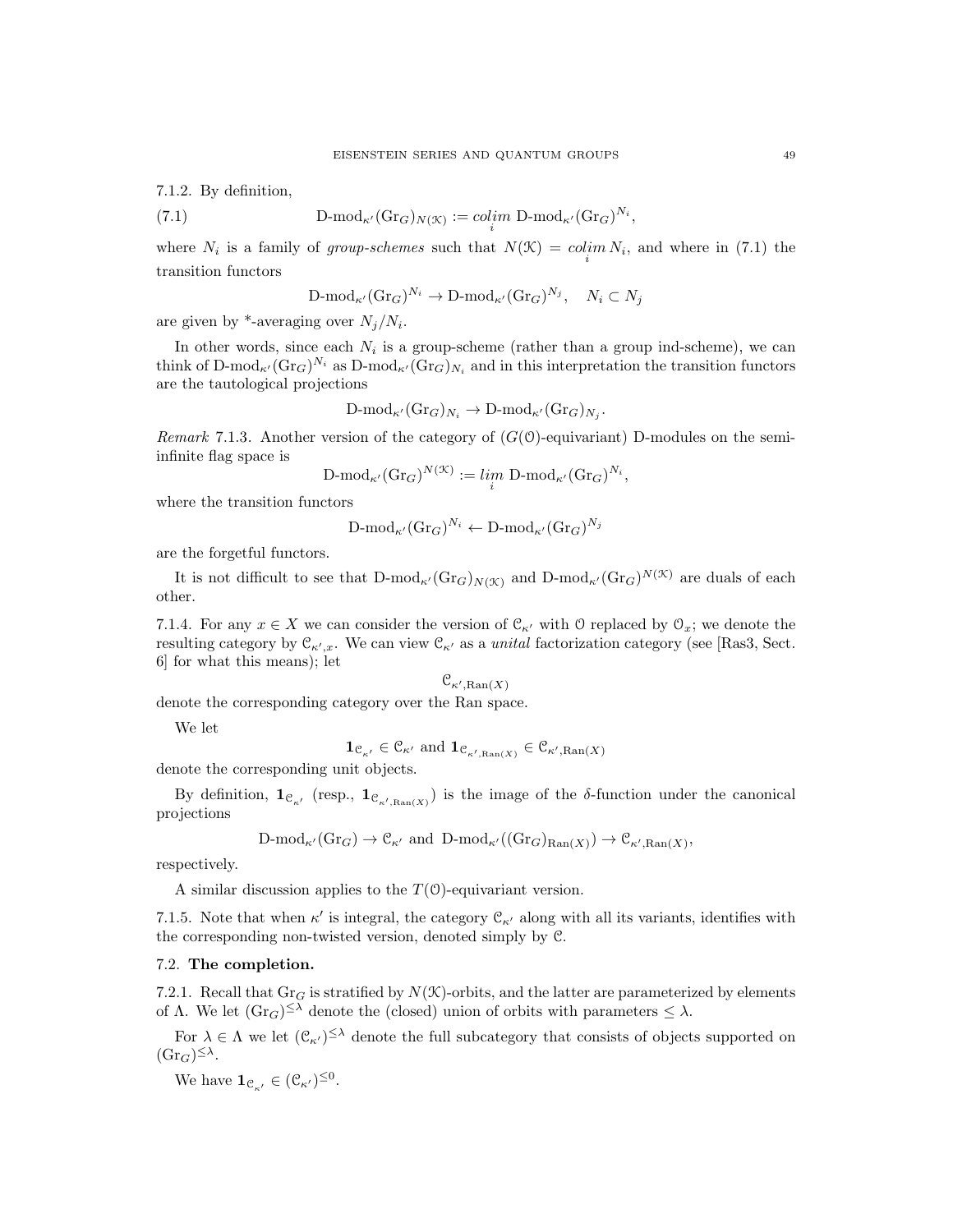7.2.2. The inclusion

$$
(\mathcal{C}_{\kappa'})^{\leq \lambda} \hookrightarrow \mathcal{C}_{\kappa'}
$$

admits a continuous right adjoint. Thus, we obtain a localization sequence

$$
(\mathcal{C}_{\kappa'})^{\leq \lambda} \rightleftarrows \mathcal{C}_{\kappa'} \rightleftarrows \mathcal{C}_{\kappa'}/(\mathcal{C}_{\kappa'})^{\leq \lambda}.
$$

We let  $\overline{\mathfrak{C}}_{\kappa}$  denote the category

$$
\lim_{\Lambda} \mathcal{C}_{\kappa'}/(\mathcal{C}_{\kappa'})^{\leq -\lambda},
$$

where we regard  $\Lambda$  as a poset with respect to the usual order relation.

In other words, an object of  $\overline{\mathcal{C}}_{\kappa'}$  is a system of objects  $\mathcal{F}^{\lambda} \in \mathcal{C}_{\kappa'}/(\mathcal{C}_{\kappa'})^{\leq -\lambda}$  that are compatible in the sense that for  $\lambda_1 \leq \lambda_2$ , the image of  $\mathcal{F}^{\lambda_2}$  under the projection

$$
\mathfrak{C}_{\kappa'}/(\mathfrak{C}_{\kappa'})^{\leq -\lambda_2} \to \mathfrak{C}_{\kappa'}/(\mathfrak{C}_{\kappa'})^{\leq -\lambda_1}
$$

identifies with  $\mathcal{F}^{\lambda_1}$ .

7.2.3. For every  $\lambda$  we have a full subcategory

$$
(\overline{\mathcal{C}}_{\kappa'})^{\leq \lambda} \subset \overline{\mathcal{C}}_{\kappa'}
$$

and a localization sequence

$$
(\overline{\mathcal{C}}_{\kappa'})^{\leq \lambda} \rightleftarrows \overline{\mathcal{C}}_{\kappa'} \rightleftarrows \overline{\mathcal{C}}_{\kappa'}/(\overline{\mathcal{C}}_{\kappa'})^{\leq \lambda},
$$

where the tautological functor

$$
\mathfrak{C}_{\kappa'}/(\mathfrak{C}_{\kappa'})^{\leq \lambda} \to \overline{\mathfrak{C}}_{\kappa'}/(\overline{\mathfrak{C}}_{\kappa'})^{\leq \lambda}
$$

is an equivalence.

7.2.4. As in Sect. 7.1.4, for  $x \in X$  we have the corresponding categories

$$
\overline{\mathcal{C}}_{\kappa',x}
$$
 and  $x \mapsto (\overline{\mathcal{C}}_{\kappa',x})^{\leq 0}$ .

Moreover  $\overline{\mathcal{C}}_{\kappa'}$  and  $(\overline{\mathcal{C}}_{\kappa'})^{\leq 0}$  are unital factorization categories, and we let

$$
\overline{\mathcal{C}}_{\kappa', \text{Ran}(X)}
$$
 and  $(\overline{\mathcal{C}}_{\kappa', \text{Ran}(X)})^{\leq 0}$ 

denote the corresponding categories over the Ran space.

Furthermore, the above discussion extends to the  $T(0)$ -equivariant case. I.e., we have the categories

$$
(\mathcal{C}_{\kappa'}^{T(\mathcal{O})})^{\leq \lambda} \rightleftarrows \mathcal{C}_{\kappa'}^{T(\mathcal{O})} \rightleftarrows \mathcal{C}_{\kappa'}^{T(\mathcal{O})}/(\mathcal{C}_{\kappa'}^{T(\mathcal{O})})^{\leq \lambda}
$$

and

$$
(\overline{\mathcal{C}}_{\kappa'}^{T(\mathcal{O})})^{\leq \lambda} \rightleftarrows \overline{\mathcal{C}}_{\kappa'}^{T(\mathcal{O})} \rightleftarrows \overline{\mathcal{C}}_{\kappa'}^{T(\mathcal{O})}/(\overline{\mathcal{C}}_{\kappa'}^{T(\mathcal{O})})^{\leq \lambda},
$$

and the categories over the Ran space

$$
(\mathcal{C}^{T(\mathcal{O})}_{\kappa',\text{Ran}(X)})^{\leq 0},\ \overline{\mathcal{C}}^{T(\mathcal{O})}_{\kappa',\text{Ran}(X)}\ \text{and}\ (\overline{\mathcal{C}}^{T(\mathcal{O})}_{\kappa',\text{Ran}(X)})^{\leq 0}.
$$

# 7.3. The functor of BRST reduction. A key ingredient in understanding the functor

$$
\mathrm{Inv}_{\mathfrak{n}(\mathcal{K}),!*}: \widehat{\mathfrak{g}}_{\kappa'}\text{-mod}^{G(\mathcal{O})} \to \widehat{\mathfrak{t}}_{\kappa'+\text{shift}}\text{-mod}^{T(\mathcal{O})}
$$

is a canonically defined functor

$$
\text{BRST}_{\mathfrak{n}}^{\text{conv}}: \mathcal{C}_{\kappa'}^{T(\mathfrak{O})} \otimes \widehat{\mathfrak{g}}_{\kappa'}\text{-}\mathrm{mod}^{G(\mathfrak{O})} \to \widehat{\mathfrak{t}}_{\kappa'+\mathrm{shift}}\text{-}\mathrm{mod}^{T(\mathfrak{O})}.
$$

In this subsection we will describe the construction of this functor.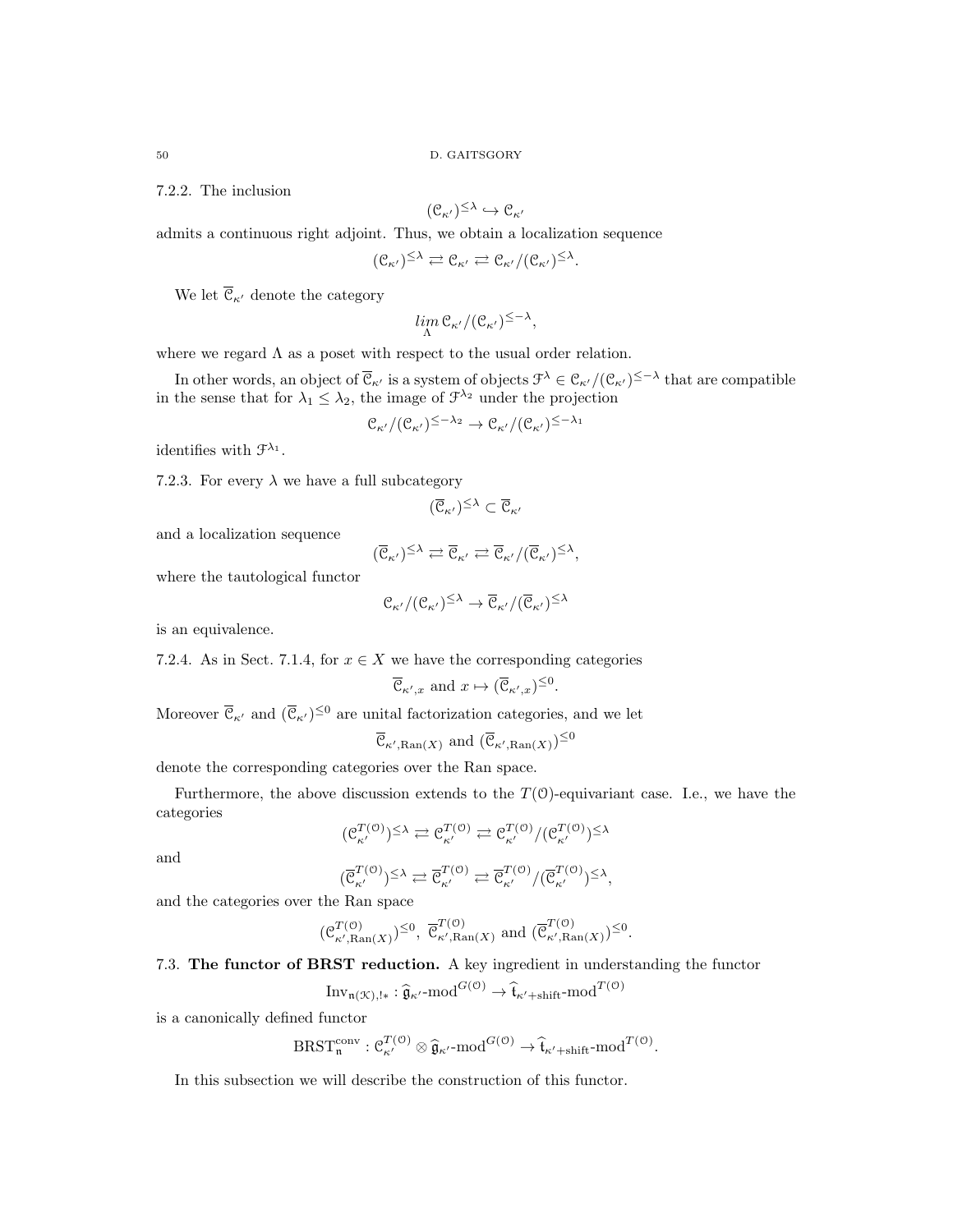7.3.1. The action of  $G(\mathcal{K})$  on  $\hat{\mathfrak{g}}_{\kappa}$  -mod defines a functor

$$
\mathrm{D\text{-}mod}_{\kappa'}(\mathrm{Gr}_G) \otimes \widehat{\mathfrak{g}}_{\kappa'}\text{-}\mathrm{mod}^{G(\mathcal{O})} \to \widehat{\mathfrak{g}}_{\kappa'}\text{-}\mathrm{mod}.
$$

This functor respects the actions of  $G(\mathcal{K})$  (at level  $\kappa'$ ), where the  $G(\mathcal{K})$ -action on the source is via the first factor, i.e.,  $D\text{-mod}_{\kappa'}(Gr_G)$ . In particular, it gives rise to a functor

(7.2) 
$$
(\text{D-mod}_{\kappa'}(\text{Gr}_G)_{N(\mathcal{K})})^{T(\mathcal{O})}\otimes \widehat{\mathfrak{g}}_{\kappa'}\text{-mod}^{G(\mathcal{O})} \to (\widehat{\mathfrak{g}}_{\kappa'}\text{-mod}_{N(\mathcal{K})})^{T(\mathcal{O})}.
$$

7.3.2. Consider now the functor of BRST reduction

(7.3) 
$$
BRST_{n}: \hat{\mathfrak{g}}_{\kappa'}\text{-mod} \to \hat{\mathfrak{t}}_{\kappa'+\text{shift}}\text{-mod},
$$

see [BD, Sect. 3.8].

Remark 7.3.3. The fact that the target of the functor is the Kac-Moody extension  $\hat{\mathfrak{t}}_{\kappa'+\text{shift}}$  rather than  $\hat{\mathbf{t}}_{\kappa'-\kappa_{\text{crit}}}$  (or even more naively  $\hat{\mathbf{t}}_{\kappa'}$ ) is the reason we needed to add the Tate extension  $\hat{\mathbf{t}}_{\text{Tate(n)}}$ in Sect. 3.3

7.3.4. The functor (7.3) is invariant with respect to the  $N(\mathcal{K})$ -action on  $\hat{\mathfrak{g}}_{\kappa'}$ , and hence, gives rise to a functor

$$
\widehat{\mathfrak{g}}_{\kappa'}\text{-mod}_{N(\mathfrak{K})}\to \mathfrak{t}_{\kappa'+\text{shift}}\text{-mod}.
$$

The latter functor respects the action of  $T(0)$ , and thus gives rise to a functor

(7.4) 
$$
(\widehat{\mathfrak{g}}_{\kappa'}\text{-mod}_{N(\mathfrak{K})})^{T(\mathfrak{O})}\to \widehat{\mathfrak{t}}_{\kappa'+\text{shift}}\text{-mod}^{T(\mathfrak{O})}.
$$

Finally, composing (7.2) and (7.4), we obtain the desired functor  $BRST_r^{\text{conv}}$ 

$$
\mathcal{C}_{\kappa'}^{T(\mathcal{O})} \otimes \widehat{\mathfrak{g}}_{\kappa'}\text{-mod}^{G(\mathcal{O})} = (\text{D-mod}_{\kappa'}(\text{Gr}_G)_{N(\mathcal{K})})^{T(\mathcal{O})} \otimes \widehat{\mathfrak{g}}_{\kappa'}\text{-mod}^{G(\mathcal{O})} \to \widehat{\mathfrak{t}}_{\kappa'+\text{shift}}\text{-mod}^{T(\mathcal{O})}.
$$

7.3.5. We have the following basic assertion:

**Lemma 7.3.6.** Assume that  $\kappa'$  is negative. Then the functor  $\text{BRST}_{n}^{\text{conv}}$  canonically extends to a functor

$$
\text{BRST}_{\mathfrak{n}}^{\text{conv}} : \overline{\mathfrak{C}}_{\kappa'}^{T(\mathfrak{O})} \otimes \widehat{\mathfrak{g}}_{\kappa'}\text{-}\mathrm{mod}^{G(\mathfrak{O})} \to \widehat{\mathfrak{t}}_{\kappa'+\mathrm{shift}}\text{-}\mathrm{mod}^{T(\mathfrak{O})}.
$$

Remark 7.3.7. This lemma amounts to the following observation. For  $\kappa'$  negative, the restriction of the functor  $\text{BRST}_\mathfrak{n}^\text{conv}$  to

$$
(\mathfrak{C}_{\kappa'}^{T(\mathfrak{O})})^{\leq -\lambda} \otimes M,
$$

where  $M \in \hat{\mathfrak{g}}_{\kappa}$  -mod $G^{(0)}$  is a given *compact* object has the property that it maps to a subcate-<br>game of  $\hat{\mathfrak{g}}$  -mod $T^{(0)}$  consisting of chiests where t weights are of the farm gory of  $\hat{\mathbf{t}}_{\kappa' + \text{shift}}$ -mod $T^{(0)}$ , consisting of objects whose t-weights are of the form

$$
\check{\mu}_i(M) + \text{Frob}_{\Lambda,\kappa}(\lambda - \Lambda^{\text{pos}}),
$$

where  $\mu_i(M) \in \mathfrak{t}^\vee$  in a finite collection of weights that only depends on M.

7.3.8. The functor BRST<sup>conv</sup> is factorizable. We shall denote by  $(BRST_n^{conv})_{\text{Ran}(X)}$  the corresponding functor

$$
\mathcal{C}^{T(\mathcal{O})}_{\kappa',\mathrm{Ran}(X)}\underset{\mathrm{D-mod}(\mathrm{Ran}(X))}{\otimes}(\widehat{\mathfrak{g}}_{\kappa'}\text{-mod}^{G(\mathcal{O})})_{\mathrm{Ran}(X)}\to (\widehat{\mathfrak{t}}_{\kappa'+\mathrm{shift}}\text{-mod}^{T(\mathcal{O})})_{\mathrm{Ran}(X)}.
$$

Similarly, if  $\kappa'$  is negative, we will denote by the same symbol the resulting functor

$$
\overline{\mathcal{C}}_{\kappa',\text{Ran}(X)}^{T(\mathcal{O})} \underset{\text{D-mod}( \text{Ran}(X))}{\otimes} (\widehat{\mathfrak{g}}_{\kappa'}\text{-mod}^{G(\mathcal{O})})_{\text{Ran}(X)} \to (\widehat{\mathfrak{t}}_{\kappa'+\text{shift}}\text{-mod}^{T(\mathcal{O})})_{\text{Ran}(X)}.
$$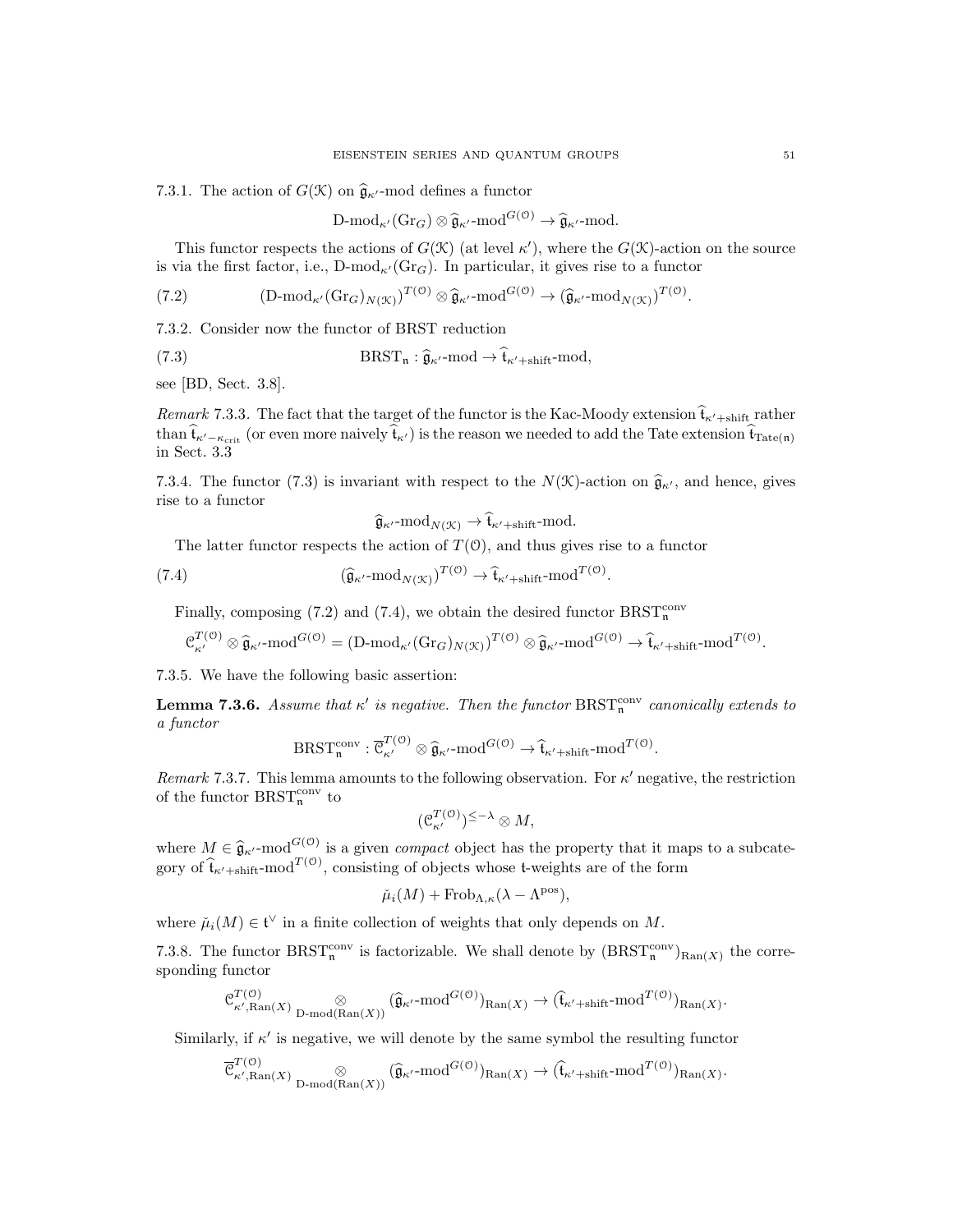Remark 7.3.9. We can now explain the presence of the linear term in the gerbe  $\mathcal{G}_{q,loc}$  from Sect. 4.1.5. The actual source is the fact that the target of the functor (7.3) is the category of modules over  $\hat{\mathfrak{t}}_{\kappa'+\text{shift}}$ , rather than  $\hat{\mathfrak{t}}_{\kappa'-\kappa_{\text{crit}}}$ , the difference being the abelian extension of  $\mathfrak{t}(\mathfrak{K})$ described in Sect. 3.3.2.

Since we are dealing with  $\hat{t}_{\kappa'+\text{shift}}$ , the local Fourier-Mukai transforms implies that over Ran(X,  $\check{\Lambda}$ ) we need to consider the category D-mod<sub>k<sup>-1</sup>+trans</sub>(Ran(X,  $\check{\Lambda}$ )), rather than D-mod<sub>( $\kappa-\kappa_{\rm crit}$ )−1 (Ran( $X, \Lambda$ )).</sub>

The category D-mod<sub> $\kappa^{-1}$ +trans(Ran(X, $\Lambda$ )) is related via Riemann-Hilbert to the category of</sub> sheaves on Ran(X, $\check{\Lambda}$ ), twisted by the gerbe  $\mathcal{G}_{q,\mathrm{loc}}$ . This is while D-mod<sub>( $\kappa-\kappa_{\mathrm{crit}}$ )<sup>-1</sup> (Ran(X, $\check{\Lambda}$ ))</sub> corresponds to the category of sheaves twisted by the gerbe that only has the quadratic part.

7.4. Relation to the Kac-Moody equivalence. In this subsection we will formulate a crucial statement, Quasi-Theorem 7.4.9 that will express the functor  $Inv_{n(\mathcal{K})}$ <sub>1</sub><sup>\*</sup> in terms of the functor  $BRST_n^{\text{conv}}$ .

In particular, this will show that the functor  $Inv_{n(\mathcal{K}),!*}$  is of algebraic nature, as was promised in Remark 6.4.7.

7.4.1. For any level  $\kappa'$  we consider the object

$$
\jmath_{\kappa',0,*}:=\mathbf{1}_{\overline{\mathbb{C}}^{\mathcal{G}(\mathfrak{O})}_{\kappa'}}\in \overline{\mathbb{C}}^{T(\mathfrak{O})}_{\kappa'},
$$

which is equal to the image of  $1_{\mathcal{C}^{G(\mathcal{O})}_{\kappa'}}$  under the tautological projection

$$
\mathcal{C}_{\kappa', \text{Ran}(X)}^{T(\mathcal{O})} \to \overline{\mathcal{C}}_{\kappa'}^{T(\mathcal{O})}.
$$

Being the unit of  $\overline{\mathfrak{C}}_{\kappa'}^{T(\mathcal{O})}$ , the object  $j_{\kappa',0,*}$  has a natural structure of factorization algebra in  $\overline{\mathcal{C}}_{\kappa'}^{T(\mathcal{O})}$ , and hence gives rise to an object

$$
(\jmath_{\kappa',0,*})_{\text{Ran}(X)} \in \overline{\mathcal{C}}_{\kappa',\text{Ran}(X)}^{T(\mathcal{O})},
$$

which identifies tautologically with  $1_{\overline{\mathcal{C}}_{\kappa',\mathrm{Ran}(X)}^{G(\mathcal{O})}}$ .

7.4.2. The following result (along with Quasi-Theorem 7.4.8) can be viewed as a characterization of the Kazhdan-Lusztig equivalence:

**Quasi-Theorem 7.4.3.** Let  $\kappa'$  be negative. Then the (factorizable) functor

$$
\mathrm{Inv}_{\mathfrak{n}(\mathcal{K}),*}: \widehat{\mathfrak{g}}_{\kappa'}\text{-mod}^{G(\mathcal{O})} \to \widehat{\mathfrak{t}}_{\kappa'+\text{shift}}\text{-mod}^{T(\mathcal{O})}
$$

of Sect. 6.5.2 identifies canonically with the (factorizable) functor

$$
\text{BRST}_{\mathfrak{n}}^{\text{conv}}(\jmath_{\kappa',0,*},-): \widehat{\mathfrak{g}}_{\kappa'}\text{-mod}^{G(\mathcal{O})} \to \widehat{\mathfrak{t}}_{\kappa'+\text{shift}}\text{-mod}^{T(\mathcal{O})}.
$$

7.4.4. In what follows we will denote the above functor  $BRST_n^{\text{conv}}(\jmath_{\kappa',0,*},-)$  by  $BRST_{\mathfrak{n},*}$ . Note that this is essentially the functor  $BRST_n$  of (7.3) in the sense that we have a commutative diagram

$$
\begin{array}{ccc}\n\widehat{\mathfrak{g}}_{\kappa'}\text{-mod}^{G(\mathbb{O})} & \longrightarrow & \widehat{\mathfrak{g}}_{\kappa'}\text{-mod} \\
\text{BRST}_{\mathfrak{n},*} & & \downarrow \text{BRST}_{\mathfrak{n}} \\
\widehat{\mathfrak{t}}_{\kappa'+\text{shift}}\text{-mod}^{T(\mathbb{O})} & \longrightarrow & \widehat{\mathfrak{t}}_{\kappa'+\text{shift}}\text{-mod}.\n\end{array}
$$

We shall denote by  $(BRST_{n,*})_{\text{Ran}(X)}$  the corresponding functor

$$
(\widehat{\mathfrak{g}}_{\kappa'}\text{-mod}^{G(\mathcal{O})})_{\text{Ran}(X)} \to (\widehat{\mathfrak{t}}_{\kappa'+\text{shift}}\text{-mod}^{T(\mathcal{O})})_{\text{Ran}(X)}.
$$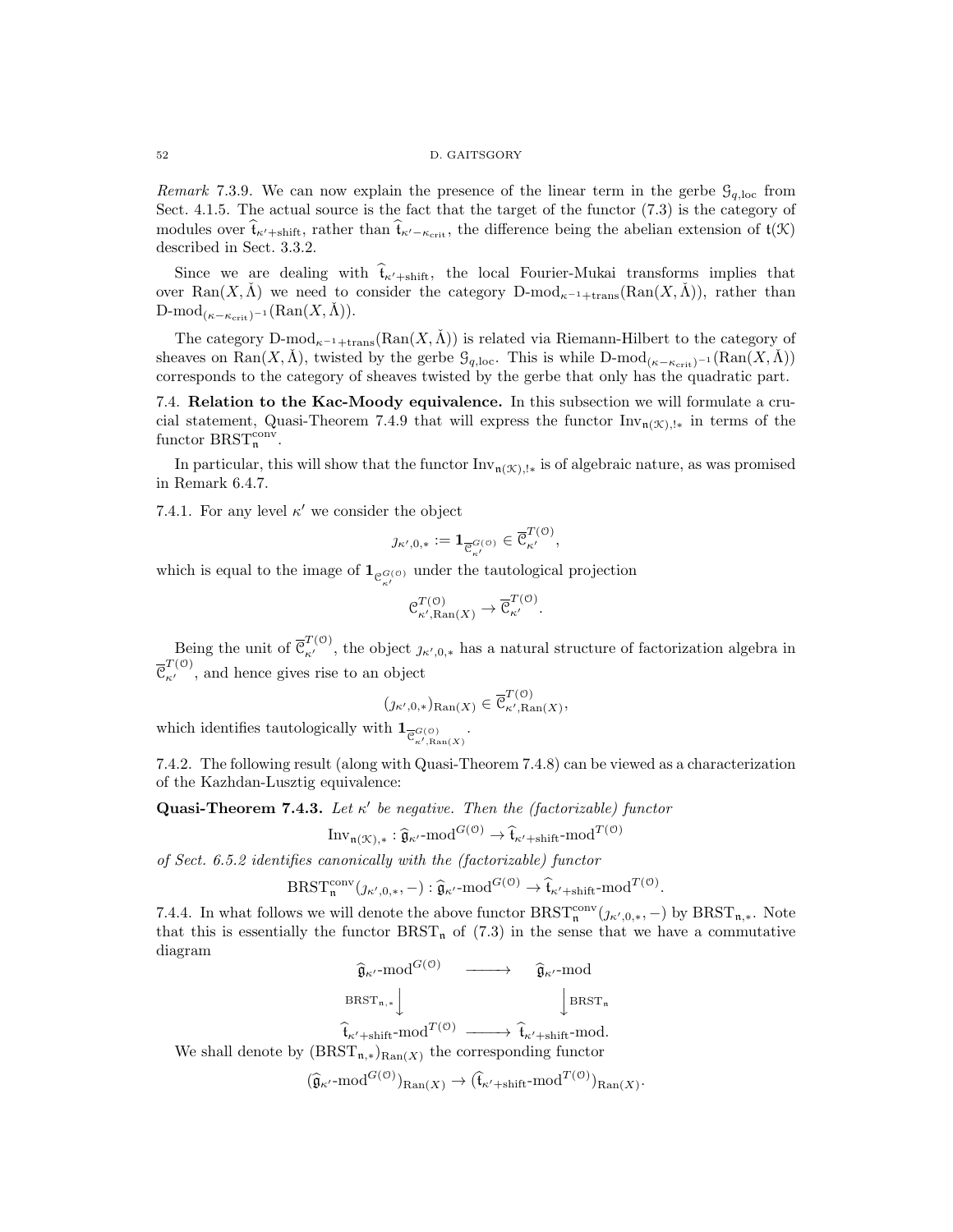7.4.5. From now on, until the end of this subsection we will assume that  $\kappa'$  is integral. In Sect. 8 we will describe two more factorization algebras in  $\overline{\mathcal{C}}_{\kappa'}^{T(\mathcal{O})}$ , denoted

$$
j_{\kappa',0,!}
$$
 and  $j_{\kappa',0,!*}$ ,

respectively. We let

$$
(\jmath_{\kappa',0,!})_{\text{Ran}(X)}
$$
 and  $(\jmath_{\kappa',0,!*})_{\text{Ran}(X)}$ 

denote the resulting objects of  $\overline{\mathcal{C}}_{\kappa',\mathrm{R}_{\kappa}}^{T(\mathcal{O})}$  $\kappa'$ , Ran $(X)$ .

Remark 7.4.6. Unlike  $j_{\kappa',0,*}$ , the objects  $j_{\kappa',0,!}$  and  $j_{\kappa',0,!*}$  do not belong to the image of the functor  $\mathcal{C}_{\kappa'}^{T(\mathcal{O})} \to \overline{\mathcal{C}}_{\kappa'}^{T(\mathcal{O})}.$ 

7.4.7. We shall denote the resulting (factorizable) functors  $\hat{\mathfrak{g}}_{\kappa}$ -mod $^{G(0)} \to \hat{\mathfrak{t}}_{\kappa'+\text{shift}}$ -mod $^{T(0)}$  $\text{BRST}_n^{\text{conv}}(\jmath_{\kappa',0,!},-)$  and  $\text{BRST}_n^{\text{conv}}(\jmath_{\kappa',0,!},+)$ 

by  $BRST_{n, !}$  and  $BRST_{n, !*}$ , respectively.

We have the following counterparts of Quasi-Theorem 7.4.3:

**Quasi-Theorem 7.4.8.** Let  $\kappa'$  be negative. Then the (factorizable) functor

 $Inv_{\mathfrak{n}(\mathcal{K}),!} : \hat{\mathfrak{g}}_{\kappa'}\text{-mod}^{G(\mathcal{O})} \to \hat{\mathfrak{t}}_{\kappa'+\text{shift}}\text{-mod}^{T(\mathcal{O})}$ 

of Sect. 6.5.2 identifies canonically with the (factorizable) functor

 $BRST_{n, !} : \hat{\mathfrak{g}}_{\kappa'}.mod^{G(\mathcal{O})} \to \hat{\mathfrak{t}}_{\kappa' + \text{shift}}.mod^{T(\mathcal{O})}.$ 

**Quasi-Theorem 7.4.9.** Let  $\kappa'$  be negative. Then the (factorizable) functor

 $Inv_{\mathbf{n}(\mathcal{K})}\,|_{*}: \widehat{\mathfrak{g}}_{\kappa'}\text{-mod}^{G(\mathcal{O})} \to \widehat{\mathfrak{t}}_{\kappa'+\text{shift}}\text{-mod}^{T(\mathcal{O})}$ 

of Sect. 6.4.3 identifies canonically with the (factorizable) functor

 $BRST_{\mathfrak{n},!*}: \hat{\mathfrak{g}}_{\kappa'}\text{-mod}^{G(\mathcal{O})} \to \hat{\mathfrak{t}}_{\kappa'+\text{shift}}\text{-mod}^{T(\mathcal{O})}.$ 

7.4.10. Let  $(BRST_{n,!})_{\text{Ran}(X)}$  and  $(BRST_{n,!*})_{\text{Ran}(X)}$  denote the resulting functors

$$
(\widehat{\mathfrak{g}}_{\kappa'}\text{-mod}^{G(\mathcal{O})})_{\text{Ran}(X)} \to (\widehat{\mathfrak{t}}_{\kappa'+\text{shift}}\text{-mod}^{T(\mathcal{O})})_{\text{Ran}(X)}.
$$

In view of Quasi-Theorem 7.4.9, we can reformulate Conjecture 6.4.6 as follows:

**Conjecture 7.4.11.** Let  $\kappa'$  be a negative integral level. Then the following diagram of functors commutes  $(RRST)$ 

$$
\begin{array}{ccc}\n(\widehat{\mathfrak{g}}_{\kappa'}\text{-mod}^{G(\mathcal{O})})_{\text{Ran}(X)} & \xrightarrow{\text{(BRS 1_n, !*/ \text{Ran}(X))}} (\widehat{\mathfrak{t}}_{\kappa'+\text{shift}}\text{-mod}^{T(\mathcal{O})})_{\text{Ran}(X)} \\
\downarrow^{\text{Loc}_{G,\kappa',\text{Ran}(X)}} & \downarrow^{\text{Loc}_{T,\kappa'+\text{shift},\text{Ran}(X)}} \\
D\text{-mod}_{\kappa'}(\text{Bun}_G)_{\text{co}} & \xrightarrow{\text{CT}_{\kappa'+\text{shift},!*}} & D\text{-mod}_{\kappa'+\text{shift}}(\text{Bun}_T).\n\end{array}
$$

In a similar way, we can use Quasi-Theorems 7.4.3 and Quasi-Theorem 7.4.8 to reformulate Conjecture 6.5.4 by substituting

 $((\text{Inv}_{\mathfrak{n}(\mathcal{K}),*})_{\text{Ran}(X)}$  and  $((\text{Inv}_{\mathfrak{n}(\mathcal{K}),!})_{\text{Ran}(X)})$ 

by

$$
(BRST_{n,*})_{\text{Ran}(X)}
$$
 and  $(BRST_{n,!})_{\text{Ran}(X)}$ ,

respectively.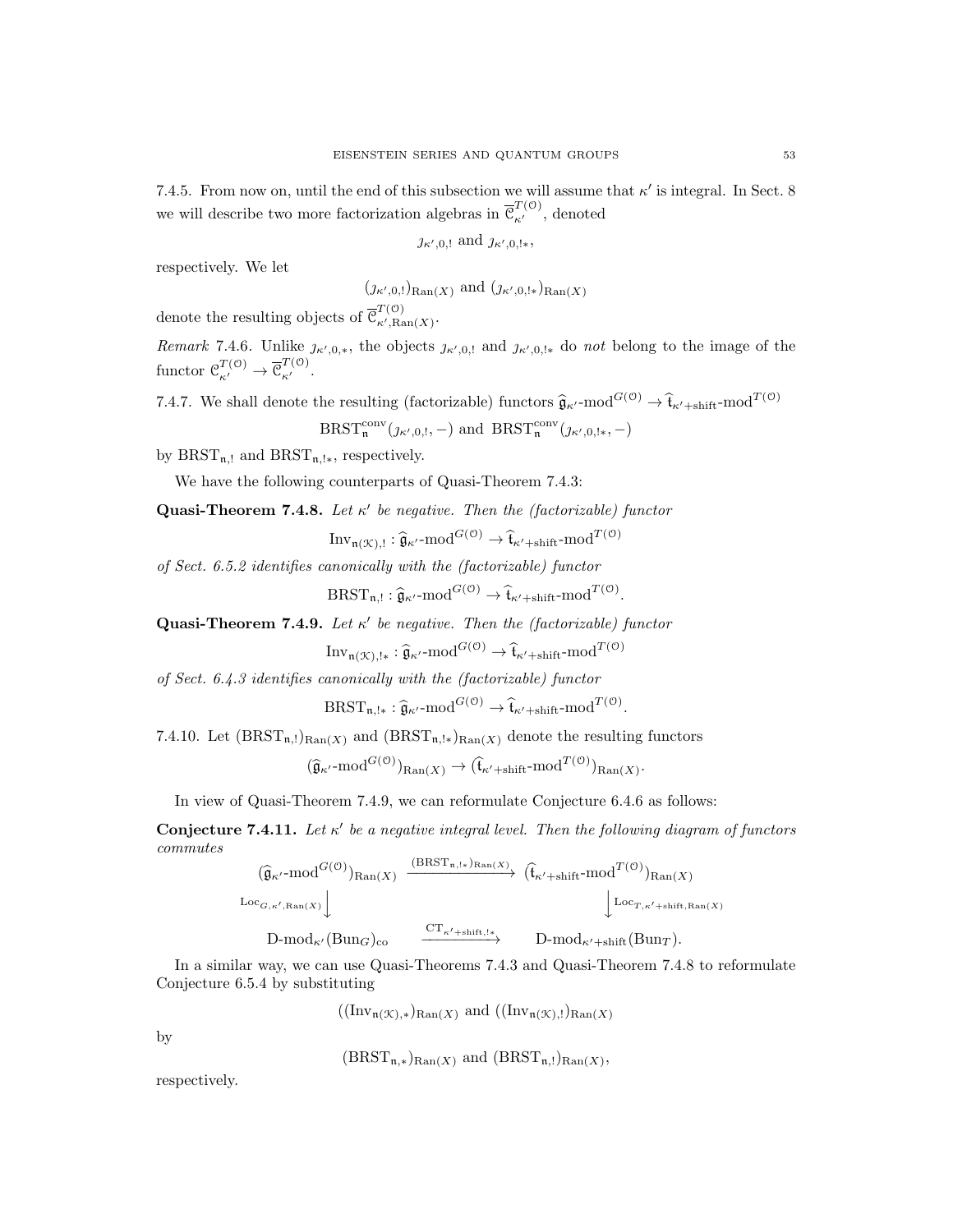Remark 7.4.12. It will follow from the construction of the objects  $j_{\kappa',0,1}$  and  $j_{\kappa',0,1*}$  that we have the following canonical maps of factorization algebras

(7.5) κ<sup>0</sup> ,0,! → κ<sup>0</sup> ,0,!<sup>∗</sup> → κ<sup>0</sup> ,0,∗.

In terms of the isomorphisms of Quasi-Theorems 7.4.3, 7.4.8 and 7.4.9, these maps correspond to the natural transformations

$$
\operatorname{Inv}_{\mathfrak{n}(\mathcal{K}),!} \to \operatorname{Inv}_{\mathfrak{n}(\mathcal{K}),!*} \to \operatorname{Inv}_{\mathfrak{n}(\mathcal{K}),*}.
$$

7.5. The !-extension. The contents of this subsection will not be used in the sequel.

The general construction of the object  $\jmath_{\kappa',0,1}$  will be explained in Sect. 8. Here we indicate an alternative construction (that works for any  $\kappa$ , i.e., one that is not necessarily integral). Specifically, we will describe the object  $(j_{\kappa',0,!})_{\text{Ran}(X)}$ .

7.5.1. Consider the functor

$$
(7.6) \qquad (\overline{\mathcal{C}}_{\kappa',\text{Ran}(X)}^{T(0)})^{\leq 0} / (\overline{\mathcal{C}}_{\kappa',\text{Ran}(X)}^{T(0)})^{< 0} \simeq (\mathcal{C}_{\kappa',\text{Ran}(X)}^{T(0)})^{\leq 0} / (\mathcal{C}_{\kappa',\text{Ran}(X)}^{T(0)})^{< 0} \simeq \text{D-mod}(\text{Ran}(X)).
$$

We have:

**Lemma 7.5.2.** The functor in  $(7.6)$  admits a left adjoint.

Remark 7.5.3. The existence of the left adjoint in Lemma 7.5.2 would be false if we worked with the uncompleted category  $\mathcal{C}^{T(\mathcal{O})}_{\mathcal{L}'\mathcal{B}_{\mathcal{C}}}$  $T^{(0)}_{\kappa',\text{Ran}(X)}$  instead of  $\overline{\mathfrak{C}}_{\kappa',\text{Ran}(X)}^{T^{(0)}}$  $\kappa'$ , Ran $(X)$ .

7.5.4. Now, we claim that the object  $(j_{\kappa',0,1})_{\text{Ran}(X)}$  is the value of the above left adjoint on

 $\omega_{\text{Ran}(X)} \simeq \mathbf{1}_{\text{Ran}(X)} \in D\text{-mod}(\text{Ran}(X)).$ 

# 8. The IC object on the semi-infinite flag space

In this section we will give the construction of the objects  $j_{\kappa',0,1}$  and  $j_{\kappa',0,1*}$  in  $\overline{\mathbb{C}}_{\kappa'}^{T(\mathcal{O})}$  for an integral level  $\kappa'$ .

Since  $\kappa'$  is assumed integral, the category  $\overline{\mathcal{C}}_{\kappa'}^{T(\mathcal{O})}$  is equivalent to  $\overline{\mathcal{C}}^{T(\mathcal{O})}$  (see Sect. 7.1.5), so we will consider the latter.

#### 8.1. The spherical Hecke category for T.

8.1.1. We consider the affine Grassmannian  $\text{Gr}_T$  of the group T, and the category

$$
Sph_T := D\text{-mod}(\text{Gr}_T)^{T(\mathcal{O})}
$$

.

This category acquires a monoidal structure given by convolution, and a compatible structure of factorization category.

We let  $(\mathrm{Sph}_{T})_{\text{Ran}(X)}$  denote the corresponding category over the Ran space.

Remark 8.1.2. The derived geometric Satake equivalence gives a description of this category in terms of the Langlands dual torus, see [AriGa, Theorem 12.5.3].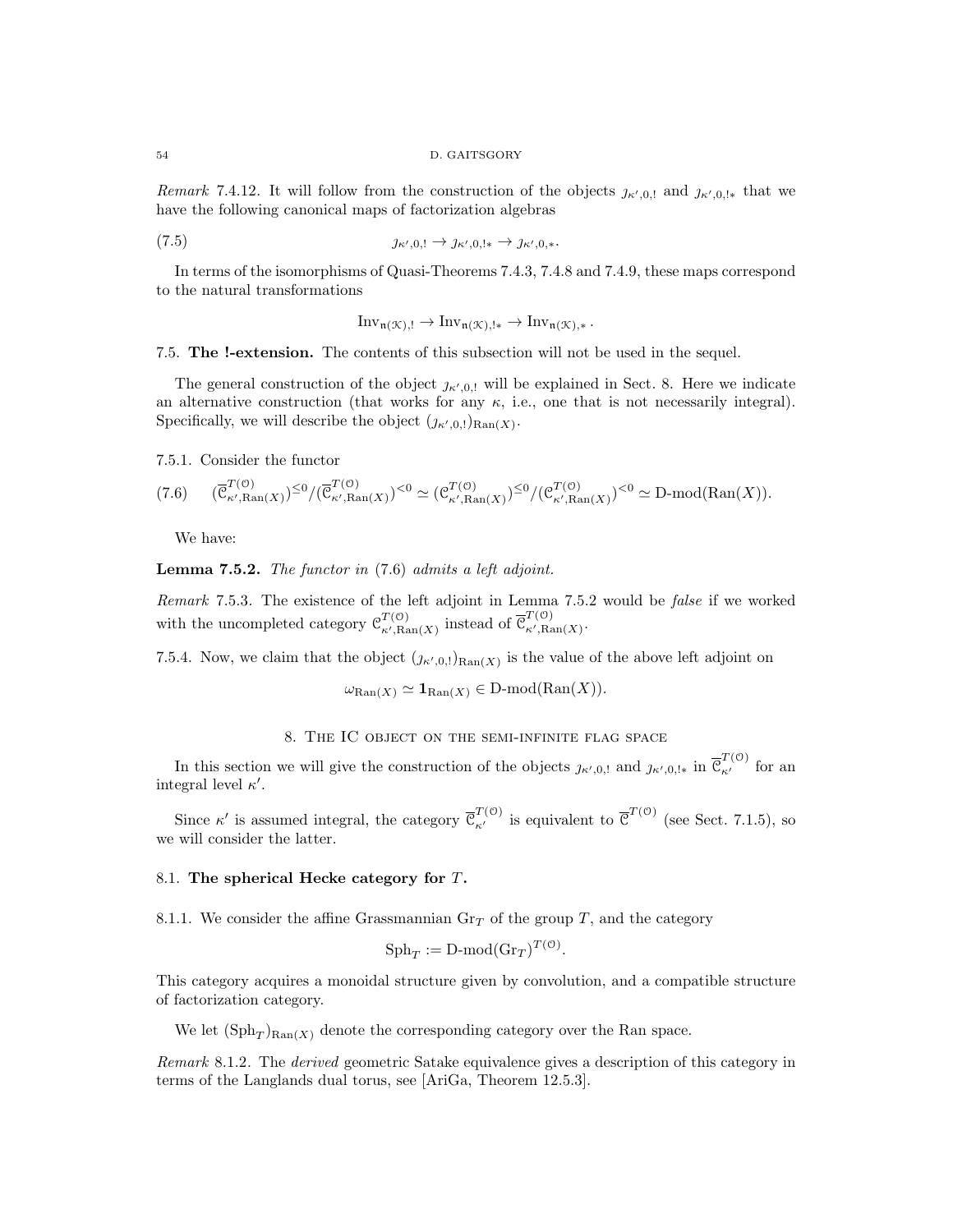8.1.3. Consider now the category D-mod( $\text{Gr}_T$ ). Note that it identifies canonically with Vect<sup>A</sup>; this identification is the *naive* (i.e., non-derived) geometric Satake for the group  $T$ .

The corresponding category over the Ran space  $(D\text{-mod}(Gr_T))_{\text{Ran}(X)}$  identifies canonically with  $D\text{-mod}(Ran(X,\Lambda)).$ 

We have the natural forgetful functors

(8.1) 
$$
f: \text{Sph}_T \to \text{D-mod}(Gr_T) \text{ and } f_{\text{Ran}(X)}: (\text{Sph}_T)_{\text{Ran}(X)} \to (\text{D-mod}(Gr_T))_{\text{Ran}(X)}.
$$

In particular, it makes sense to talk about objects of  $\text{Sph}_T$  (resp.,  $(\text{Sph}_T)_{\text{Ran}(X)}$ ) supported over  $\Lambda^{\text{neg}}$  (resp.,  $\text{Ran}(X,\Lambda)^{\text{neg}}$ ), see Sect. 4.1.2 for the notation. We denote the corresponding full subcategory by  $\text{Sph}_{T}^{\text{neg}}$  (resp.,  $(\text{Sph}_{T})_{\text{Rar}}^{\text{neg}}$  $\frac{\text{neg}}{\text{Ran}(X)}$ ).

8.1.4. Since the group T is commutative, the category D-mod( $\text{Gr}_{T}$ ) itself has a natural (symmetric) monoidal structure, and we have a naturally defined monoidal functor

(8.2) 
$$
g: D\text{-mod}(Gr_T) \to \text{Sph}_T,
$$

compatible with the factorization structures.

The functor g is a right inverse of the functor f (but note that the latter does not have a natural monoidal structure).

### 8.2. The Hecke action on the semi-infinite flag space.

8.2.1. Since the category  $\overline{\mathcal{C}}^{T(\mathcal{O})}$  is obtained by taking  $T(\mathcal{O})$ -invariants in the category  $\overline{\mathcal{C}}$  acted on by  $T(\mathcal{K})$ , the category  $\text{Sph}_T$  naturally acts on  $\overline{\mathcal{C}}^{T(\mathcal{O})}$  by convolution.

We denote this action by

$$
\mathcal{S}, \mathcal{T} \mapsto \mathcal{S} * \mathcal{T}.
$$

8.2.2. Recall the object

$$
\jmath_{0,*}\in\overline{\mathcal{C}}^{T(\mathcal{O})}.
$$

Let  $A \in \mathrm{Sph}_T$  be the *universal* algebra object that acts on  $j_{0,*}$ . In particular, we have a canonical action map

$$
\mathcal{A} * \jmath_{0,*} \to \mathcal{A}.
$$

The object A has a natural structure of factorization algebra; we denote by  $\mathcal{A}_{\text{Ran}(X)}$  the corresponding object in  $(\mathrm{Sph}_{T})_{\mathrm{Ran}(X)}$ .

8.2.3. It is easy to see that A is naturally augmented and its augmentation ideal  $A^+$  (resp.,  $\mathcal{A}^{\pm}_{\text{Ran}(X)}$ ) belongs in fact to  $\text{Sph}_{T}^{\text{neg}}$  (resp.,  $(\text{Sph}_{T})^{\text{neg}}_{\text{Ran}(X)}$ )  $\frac{\text{neg}}{\text{Ran}(X)}$ ).

Remark 8.2.4. The object  $\mathcal{A}^+_{\text{Ran}(X)}$  was introduced in [Ga5, Sect. 6.1.2] under the name  $\widetilde{\Omega}(\check{\mathfrak{n}})$ , and a description of this object is given in *loc.cit.*, Conjecture 10.3.4 in terms of the geometric Satake equivalence. Proving this description is work-in-progress by S. Raskin.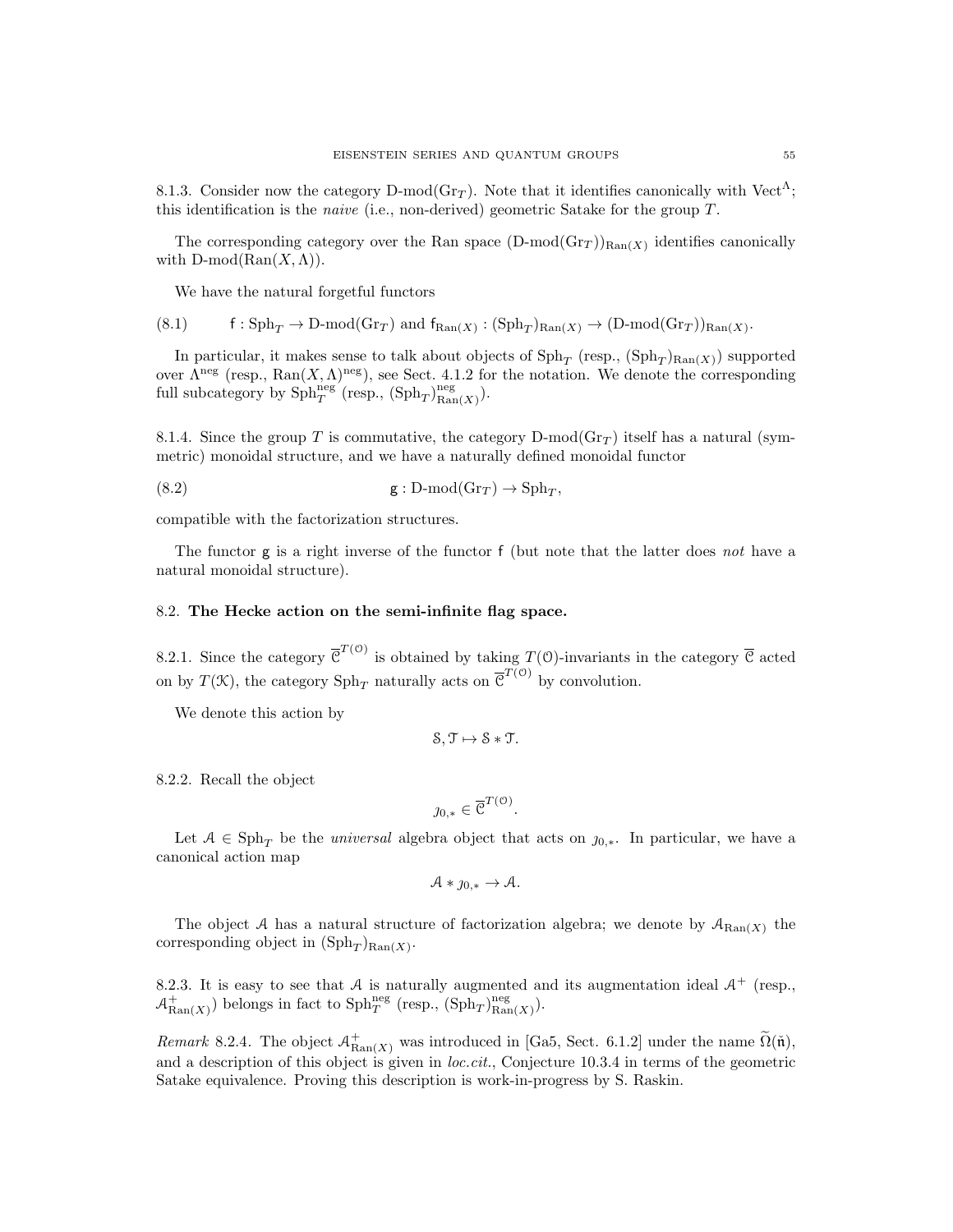8.2.5. Construction of the !-extension. We are finally able to define the sought-for object

$$
\jmath_{0,!} \in \overline{\mathcal{C}}^{T(\mathcal{O})}.
$$

Namely, it is defined to be

$$
\mathrm{coBar}(\mathcal{A}^+, \jmath_{0,*}),
$$

where coBar stands for the co-Bar construction for  $A^+$  (i.e., the co-Bar construction for A relative to its augmentation).

Note that  $\text{coBar}(\mathcal{A}^+, -)$  involves the procedure of taking the (inverse) limit. Now, one shows that this inverse limit is equivalent to one over a finite index category when projected to each  $\overline{\mathcal{C}}^{T(\mathcal{O})}/(\overline{\mathcal{C}}^{T(\mathcal{O})})^{\leq -\lambda}$ , and hence gives rise to a well-defined object of  $\overline{\mathcal{C}}^{T(\mathcal{O})}$ .

Remark 8.2.6. If we worked with C instead of  $\overline{C}$ , the inverse limit involved in the definition of  $coBar(\mathcal{A}^+, -)$  would be something unmanageable.

# 8.3. Definition of the IC object.

8.3.1. Consider  $f_{\text{Ran}(X)}(\mathcal{A}_{\text{Ran}(X)}^+)$  as an object of D-mod( $\text{Ran}(X,\Lambda)$ <sup>neg</sup>).

It follows from [Ga5, Sect. 6.1] that it belongs to D-mod( $\text{Ran}(X, \Lambda)$ <sup>neg</sup>)<sup>20</sup>, with respect to the natural t-structure; moreover

$$
\mathcal{A}_{0,\text{Ran}(X)}^+ := \tau^{\leq 0}(\mathsf{f}(\mathcal{A}_{\text{Ran}(X)}^+))
$$

is the object in D-mod $(\text{Ran}(X,\Lambda)^{neg})$  associated to a canonically defined factorization algebra

$$
\mathcal{A}_0^+ \in \mathbf{D}\text{-}\mathrm{mod}(\mathrm{Gr}_T).
$$

Furthermore,  $\mathcal{A}_0^+$  is the augementation ideal of a canonically defined (commutative) algebra object  $\mathcal{A}_0$  in the (symmetric) monoidal category D-mod( $\text{Gr}_T$ ).

Finally, the map  $\mathcal{A}_0^+ \to f(\mathcal{A}^+)$  canonically comes from a homomorphism of algebras

$$
g(\mathcal{A}_0^+)\to \mathcal{A}^+,
$$

compatible with the factorization structures.

Remark 8.3.2. The object

$$
(\mathcal{A}_0^+)_{\text{Ran}(X)}\in{\rm D\text{-}mod}(\text{Ran}(X,\Lambda)^{\text{neg}})\subset{\rm D\text{-}mod}(\text{Ran}(X,\Lambda))
$$

in fact identifies canonically with the object  $\Omega^{\text{Lus}}$  for the Langlands dual group  $\check{G}$  and the critical level for  $\check{G}$  (so that the corresponding twisting on  $\text{Ran}(X,\Lambda)^{neg}$  is trivial); see [BG2, Sects. 3 and 4].

8.3.3. We are finally able to define the object  $j_{0,1*} \in \overline{\mathcal{C}}^{T(\mathcal{O})}$ . Namely, it is defined to be

$$
\mathrm{coBar}(\mathcal{A}_0^+, \mathcal{y}_{0,*}).
$$

Remark 8.3.4. Note that it follows from the construction that we have the canonical maps

$$
\jmath_{0,!} \rightarrow \jmath_{0,!*} \rightarrow \jmath_{0,*},
$$

and hence the maps

(8.3) 
$$
(j_{0,!})_{\text{Ran}(X)} \to (j_{0,!*})_{\text{Ran}(X)} \to (j_{0,*})_{\text{Ran}(X)},
$$

as promised in Remark 7.4.12.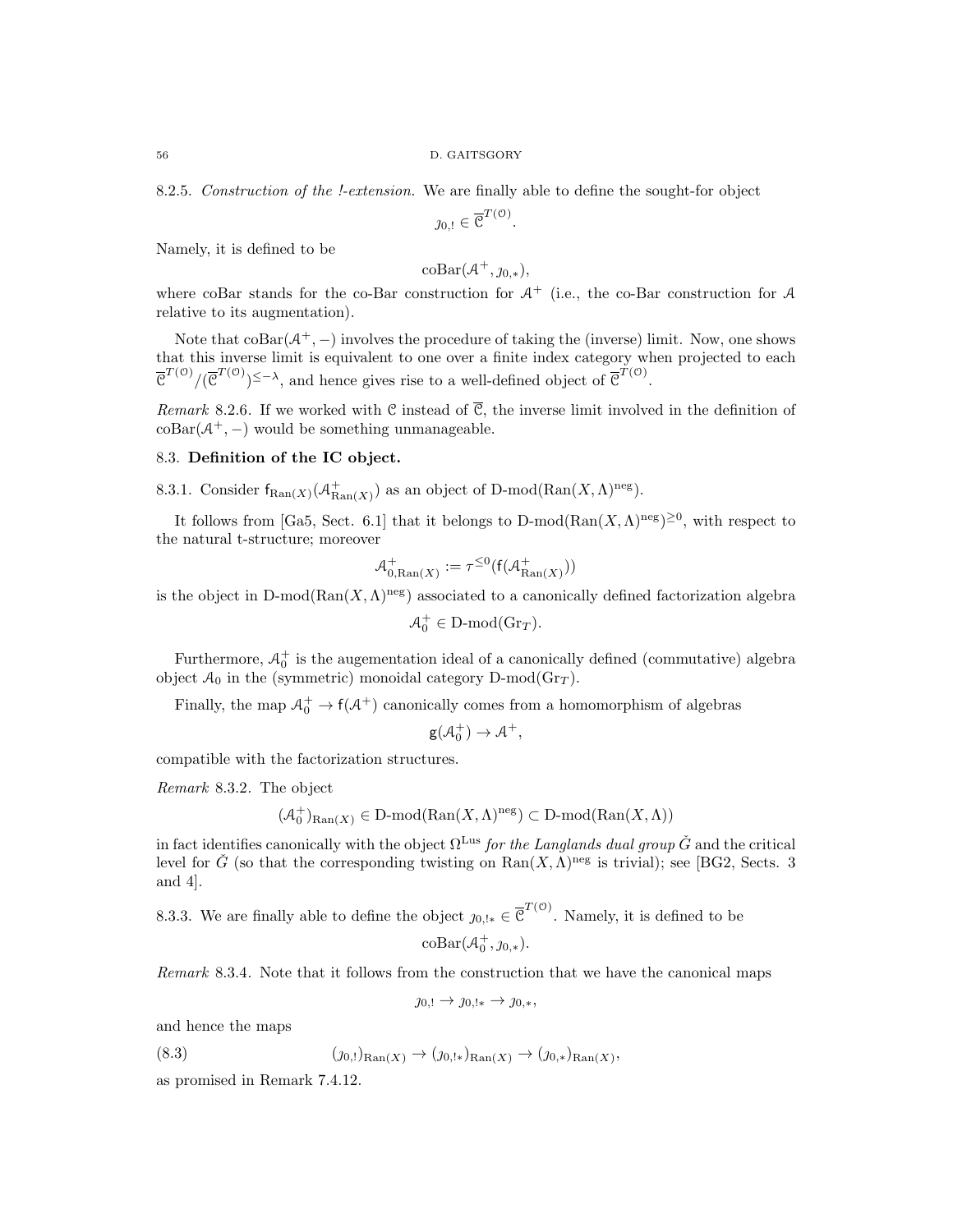Remark 8.3.5. The object  $j_{0,!*}$  plays the following role: the category of factorization modules over  $(j_{0,!*})_{\text{Ran}(X)}$  in  $\overline{\mathfrak{C}}^{T(\mathfrak{O})}$  is closely related to the version of the category of D-modules on the semi-infinite flag manifold, expected by Feigin–Frenkel, and whose global incarnation was the subject of [FM].

When we consider this situation at the critical level, the above category is related by a localization functor to the category of Kac-Moody representations at the critical level.

Remark 8.3.6. Note that Quasi-Theorems 7.4.8 and 7.4.9 imply that the functor  $\text{Inv}_{\mathfrak{n}(\mathcal{K})}$  can be expressed through the functor  $Inv_{n(\mathcal{K}),!*}$  via the factorization algebra  $\mathcal{A}_0$ .

Let us observe that this is natural from the point of view of quantum groups. Indeed, according to Remark 8.3.2, the factorization algebra  $A_0$  encodes the Chevalley complex of  $\tilde{\mathfrak{n}}$ . Now, the precise statement at the level of quantum groups is that for  $\mathcal{M} \in \mathfrak{U}_q(G)$ -mod, the object

$$
{\rm Inv}_{{\frak u}_q(N^+)}(\mathfrak{M})
$$

carries an action of  $U(\tilde{\mathfrak{n}})$  via the quantum Frobenius, and

$$
\mathrm{Inv}_{\mathfrak{U}^{\mathrm{Lus}}_q(N^+)}(\mathfrak{M}) \simeq \mathrm{Inv}_{U(\check{\mathfrak{n}})}(\mathrm{Inv}_{\mathfrak{u}_q(N^+)}(\mathfrak{M})).
$$

# 9. The semi-infinite flag space vs. Drinfeld's compactification

Our goal in this section is to deduce Conjecture 7.4.11 from another statement, Quasi-Theorem 9.3.2.

### 9.1. The local-to-global map (case of  $G/N$ ).

9.1.1. Consider the stack  $\overline{Bun}_N$ . We let  $D\text{-mod}_k(\overline{Bun}_N)$  the category of twisted D-modules on it, where the twisting is the pullback from one on  $Bun<sub>G</sub>$  under the natural projection  $\overline{\text{Bun}}_N \to \text{Bun}_G.$ 

For a point  $x \in X$  we have a naturally defined map

$$
\phi_x : ((\text{Gr}_G)_x)^{\leq 0} \to \overline{\text{Bun}}_N
$$

that remembers the reduction of our  $G$ -bundle to  $N$  on  $X - x$ .

Consider the functor

$$
(\phi_x)_*: \text{D-mod}_{\kappa'}(((\text{Gr}_G)_x)^{\leq 0}) \to \text{D-mod}_{\kappa}(\overline{\text{Bun}}_N).
$$

Remark 9.1.2. The exchange of levels  $\kappa \mapsto \kappa'$  is due to the fact that we are thinking about  $(\text{Gr}_G)_x$  as  $G(\mathcal{K}_x)/G(\mathcal{O}_x)$  (the quotient by  $G(\mathcal{O}_x)$  in the right), while Bun<sub>G</sub> is the quotient of  $\text{Bun}_{G}^{\text{level}_x}$  by  $G(\mathcal{O}_x)$  with the left action.

Indeed that according to [AG1], the  $\kappa$ -level on  $G(\mathcal{K})$  with respect to the left action corresponds to the level  $\kappa' := -\kappa - \kappa_{\text{Kil}}$  with respect to the right action.

9.1.3. For a group-scheme  $N_i \subset N(\mathcal{K}_x)$  consider the composed functor

$$
(\phi_x)_* \circ \mathrm{Av}^{N_i}_*: \mathrm{D\text{-}mod}_{\kappa'}(((\mathrm{Gr}_G)_x)^{\leq 0}) \to \mathrm{D\text{-}mod}_{\kappa}(\overline{\mathrm{Bun}}_N).
$$

These functors form an inverse family:

 $N_i \subset N_j \quad \leadsto \quad (\phi_x)_* \circ \mathrm{Av}_*^{N_j} \to (\phi_x)_* \circ \mathrm{Av}_*^{N_i}.$ 

**Lemma 9.1.4.** For every compact object  $\mathcal{F} \in \mathcal{D}\text{-mod}_{\kappa'}(((\text{Gr}_G)_x)^{\leq 0})$  the family

 $i \mapsto (\phi_x)_* \circ \operatorname{Av}_*^{N_i}(\mathcal{F}) \in \mathcal{D}\text{-mod}_{\kappa}(\overline{\operatorname{Bun}}_N)$ 

stabilizes.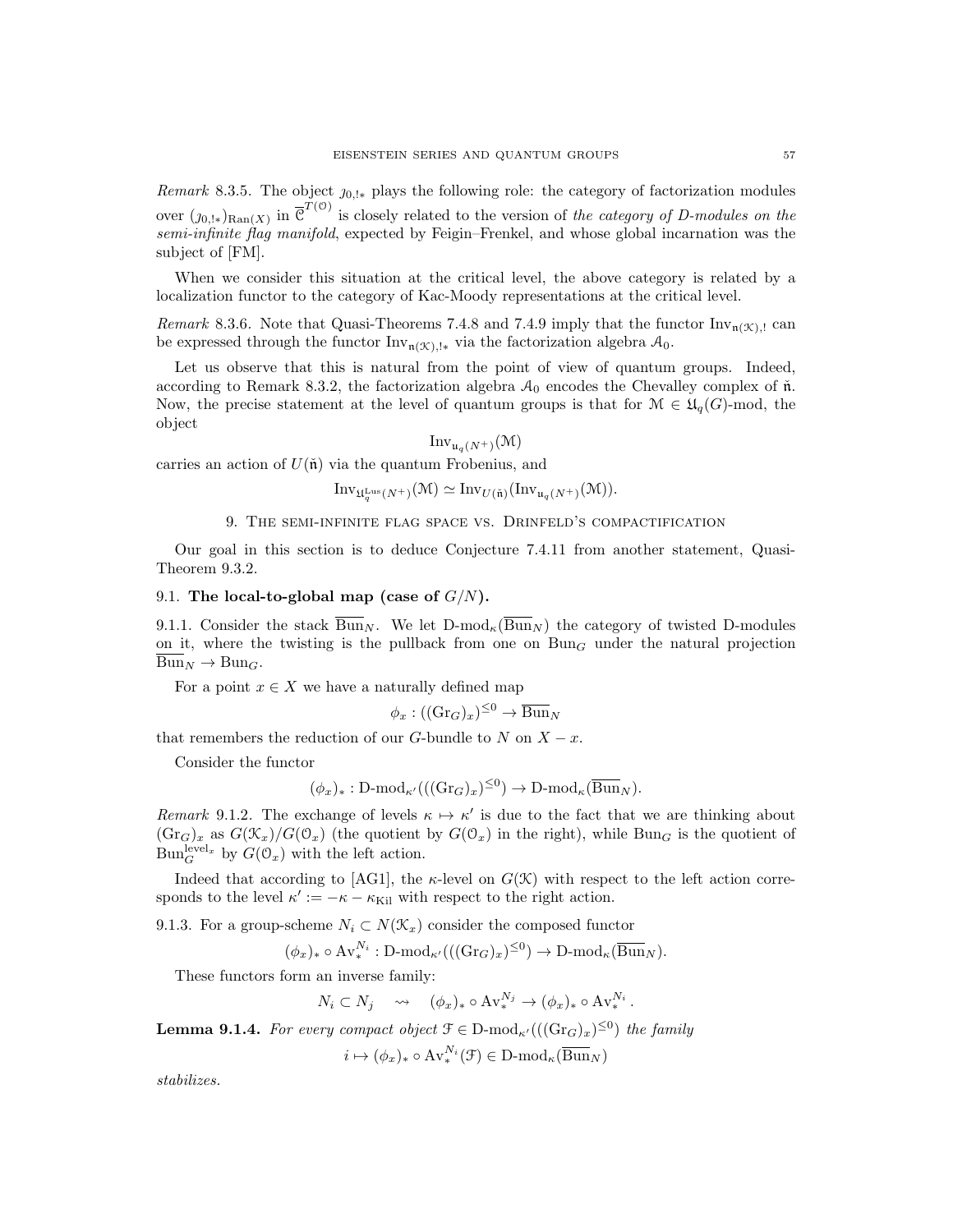9.1.5. Hence, we obtain that the assignment

 $\mathcal{F} \in \mathcal{D}\text{-mod}_{\kappa'}(((\text{Gr}_G)_x)^{\leq 0})$  compact  $\leadsto$  eventual value of  $(\phi_x)_* \circ \text{Av}_*^{N_i}(\mathcal{F}) \in \mathcal{D}\text{-mod}_{\kappa}(\overline{\text{Bun}}_N)$ gives rise to a contunous  $N(\mathcal{K}_x)$ -invariant functor

$$
\text{D-mod}_{\kappa'}(((\text{Gr}_G)_x)^{\leq 0}) \to \text{D-mod}_{\kappa}(\overline{\text{Bun}}_N),
$$

i.e., a functor

 $(9.1)$  $(x, x) \leq 0 \rightarrow D\text{-mod}_{\kappa}(\overline{\text{Bun}}_N).$ 

The following results from the definitions:

**Lemma 9.1.6.** The functor (9.1) canonically factors through a functor  $(\overline{\mathcal{C}}_{\kappa',x})^{\leq 0} \to \mathrm{D\text{-}mod}_{\kappa}(\overline{\mathrm{Bun}}_N).$ 

9.1.7. We denote the resulting functor

$$
(\overline{\mathcal{C}}_{\kappa',x})^{\leq 0} \to \text{D-mod}_{\kappa}(\overline{\text{Bun}}_N)
$$

by  $\Phi_x$ .

By the same token we obtain a functor

$$
\Phi_{\mathrm{Ran}(X)} : (\overline{\mathcal{C}}_{\kappa', \mathrm{Ran}(X)})^{\leq 0} \to \mathrm{D}\text{-mod}_{\kappa}(\overline{\mathrm{Bun}}_N).
$$

9.2. The local-to-global map (case of  $G/B$ ). We shall now discuss a variant of the functors  $\Phi_x$  and  $\Phi_{\text{Ran}(X)}$  above for  $\overline{\text{Bun}}_B$  instead of  $\overline{\text{Bun}}_N$ .

9.2.1. Note that for  $x \in X$  we have the following version of the map  $\phi_x$ :

$$
\phi_x^{T(\mathcal{O}_x)} : ((\mathrm{Gr}_G)_x)^{\leq 0} / T(\mathcal{O}_x) \underset{\mathrm{pt}}{\times} \mathrm{Bun}_T \to \overline{\mathrm{Bun}}_B,
$$

where the map  $Bun_{T} \to pt/T(\mathcal{O}_x)$  is given by restricting a T-bundle to the formal disc around the point  $x$ .

Recall the category  $D\text{-mod}_{\kappa,G/T}(\overline{Bun}_B)$ , see Sect. 3.2. Repeating the construction of Sect. 9.1 we now obtain a functor

$$
\Phi_x^{T(\mathcal{O}_x)} : (\overline{\mathcal{C}}_{\kappa',x}^{T(\mathcal{O}_x)})^{\leq 0} \to \text{D-mod}_{\kappa,G/T}(\overline{\operatorname{Bun}}_B),
$$

and its Ran version

$$
\Phi_{\mathrm{Ran}(X)}^{T(\mathcal{O})} : (\overline{\mathcal{C}}_{\kappa',\mathrm{Ran}(X)}^{T(\mathcal{O})})^{\leq 0} \to \mathrm{D}\text{-mod}_{\kappa,G/T}(\overline{\mathrm{Bun}}_B).
$$

9.2.2. The following is tautological:

Lemma 9.2.3.

$$
\Phi_{\mathrm{Ran}(X)}^{T(\mathcal{O})}((\jmath_{\kappa',0,*})_{\mathrm{Ran}(X)}) \simeq \jmath_{\kappa,*}(\omega_{\mathrm{Bun}_B}) \in \mathrm{D\text{-}mod}_{\kappa,G/T}(\overline{\mathrm{Bun}}_B).
$$

In addition, we have the following statement that essentially follows from [Ga5, Sect. 6.1]:

**Proposition 9.2.4.** Assume that  $\kappa$  is integral.

(a) There exists a canonical isomorphism

$$
\Phi_{\mathrm{Ran}(X)}^{T(\mathcal{O})}((\jmath_{\kappa',0,!})_{\mathrm{Ran}(X)}) \simeq \jmath_{\kappa,!}(\omega_{\mathrm{Bun}_B}) \in \mathrm{D\text{-}mod}_{\kappa, G/T}(\overline{\mathrm{Bun}}_B).
$$

(b) There exists a canonical isomorphism

$$
\Phi_{\text{Ran}(X)}^{T(\mathcal{O})}((\jmath_{\kappa',0,!*})_{\text{Ran}(X)}) \simeq \jmath_{\kappa,*}(\text{IC}_{\text{Bun}_B})[\text{dim}(\text{Bun}_B)] \in \text{D-mod}_{\kappa,G/T}(\overline{\text{Bun}}_B).
$$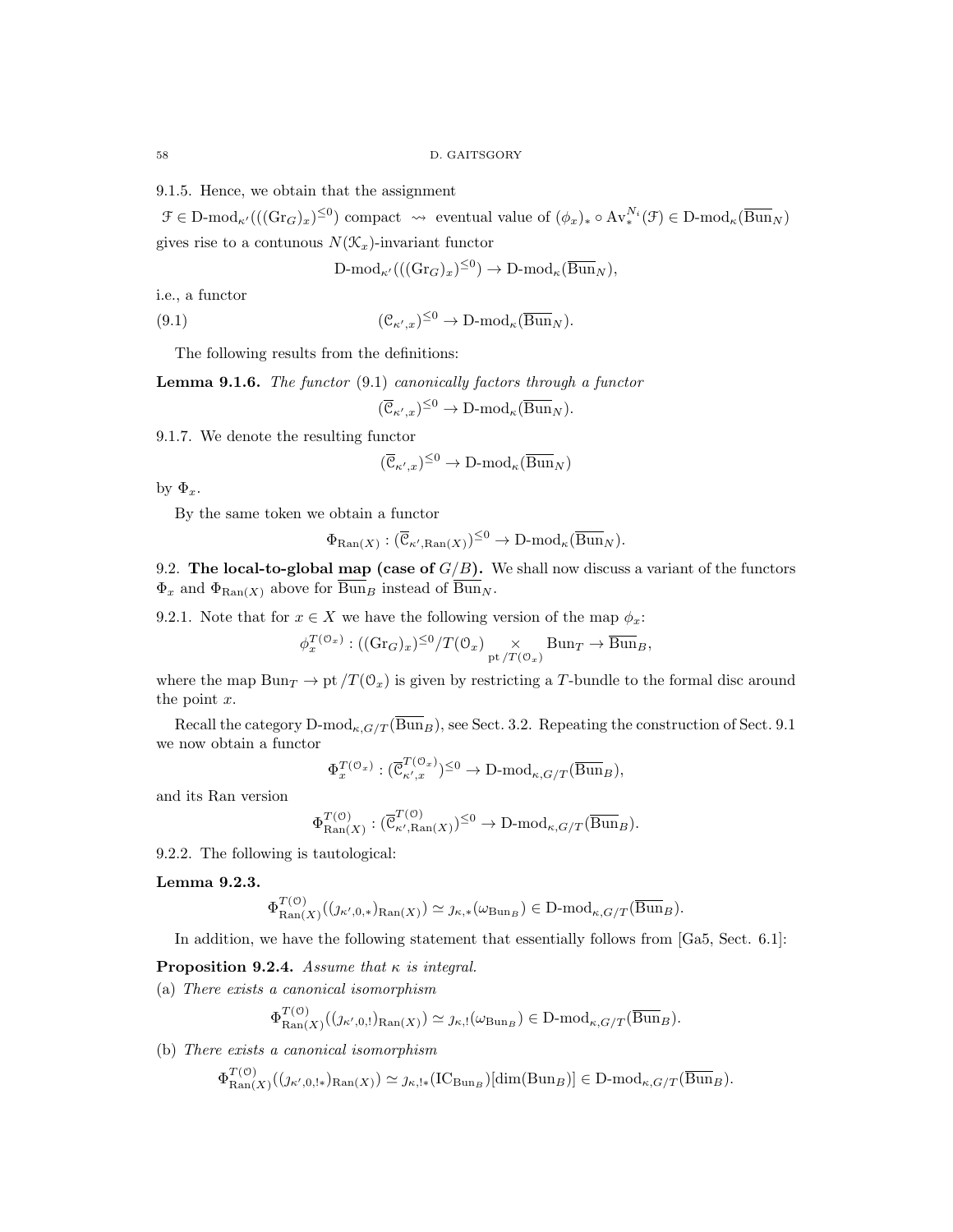Remark 9.2.5. One can show that the maps

$$
(j_{0,!})_{\text{Ran}(X)} \to (j_{0,!*})_{\text{Ran}(X)} \to (j_{0,*})_{\text{Ran}(X)}
$$

of (8.3) induce the natural maps

$$
\jmath_{\kappa,!}(\omega_{\mathrm{Bun}_B}) \to \jmath_{\kappa,!*}(\mathrm{IC}_{\mathrm{Bun}_B})[\dim(\mathrm{Bun}_B)] \to \jmath_{\kappa,*}(\omega_{\mathrm{Bun}_B}).
$$

9.3. Interaction of the BRST functor with localization. In the previous sections we have reduced Conjecture 6.1.5 (and hence Conjecture 1.4.5) to Conjecture 7.4.11 (and similarly for Conjecture 6.1.7).

In this subsection we will show how Conjecture 7.4.11 follows from a certain general statement, Quasi-Theorem 9.3.2, that describes the interaction of the functor  $BRST<sub>n</sub><sup>conv</sup>$  with the localization functors  $\text{Loc}_G$  and  $\text{Loc}_T$ , respectively.

9.3.1. Namely, we claim:

**Quasi-Theorem 9.3.2.** Let  $\kappa'$  be a negative level. Then the following diagram of functors commutes:

$$
\begin{array}{ll}\n(\overline{\mathcal{C}}_{\kappa',\mathrm{Ran}(X)}^{T(\mathcal{O})})^{\leq 0} \underset{\mathrm{D-mod}(\mathrm{Ran}(X))}{\otimes} (\widehat{\mathfrak{g}}_{\kappa'\text{-}\mathrm{mod}}^{G(\mathcal{O})})_{\mathrm{Ran}(X)} \xrightarrow{\mathrm{BRST}_{n}^{\mathrm{conv}}} (\widehat{\mathfrak{g}}_{\kappa',x_{\infty}}\text{-mod}^{T(\mathcal{O})})_{\mathrm{Ran}(X)}\\ \n&\Phi_{\mathrm{Ran}(X)}^{\mathcal{T}(\mathcal{O})} \otimes \mathrm{Loc}_{G,\kappa',\mathrm{Ran}(X)} \downarrow \downarrow & \downarrow \mathrm{Loc}_{T,\kappa',\mathrm{Ran}(X)}\\ \text{D-mod}_{\kappa,G/T}(\overline{\mathrm{Bun}}_{B}) \otimes \mathrm{D-mod}_{\kappa'}(\mathrm{Bun}_{G})_{\mathrm{co}} & \mathrm{D-mod}_{\kappa'}(\mathrm{Bun}_{T})\\ \text{Id} \otimes \overline{\mathsf{p}}^{\mathsf{I}} \downarrow & \qquad \qquad \Bigg\uparrow \overline{\mathsf{q}}_{*} & \Bigg\uparrow \overline{\mathsf{q}}_{*}\n\end{array}
$$

 $\mathrm{D\text{-}mod}_{\kappa,G/T}(\overline{\mathrm{Bun}}_B) \otimes \mathrm{D\text{-}mod}_{\kappa',G}(\overline{\mathrm{Bun}}_B)_\mathrm{co} \hspace{1cm} \overset{\frac{1}{\otimes}}{\xrightarrow{\quad \ \ \, \otimes\quad}} \mathrm{D\text{-}mod}_{\kappa',T}(\overline{\mathrm{Bun}}_B)_\mathrm{co}.$ 

9.3.3. Let us show how Quasi-Theorem 9.3.2 implies Conjecture 7.4.11 (the situation with Conjecture 6.1.7 will be similar):

Let us evaluate the two circuits in the commutative diagram in Quasi-Theorem 9.3.2 on

$$
(j_{\kappa',0,!*})_{\mathrm{Ran}(X)} \otimes M \in (\overline{\mathfrak{C}}_{\kappa',\mathrm{Ran}(X)}^{T(\mathfrak{O})})^{\leq 0} \otimes \bigotimes_{\mathrm{D-mod}(\mathrm{Ran}(X))} (\widehat{\mathfrak{g}}_{\kappa'}\text{-mod}^{G(\mathfrak{O})})_{\mathrm{Ran}(X)}
$$

for  $M \in (\widehat{\mathfrak{g}}_{\kappa'}\text{-mod}^{G(\mathfrak{O})})_{\text{Ran}(X)}$ .

On the one hand, the clockwise circuit gives  $Loc_{G,\kappa',\text{Ran}(X)}(BRST_{\mathfrak{n},!*}(M))$ , by the definition of  $BRST_{n,1*}$ .

On the other hand, applying Proposition 9.2.4(b), we obtain that the anti-clockwise circuit gives  $CT_{\kappa, !\ast}(\mathrm{Loc}_{G, \kappa', \mathrm{Ran}(X)}(M))$ , as required.

9.3.4. Note also that Quasi-Theorem 9.3.2, coupled with Remark 9.2.5, implies that the natural transformations

 $\text{Loc}_{G,\kappa',\text{Ran}(X)} \circ \text{BRST}_{\mathfrak{n},!} \to \text{Loc}_{G,\kappa',\text{Ran}(X)} \circ \text{BRST}_{\mathfrak{n},!*} \to \text{Loc}_{G,\kappa',\text{Ran}(X)} \circ \text{BRST}_{\mathfrak{n},*}$ 

that come from the maps (8.3) correspond to the natural transformations

$$
CT_{\kappa, !} \circ Loc_{G, \kappa', Ran(X)} \to CT_{\kappa, !*} \circ Loc_{G, \kappa', Ran(X)} \to CT_{\kappa, *} \circ Loc_{G, \kappa', Ran(X)}
$$

that come from the maps

$$
\jmath_{\kappa,!}(\omega_{\mathrm{Bun}_B}) \to \jmath_{\kappa,!*}(\mathrm{IC}_{\mathrm{Bun}_B})[\dim(\mathrm{Bun}_B)] \to \jmath_{\kappa,*}(\omega_{\mathrm{Bun}_B}),
$$

as expected (see Remarks 6.1.8 and 6.5.5).